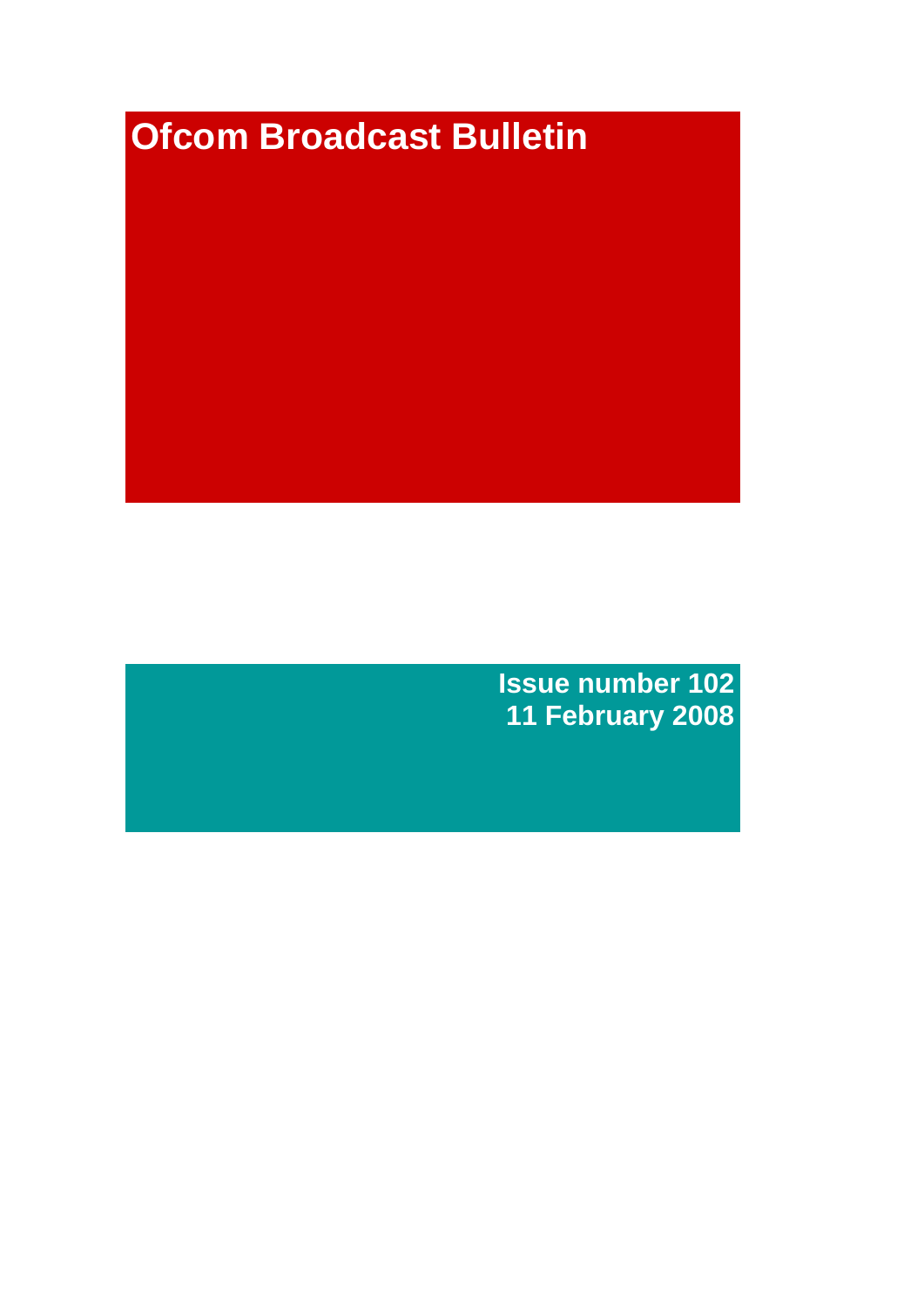# **Contents**

| Introduction                                                                                     | 4              |
|--------------------------------------------------------------------------------------------------|----------------|
| <b>Standards cases</b>                                                                           |                |
| <u>In Breach</u>                                                                                 |                |
| <b>Gold Breakfast</b><br>Gold (Birmingham), 15 October 2007, 07:30                               | 5              |
| Note to Broadcasters - SMS shortcode (text) entry method used in<br>competitions                 | $\overline{7}$ |
| <b>Jamie at Home</b><br>Channel 4, 18 September 2007 & 9 October 2007, 20:00                     | 8              |
| <b>Britain's Next Top Model</b><br>LIVING, 13 August 2007, 21:00                                 | 10             |
| <b>Amores Perros</b><br>TCM, 23 October 2007, 21:00                                              | 12             |
| Top Minx, video for 'Smack My Bitch Up' by The Prodigy<br>Chart Show TV, 30 December 2007, 13:45 | 14             |
| <b>Chop Shop: London Garage</b><br>Discovery Channel, 18 November 2007, 16:00                    | 15             |
| <b>Smallville</b><br>TV3 Sweden, 4 November 2007, 16:15                                          | 16             |
| <b>Wednesday Drive Time</b><br>Oban FM, 9 January 2008, 17:00                                    | 18             |
| <b>Resolved</b>                                                                                  |                |
| <b>Channel 4 News</b><br>Channel 4, 13 August 2007, 19:00                                        | 19             |
| <b>Fairness &amp; Privacy cases</b>                                                              |                |

**Partly Upheld** 

## **Complaint by Mr Guy Wood** 20

GMTV, GMTV, 20 September 2006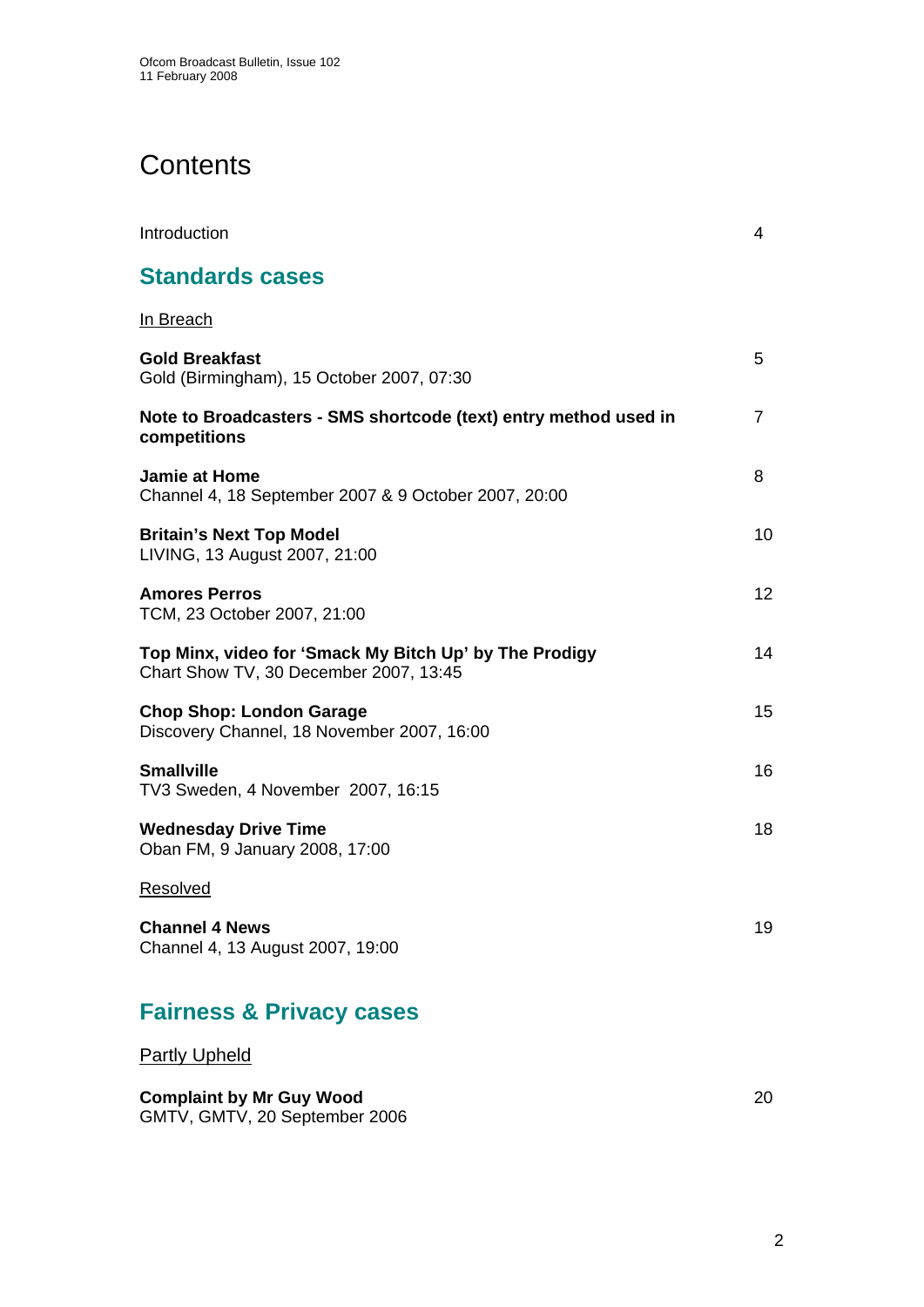## Not Upheld

| Complaint by Mr Peter Houghton on behalf of South West London and St<br><b>George's Mental Health NHS Trust</b><br>Dispatches: Britain's Mental Health Scandal, Channel 4, 9 October 2006 | 31 |
|-------------------------------------------------------------------------------------------------------------------------------------------------------------------------------------------|----|
| <b>Complaint by Mr Peter Martin</b><br>The Big Idea, Sky One, 25 November 2006                                                                                                            | 43 |
| Complaint by Opus Energy brought on its behalf by Bindman and Partners 49<br>solicitors<br>Watchdog, BBC1, 24 October 2006                                                                |    |
| <b>Complaint by Ribble Valley Borough Council</b><br>Various News Reports, BBC1 (North West), 21 & 22 December 2006<br>Various News Reports, BBC Radio Lancashire, 22 December 2006       | 66 |
| <b>Complaint by Traditional Norfolk Poultry Limited</b><br>Tonight: Fowl Play, ITV1, 11 June 2007                                                                                         | 78 |
| Other programmes not in breach/outside remit                                                                                                                                              | 84 |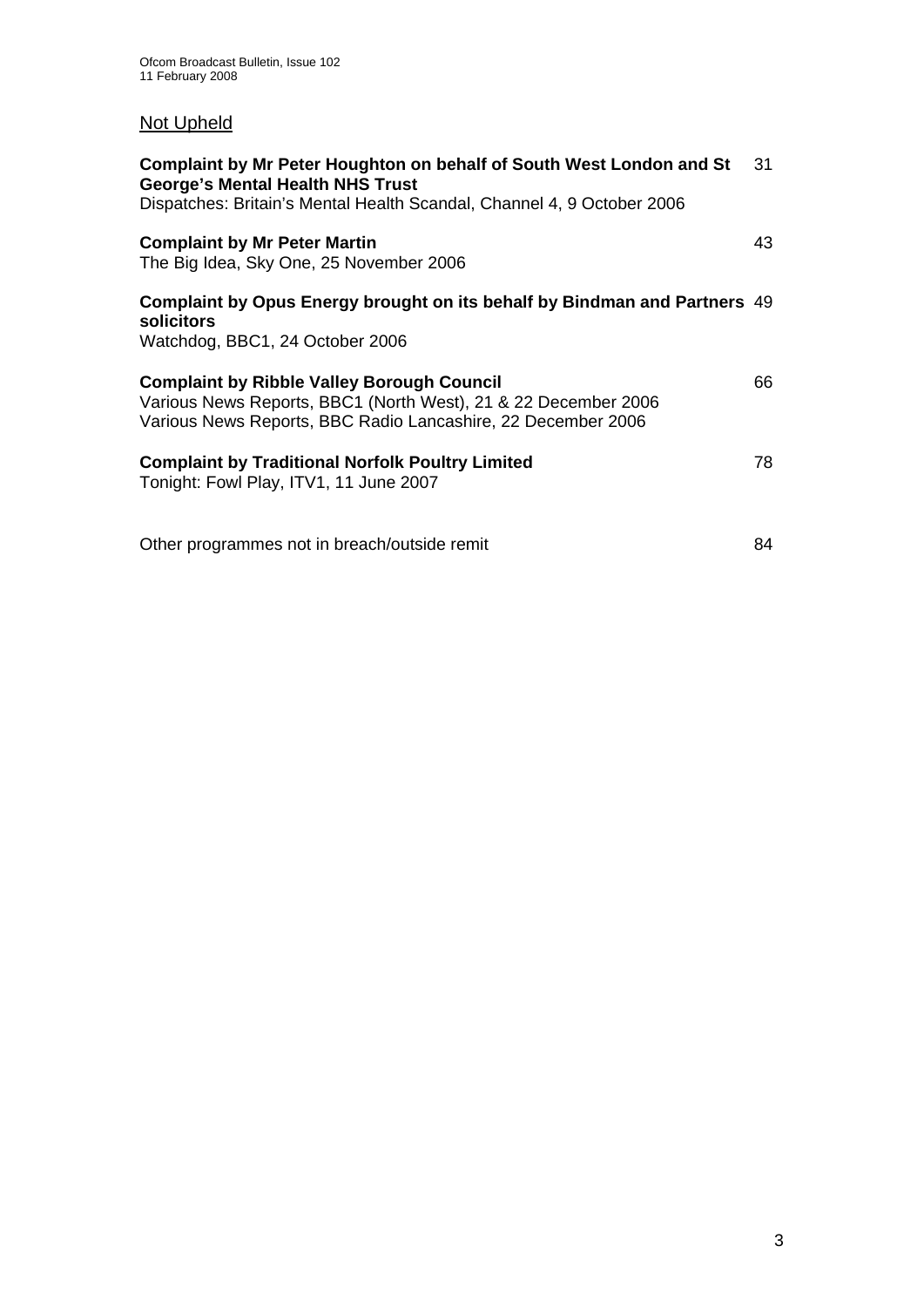# **Introduction**

Ofcom's Broadcasting Code ("the Code") took effect on 25 July 2005 (with the exception of Rule 10.17 which came into effect on 1 July 2005). This Code is used to assess the compliance of all programmes broadcast on or after 25 July 2005. The Broadcasting Code can be found at http://www.ofcom.org.uk/tv/ifi/codes/bcode/

The Rules on the Amount and Distribution of Advertising (RADA) apply to advertising issues within Ofcom's remit from 25 July 2005. The Rules can be found at http://www.ofcom.org.uk/tv/ifi/codes/advertising/#content

From time to time adjudications relating to advertising content may appear in the Bulletin in relation to areas of advertising regulation which remain with Ofcom (including the application of statutory sanctions by Ofcom).

It is Ofcom policy to state the full language used on air by broadcasters who are the subject of a complaint. Some of the language used in Ofcom Broadcast Bulletins may therefore cause offence.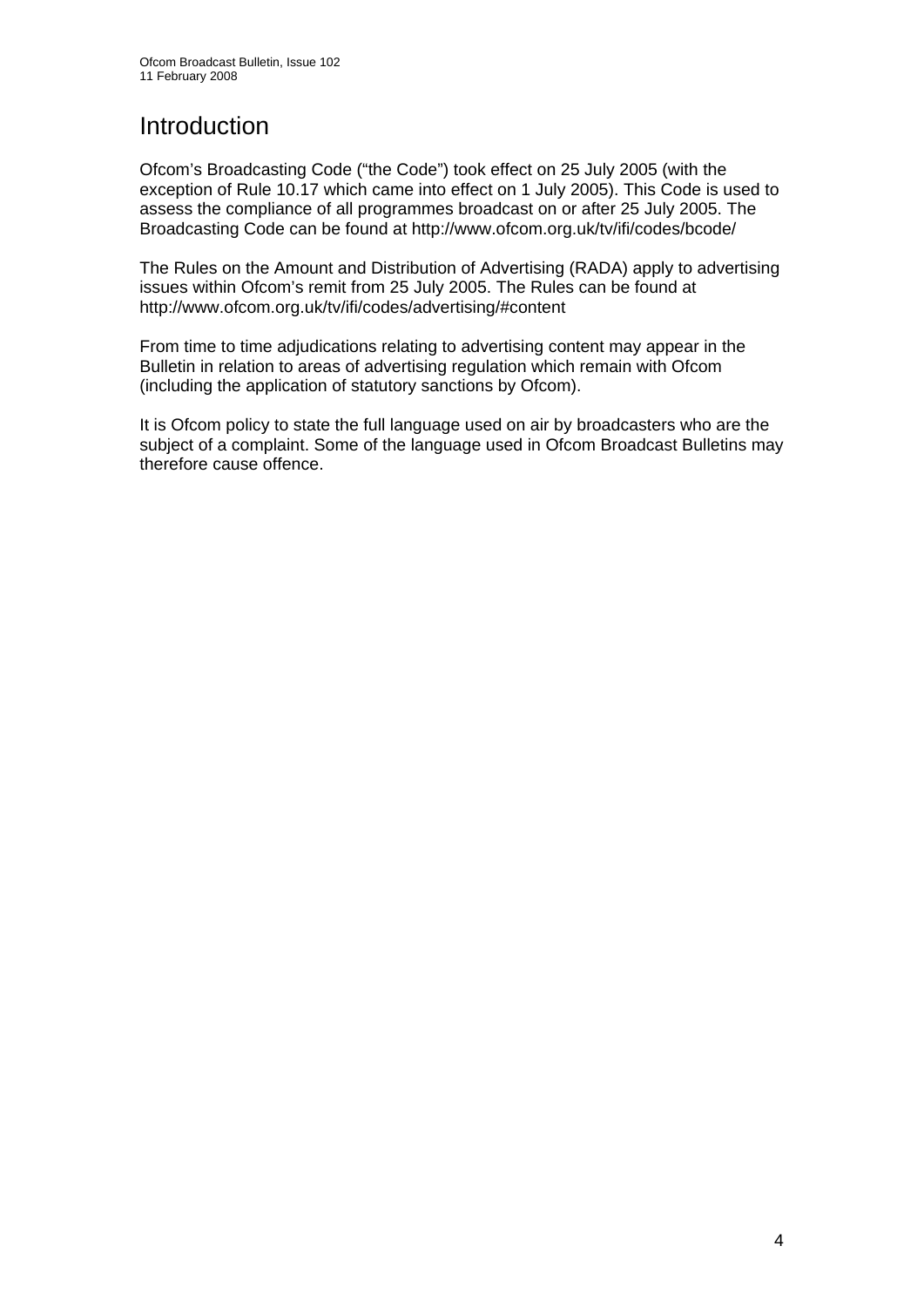# **Standards cases**

## **In Breach**

## **Gold Breakfast**

*Gold (Birmingham), 15 October 2007, 07:30* 

## **Introduction**

*Gold Breakfast* is the breakfast programme networked across all GCap Media plc's Gold radio stations. During this particular show, the two presenters ran one of a series of daily competitions, offering a chance to win *"a limited edition boxed set of all eighteen Elvis singles".* Listeners were invited to text the answer to a question and were also instructed to keep a note of each day's correct answer for a chance to win a holiday to Memphis and Tupelo.

On previous days, listeners were informed that answers had to be submitted only within the duration of an Elvis Presley song. However, Ofcom received a complaint from a listener that at no stage before, during, or after the competition on 15 October 2007 did either presenter clearly state that listeners should text their answers during the Elvis Presley song played that day. It was therefore possible that people could have entered the competition before or after the song, when they had no chance of winning.

Ofcom asked GCap Media plc to comment on Rule 2.11 of the Code, which states:

"Competitions should be conducted fairly, prizes should be described accurately and rules should be clear and appropriately made known."

## **Response**

GCap Media plc ("GCap") which owns Gold, regretted that the presenters did not "expressly point out that the lines were open at the start of the Elvis song". However, when considering the fairness to listeners of this omission, the broadcaster believed "it [was] necessary to look at the totality of events rather than one incident in isolation". GCap added that, "in the normal course of events, the lines would be declared open from the commencement of the song and would close once the song ended". GCap admitted it was unclear in this instance but believed its "conduct over the whole period that the competition ran was such that the essence of Rule 2.11 was maintained".

The broadcaster stated that entry into the competition was charged at premium rate but that Gold raised no revenue from listeners' text entries. It added that the competition was therefore held only for the benefit of listeners and noted that the complaint to Ofcom had been the only concern expressed on the matter. Nevertheless, GCap apologised "for its oversight on this occasion". It said that measures had been put in place to ensure that start and end times of competitions would be clearly stated on air in future, to avoid recurrence and reduce potential listener confusion.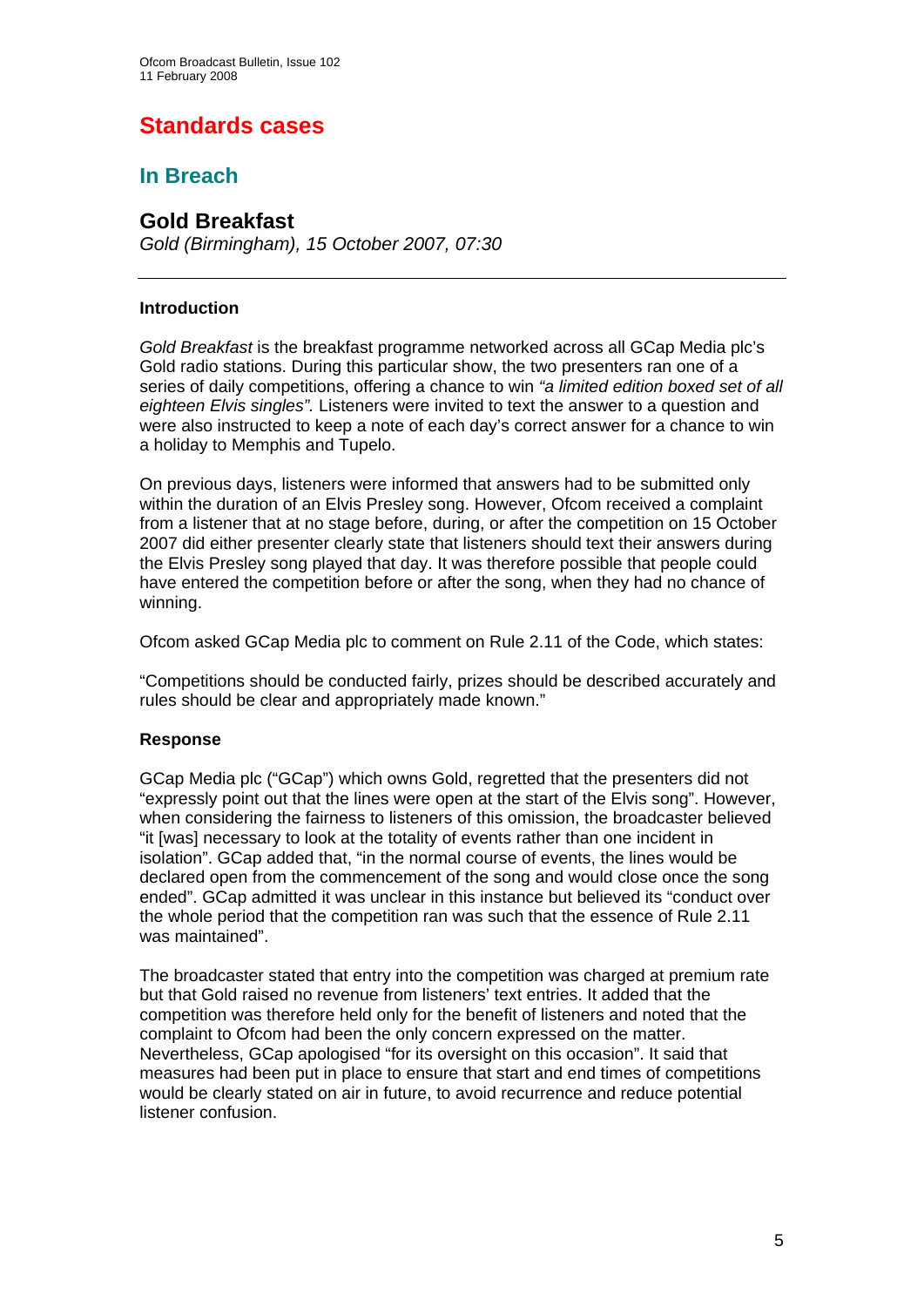## **Decision**

Ofcom notes that an ongoing competition was taking place over a number of days (for a chance to win a holiday). However, the feature was primarily a stand-alone competition for a chance to win a boxed set of Elvis Presley singles. It should not therefore have been necessary for listeners to have heard any previous daily competitions to enter it. We therefore consider that clear information about when entries could be made should have been provided on air.

In this case, one presenter announced that the competition was, "coming up in a few moments". A little later, the other presenter asked the competition question. This was followed by a news bulletin, a weather forecast and then an Elvis Presley single. When the song had finished a presenter talked about it, after which the other presenter brought the winner to air to announce the answer. Given that answers were supposed to be submitted during the song, it therefore appeared that listeners whose entries were received during the news and weather (before the song) or during the presenter's discussion (after the song) stood no chance of winning the competition. A reliance on listeners having heard such information during previous competitions was unacceptable and unfair to listeners. Further, some listeners paid to enter a competition which they could not have won.

We welcome the action GCap has since taken to avoid recurrence. Nevertheless, the broadcast was in breach of Rule 2.11 of the Code. In the event of a similar breach, Ofcom is likely to consider further regulatory action.

#### **Breach of Rule 2.11**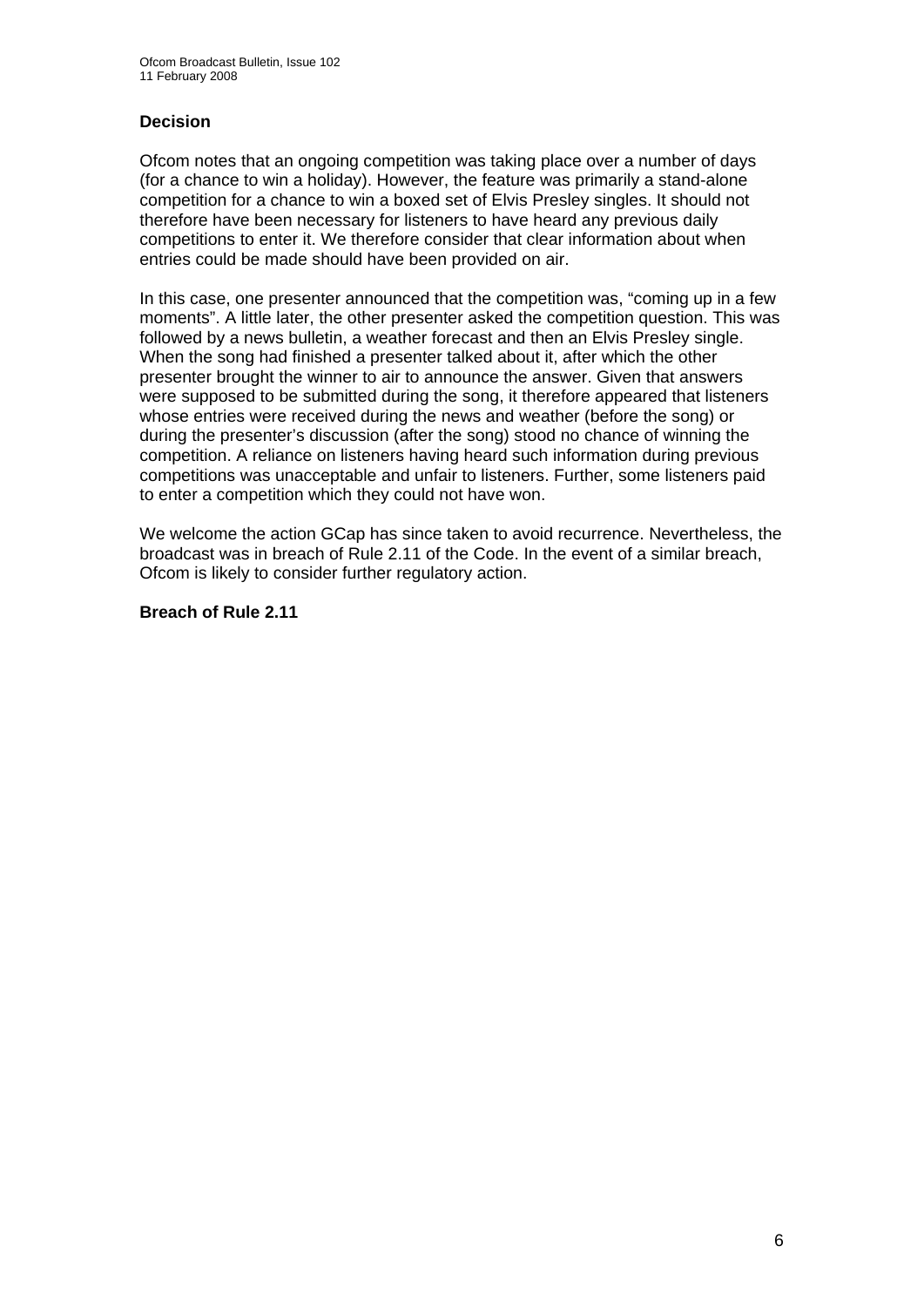## **Note to Broadcasters**

The SMS shortcode (text) entry method used in the competition to which the previous finding (concerning Gold Breakfast) referred is a premium rate service<sup>[1](#page-6-0)</sup>. It is therefore used with an intention to raise revenue, which is shared, by agreement, between one or more of the following:

- the premium rate service provider;
- the independent production company (if one is used); and
- the broadcaster.

1

While a broadcaster may not raise revenue from a specific text or telephone service, it does not necessarily mean that the service is not charged at premium rate. Nor does it mean that entry is free or charged only at the standard rate of the individual listener's network provider.

<span id="page-6-0"></span> $1$  PhonepayPlus (formerly ICSTIS), the regulator of premium rate services, offers a 'check a number' service. This is available at: http://www.phonepayplus.org.uk/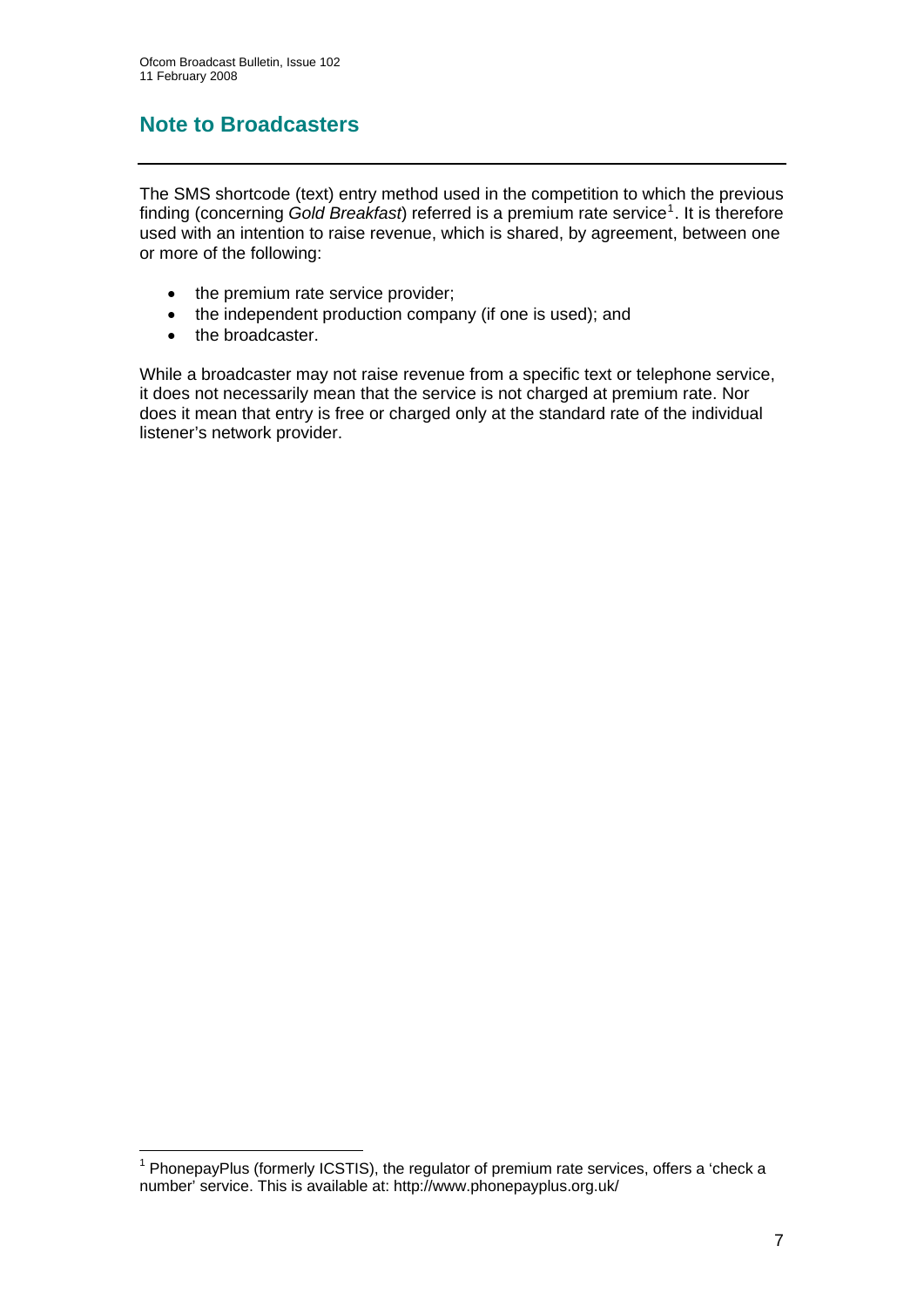## **Jamie at Home**

*Channel 4, 18 September 2007 & 9 October 2007, 20:00* 

## **Introduction**

*Jamie at Home* is a 12-part cookery series based at Jamie Oliver's home. The series was not commissioned by Channel 4 but produced by Fresh One Productions, an independent production company owned by Jamie Oliver and Fremantle Media, and purchased by the broadcaster as an acquired programme. The series was made for an international market and not specifically for the UK.

Two viewers expressed concern that on several occasions during the episode broadcast on 18 September 2007, Jamie Oliver made references to, and used, a kitchen utensil trademarked as the 'Jamie Oliver Flavour Shaker'. Ofcom noted a further reference to, and use of, the Flavour Shaker during the episode broadcast on 9 October 2007.

Rule 10.1 of the Code requires broadcasters to maintain the independence of editorial control over programme content.

Rule 10.4 of the Code provides that no undue prominence may be given to any product or service. Undue prominence may result from:

- the presence of, or reference to, a product or service where there is no editorial justification; or
- the manner in which a product or service appears or is referred to in a programme).

Ofcom asked Channel 4 to comment with reference to Rules 10.1 and 10.4.

## **Response**

Channel 4 acknowledged that the two episodes included verbal references to the Jamie Oliver Flavour Shaker and that they were unduly prominent. As soon as this was discovered Channel 4 had contacted the production company to identify and remove all references to the product for any repeat broadcasts. Channel 4 stated closer scrutiny would now be applied to acquired programming. This would include viewing all episodes by a member of the commissioning team responsible for the acquisition and, if required, editing the programme prior to broadcast.

Although the verbal references were unduly prominent, Channel 4 argued that the actual use of the Flavour Shaker in the series was editorially justified, and suggested it was unrealistic to expect that new kitchen devices could not be used. The broadcaster stressed that references were made to other products such as a pestle and mortar or food processor which could achieve a similar result. In addition, no direct references were made to the Flavour Shaker being better than other devices and it said there was no specific call to purchase the product.

## **Decision**

During the episode broadcast on 18 September 2007, there were two verbal references to the Flavour Shaker by name and there followed a sequence of almost two minutes in duration where Jamie Oliver demonstrated how to make an oregano oil using the product. During this segment there were several close up images of the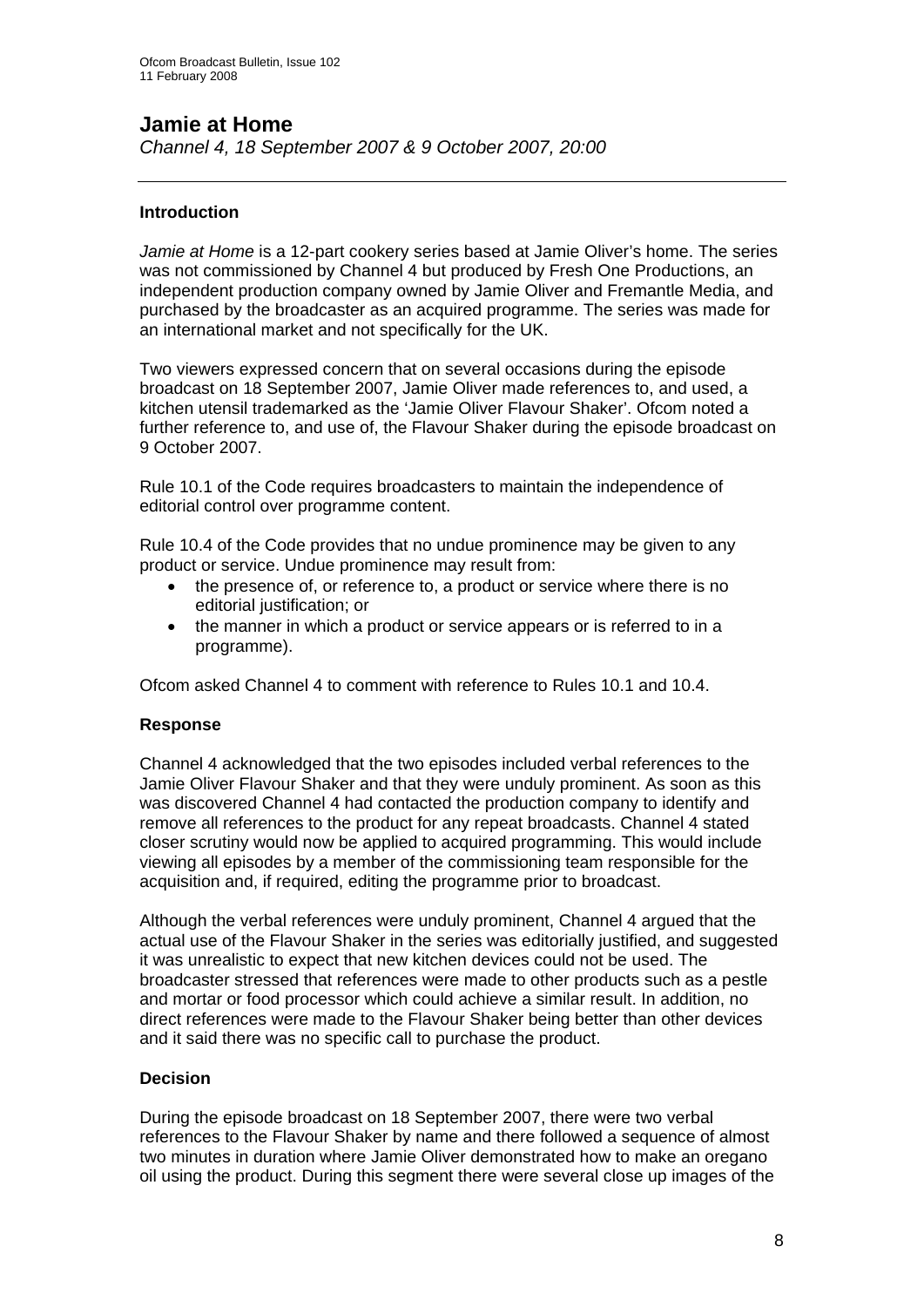product as the ingredients were placed into it, two shots of Jamie Oliver shaking the product to camera and two further shots of the Flavour Shaker open on the chopping board; full, and then afterwards, empty. During the episode broadcast on 9 October 2007 there was a further verbal and visual reference to the Flavour Shaker as Jamie Oliver prepared another meal.

Ofcom noted that during the segment broadcast on 18 September 2007 Jamie Oliver did state other products could be used to generate the same effect. He said: *"I'm going to get my Flavour Shaker – you could use a food processor or you could use a pestle and mortar – get oregano – nice little handful into the Flavour Shaker…"*  Ofcom further notes that there was no specific call to purchase the device.

However, it is Ofcom's view that there was insufficient editorial justification for the combined way in which the product was both visually presented and verbally referred to. Overall the focus on the product went beyond the level of prominence usually given to a basic kitchen utensil.

Ofcom therefore concluded that the references to the Flavour Shaker were unduly prominent and consequently in breach of Rule 10.4.

With reference to Rule 10.1, Ofcom considered whether the broadcaster maintained the independence of editorial control over the programme content. It is the responsibility of the broadcaster to ensure all programmes meet the requirements of the Code whether they are acquired or commissioned. By failing to apply appropriate compliance checks for *Jamie at Home*, Channel 4 were unaware that the unduly prominent references to the Flavour Shaker were included until after the programmes were broadcast. Channel 4 therefore failed to ensure full editorial control over the content and viewers could have reasonably perceived that the broadcaster's editorial integrity had been compromised. This amounted to a breach of Rule 10.1.

#### **Breach of Rules 10.1 and 10.4**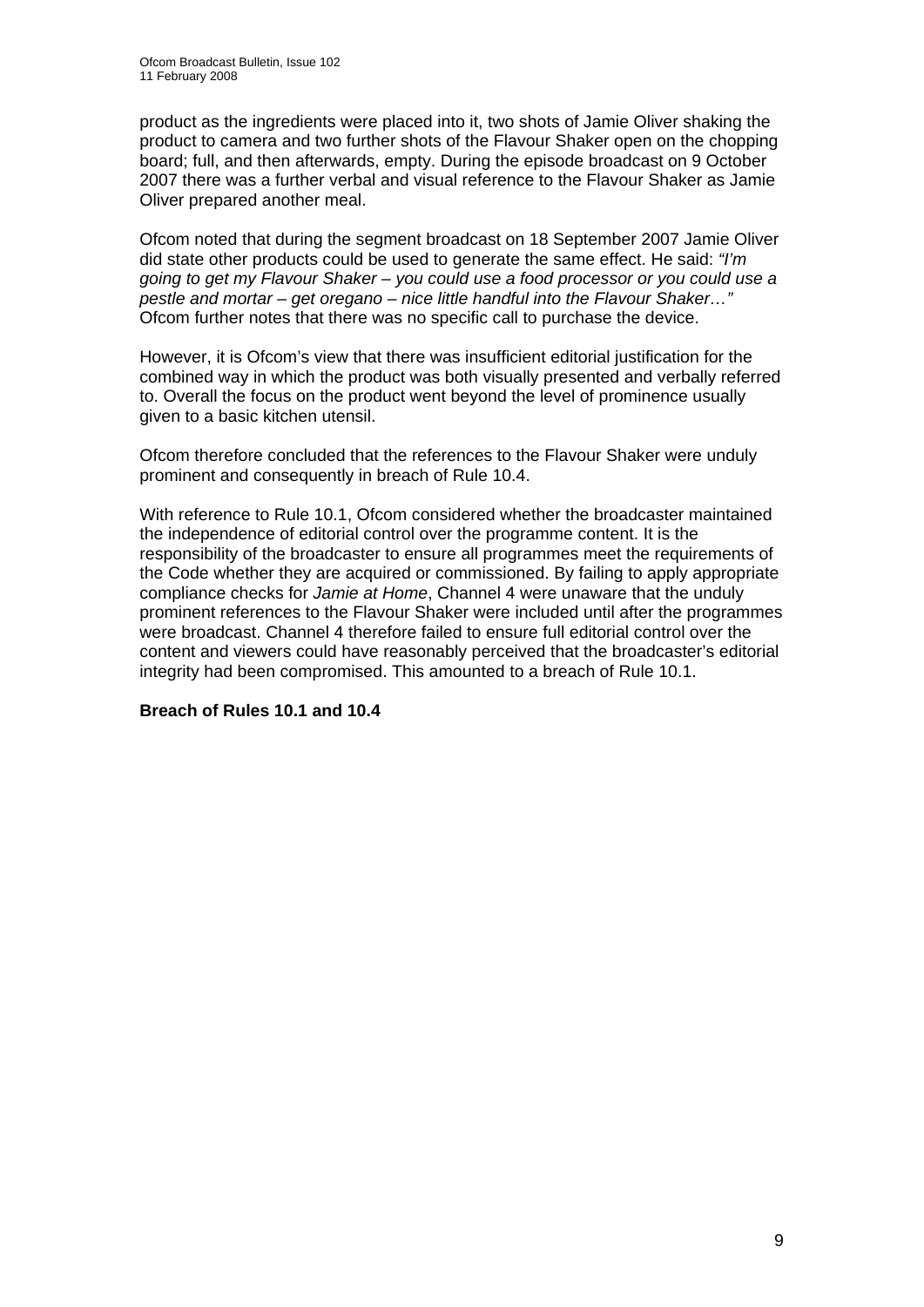## **Britain's Next Top Model**  *LIVING, 13 August 2007, 21:00*

## **Introduction**

*Britain's Next Top Model* is a series broadcast on LIVING, which follows a group of aspiring models competing against each other in a range of tasks to win the title and accompanying prize. The series is sponsored by Vauxhall Tigra.

Three viewers complained about the above programme, broadcast on 13 August 2007. In this programme, the contestants were set a task which involved a photoshoot with a Vauxhall Tigra car. Viewers were concerned that Vauxhall Tigra was also the sponsor of the series, and that the car was described by make and model.

During the part of the programme featuring the Vauxhall Tigra photo-shoot, the car was visible on screen for several minutes. One of the programme hosts, Jonathan Phang, said to the contestants, *"You're going to be starring in an ad alongside this beautiful Vauxhall Tigra."*

Ofcom requested a statement from Virgin Media TV in relation to Rule 9.5 (formerly Rule 9.6) of the Code, which requires that there must be no promotional reference to the sponsor and that non-promotional references are permitted only where they are both editorially justified and incidental.

#### **Response**

Virgin Media TV responded that it believed that the references to the car were nonpromotional. It also said that it considered the non-promotional references to be editorially justified and incidental. It confirmed that Vauxhall had no influence whatsoever on the editorial of the programme and that the appearance of the car within the show was not a condition of the overall series sponsorship. It also said that Vauxhall had not paid Virgin Media TV to include the shoot, and that the shoot did not exist solely for the purposes of the programme.

There were similar photo-shoots in the series involving other well-known brands and retailers, and Virgin Media TV said that it believed that viewers, and LIVING viewers in particular, understand and accept that this type of programme will inevitably contain product references. Without them, the show would not be a realistic representation of the modelling industry.

Virgin Media TV said that the programme did not refer to the car in a promotional manner. In the context of the programme, it did not believe that Jonathan Phang's use of the word "beautiful" constituted a promotional reference. Further, this was the only verbal reference to the Vauxhall Tigra or Vauxhall in the sequence. Virgin Media said that the car was mostly seen in long shots, with the camera focussing on the models, and when shown in close-up it was not possible to recognise the make or model of the car.

#### **Decision**

There is no absolute prohibition on references to the sponsor in the programme it is sponsoring, provided they are not promotional. However, broadcasters should be aware that a reference to a sponsor within a programme may create a higher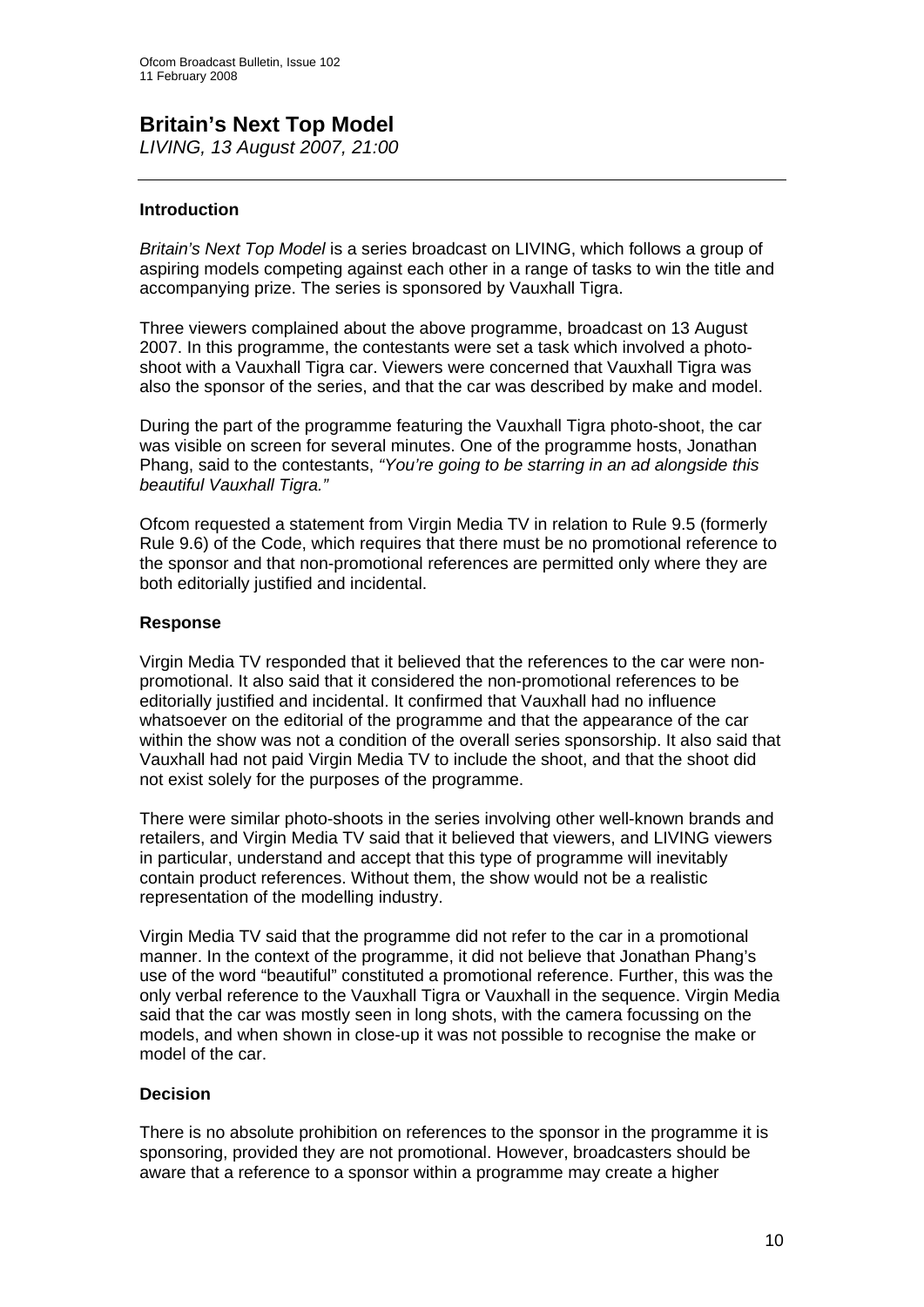presumption of editorial influence by the sponsor. Non-promotional references are more likely to be acceptable if they appear to occur naturally within the programme.

However, in this particular case, the Vauxhall Tigra was featured within the programme as a result of a deliberate, scripted and advance decision by the programme maker. The presenter also clearly referred to "…*this beautiful Vauxhall Tigra…*", and the programme featured a number of shots of the car. Given that Vauxhall Tigra sponsored the programme, the inclusion within the programme of these references could reasonably have been perceived by the audience as an attempt by the sponsor to influence the programme editorially.

Ofcom's approach to visual or verbal references to a commercial product or service of a sponsor in a sponsored programme (such as those to the Vauxhall Tigra) will naturally be more rigorous than if those same references appeared in a programme which was not sponsored. This is a different – and stricter - test to that under Rule 10.4, which requires that references to products or services must not be unduly prominent.

In this case, the references to the car within the programme were not incidental and the programme was therefore in breach of Rule 9.5

## **Breach of Rule 9.5 (formerly Rule 9.6)**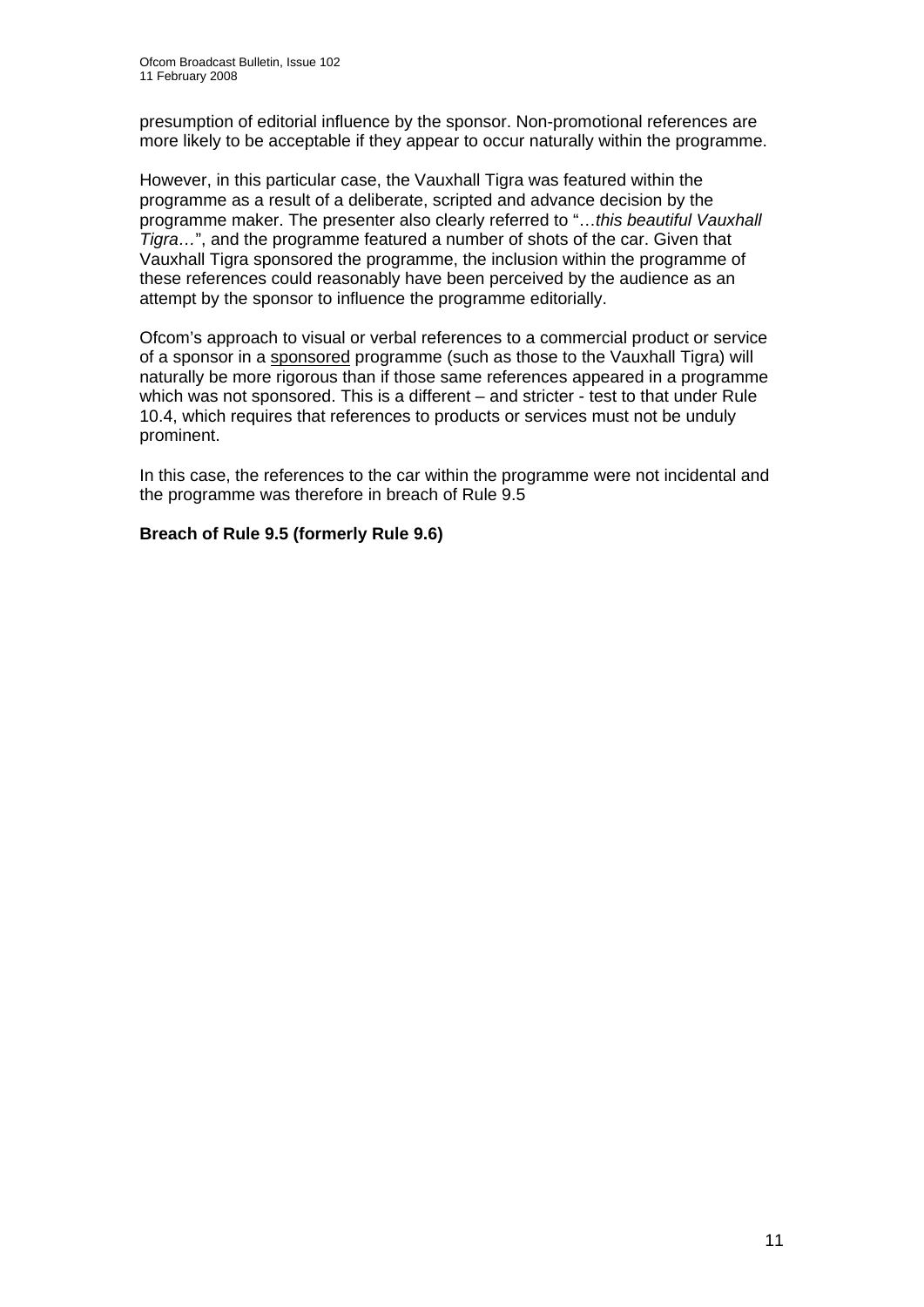## **Amores Perros**

*TCM, 23 October 2007, 21:00* 

## **Introduction**

The film channel TCM (Turner Classic Movies) is available as part of the general entertainment packages on both satellite and cable. The film *Amores Perros* was classified as an 18-rated film by the British Board of Film Certification (BBFC) in 2001 as it contained "strong violence, sex and coarse language".

A viewer was concerned about dog fighting scenes at the beginning of the film and believed that dogs must have been harmed in the making of the film.

On viewing the film, Ofcom noted that it opened with a highly-charged car chase involving guns and a badly injured dog bleeding profusely on the back seat of one of the cars. At the end of this car chase, a badly injured woman is seen trapped in her car. The next scene shows an illegal dog-fight gathering, with shots of injured dogs; a brutal dog fight then follows. Seriously offensive language is used from the start of the film. There was no visual or audio warning before the film started about its content.

Ofcom asked Turner Broadcasting for its comments in relation to the following Rules of the Code:

- Rule 1.6: "The transition to more adult material must not be unduly abrupt at the watershed .... For television, the strongest material should appear later in the schedule."
- Rule 1.21: "BBFC 18-rated films or their equivalent must not be broadcast before 2100 … and even then they may be unsuitable for broadcast at that time."
- Rule 2.3: "In applying generally accepted standards broadcasters must ensure that material which may cause offence is justified by the context. Such material may include, but is not limited to, offensive language, violence….. Appropriate information should also be broadcast where it would assist in avoiding or minimising offence."

## **Response**

Turner Broadcasting explained that it scheduled its channels according to the audience make up. TCM is a channel with an audience made up almost entirely of adults. As a result, the broadcaster believed this BBFC 18-rated film was appropriate for its audience at 21:00. Viewing figures showed that the audience for this programme was exclusively over 35 years old.

In addition, to ensure that a younger audience did not inadvertently watch the film, a 1953 Western, *Escape from Fort Bravo,* was scheduled immediately prior to *Amores Perros.* The broadcaster believed that this film would have no particular appeal to children.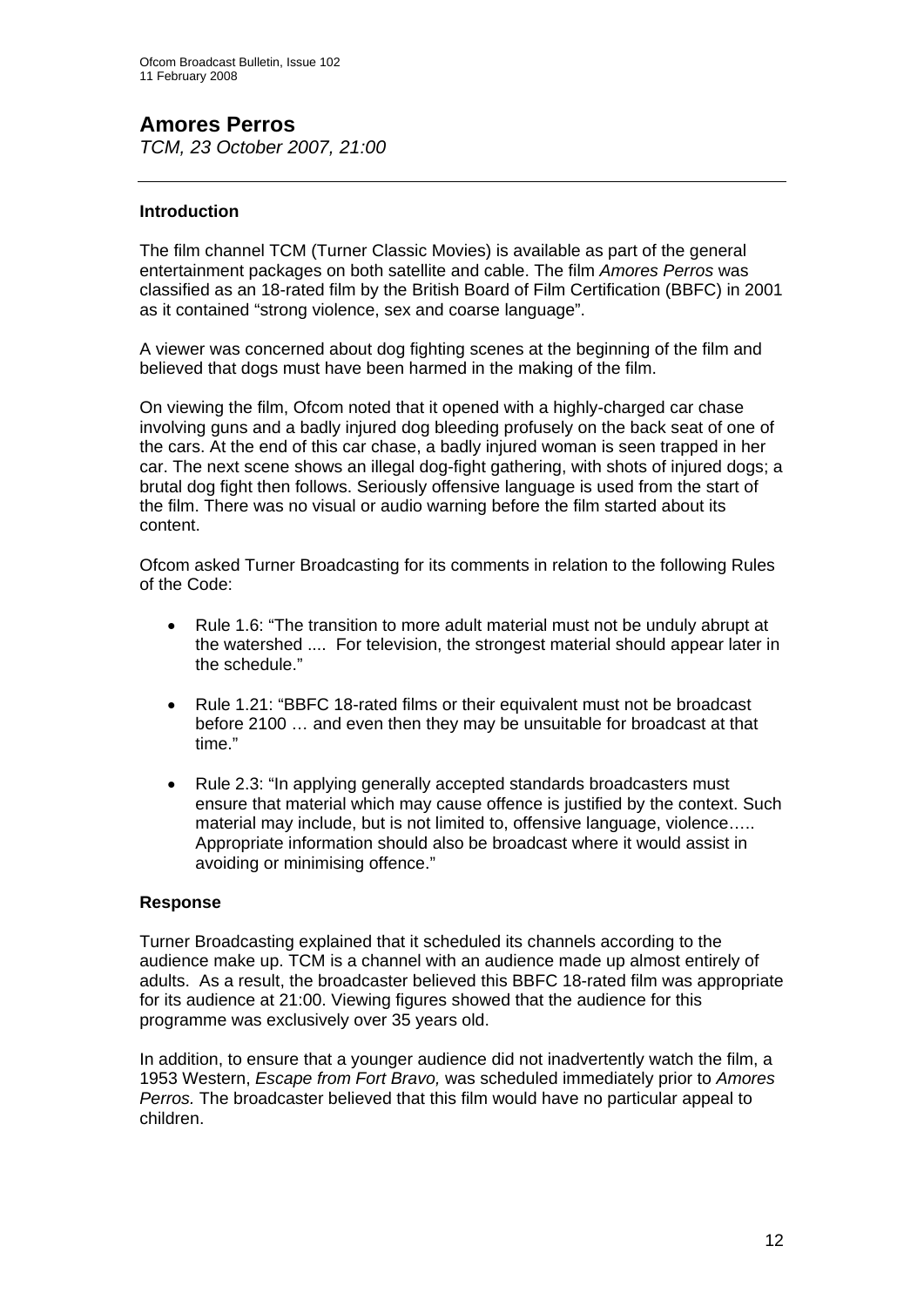## **Decision**

This film is set on the streets of Mexico City amongst the illegal world of dog fighting. The car chase and dog fights at the beginning are just the start of this realistic portrayal of life in the Mexican underworld. The graphic violence and strong language reflect the harsh and brutal world they inhabit.

Ofcom acknowledges that audience demographics may be one of the criteria for considering if a programme has been appropriately scheduled. However, Rule 1.6 (transition to more adult material must not be unduly abrupt at the watershed) and Rule 1.21 ("BBFC 18-rated films or their equivalent must not be broadcast before 2100… and even then they may be unsuitable for broadcast at that time") are in the Code to protect children and young people under 18 years of age from unsuitable, strong adult material.

We accept that TCM attracts a mainly adult audience. However, this is not a premium subscription film service and is available to many multi-channel homes which purchase a general entertainment package. 18-rated films are, therefore, not protected by a mandatory PIN. Given the graphic violence and offensive language in the opening scenes, the transition immediately after the watershed to more adult material was unduly abrupt. For this reason, this 18-rated film was not suitable for broadcast at 21:00. The scheduling of the film was therefore in breach Rules 1.6 and 1.21 of the Code.

In 2006 Ofcom published research into programme information - *An investigation of current attitudes and behaviours towards programme information*  ([http://www.ofcom.org.uk/advice/media\\_literacy/medlitpub/medlitpubrss/pirinvestigati](http://www.ofcom.org.uk/advice/media_literacy/medlitpub/medlitpubrss/pirinvestigation/) [on/](http://www.ofcom.org.uk/advice/media_literacy/medlitpub/medlitpubrss/pirinvestigation/))The research found that many viewers considered programme information helpful. Over half of all adult television viewers who took part in the study claimed that pretransmission information helped to reduce potential offence. The ability of programme information to mitigate offence was felt more strongly by parents and those in multi-channel households.

Offensive material may be shown on television, but Rule 2.3 requires broadcasters to assess the likelihood of this potential offence to viewers by ensuring it is justified by the context. A number of factors need to be taken into account when considering context including the extent to which the nature of the programme can be brought to the attention of the potential audience. In this case, the broadcast of this film carried no audio or visual warning.

Given the content of the film, including the graphic violence, seriously offensive language and savage dog fights, Ofcom considered that information about this content would have been of great help to viewers when making a decision to watch this film. In this case, in particular the lack of clear information before the film was shown about its content, was the most significant factor in Ofcom's decision overall that the potentially offensive material was not justified by the context. There was therefore a breach of Rule 2.3.

The original complaint concerned the treatment of the dogs in the film. When classifying this film, the BBFC had investigated the staging of the dog fights. It had been satisfied that no harm had come to any of the dogs in the making of the film.

#### **Breach of Rules 1.6, 1.21 and 2.3**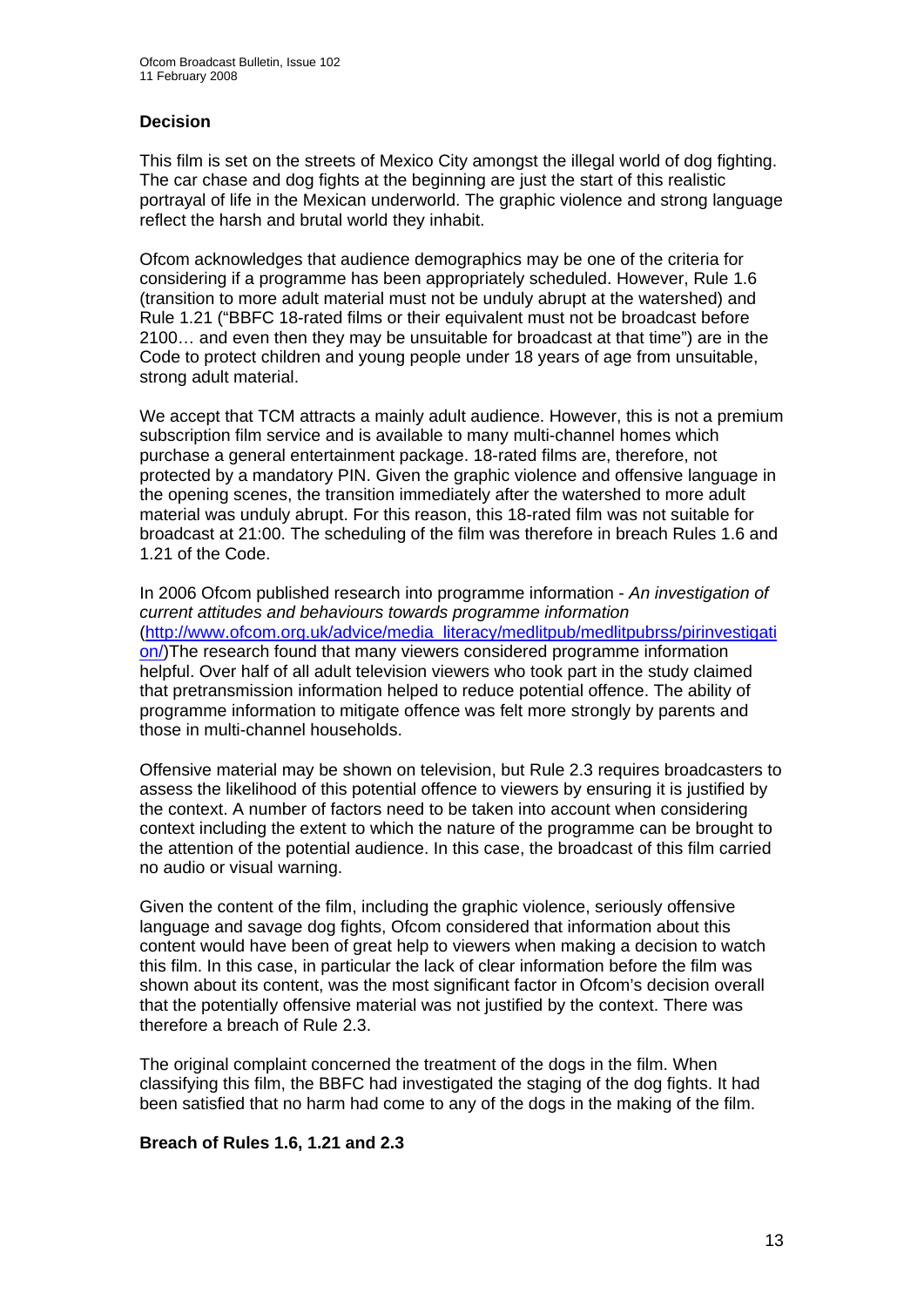## **Top Minx, video for 'Smack My Bitch Up' by The Prodigy**

*Chart Show TV, 30 December 2007, 13:45* 

## **Introduction**

Chart Show TV is a pop music video channel. Two viewers complained about the inappropriate scheduling of this music video, which showed scenes of alcohol abuse, nudity and a simulated sex scene.

Ofcom asked the broadcaster to comment on the broadcast in relation to Rules 1.3, 1.10, and 1.17 of Section One of the Ofcom Broadcasting Code which relate to protecting under-eighteens.

## **Response**

CSC Media Group, which operates Chart Show TV, apologised for the broadcast of this video and acknowledged that it was unsuitable for a pre-watershed broadcast. This was scheduled in error because of a software problem, which has since been rectified. Also the software in question has since been updated and the entire library of post-watershed material was subsequently rechecked and additional procedures put in place to increase the level of security around the scheduling of post-watershed videos to ensure compliance with the Code at all times. The broadcaster assured Ofcom that it took its obligations under the Code very seriously and regretted this isolated error.

## **Decision**

The content of this music video - with scenes of alcohol abuse, nudity and simulated sexual activity - was clearly unsuitable to be broadcast at lunchtime on a pop music video channel when it is likely that a number of children could be watching. This is particularly the case on a weekend during the Christmas holidays. Ofcom welcomes the broadcaster's apology and its assurances of improved compliance. Chart Show TV has, to date, a good compliance record, but in view of the explicit nature of some of the scenes, we consider it appropriate to record a breach of the Code.

## **Breach of Rules 1.3, 1.10 and 1.17**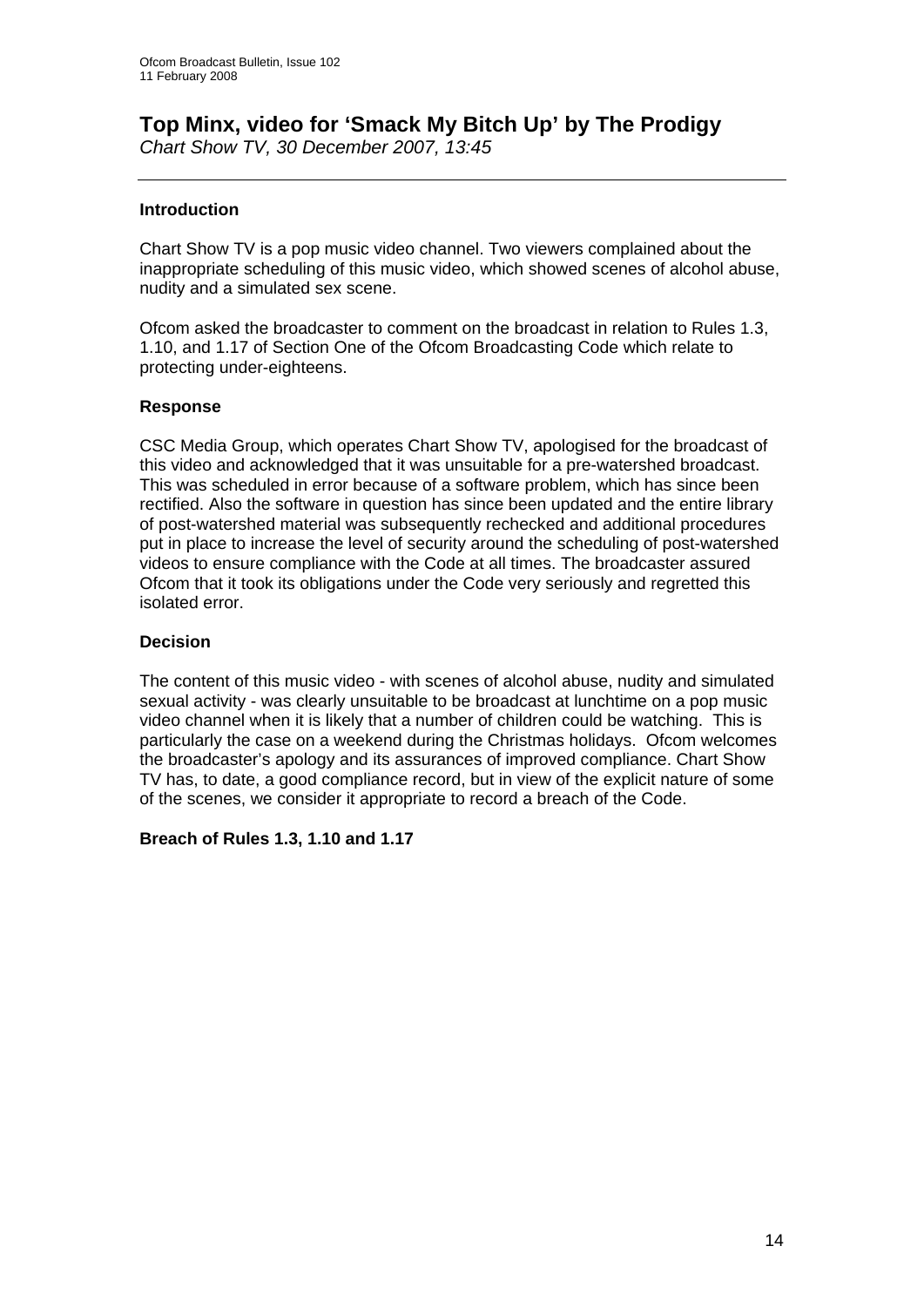# **Chop Shop: London Garage**

*Discovery Channel, 18 November 2007, 16:00* 

## **Introduction**

*Chop Shop: London Garage* was a series which followed two individuals as they designed and manufactured cars. Ofcom received a complaint from a viewer concerning the broadcast of the word "fuck" during the episode broadcast on 18 November 2007.

Ofcom asked the Discovery Channel ('Discovery') for comments in relation to Rule 1.14 of the Code (the most offensive language must not be broadcast before the watershed).

#### **Response**

Discovery said that it apologised to the viewer for any distress caused. The problem arose because the producer had not identified all incidents of swearing in the initial viewing and had not reviewed the programme in real time, after edits had been made, to bleep out the remaining very strong language. Discovery said that it was disappointed that its internal policy had not been adhered to in this case and has taken steps to improve its compliance procedures as a result.

### **Decision**

Broadcasters are under a clear duty to ensure that robust procedures are in place to ensure full compliance with the Code. The language broadcast in this episode of *Chop Shop: London Garage* was the most offensive and should not have been broadcast before the watershed.

Ofcom welcomes Discovery's additional measures to ensure compliance in this area. However, Ofcom also notes that *UK's Toughest Jobs,* broadcast on Discovery+1 was recently found in breach of Rule 1.14 (see Broadcast Bulletin 100). Although Ofcom notes that the inclusion of offensive language in that case was due to errors traced to an outside company, it is the responsibility of broadcasters to ensure compliance. Ofcom is therefore concerned about this second similar failure to ensure compliance with the Code.

## **Breach of Rule 1.14**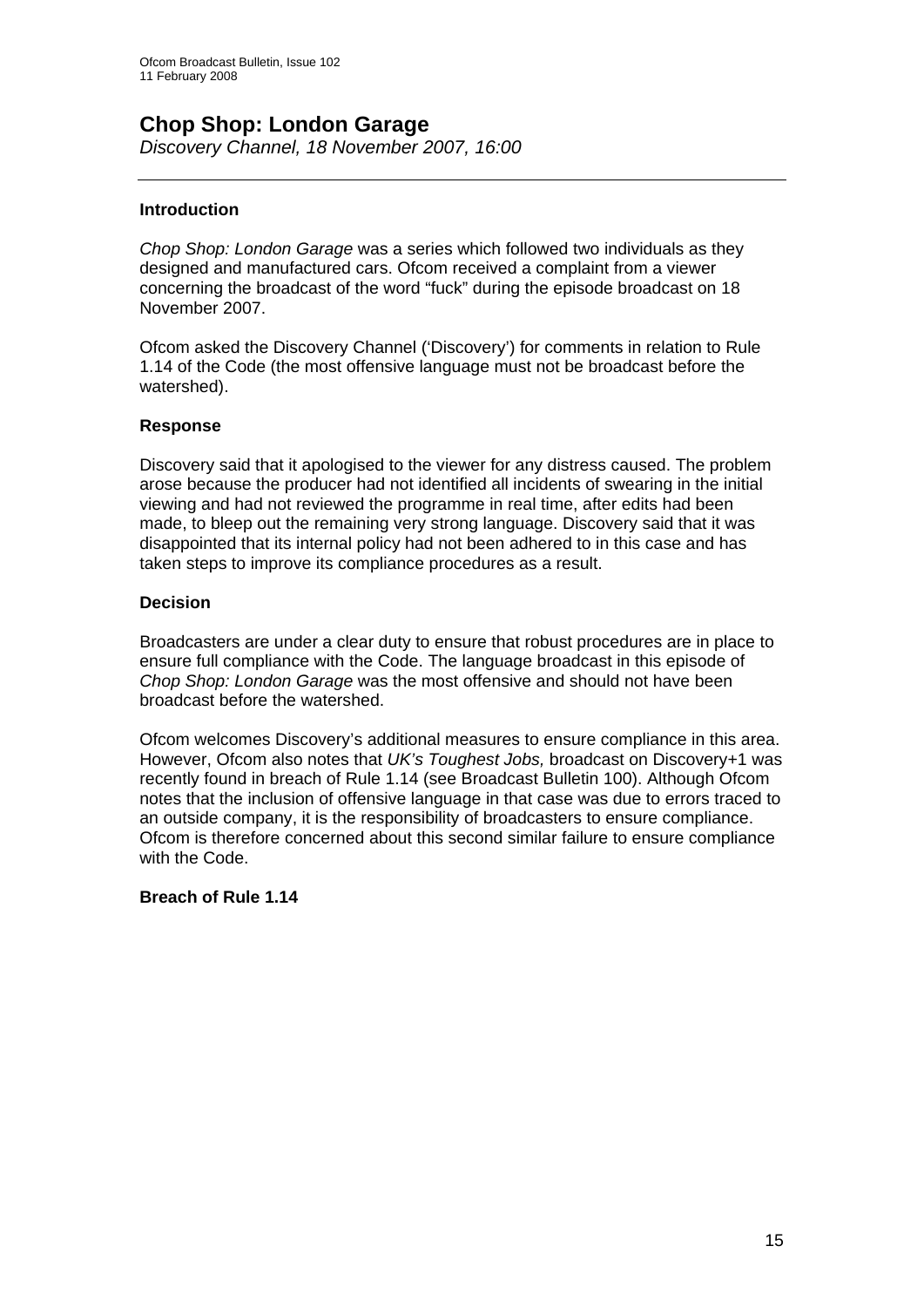## **Smallville**

*TV3 Sweden, 4 November 2007, 16:15* 

## **Introduction**

*Smallville* is a well-established US series about the exploits of the superhero Superman. In this episode, the villain Lex Luthor is creating an army of 'super demons'. These demons try to possess human beings. Together with Clark Kent, Lois Lane investigates where these creatures are being bred.

A viewer was concerned about scenes in which the demons appeared to take organs from human beings and Lois Lane is stabbed in her efforts to find these creatures. He felt that these scenes were not suitable at this time of the afternoon when many children would be watching television.

TV3 Sweden is a Swedish language channel operated by Viasat Broadcasting UK Limited. Ofcom asked Viasat for its comments in relation to Rules 1.3 (children must be protected by appropriate scheduling) and 1.11 of the Broadcasting Code (violence must be appropriately limited in pre-watershed programmes).

#### **Response**

Viasat explained that TV3 does not aim its Sunday afternoon programming towards children. Audience figures show that generally this slot only attracts about a 7% child audience (3-15 year olds).

The broadcaster believed that the scenes showing the removal of body parts were acceptable within the context of programme and the general fantasy genre of this series. The series is well-established and, in its view, the broadcaster did not believe the scenes were excessively graphic. For these reasons, it considered that these scenes were not in breach of Rules 1.3 and 1.11.

However, after carefully considering the scene in which Lois Lane is stabbed, the broadcaster reviewed its decision to air the programme unedited before the watershed. TV3 therefore apologised for any distress that may have been caused and this episode now carries a post-21:00 restriction. TV3 will also be reviewing the scheduling of this series in the light of this complaint.

## **Decision**

We acknowledge TV3's apology and note the action taken to restrict this episode to post-21:00 broadcast.

*Smallville* is a fantasy series with the main characters possessing supernatural powers. Against this background, most viewers would not be surprised or disturbed at the more bizarre elements of the violent scenes. However, this series does appeal to some children, even though the majority of viewers are young adults. Therefore, broadcasters need to take care in scheduling this series at a time when children are available to view in large numbers as some scenes may be unsuitable.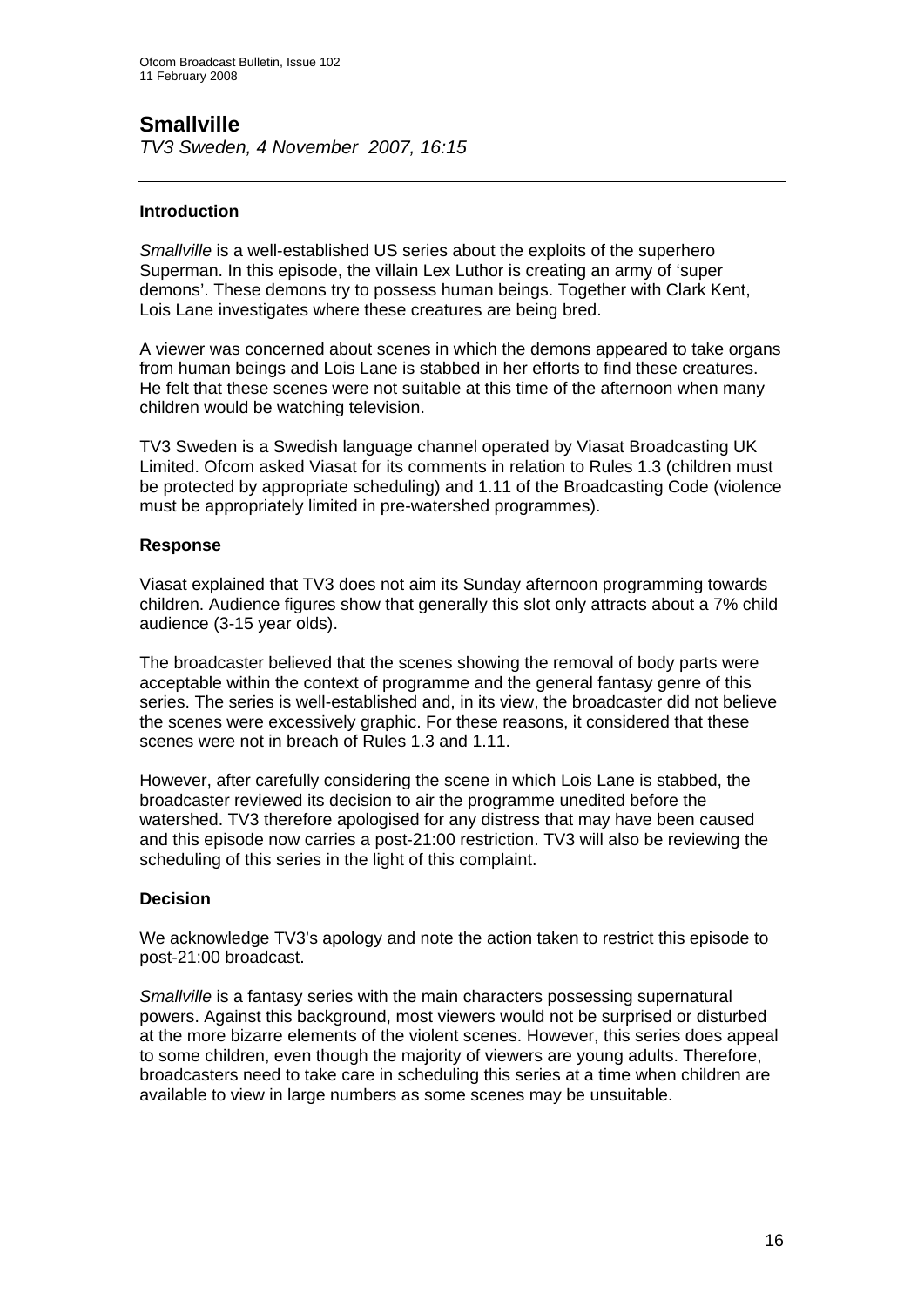Ofcom was concerned about the generally violent and dark tone of this episode and, in particular, the scenes concerning the stabbing of Lois Lane and the shots of her removing the knife shown at this time of the afternoon when large numbers of children are available to watch television. We concluded that this episode was in breach of the Code as it was not appropriately scheduled and the violent scenes were not appropriately limited.

## **Breach of Rules 1.3 and 1.11**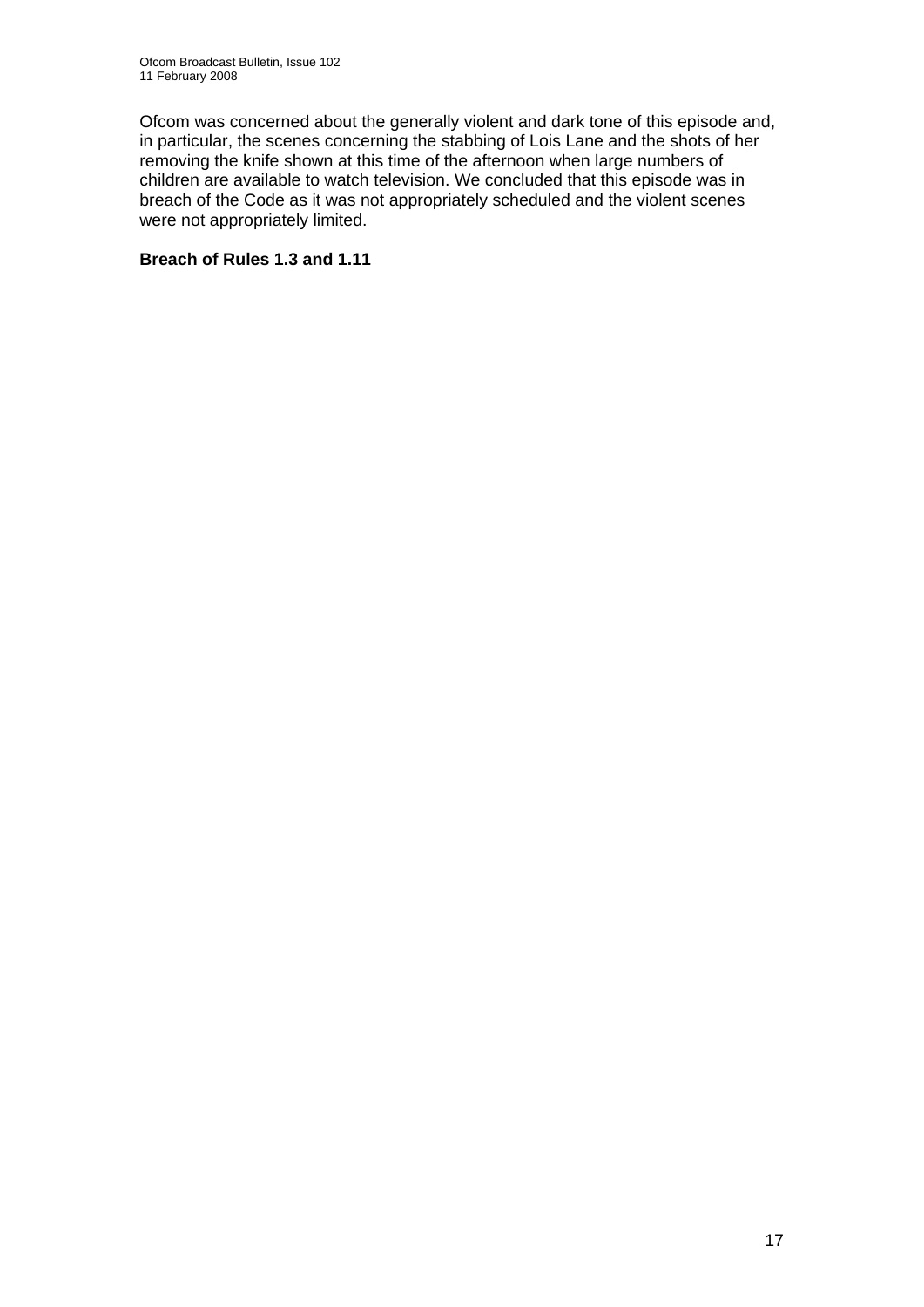## **Wednesday Drive Time**  *Oban FM, 9 January 2008, 17:00*

## **Introduction**

A listener complained that contributions from guest presenter John Macgregor were biased against the local authority, and infringed the privacy of their representatives. The complainant also objected that the presenter, as a local businessman, was able to give undue prominence to his personal views and business interests. Ofcom asked Oban FM to provide a copy of the output.

## **Response**

The station was unable to provide us with a copy of the broadcast as it stated it had experienced problems with its logging system, which have since been rectified.

#### **Decision**

In the absence of a recording we were unable to investigate the complainant's concerns further. It is a condition of a radio broadcaster's licence that recordings of its output are retained for 42 days after transmission, and provides Ofcom with any material on request. Whilst we note the station has amended its logging system, the failure to provide a recording is a serious breach of a licence. This will be held on record.

## **The station was in breach of Condition 8 of its Licence (retention and production of recordings).**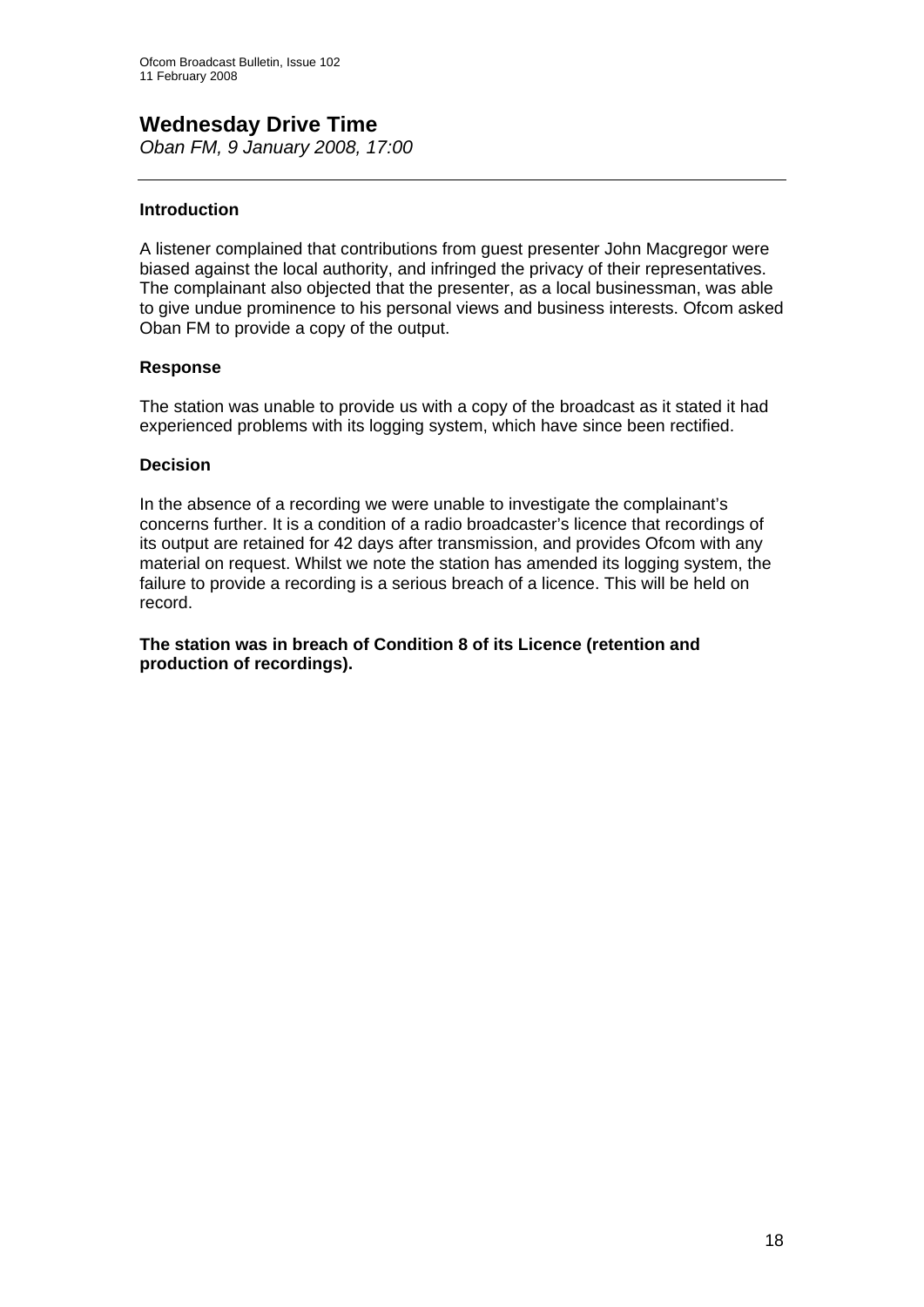## **Resolved**

## **Channel 4 News**

*Channel 4, 13 August 2007, 19:00* 

## **Introduction**

A viewer complained that in an item about the environmental issues surrounding aviation, it was stated that aviation contributed only 2% of the UK's emissions of carbon dioxide. The complainant said this was inaccurate and that the true percentage was closer to 6% of UK emissions.

## **Response**

Channel 4 said that this news report examined whether carbon fuel emissions affected the flying habits of the general public, together with the issue of carbon trading of aircraft emissions. During the report a number of statistics were quoted, one of which was that aviation accounts for 2% of the UK's carbon dioxide emissions.

The broadcaster acknowledged this figure was given in error and that the statistic should have been 6%. Channel 4 said this matter had been corrected on the *Channel 4 News* website.

## **Decision**

Rule 5.1 of the Code states: "News, in whatever form, must be reported with due accuracy and presented with due impartiality."

We welcome Channel 4's recognition that the figure quoted was inaccurate and we acknowledge its subsequent action. We therefore consider the matter resolved.

#### **Resolved**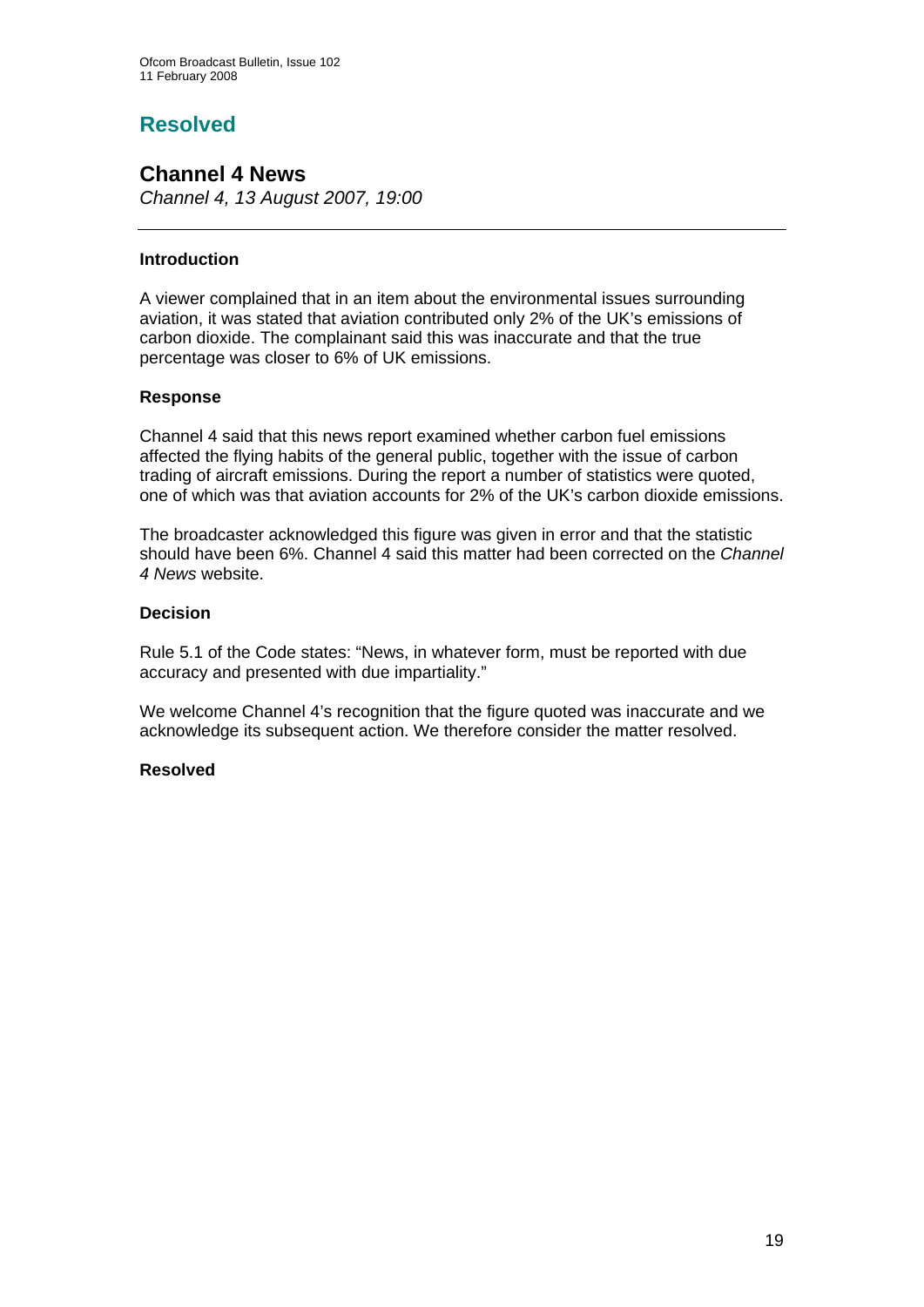## **Fairness and Privacy Cases**

# **Partly Upheld**

## **Complaint by Mr Guy Wood**  *GMTV, GMTV, 20 September 2006*

**Summary:** Ofcom has partly upheld this complaint of unfair treatment and unwarranted infringement of privacy in the broadcast of the programme.

Mr Guy Wood complained that he was treated unfairly and that his privacy was unwarrantably infringed in the broadcast of an edition of GMTV's breakfast programme. Twice during the course of the programme, a story was run concerning Mr Wood, a man who said that he was unable to live at home with his family because he suffered from multiple chemical sensitivity ("MCS"), a condition that caused him to be ill if he entered the family home. The programme included live on-location interviews with Mr Wood and his wife. Dr Hilary Jones appeared as a guest in the studio to discuss the case, and messages from callers into the programme were referred to.

Mr Wood complained that: the programme unfairly treated his serious condition with levity and humiliated him; his condition was misrepresented by Dr Jones, who unfairly made an on-air diagnosis of him; he was not given an appropriate and timely opportunity to respond to what was said about him in the studio; and, a spiteful remark by a presenter about calls to the programme was included. Mr Wood also complained that his privacy was unwarrantably infringed in that Dr Jones made a diagnosis of his condition in the programme.

GMTV responded that: Mr Wood was treated with respect; Dr Jones reviewed the medical literature and gave reasons for his opinion about MCS; Mr Wood was given an appropriate opportunity to respond to what was being said in the studio; and, the presenter presented viewers' responses in an accurate and factual way. GMTV further stated that Dr Jones did not attempt to diagnose his condition.

Ofcom found that the presentation of Mr Wood's condition was part of a cumulative and significant allegation about him, namely that he had stopped living with his wife and daughter on the basis of a condition which the programme portrayed as medically unrecognised. In light of this significant allegation Ofcom considered that the broadcaster should have provided Mr Wood with an appropriate opportunity to respond to comments made about him in the studio. Ofcom found that the absence of such an opportunity to respond resulted in unfairness to him. Ofcom found that there was no infringement of Mr Wood's privacy in the broadcast since no personal information was revealed beyond those areas which he had consented to make public.

## **Introduction**

On 20 September 2006 GMTV aired an edition of its breakfast programme. Twice during the course of the programme, a story was run concerning Mr Wood, a man who said that he was unable to live at home with his family because he suffered from multiple chemical sensitivity ("MCS"), a condition that caused him to be ill if he entered the family home. The programme included live interviews with Mr Wood and his wife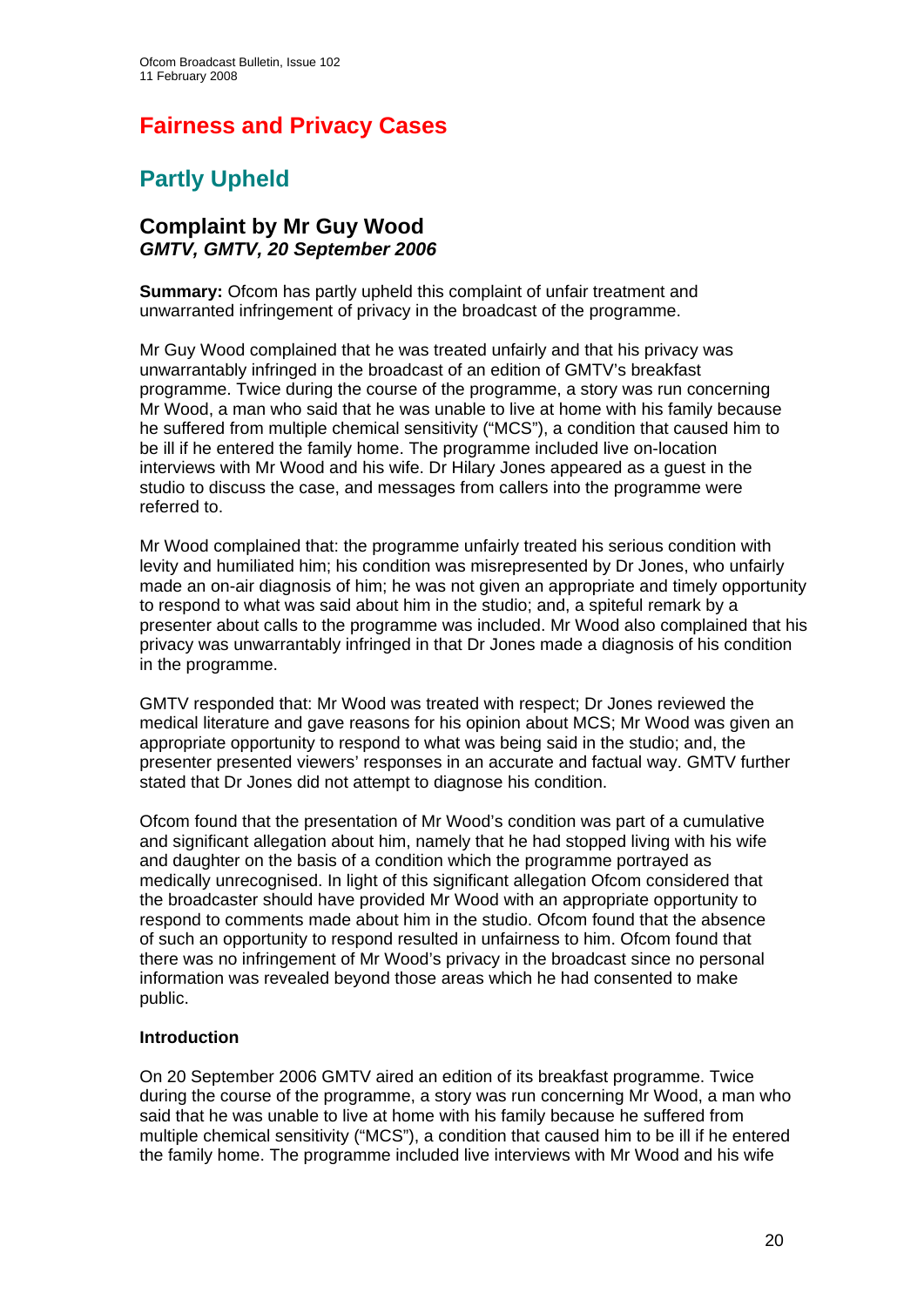at and outside the family home. Dr Hilary Jones appeared as a guest in the studio to discuss the case and messages from callers into the programme were referred to.

Mr Wood complained that he was treated unfairly in the programme and that his privacy was unwarrantably infringed in the broadcast.

Ofcom's Executive Fairness Group ("EFG") originally considered, and provisionally adjudicated on, this complaint and found that there was no unfair treatment or unwarrantable infringement of privacy in the broadcast of the programme.

Mr Wood requested a review of the provisional finding on the ground that it was flawed.

Ofcom's Fairness Committee (its most senior decision making body with regard to fairness and privacy complaints) met to consider afresh Mr Wood's complaint of unfair treatment and unwarranted infringement of privacy in the programme as broadcast.

## **The Complaint**

#### **Mr Wood's case**

In summary, Mr Wood complained that he was treated unfairly in that:

- a) Mr Wood said that the programme attempted to humiliate him and the serious subject of his condition was treated with levity. He was approached by GMTV and asked to tell his story following his participation in a programme on BBC Wales. Having spoken to the GMTV presenter, he agreed to take part and mentioned his desire to help raise awareness of MCS and his wish to touch upon wider issues. He said that he asked the programme makers for, and was explicitly given, assurances that he would be treated with respect and would not be "character-assassinated". However, he complained that this did not happen and the story was treated with levity, for example in its presentation of the family home and a staged display of household cleaning products.
- b) His condition was unfairly misrepresented by Dr Jones. Dr Jones said that he had not heard of MCS, then went on to talk about the condition. Although Dr Jones had spoken to Mr Wood's specialist the day before, he made no mention of her, nor of other specialists who had recognised Mr Wood's illness. Mr Wood said that Dr Jones stated incorrectly that MCS did not exist, despite the diagnosis by Mr Wood's own doctor and opinions of other experts. Dr Jones then took it upon himself to suggest an alternative diagnosis, namely that Mr Wood had a "phobia" or psychological "dislike". He did this at a distance, without having met Mr Wood and without his permission. Dr Jones was not challenged by the presenter.
- c) Mr Wood complained that he was not given a proper opportunity to respond. He was not aware, during the broadcast, of what was being said about him in the studio. Had he known what was being said in the studio, he would have attempted to give a very full reply.
- d) The programme included a spiteful remark by the presenter saying that callers to the programme were suggesting that he was allergic to his family.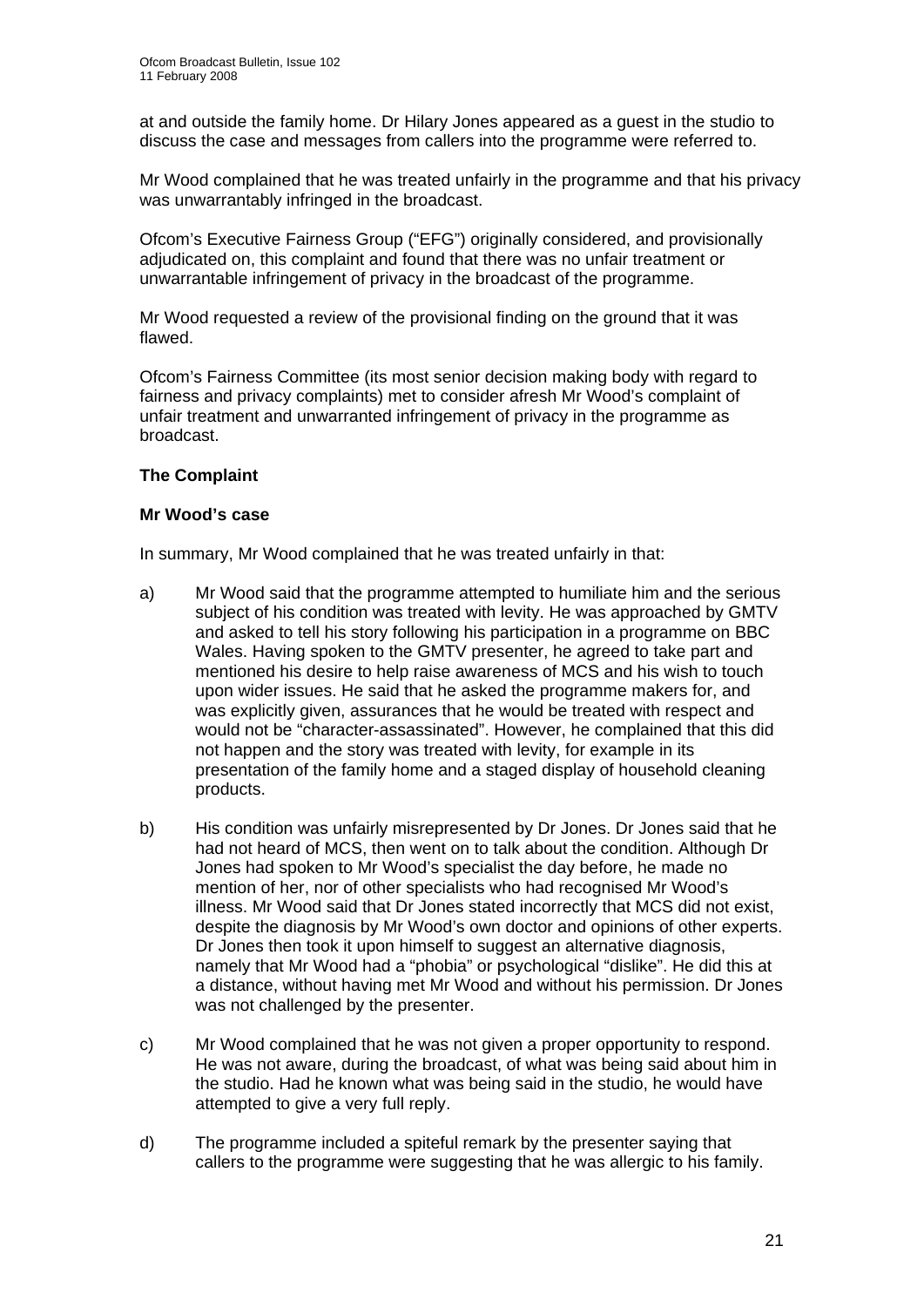In summary, Mr Wood complained that his privacy was unwarrantably infringed in the broadcast of the programme in that:

e) Dr Jones made unsubstantiated pronouncements on what was "wrong" with Mr Wood. He had not given permission for Dr Jones to make a diagnosis of his condition.

## **GMTV's case**

In summary GMTV responded to the complaint of unfair treatment made by Mr Wood as follows:

- a) In response to the complaint that Mr Wood was humiliated, GMTV said that he was treated with respect.
- b) In response to the complaint that Dr Jones misrepresented his condition and diagnosed him, GMTV said that Mr Wood had not provided any medical evidence to support his claim that he suffered from MCS. Prior to the broadcast, GMTV approached the doctor named by Mr Wood. Although she was informed of Mr Wood's participation, she did not respond to GMTV's requests to discuss his case. Dr Jones, on behalf of GMTV, reviewed the medical literature surrounding the alleged condition of MCS. He stated on the programme that "I think the consensus of medical opinion is that this doesn't exist". He gave a number of reasons for his opinion, including the nebulous symptoms described by apparent sufferers. GMTV said that Mr Wood himself described his symptoms as *"a sort of disorientating headache, er dizziness, er maybe swelling glands in the neck, symptoms like that. Erm but just an overwhelming feeling that I've got to get out of that place…"* Furthermore GMTV said that Mr Wood said that allergy testing *"…doesn't really reveal anything because it's a sensitivity rather than an allergy"*. GMTV argued that Mr Wood's description of his test results and symptoms matched those discussed in the medical literature reviewed by Dr Jones, which stated that MCS is likely to more of a psychosomatic rather than physical phenomenon.
- c) As regards the complaint that he was not given an appropriate and timely opportunity to respond, GMTV said it regretted that Mr Wood did not hear the programme discussions following the interviews with him, but said that this did not result in the item being unfair to him. At the time of the original interview, the programme makers at Mr Wood's home decided that it would not be appropriate to provide him with audio feedback from the studio. This was because he seemed nervous and because it was felt that his anxieties about chemical sensitivities might make him more anxious about the use of electronic equipment. Despite the good intentions, GMTV accepted that ideally Mr Wood would have been given the opportunity of hearing what was said in the studios. However, during the interviews with him, the presenter took care to ensure that Mr Wood was able to specifically address all of the areas discussed in the studio by Mr Jones. In particular, Mr Wood described his symptoms, the difference between his family and non-family home, the results of allergy testing and concerns that the condition might be psychosomatic. Furthermore GMTV argued that giving Mr Wood a response to what was said in the studio would not have prevented Dr Jones expressing his view about the condition or the substantial character of the discussion and the item.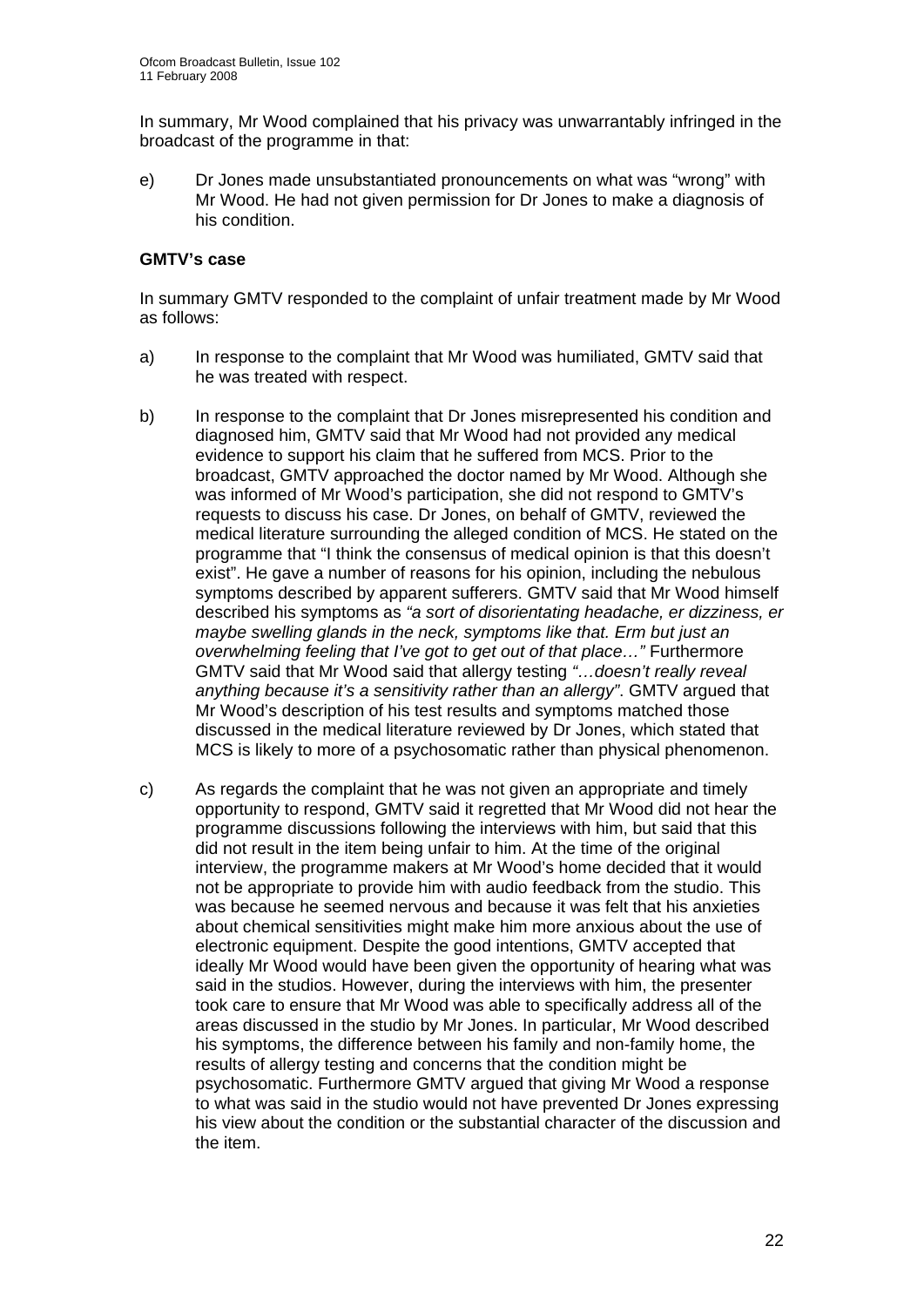d) In response to the complaint about a remark by the presenter, GMTV said that she said:

> "*He's caused quite a reaction. A lot of people seem to think he's allergic to his family more than the house, Jonathan. Erm, and we have got lots and lots of texts along that line*…"

 This was an accurate and factual representation of viewers' responses to the interview with Mr Wood.

In response to the complaint of unwarranted infringement of privacy in the broadcast of the programme, GMTV said in summary:

e) GMTV said that the GMC had rejected Mr Wood's complaint about Dr Jones and said that there were no grounds on which to conclude that Dr Jones had been attempting to diagnose Mr Wood's illness. Furthermore, Mr Wood chose of his own volition to take part in the programme and had given interviews to other sections of the media regarding his alleged condition. He was well aware that by doing so he was inviting discussion of the condition itself and of his own health and medical background. The programme therefore only discussed matters which Mr Wood had brought into the public domain and he had many opportunities before and after the programme to verify the medical basis for his claimed diagnosis. GMTV argued that it would have been entirely apparent to anyone watching the programme that Dr Jones had not examined Mr Wood and was discussing the condition and the alleged symptoms generally.

#### **Mr Wood's additional comments**

Mr Wood requested a review of Ofcom's Provisional Decision. In summary and in relation to his fairness complaints Mr Wood stated that:

- a) In relation to the programme's treatment of him, and of his condition, Mr Wood said that the omission of vital information such as research on indoor air quality would significantly skew the opinion of the general viewer. Mr Wood said that he was given a total brush off by the programme and the audience was denied a fair representation of the subject. Mr Wood also said he was falsely enticed into appearing in the "dumbed down" GMTV programme after contributing to a serious programme for BBC Radio Wales and that this represented a breach of trust.
- b) In relation to his complaint that his condition was misdiagnosed on the programme Mr Wood said that Dr Jones' view was at odds with the World Health organisation ("WHO") which recognised sick building syndrome. Mr Wood said Dr Jones did not refer to the official recognition of MCS in Germany or Denmark or its legal acceptance in the USA, nor was there any mention of the diagnosis of his condition by two specialist doctors. Mr Wood said these omissions added up to a blatant misrepresentation of him, and of his condition. Mr Wood also argued that Dr Jones' remark that he had *"developed a kind of psychological phobia"* was a cavalier diagnosis of his condition and revealed gross ignorance of the whole subject.
- c) In relation to his complaint concerning an appropriate opportunity to respond Mr Wood said that the fact that he was not able to respond to allegations made about him was intrinsically unfair to him. He disputed that when he was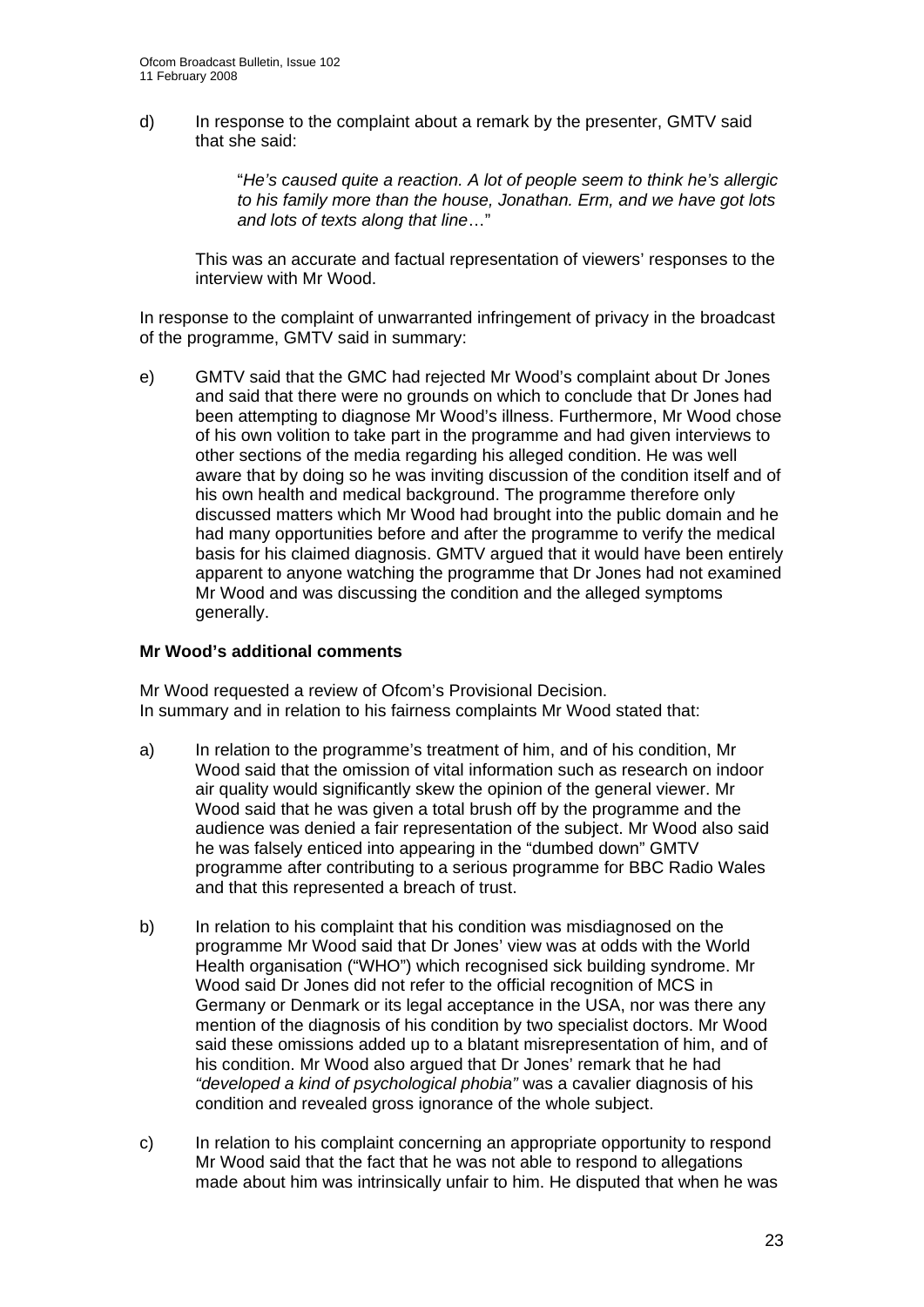interviewed he was able to give his side of the story properly. He also said that his interview was not given adequate time.

d) Mr Wood made no further specific comment in relation to the presenter's remark concerning callers to the programme.

In summary and in relation to his privacy complaints Mr Wood made the following comments:

e) Mr Wood said that psychological illness carried a social stigma which should be taken into account, as should the personal ramifications of pronouncements made in the programme.

## **GMTV's additional comments**

GMTV commented on Mr Wood's request for a review of the Provisional Decision.

In summary and in relation to Mr Wood's fairness complaints GMTV commented as follows:

- a) In relation to the programme's treatment of Mr Wood and his condition, the broadcaster said that Mr Wood appeared to be aggrieved that the discussion on GMTV was insufficiently detailed by comparison to the BBC Radio Wales documentary. GMTV said Mr Wood would have been aware in advance of the length of time that GMTV, given its format, would be able to give to any discussion of the subject.
- b) In relation to the complaint that Mr Wood's condition was misdiagnosed on the programme, GMTV said that it was not within Ofcom's remit, nor helpful to the parties, to enter into discussion as to the merits of any diagnosis, particularly in the context of the GMC's determination in this matter. GMTV said that Mr Wood again appeared to invite Ofcom to disagree with the findings of the GMC, in that what was provided in the programme was an overview given by a General Practitioner, Dr Jones, which was entirely reasonable in the circumstances.
- c) In relation to the complaint concerning an appropriate opportunity to respond, GMTV stated that the reason for the decision not to provide Mr Wood with audio feedback, so that he could hear discussion in the studio, was due to his apparent nervousness and anxieties about chemical sensitivities. It accepted that had he been in the studio he would have been given the opportunity of hearing what was being said there. GMTV said that in the context of the programme the two interviews from Mr Wood were in fact given reasonably significant time. GMTV said that although the frustration of contributors in not having more time to put their case was understood, it was also understood and accepted by contributors interviewed in the context of GMTV, and indeed other television shows of a similar format, that they have to make the points they wish to make succinctly.
- d) GMTV made no further specific comment in relation to the presenter's remark concerning callers to the programme.

In summary and in relation to Mr Wood's privacy complaints GMTV commented as follows: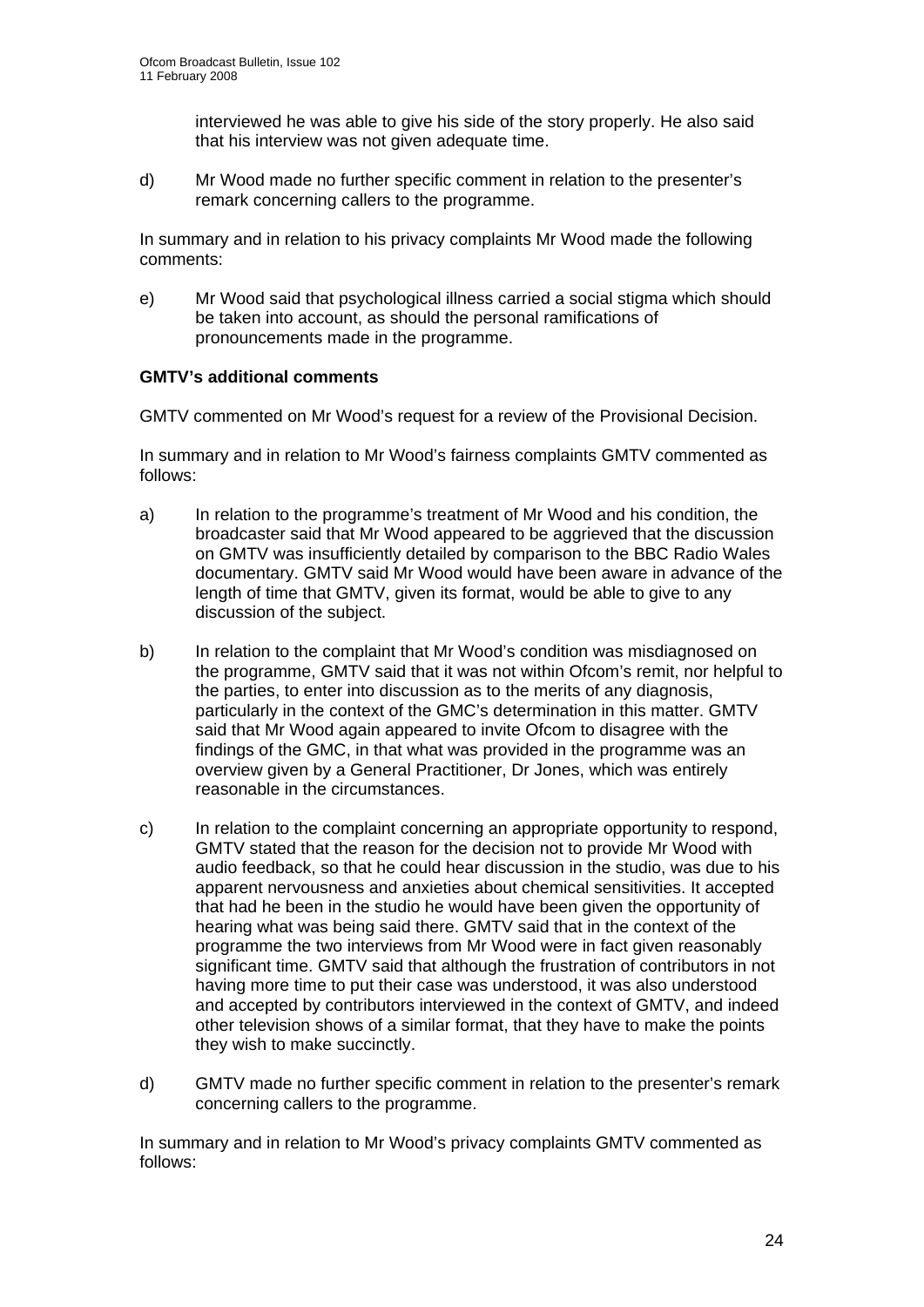e) GMTV made no further specific comment in relation to Mr Wood's privacy complaint.

## **Decision**

Ofcom's statutory duties include the application, in the case of all television and radio services, of standards which provide adequate protection to members of the public and all other persons from unfair treatment in programmes included in such services.

In carrying out its duties, Ofcom has regard to the need to secure that the application of these standards is in the manner that best guarantees an appropriate level of freedom of expression. Ofcom is also obliged to have regard in all cases, to the principles under which regulatory activities should be transparent, accountable, proportionate, consistent and targeted only at cases in which action is needed. Mr Wood's complaint was first considered by Ofcom's Executive Fairness Group. It was then referred to the Fairness Committee ("the Committee") for review. The Committee considered the complaint and the broadcaster's response, the request for a review of the Provisional Decision and the broadcaster's comments on it, together with a recording and transcript of the programme as broadcast. In its considerations, the Committee took account of Ofcom's Broadcasting Code ("the Code").

In the circumstances of this case the Committee found the following:

a) The Committee first considered Mr Wood's complaint that despite being given an assurance by the programme makers that he would be treated with respect, this did not happen and he was humiliated and the serious subject of his condition was treated with levity.

In considering this head of complaint, the Committee took into account the following Code Practices. Practice 7.3 of the Code outlines measures likely to result in a contributor's consent to participation in a programme being properly informed. Practice 7.7 states that guarantees given to contributors should normally be honoured. Ofcom also took into account Practice 7.9 which states that broadcasters should take reasonable care to satisfy themselves that material facts have not been presented, disregarded or omitted in a way that is unfair to an individual or organisation.

The Committee was aware that there were no records available in relation to any specific guarantees given to Mr Wood concerning his contribution. In the absence of any records, the Committee looked at the context of the GMTV report and the reasonable expectation of a contributor, such as Mr Wood, in relation to a subject of this type.

Looking at the nature of the programme, the Committee noted that GMTV has a range of tone and style of presentation and that the tone and style may vary within this range depending on the subject matter under discussion. On each of the two occasions in the programme when Mr Wood's story appeared, a short report from Mr Wood's family home was followed by a studio discussion between the presenters and a qualified medical practitioner, Dr Jones. This approach was typical in the Committee's view of GMTV's established approach to its subject matter, as was the tone and style of the two reports and the subsequent studio discussions about Mr Wood's condition.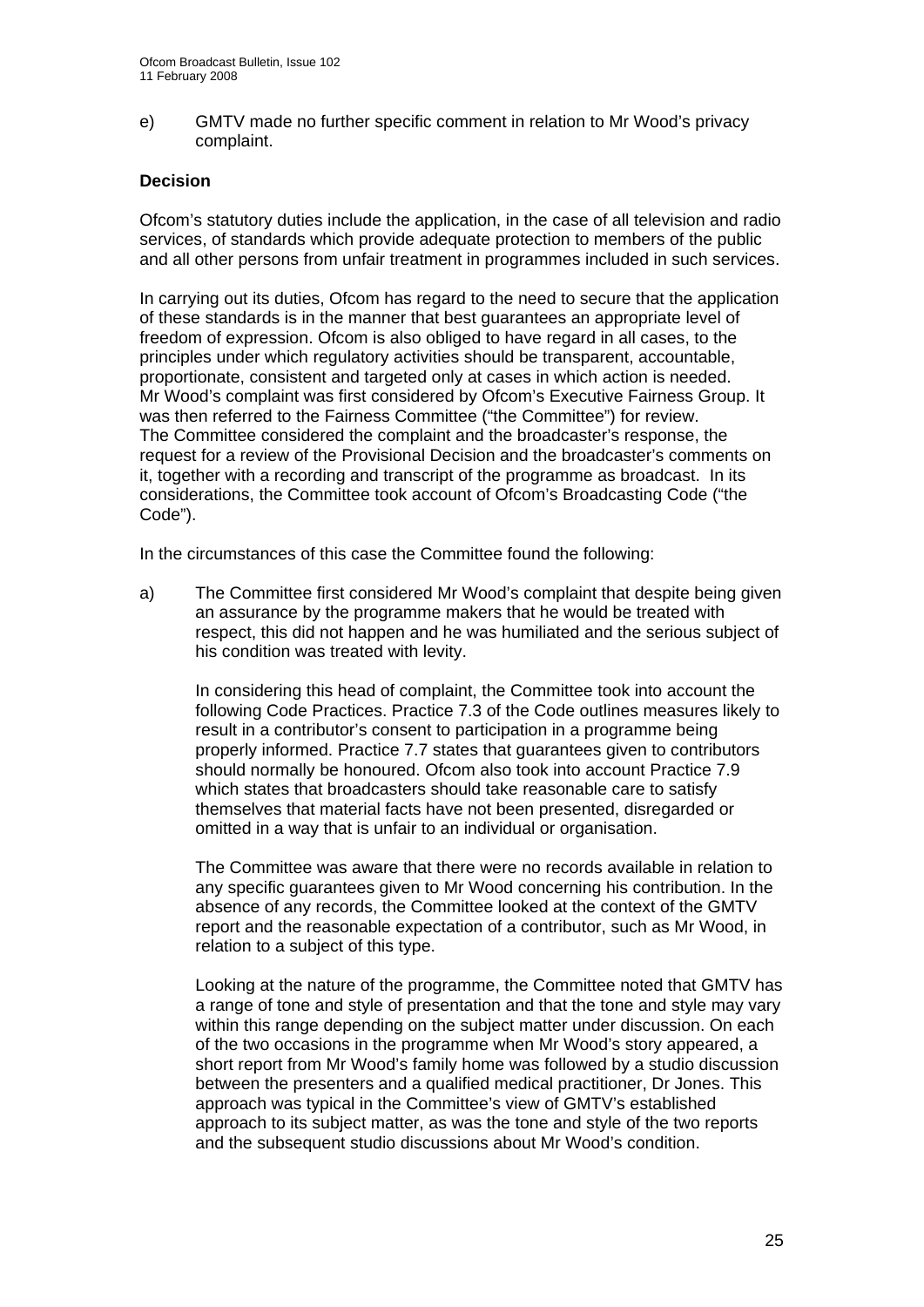On this basis and given the well-established nature of the GMTV format, the Committee considered it was reasonable for the broadcaster to assume that Mr Wood would have sufficient understanding of the nature and tone of the programme to give informed consent for his participation. In relation to Mr Wood's specific complaint that the programme attempted to humiliate him and that the serious subject of his condition was treated with levity, the Committee noted that the reporter gave a fair description of Mr Wood's condition and that he was able to respond broadly to what the reporter said. The Committee considered that the reporter presented the issues in a manner in keeping with the general style of the programme. Within this context it did not consider the remark *"imagine having to remove yourself from your home and your family because basically you are allergic to all of them – well maybe not the family, but the home"* attempted to humiliate Mr Wood (this comment is however discussed more fully below at head d)). The Committee noted that the programme included a display of household products and it was satisfied that this was used to illustrate Mr Wood's concerns. Again, in the Committee's view this was a typical and established approach for the programme in a discussion of this nature.

The Committee therefore found no unfairness to Mr Wood in respect of this head of complaint. However its findings in relation to the discussion with Dr Jones and whether Mr Wood's condition was misrepresented; and the Committee's finding on the provision of an appropriate opportunity to respond are considered below at heads b) and c).

b) The Committee then considered Mr Wood's complaint that his condition was misrepresented by Dr Jones, who said that MCS did not exist, despite the diagnosis by Mr Wood's own doctor, and suggested an alternative diagnosis of his condition.

In considering this head of complaint, the Committee took into account Practices 7.9 of the Code, as set out under decision head a) above. Also Practice 7.11 which states that if a programme alleges wrongdoing or incompetence or makes other significant allegations, those concerned should normally be given an appropriate and timely opportunity to respond. In relation to Mr Wood's suggestion that Dr Jones made an alternative diagnosis of his condition, the Committee noted that the broadcaster's submissions included a letter from the GMC in relation to its consideration of this matter. The letter showed that the GMC had not found any grounds on which to conclude that Dr Jones had attempted to make such a diagnosis and, consequently, had decided not to take any action against Dr Jones.

In relation to its consideration of this head of the complaint the Committee was clear that its statutory remit was confined to considering whether any unfairness resulted to Mr Wood under Rule 7.1 of Ofcom's Broadcasting Code and the relevant practices set out in this section of the Code. In other words, whether unfairness resulted to Mr Wood as a result of the manner in which his condition was presented and whether, if the discussion with Dr Jones contained a significant allegation about Mr Woods, he was given an appropriate and timely opportunity to respond (discussed at head c) below).

The Committee took note of the comments made by Dr Jones in the programme and noted that the presenters did not seek in any way to challenge him on them.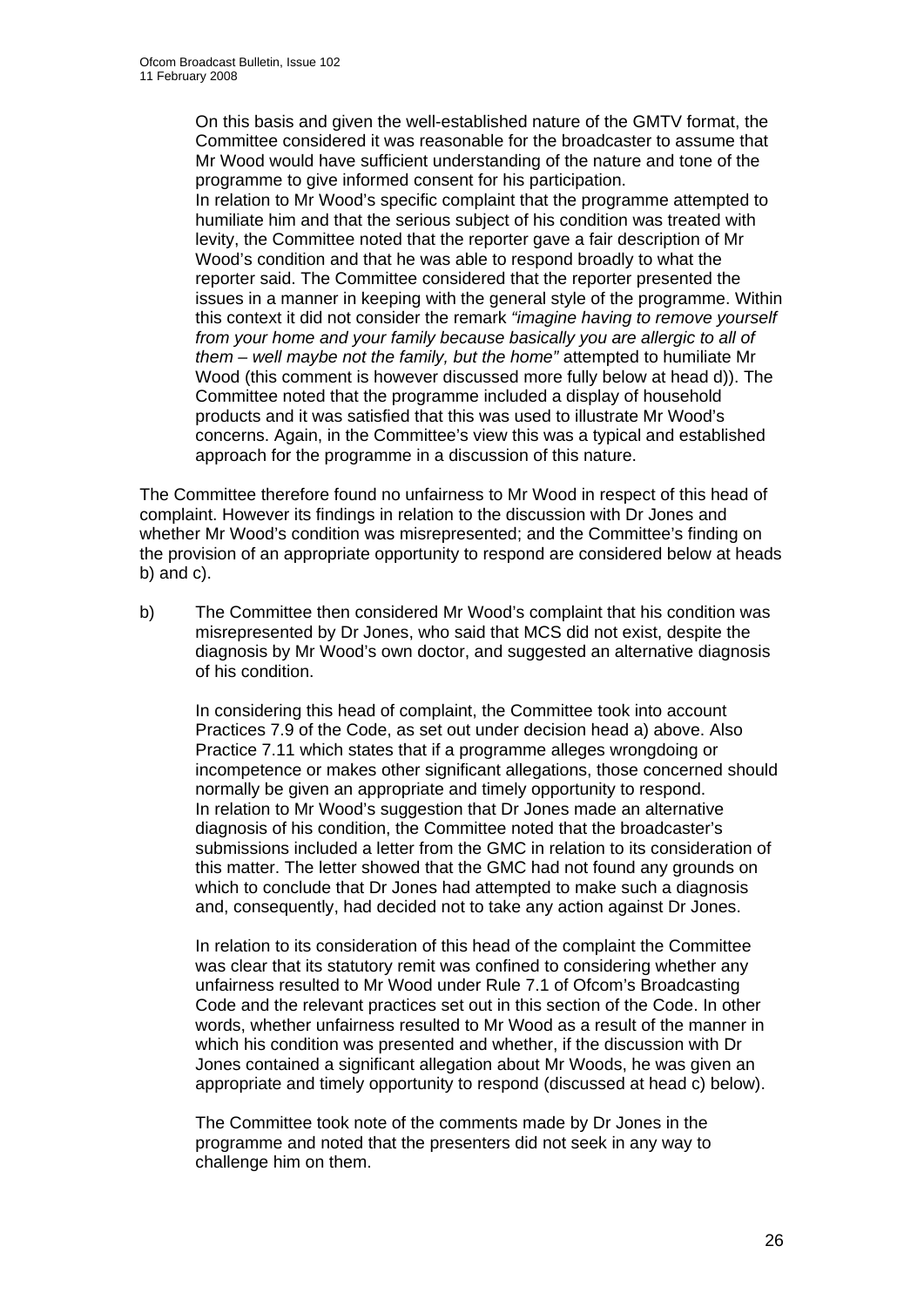The Committee noted that Dr Jones' did not refer to the diagnosis by Mr Wood's own doctor nor to any Government or other organisation such, as the WHO, having officially recognised sick building syndrome. The Committee was aware that Mr Wood's interview in the first of the two reports included passing references to the World Health Organisation's recognition of sick building syndrome but that this was not picked up on or developed further in either of the following studio discussions with Dr Jones. During his two contributions Dr Jones stated that "*the consensus of medical opinion is that this doesn't exist"* and expressed the following views:

 *"He probably does need help but I don't think it is for multiple chemical sensitivity and frankly I don't think it exists but I think that people do, may have been exposed to, maybe at a younger age, noxious chemicals…and therefore he's developed a kind of phobia or psychological dislike"* 

*"I think Guy needs to seek some help but not in the area of chemical sensitivity which is not recognised".* 

In the Committee's view it was not clear how these remarks related to the medical consensus to which Dr Jones referred. The Committee noted that Dr Jones later expanded on what he meant by *"psychological factors"* and that he referred in the second studio discussion to multiple chemical sensitivity being a *"nebulous term which hasn't really got any place in a medical text book"*. Again, no reference was made at this point to any wider debate on the subject.

As a result of these comments, the Committee considered it was very likely that the viewer would have been left with the impression that Mr Wood's condition was not officially recognised by the medical profession. This appeared to contrast with Mr Wood's assertion that his own doctor had diagnosed him with the condition and that it has been recognised by the WHO. The Committee therefore went on to consider (below at head c)) whether there was a cumulative effect to the comments made about Mr Wood which resulted in a significant allegation being made about him to which he should have been given an appropriate opportunity to respond.

c) Following on from head b) above, the Committee considered the complaint that Mr Wood was not aware, during the broadcast, of what was being said about him in the studio and he was not given an appropriate and timely opportunity to respond to what was being said about him.

In considering this head of complaint, the Committee took into account Practice 7.11 of the Code as set out at Decision head b). The Committee was required first to consider whether the programme had alleged wrongdoing, or incompetence, or made other significant allegations in relation to Mr Wood.

The Committee noted that the programme included live coverage from inside the Wood family home where the reporter interviewed Mr Wood's wife who was with their three-year-old daughter. The reporter asked her about the *"devastating effect on family life"* and how much they missed Mr Wood*.* Mr Wood was then interviewed outside the house. The Committee observed that in the second piece in the programme, the presenter introduced the item with the following commentary: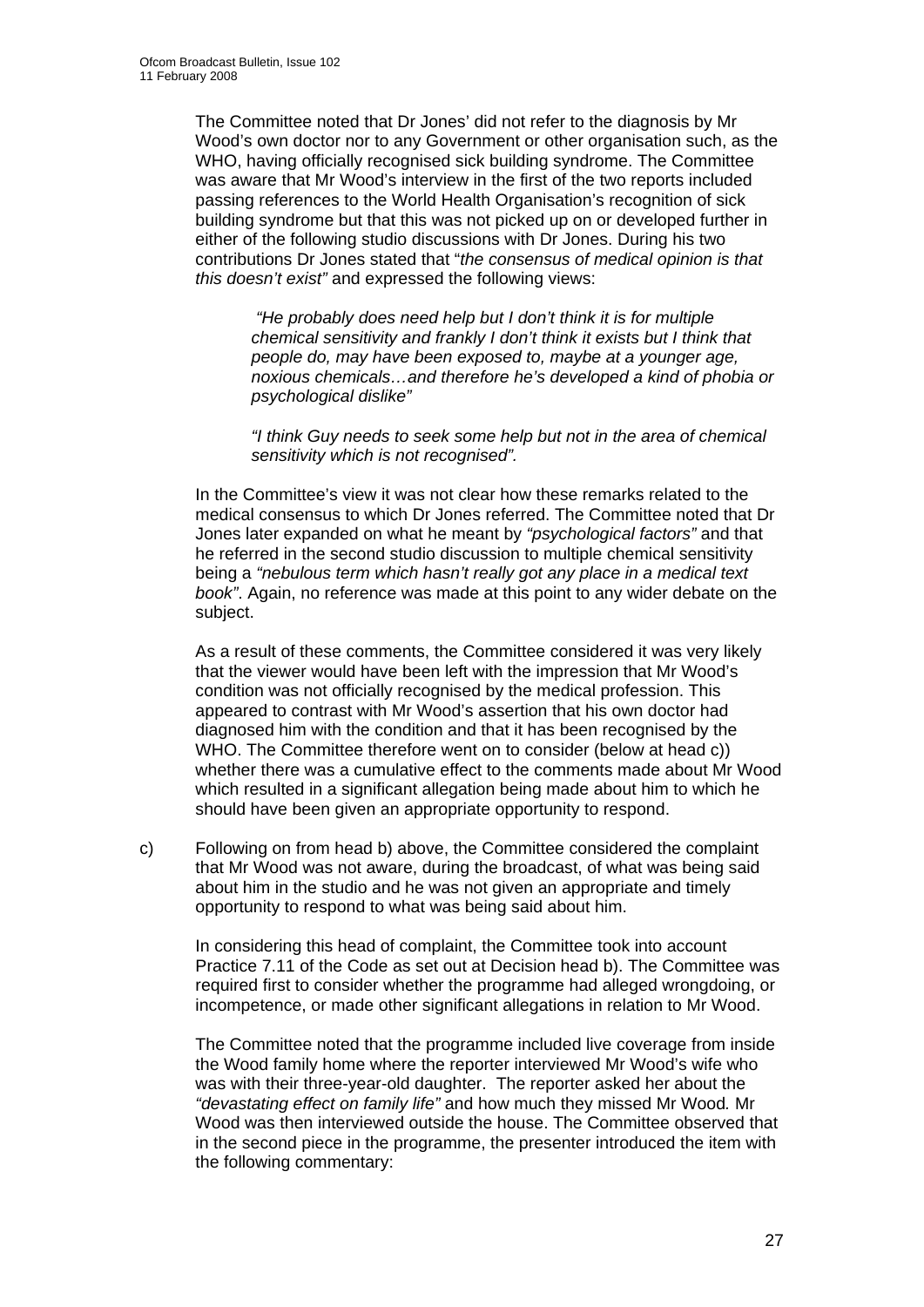*"Imagine having to remove yourself from your home and your family because basically you are allergic to all of them – well maybe not the family, but the home."* 

Mr Wood was also asked by the reporter:

*"Are you sure you're not trying to duck out of your fatherly responsibilities?"* 

And Dr Hilary Jones stated:

 *"Guy…probably does need help but I don't think it is for multiple chemical sensitivity and frankly I don't think it exists."* 

In the Committee's view these comments, taken together suggested Mr Wood was leaving his family bereft of a father, on the basis of a condition which the programme allowed viewers to understand as being medically unrecognised. In the Committee's view these and the other comments referred to in head b) above cumulatively amounted to a significant allegation about Mr Wood, even allowing for the nature of the programme discussed above at head a).

Having established that a significant allegation was made about Mr Wood the Committee next considered whether Mr Wood was given an appropriate and timely opportunity to respond to it.

The Committee took note of the broadcaster's regret that Mr Wood did not hear what was being said in the studio. The broadcaster explained that the decision had been taken not to provide a live-feed to the studio for Mr Wood as it was felt that a live television interview would have made Mr Wood anxious. The broadcaster explained that Mr Wood had nonetheless been provided with an opportunity to respond during his interview with the reporter who, it said, had taken care to ensure that Mr Wood was able to specifically address all of the areas discussed in the GMTV studio by Dr Jones.

The broadcaster's stated reasons for not to involving Mr Wood in the studio discussion appeared to the Committee to be inconsistent with the fact that Mr Wood was nevertheless interviewed live by the reporter outside his family home. The Committee noted from its viewing of the programme that Mr Wood clearly and articulately set out his symptoms when interviewed by the reporter, including referring to the diagnosis he had received and the impact it was having on him and his family. He also responded to the reporter's question about whether he was ducking out of his family responsibilities.

Mr Wood stated:

*"No. No one would choose this. No sane person would. No, it is an extreme condition. I have it diagnosed, it is very real and extreme measures are necessary unfortunately."* 

However, the Committee noted that the comments made by Dr Jones were not put to Mr Wood by the reporter and no opportunity was provided to him to respond to them. They were not challenged on his behalf by the presenter in the studio. Given the cumulative effect of the comments made in the programme, the Committee considered that the responses referred to above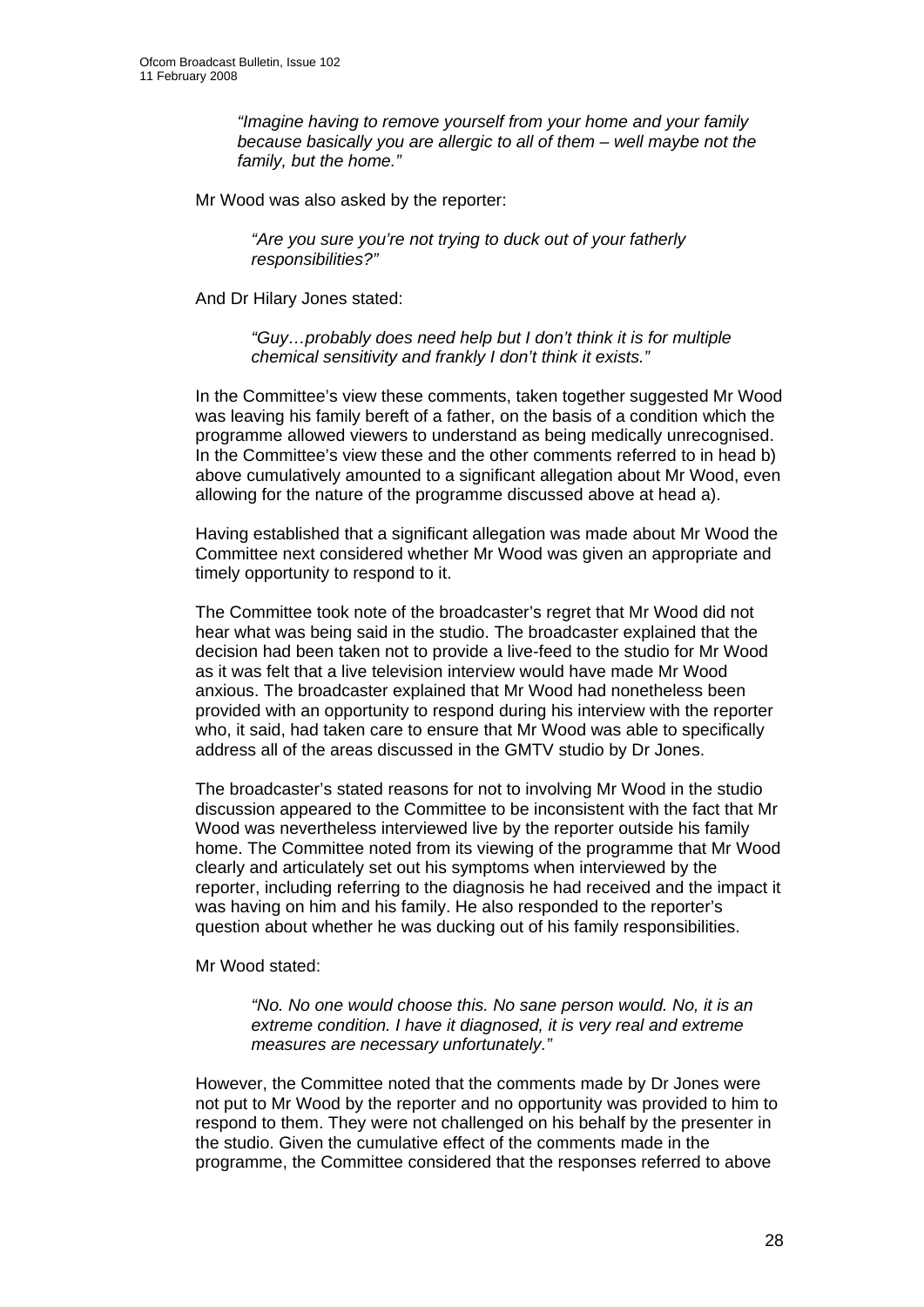did not amount to an appropriate opportunity to respond in the round to the totality of the allegations in the programme as a whole.

The Committee therefore found that the failure to provide Mr Wood with an appropriate opportunity to respond to a significant allegation about him did result in unfairness to him.

d) The Committee then went on to consider the complaint that the programme included a spiteful remark about Mr Wood by the presenter who said that callers to the programme were suggesting that he was allergic to his family. In its considerations the Committee took into account Practice 7.9 as set out under decision head a) above.

The Committee noted that GMTV regularly invites viewers to call in and give their views on the stories included in the programme. The Committee also noted that as discussed above the presenter opened the second item by suggesting that Mr Wood was allergic to his family, when she said:

*"Imagine having to remove yourself from your home and your family because basically you are allergic to all of them – well maybe not the family, but the home."* 

It was not possible to determine whether or not this remark influenced viewers and triggered texts, but the Committee observed that it was followed later in the broadcast by the presenter's summary of texts from viewers:

*"He's caused quite a reaction. A lot of people seem to think he's allergic to his family more than the house, Jonathan. Erm, and we have got lots and lots of texts along that line…"* 

The Committee understood that this comment was likely to be distressing to Mr Wood, but considered that it was in keeping with the programme's editorial independence to report on texts made to the programme. In the Committee's view this reference did not in and of itself result in unfairness to Mr Wood. However, the Committee considered that as discussed at head c) above it formed part of a significant allegation about Mr Wood to which he should have been given an appropriate opportunity to respond.

The Committee therefore found no unfairness to Mr Wood in respect of this head of complaint but its finding in relation to the provision of an appropriate opportunity to respond is at head c) above.

The Committee finally considered Mr Wood's complaint that Dr Jones diagnosed his condition without his consent and that this amounted to an unwarranted infringement of his privacy in the broadcast.

The Committee considered this head of complaint in the light of Rule 8.1 of the Code, which says that any infringement of privacy in programmes, or in connection with obtaining material included in programmes, must be warranted. The Committee also took into account Practice 8.6 of the Code. Practice 8.6 says that if the broadcast of a programme would infringe the privacy of a person or an organisation, consent should be obtained before the relevant material is broadcast, unless the infringement of privacy is warranted.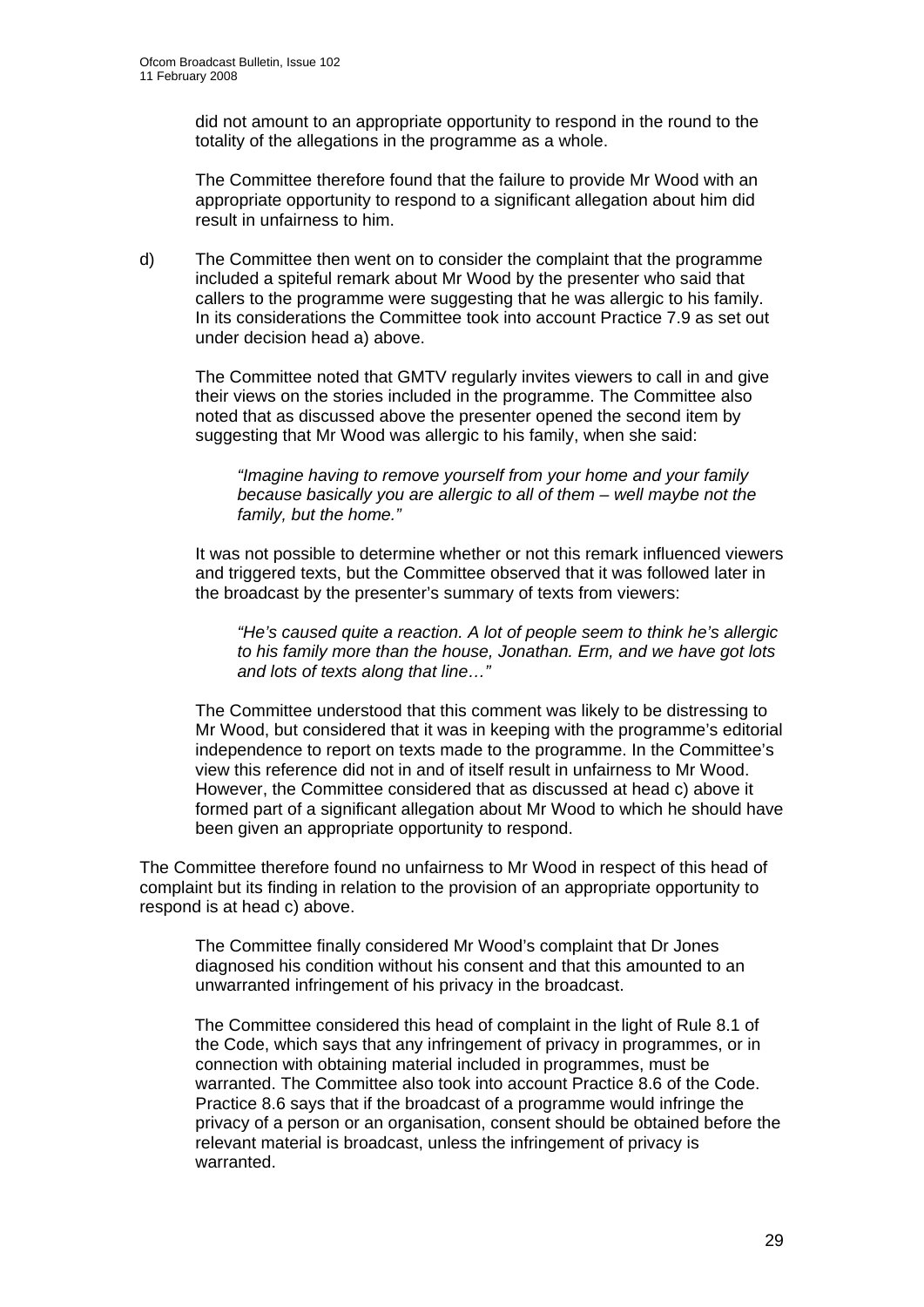The Committee acknowledges that the line to be drawn between the public's right to information and the citizen's right to privacy can sometimes be a fine one. In considering complaints about the unwarranted infringement of privacy, the Committee will therefore, where necessary, address itself to two distinct questions: First, has there been an infringement of privacy? Second, if so, was it warranted?

In reaching a decision about whether Mr Wood's privacy was infringed in the broadcast, the Committee first sought to establish whether he had a legitimate expectation of privacy. Mr Wood had agreed to take part in the programme, knowing that this would involve a discussion of MCS, and had spoken freely about his symptoms and diagnosis. However, the Committee noted that Mr Wood's psychological health was also a subject of discussion and speculation for example:

Dr Hilary Jones:

*"He's developed a kind of phobia or psychological dislike."* 

*"There are psychological factors perhaps in Guy."* 

Given that Mr Wood had not been informed that this would form the basis of studio discussion concerning him, the Committee found that he had a legitimate expectation of privacy in respect of this discussion of his psychological health.

The Committee then considered whether Mr Wood's privacy was infringed in the programme as broadcast. In the Committee's view the broadcast contained only speculation about his psychological health but revealed no private information concerning Mr Wood. Given that no private information was revealed, beyond those areas to which he had given consent, the Committee found that there was therefore no infringement of his privacy. In the circumstances, the Committee did not go on to consider the question of whether any infringement was warranted.

The Committee found no infringement of Mr Wood's privacy in the programme as broadcast.

**Accordingly, the complaint of unfair treatment was partly upheld and the broadcaster found in breach of Rule 7.1 of the Code. The complaint of unwarranted infringement of privacy was not upheld**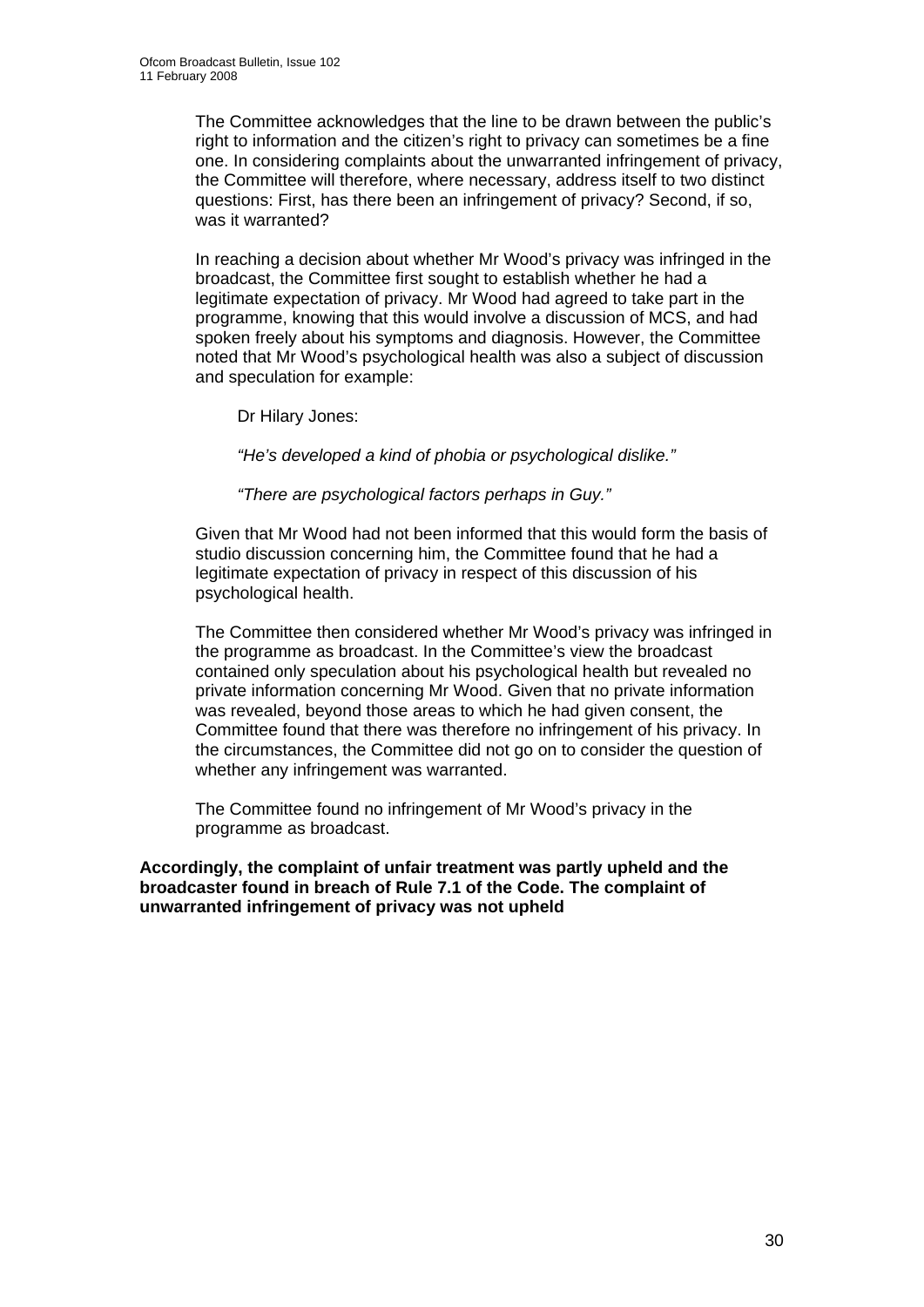# **Not Upheld**

## **Complaint by Mr Peter Houghton on behalf of South West London and St George's Mental Health NHS Trust**

*Dispatches: Britain's Mental Health Scandal, Channel 4, 9 October 2006* 

**Summary:** Ofcom has not upheld this complaint of unfair treatment and unwarranted infringement of privacy.

Mr Peter Houghton, Chief Executive of South West London and St George's Mental Health NHS Trust ("the Trust"), complained that the Trust was treated unfairly and that its privacy was unwarrantably infringed in the making of an edition of Channel 4's documentary series Dispatches. The programme, entitled Britain's Mental Health Scandal, looked at mental health wards in a number of NHS hospitals and raised concerns about the lack of resources and the level of care in some hospitals. One of the hospitals filmed by an undercover reporter was Tolworth Hospital ("the hospital"), which provides services for the Trust. The programme included secretly filmed footage of staff and patients on mental health wards at the hospital and criticisms were made of the care provided at times at the hospital.

Mr Houghton complained that the programme was unfair because the Trust was misrepresented in relation to an allegation that medication was administered to patient illegally; the Trust was also misrepresented in relation to an allegation that a healthcare assistant was put in a room with a patient who killed him, with no way of summoning help; it was alleged that the Trust had not learned lessons from this incident; the Trust was misrepresented in relation to its alarm system for staff; and it was alleged that staff were put at risk. Mr Houghton also complained that secret filming at the hospital without permission was an infringement of the Trust's privacy in the making of the programme.

Channel 4 responded that the allegation that medication was administered illegally was borne out by secretly filmed footage; the death of the healthcare assistant was fairly reported, based on information in the public domain; the programme was justified in suggesting that lessons had not been learned following that incident; the point made in the programme about alarms was justified by secretly filmed footage; the suggestion that staff were put at risk was justified on the basis of the reporter's findings. The infringement of the Trust's privacy was justified by the public interest in the care provided to psychiatric patients.

Ofcom found that the inclusion of the allegation that medication was administered illegally was justified and fairly presented; the programme's presentation of the death of the healthcare assistant was fair; the programme was justified in suggesting that the Trust had not learned lessons from his death; the presentation of concerns about staff personal alarms was fair; and the programme was justified in including concerns about staff safety. The Trust was given an appropriate and timely opportunity to respond to all these criticisms. Ofcom found that the Trust's privacy was infringed in the making of the programme, but that this was justified by a significant public interest in the issues raised.

## **Introduction**

The Channel 4 Dispatches programme looked at mental health wards in a number of NHS hospitals and raised concerns about the lack of resources and the level of care in some hospitals. One of the hospitals filmed by an undercover reporter was Tolworth Hospital ("the hospital"), which provides services for the Trust. The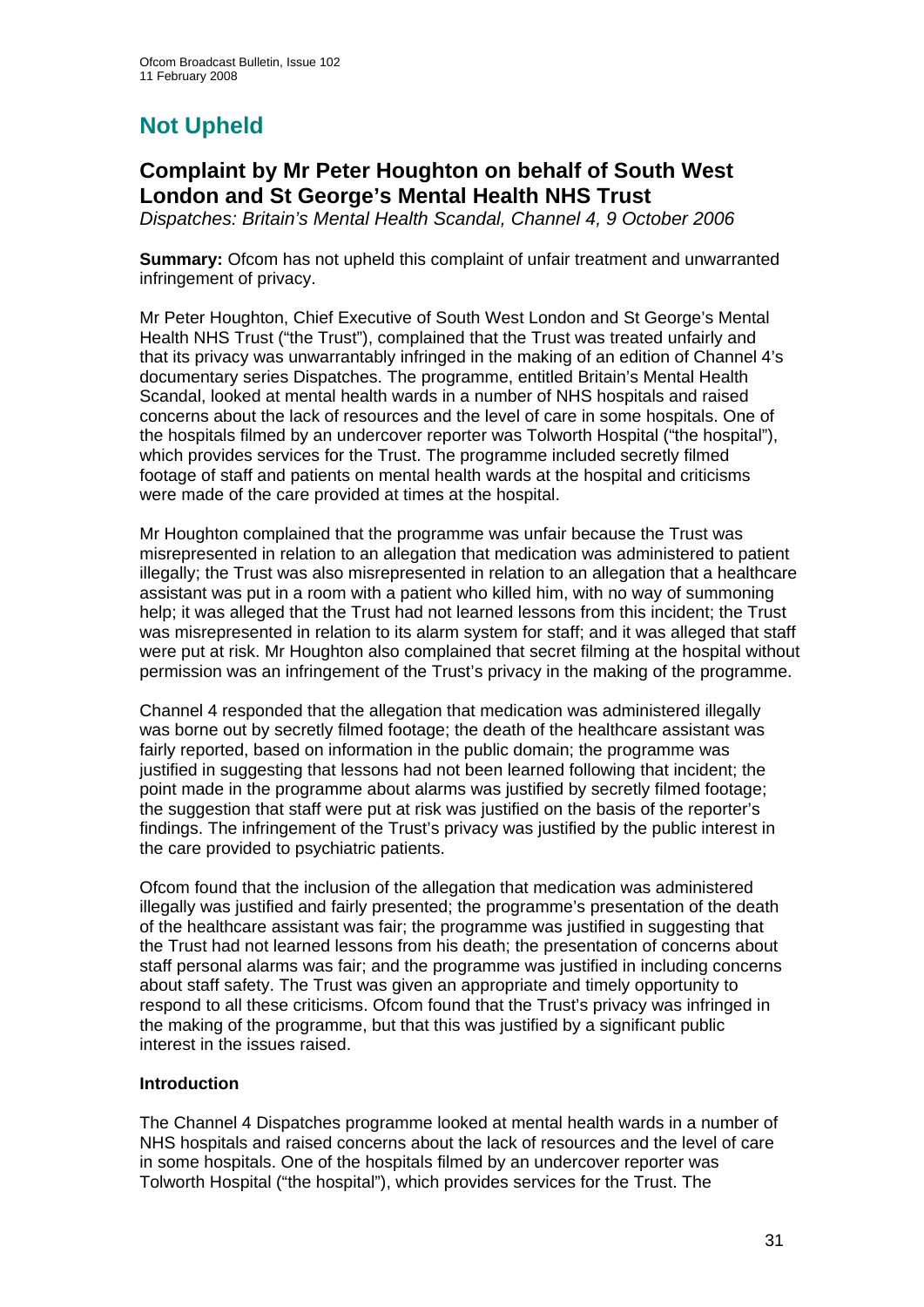programme included secretly filmed footage of staff and patients on mental health wards at the hospital and criticism was made of the care provided at times at the hospital.

Mr Houghton, Chief Executive of the Trust, complained that the Trust was treated unfairly in the programme; and that its privacy was unwarrantably infringed in the making of the programme.

## **The Complaint**

## **Mr Houghton's case**

In summary, Mr Houghton complained that the Trust was treated unfairly in that:

- a) The programme gave the impression that a nurse illegally administered medication to a patient. If this had been checked with the Trust, it could have shown that the drugs were prescribed by a doctor. However, it had not been given this opportunity. Channel 4's argument (in a letter to Mr Houghton after the broadcast and before the complaint to Ofcom was entertained) that this impression was "an entirely fair representation of the facts as they were know to us at the time" was unacceptable. The undercover reporter was acting as an unqualified junior member of staff and was not in a position to be able to judge whether or not a drug was administered illegally. She did not have access to all conversations, files or information and in order to perform her duties would have been moving about and therefore not in a position to make assumptions about events she did not witness. The Trust was not able to refute the allegation before broadcast: it is responsible for the provision of mental health services to 15,000 plus patients in treatment at any one time. The only information supplied was that the drug was illegally administered to an aggressive man on a named ward who was upset after a family visit. This was not enough to enable the Trust to identify the patient. As the Trust's request to view the footage in advance of broadcast was denied, it was unable to investigate until after the broadcast, when it was possible to identify the patient and review his notes. His medication chart was signed by a doctor and so it was possible for the Trust to verify that the medication the patient received was prescribed legally.
- b) The programme gave the false impression that Eshan Chattun, a healthcare assistant who had worked at another hospital run by the Trust, had been put in a room with a patient who subsequently killed him, with no way of summoning help. The programme failed to point out that Mr Chattun was put in an office with a telephone and instructed not to go into the secure area where the patient was being held. Channel 4 had asked for the Trust's internal inquiry report into the case but the Trust had been unable to release it as it contained confidential patient information. In any event, the information about Mr Chattun being left in an office and instructed not to enter the locked area where the patient was being held, was in the public domain, as were extensive details of the case, from the Old Bailey court case transcripts. The case had been widely reported in the national press. Information was also available in the external inquiry report into the case on the NHS London website.
- c) The programme implied that lessons had not been learned from Mr Chattun's death by trying to draw inappropriate parallels between two different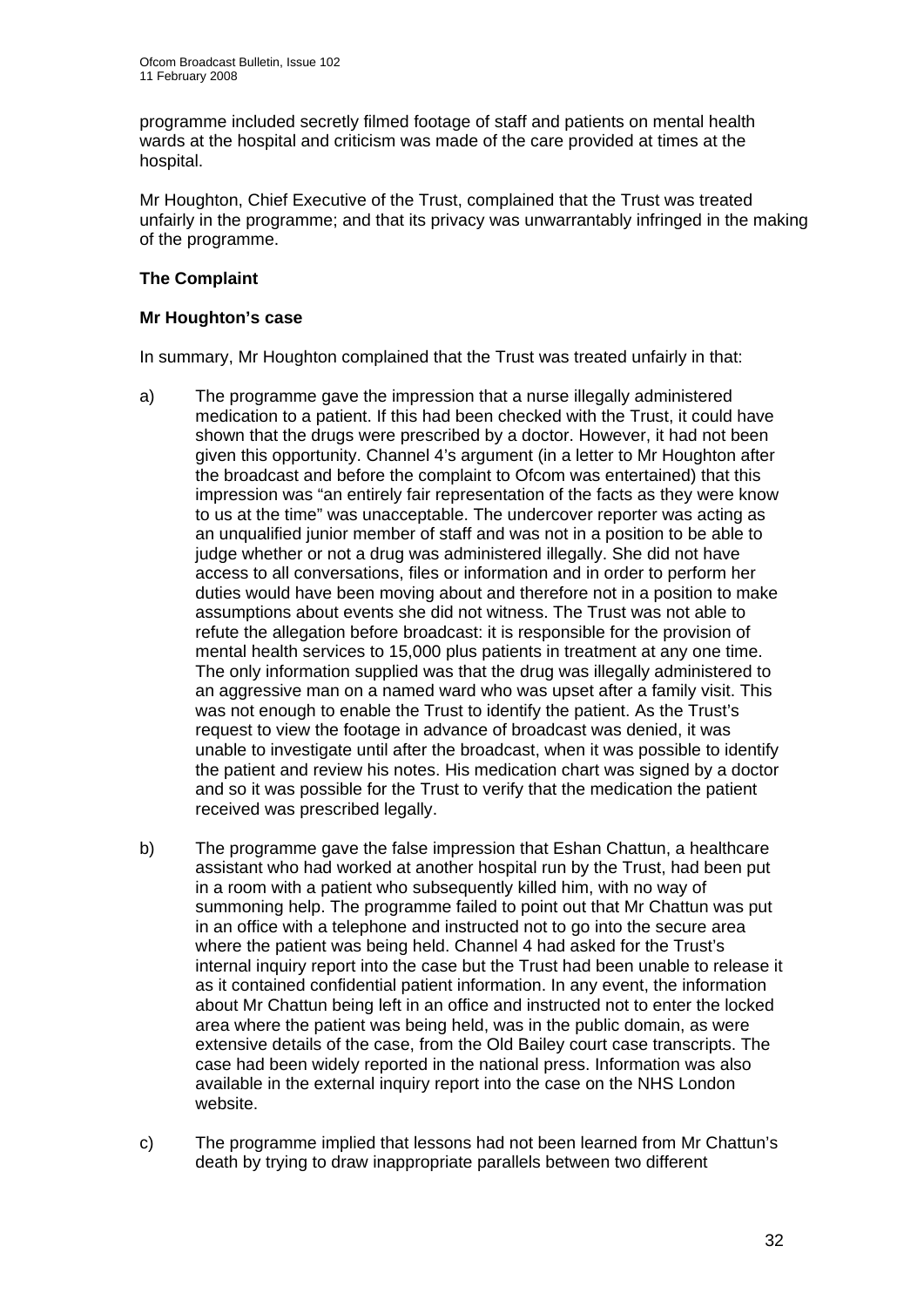environments, namely an intensive care unit in a Victorian building and an acute ward in a modern building.

- d) The programme included footage of an incident in which the undercover reporter failed to attract attention when she set off her personal alarm and no one came to her immediate assistance. The Trust had supplied to the programme makers in advance of transmission evidence of alternative alarm systems to be used in such eventualities, but the programme makers neglected to tell viewers about those systems. Had the reporter activated the wall-mounted alarm, it would have rung in the office and revealed to staff there her exact location. The personal alarm was a back-up and not the main system for calling assistance. This system was covered in the ward induction, which the Trust had evidence that the reporter received.
- e) The programme gave the false impression that the Trust put its staff at risk and did not take staff safety seriously. In fact among NHS providers of mental health beds, the Trust was in the top 20 per cent for staff safety.

In summary, Mr Houghton complained that the Trust's privacy was unwarrantably infringed in making of the programme in that:

f) Permission was not sought for the undercover filming.

## **Channel 4's case**

Channel 4 said by way of introduction that the programme sought to investigate the care and conditions on general psychiatric wards in NHS hospitals in the UK. The investigation was motivated by inspection reports by the Healthcare Commission and a number of patient surveys by mental heath charities. These revealed a number of causes for concern, ranging from lack of dignity for patients in mixed sex wards to high levels of violence and suicide rates. Studies by professional bodies found major causes for concern in terms of the care of psychiatric in-patients. Research undertaken by the programme making team revealed evidence about poor hospital conditions from service users themselves. The Trust (within the geographical area of which there are four hospitals with acute adult psychiatric wards, including Tolworth Hospital) was given a two star rating by the Health Commission Inspectorate in 2004/05, meaning that the trust was performing well overall but had not quite reached the same consistently high standards throughout. A report on the hospital by the Commission for Health Improvement in 2003 made a number of criticisms of the hospital and found that urgent action was required to ensure the safety of staff and service users.

There was a clear and strong public interest in addressing the issues raised in the programme. Secret filming was necessary to establish the credibility and authority of the true levels of care, and the conditions within psychiatric wards. On the basis of the strength of the evidence, the public interest in addressing the failings in the standard of care to mentally ill patients and the fact that there were reasonable grounds to suspect that further evidence could be obtained, a decision was made at a senior level within Channel 4 to grant permission to the programme makers to begin secret filming in accordance with Ofcom's Broadcasting Code and Channel 4's own rules of best practice. The filming was carried out by an experienced assistant producer, who undertook a number of courses in preparation for her role as a Grade A healthcare assistant. She worked under a strict protocol agreed with Channel 4 to ensure that her duties as a nursing assistant always came before her role as a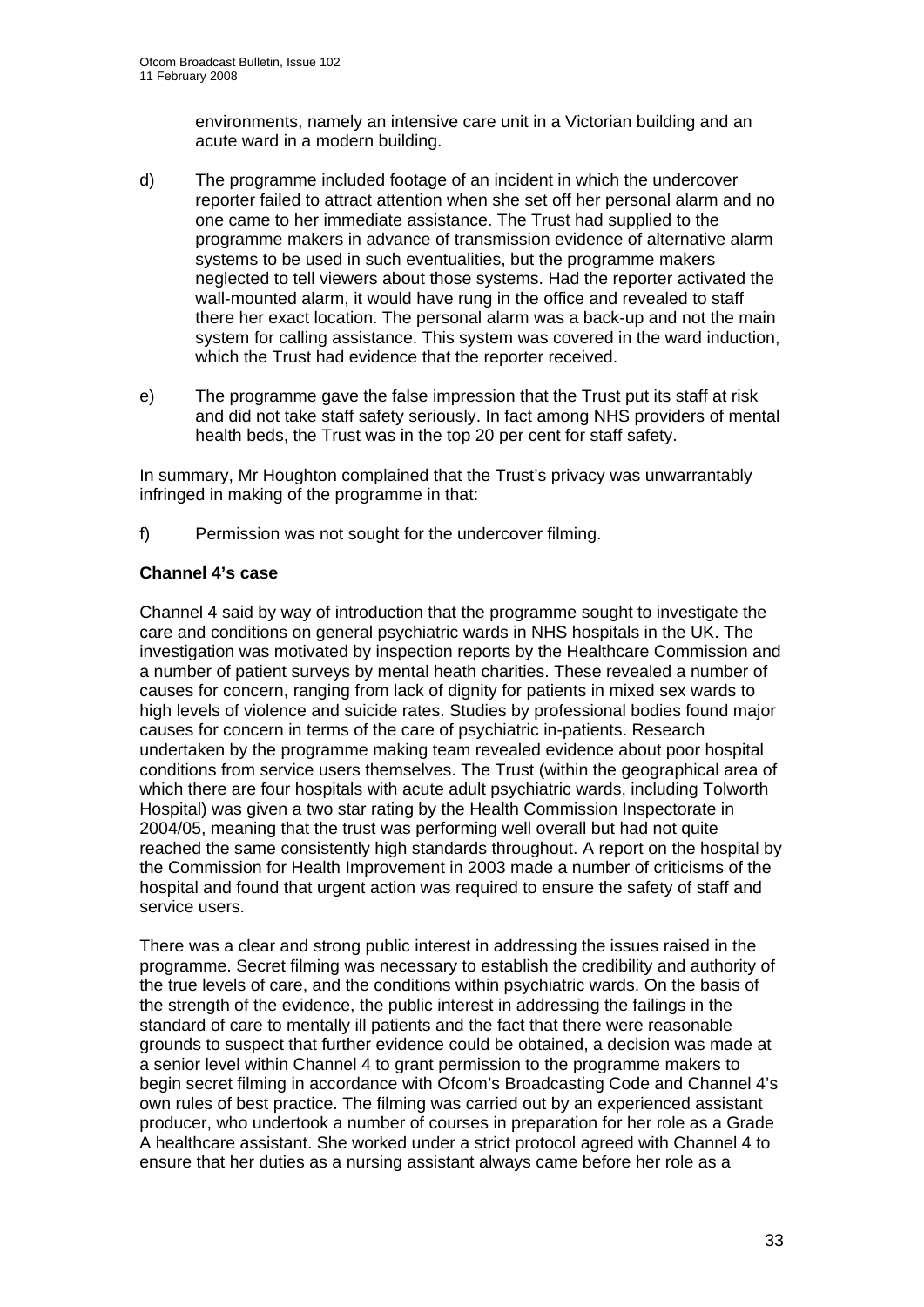reporter and that the safety and welfare of patients, other staff, and herself, remained paramount.

In response to the specific complaints of unfair treatment, Channel 4 responded in summary as follows:

a) In response to the complaint about the allegation that medication was prescribed illegally, Channel 4 said that the programme showed a male patient who became aggressive after a family visit. He demanded to see a doctor and that his parents return. A healthcare assistant calmly responded, following which three staff members were shown in the office, with a nurse and deputy ward manager proceeding to deal with the patient's request to see a doctor. While the nurse was on the phone tracking down the on-call doctor, the deputy ward manager was shown to be checking the patient's notes. The following exchange took place:

| Deputy Ward Manager: "So no PRN?" |                                                                                       |
|-----------------------------------|---------------------------------------------------------------------------------------|
| Nurse:                            | "You're joking!"                                                                      |
| <b>Healthcare Asst:</b>           | "We'll have to get him something."                                                    |
|                                   | Deputy Ward Manager: "Why don't they put them on PRN, these<br>stupid doctors?"       |
| Soon after:                       |                                                                                       |
|                                   | Deputy Ward Manager: "I'm going to draw up 5 he's not allergic to<br>anything is he?" |
| Nurse:                            | "Penicillin.""                                                                        |

A short while later, the deputy ward manager left the office with a nurse, who returned to collect some tablets, stating "I'll take these tablets down". A healthcare assistant asks *"Is he going to take them?"* to which the nurse replies *"Yes, he's going to take them"*.

The key claims made in the commentary during this sequence were: the reporter found that the safety of patients on the ward was put at risk on more than one occasion; the patient suddenly became very aggressive after a family visit; when the reporter was called into the office where the three staff members were, the patient was left outside, unobserved; there were around 20 other vulnerable patients on the ward and no staff to protect them; the deputy ward manager wanted to sedate the patient, but when he checked the patient's notes, he could not find the doctor's authorisation to give extra medication if needed (the "PRN"); it is against the law for nurses to prescribe medication, but the deputy ward manager seemed prepared to go ahead; the patient was potentially a risk to others; the patient was given medication to sedate him and had calmed down by the time the on-call doctor had arrived.

In response to points made by the Trust before transmission, Channel 4 said that it was clear from the footage that the deputy ward manager believed that the doctor had not prescribed medication. The information regarding the incident was not available to the reporter as a result of a discussion with her, but as a result of her covertly observing and recording the discussion between nurses. Although Channel 4 accepted that a doctor could give a verbal prescription, nothing was overheard on the footage to suggest that this had been done. It was clear from the footage that some medication was administered to the patient by the deputy ward manager and the nurse. Channel 4 was confident that the recorded material warranted the conclusion that medication had been prescribed by the deputy ward manager without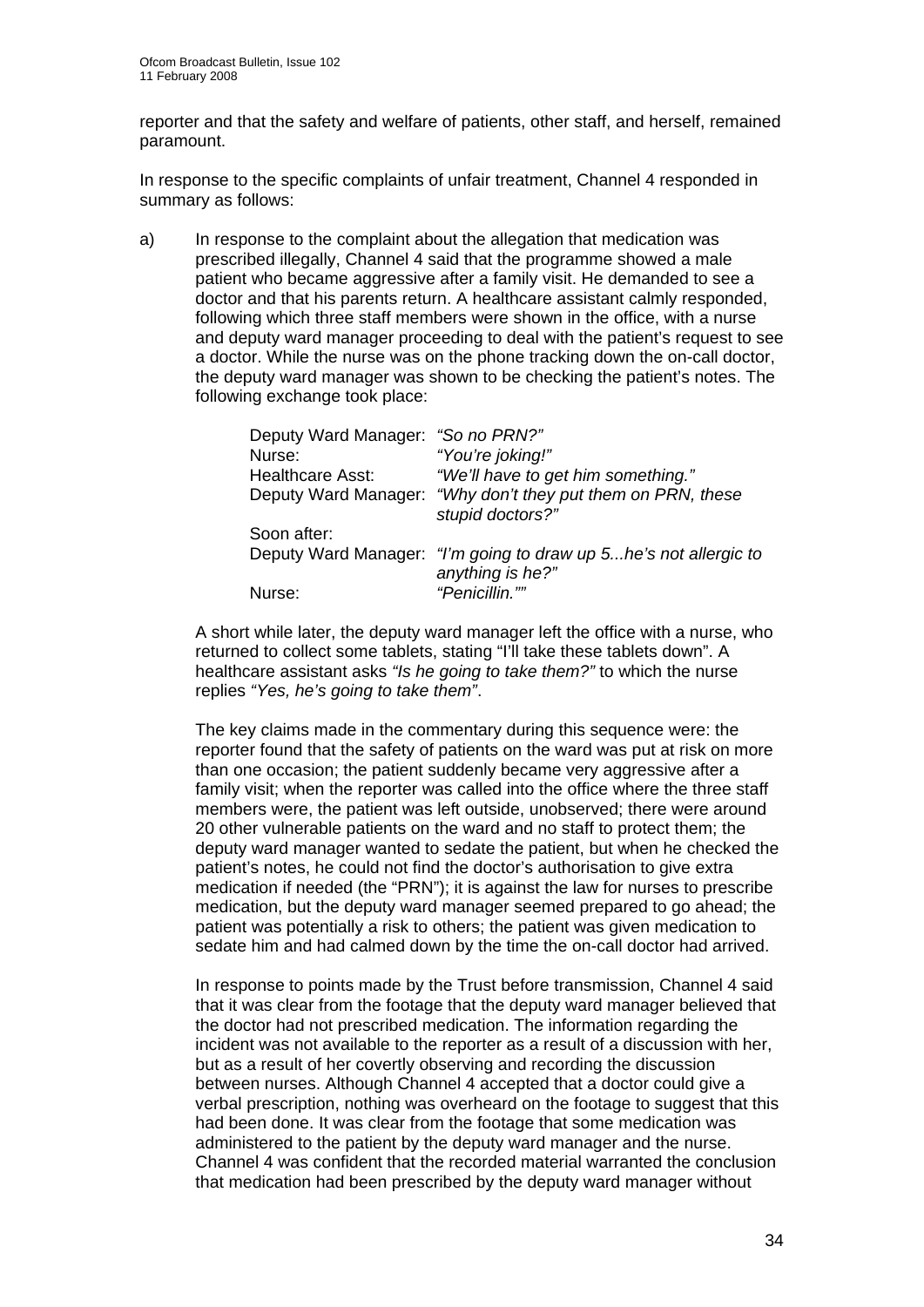authorisation by a doctor and was supported by the view of the expert who appeared on the programme, Professor Kevin Gournay, an eminent Professor of Psychiatric Nursing. However, care was taken to qualify the commentary to reflect the remote possibility that this conclusion might be mistaken.

In its response to Ofcom, Channel 4 said that the reporter did not comment on the incident in her position as "an unqualified junior member of staff", but gathered the footage which was then the subject of detailed analysis by the programme making team, including Professor Gournay and a barrister specialising in mental health law.

The Trust had stated after the broadcast that the medication had in fact been prescribed and written by a doctor, but provided no evidence for this claim. Even taking into consideration the Trust's later alleged findings (which were not known at the time and had not been backed up by evidence) all the commentary relating to the incident was in all material respects accurate. The programme makers had sought evidence from the Trust that the medication was in fact prescribed by a doctor before the incident. However this had not been provided. The Trust was given a right to reply in relation to this incident at the earliest opportunity, but did not ask for more information.

- b) In response to the complaint that the programme did not fairly represent the circumstances of Mr Chattun's death, Channel said that his death was reported in the local and national press at the conclusion of the prosecution of the Trust for criminal negligence. The Trust pleaded guilty. There was impartial information available, for example from the Health and Safety Executive ("the HSE"), to suggest that clear instructions on safety were lacking. It was not unfair for the programme not to mention that Mr Chattun was left in an office with a telephone. This was not of great relevance, since once he had left the office, he had no way of summoning help, due to a lack of clear procedures. The Trust informed the programme makers that it did not intend to comment on the case of Mr Chattun *"at this time"*, despite the fact that the case was in the public domain and that the Trust had been successfully prosecuted for negligence. There were no active proceedings to which the rules of strict liability contempt might apply and the Trust had been told what conclusions were being presented in the programme. The commentary in the programme was a brief but fair and accurate summation of the relevant facts. These were the failure of the Trust to provide adequate safety procedures (including personal alarms); the findings of the HSE; and the information in the public domain that was available to the programme makers at the time.
- c) In response to the complaint that the programme implied that lessons had not been learnt from Mr Chattun's death, Channel 4 said that the programme did make this implication but that any parallels drawn were entirely warranted. The commentary made it clear that Mr Chattun's death had occurred at a different site (i.e. another hospital) and in a different environment (i.e. a secure unit) from the later personal alarm incident involving the undercover reporter. It was clear that the latter incident took place on a general psychiatric ward at a different hospital. It was not relevant to refer to the different types of building involved. What was relevant were the parallels drawn between Mr Chattun's case and the ward in which the reporter was working in relation to the safety of staff. It had already been established that there were sometimes dangerous patients on the general psychiatric ward for example the patient referred to under a) above, who was said to have a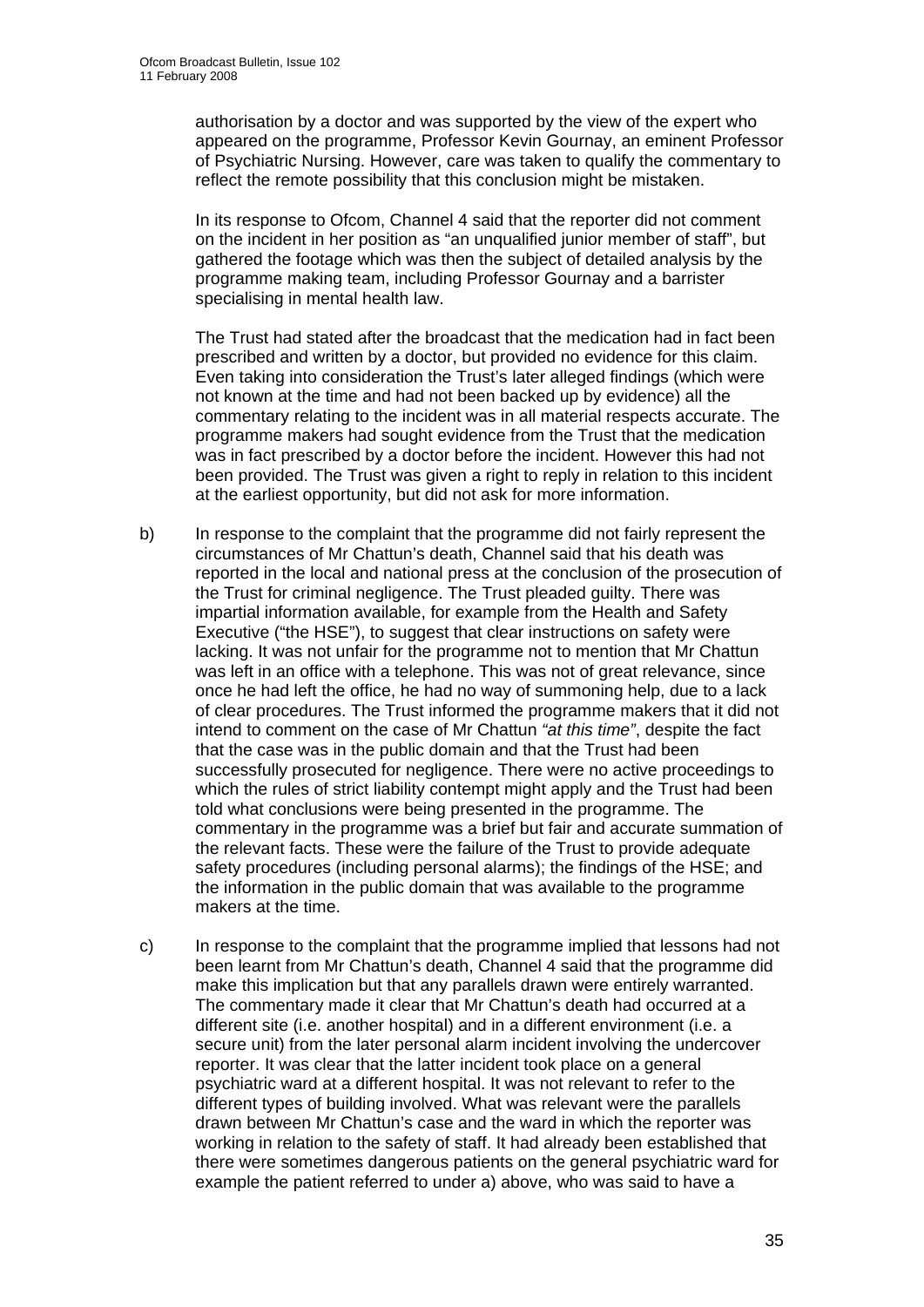history of aggression, and a patient on that ward who had previously threatened to stab another patient, who was shown being warned to keep his distance. In the view of both the programme makers and Professor Gournay it would be ludicrous for a trust to be found to be criminally negligent in respect of a particular case, but then only apply the lessons learned from that case to one of its wards and one of its hospitals, when the risks were similar, if not potentially identical, in other psychiatric wards in hospitals it managed. Later in the programme, the deputy ward manager of another general psychiatric ward in which the reporter worked stated her view that lessons from the death of Mr Chattun had not been learned. It was completely fair and reasonable to use Mr Chattun's case to make the point that the Trust had failed to learn the lessons about lack of personal alarms and lack of training in the management of violent patients in another psychiatric ward: the principles for good safely practice applied just as much on general acute wards as in secure contexts.

d) In response to the complaint that the programme did not fairly represent the Trust's alarm system, Channel 4 said that no false impression was given of the incident involving the undercover reporter's hand held alarm. It was made clear that the alarm was set off accidentally. The impression was not given that the reporter was in any immediate emergency or danger. The point being illustrated in the sequence was simply that the reporter's hand held alarm was triggered but not responded to. The deputy ward manager's response, shown in the programme, vindicated the point and highlighted that it was a potentially serious matter. It is important that personal alarms provided to staff working alone are audible in all parts of the ward, as it may not always be possible for staff to reach a wall-mounted alarm. It was not unfair to suggest that the failure of the alarm system could, in principle, have put the reporter's safety at risk, given that there were potentially dangerous patients on the ward, whom the reporter was sometimes required to supervise on her own. Had the circumstances in which the alarm went off been genuinely dangerous, no assistance from other staff was immediately forthcoming and the reporter could, arguably, have been seriously harmed by a violent patient. The claimed presence of wall-mounted alarms did not invalidate the points being made in the programme relating to personal alarms. These points were referred to in the initial letter to the Trust about the programme, but the Trust said only that the reporter appeared to have failed to respond to the "alleged incident". The reporter had responded, by reporting the incident to the ward manager. The reporter received no induction training involving the location and use of alarms on the ward or training in the control and management of violent patients at all prior to working at Tolworth Hospital, either by the Trust or ward staff.

e) In response to the complaint that the programme suggested that the Trust put staff at risk, Channel 4 said that the programme did give the impression that the Trust put its staff at risk and did not take staff safety seriously enough. This was not, however, a false impression. The undercover reporter was a member of staff and she was put at risk, not least because she did not receive an induction before commencing work. The Trust claimed to have evidence that she did receive induction training but had not provided it. The programme included footage of the reporter discussing the issue of staff safety with a deputy ward manager, in which they discussed whether all staff should have an alarm. No extra "spin" was added to the words of the staff member with whom the reporter had the conversation and viewers were left to make up their own minds as to what the words meant.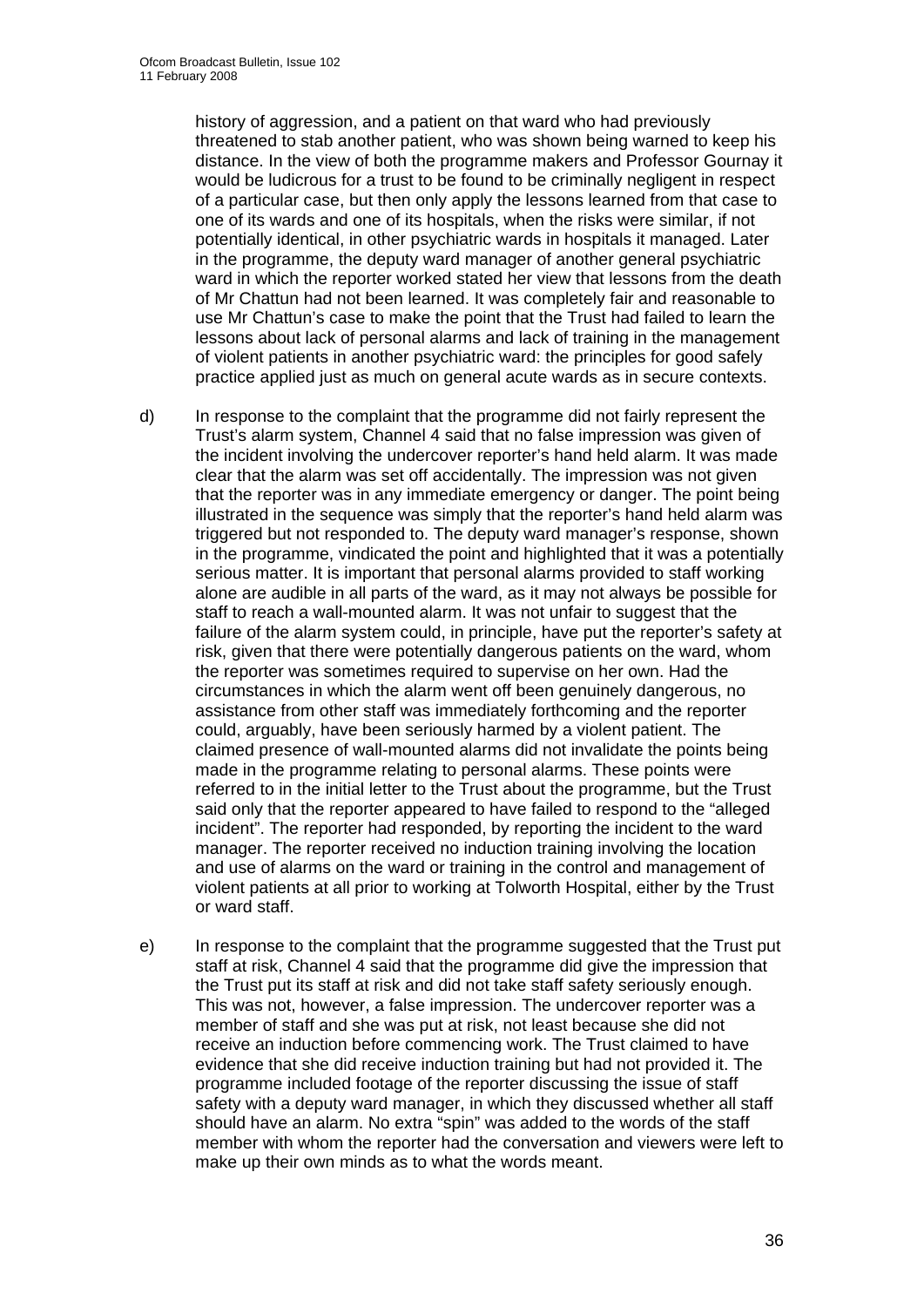In response to the complaint of unwarranted infringement of privacy, Channel 4 said in summary:

f) The programme raised a significant number of matters of important public interest. Clear evidence of failings within hospitals could only have been gathered and brought to the attention of the public by the use of secret filming in the way that was deployed by the programme makers. The public needs to have confidence that NHS psychiatric wards are providing adequate standards of care and safety for their patients. If a hospital is breaching good practice guidelines or falling below acceptable standards of care, it is in the public interest for this to be exposed. In addition to the opinion of the programme makers, Professor Gournay was also of the view that the material could not be gathered other than by secret filming and that the infringement of privacy was proportionate and justified in relation to the serious matters of public interest revealed. It was highly unlikely that the Trust would have given permission to film openly or otherwise at the hospital in any meaningful way. Significant research was carried out by the programme makers into the issues facing mental health prior to the decision to film secretly. The public interest in obtaining further material evidence was considered to be particularly strong in this case. The legitimate public interest in the care provided to psychiatric patients outweighed the hospital's right to privacy.

# **Decision**

Ofcom's statutory duties include the application, in the case of all television and radio services, of standards which provide adequate protection to members of the public and all other persons from unfair treatment in programmes included in such services and from unwarranted infringement of privacy in the making and broadcast of such programmes.

In carrying out its duties, Ofcom has regard to the need to secure that the application of these standards is in the manner that best guarantees an appropriate level of freedom of expression. Ofcom is also obliged to have regard in all cases, to the principles under which regulatory activities should be transparent, accountable, proportionate, consistent and targeted only at cases in which action is needed.

Mr Houghton's complaint was considered by the Fairness Committee, Ofcom's most senior decision making body. The Committee considered the complaint and the broadcaster's response, together with a recording and transcript of the programme as broadcast and a recording of some untransmitted footage ("rushes").

In the circumstances of this case Ofcom found the following:

a) Mr Houghton complained that the Trust was misrepresented as a result of the allegation that medication was administered illegally to a patient. The Committee viewed rushes of this incident.

In considering this head of complaint, the Committee took into account Practices 7.9 and 7.11 of the Ofcom Broadcasting Code ("the Code"). Practice 7.9 requires broadcasters to take reasonable care to satisfy themselves that material facts have not been presented, disregarded or omitted in a way that is unfair to an individual or organisation. Practice 7.11 requires that, if a programme alleges wrongdoing or incompetence or makes other significant allegations, those concerned should normally be given an appropriate and timely opportunity to respond.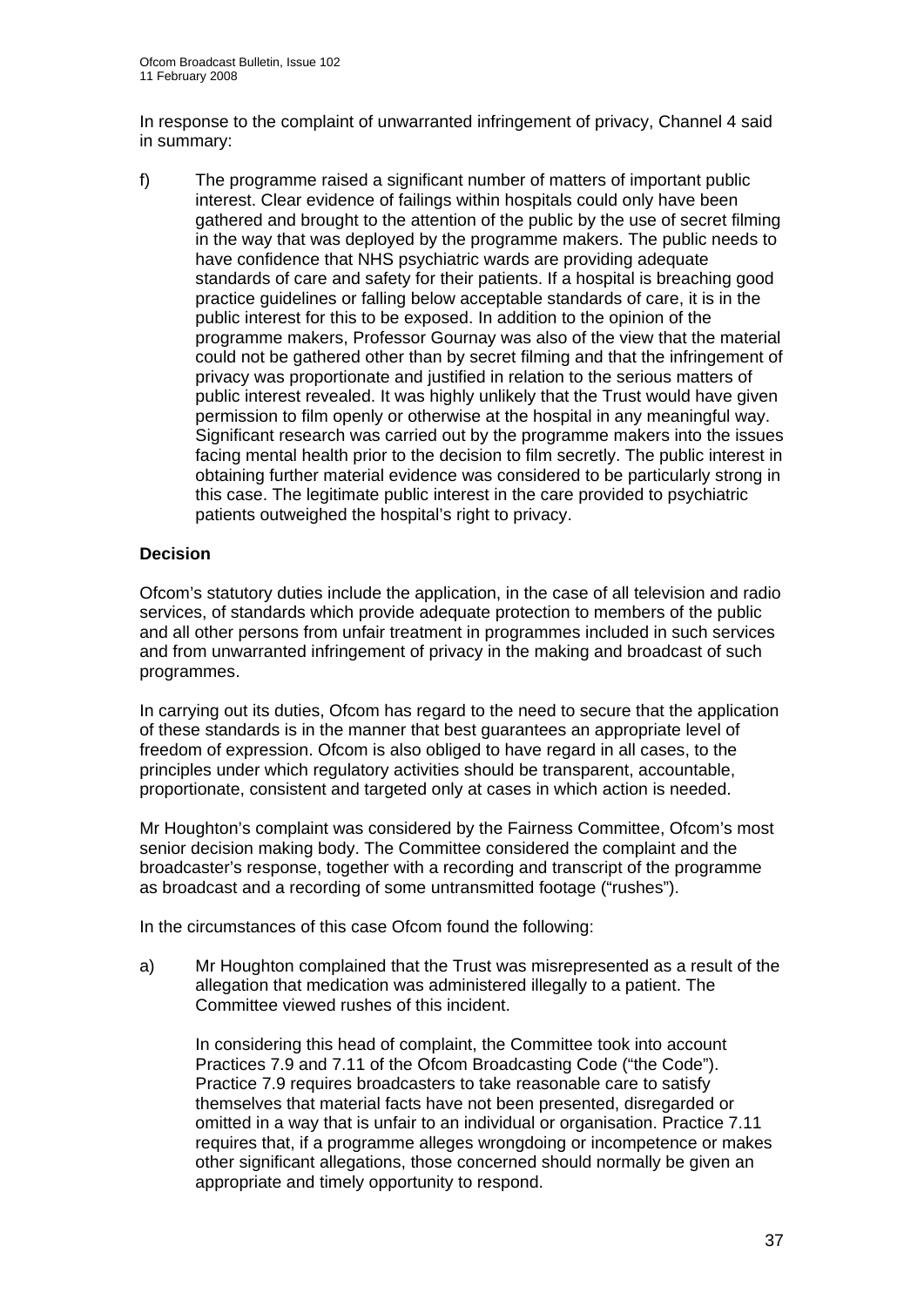Although the commentary said that the deputy ward manager "seemed" to be prepared to go ahead (with giving the medication) and referred to the "apparent" giving of unprescribed medication, the programme clearly implied that the medication was administered by the deputy ward manager, without authorisation from a doctor. The Committee noted that the tone of the incident was somewhat different in the rushes from that in the programme, in that it was clear that there was a genuine discussion about the patient's welfare. However, taking into account the secretly filmed footage, in which it was clear that the deputy ward manager thought there was no authorisation from a doctor to administer the medication to the patient and that the medication was, nonetheless, given to him; and the view expressed by Professor Gournay on the programme that this was a serious breach of nursing practice; the Committee considered that the inclusion of this allegation in these particular circumstances was justified and that it was fairly presented.

The Committee noted that prior to the programme being broadcast, in a lengthy and detailed letter to the Trust dated 12 September 2006 about the proposed programme, the programme makers referred in some detail to this incident. The Trust was informed at this time of the dates when the reporter worked at the hospital and the name of the ward on which the incident took place. The Committee took the view that, in these circumstances, the Trust could have made efforts to trace the incident or could have requested further information from the broadcaster. The Trust, when responding to Channel 4, made general points about medication but did not comment on, or seek further information about, this incident, other than to say that it could not comment on the treatment of individual patients. In these circumstances, the Committee took the view that the Trust was given an appropriately and timely opportunity to respond to the allegation and did provide a response, albeit a general one.

Accordingly Ofcom found no unfairness in this respect.

b) Ofcom considered Mr Houghton's complaint that the programme did not fairly represent the circumstances of Mr Chattun's death.

In considering this head of complaint, the Committee took into account Practices 7.9 and 7.11 of the Code, as set out under a) above.

The Committee noted the Trust's view that more detailed information about the room in which Mr Chattun was left and the instructions he was given should have been included in the programme. It considered that, in view of the fact that the Trust had pleaded guilty to criminal negligence in relation to Mr Chattun's death, the programme makers were entitled to rely on information that was put in the public domain by the HSE, the prosecutor in the case, about the incident. It noted, for example, that the HSE said in a press release about the case that Mr Chattun was *"a junior member of staff working alone…without clear procedures, and with inadequate measures in place to check on his safety".* It was legitimate in these circumstances for the programme makers to include in the programme the view that the Trust had not provided adequate safety procedures in relation to the incident. The programme's presentation of this issue was fair.

Further, the Committee noted that the programme makers sought information from the Trust about Mr Chattun's death and in the letter of 12 September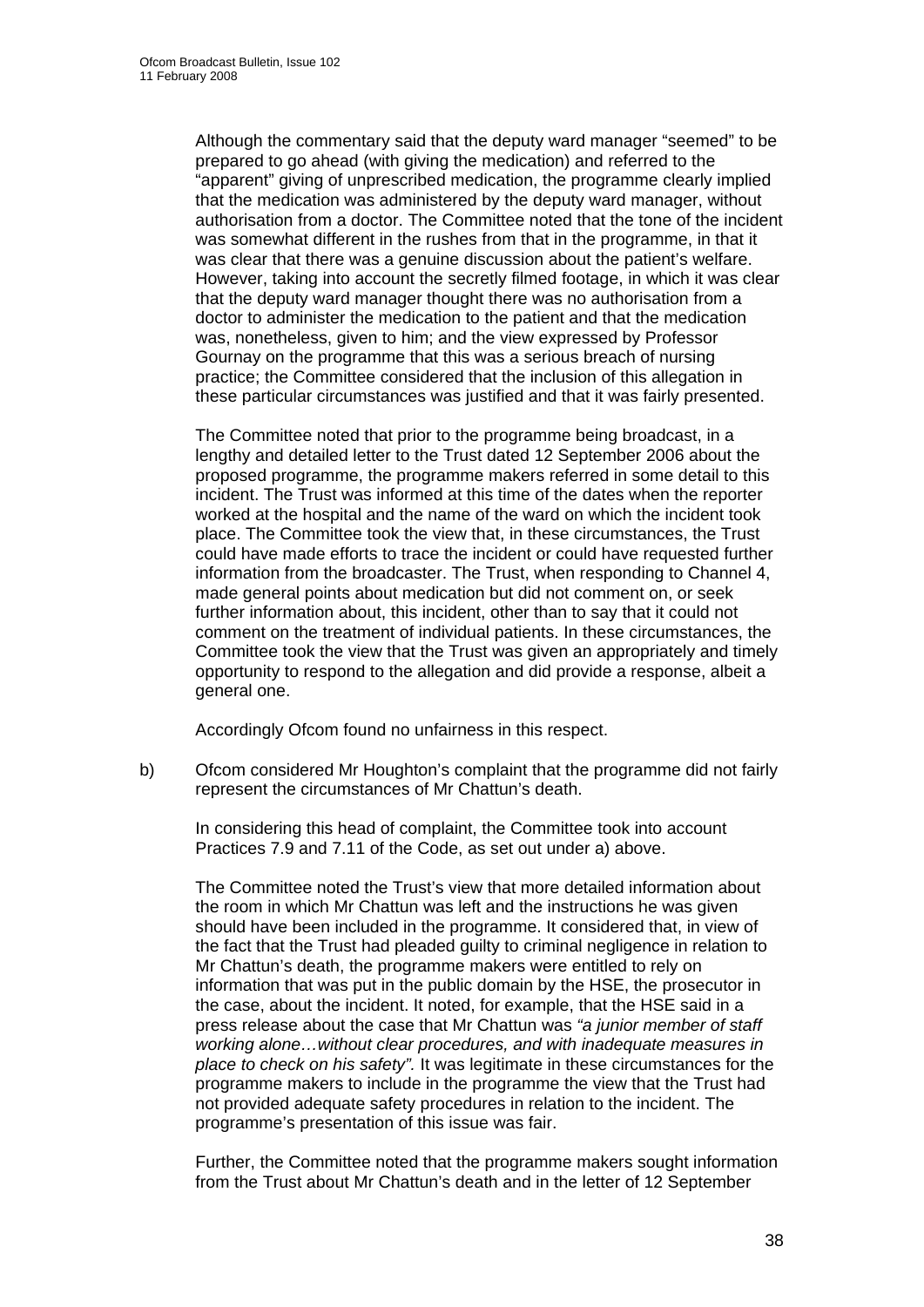2006 informed the Trust of the concerns raised by Mr Chattun's family about the circumstances of his death. In response, the Trust informed the programme makers it would be inappropriate for it to comment on Mr Chattun's death prior to publication of the official inquiry report. In these circumstances, the Trust was given an appropriate and timely opportunity to respond.

Ofcom found no unfairness in this respect.

c) Ofcom next considered Mr Houghton's complaint that the programme implied unfairly that lessons had not been learned from Mr Chattun's death.

In considering this head of complaint, the Committee took into account Practices 7.9 and 7.11 of the Code, as set out under a) above.

The Committee noted that the commentary in the programme clearly made this allegation. It considered that the distinctions between the hospital in which Mr Chattun died (a secure unit) and the one where the reporter filmed (a general psychiatric ward) were made clear in the commentary. It was not pertinent to the point being made that different types of buildings (one Victorian and one modern) were involved. The programme's commentary made it clear that changes were made on the secure ward where Mr Chattun died, but suggested that the lessons had not been learned in Tolworth Hospital, where the reporter worked. The programme included secretly filmed footage of a deputy ward manager telling the reporter:

*"They upped our staffing levels for about a year after that happened, 8 months, and then as soon as it died down, they dropped our staffing levels again. They did nothing. We haven't even got an alarm system like you said. I mean…I did bring that up at the staff meeting and I brought it up before…"* 

Given the circumstances set out above including this footage, the Committee did not consider it was unfair to the Trust, which was responsible for both hospitals, to claim that lessons had not been learned from Mr Chattun's death.

Although it was not put to the Trust specifically by the programme makers that the programme would allege that lessons had not been learned from Mr Chattun's death, it was clear from the letter of 12 September 2006 that not only would the programme refer to Mr Chattun's death but the issue of staff safety was one that was likely to be included in the programme. In its response to the programme makers the Trust responded to the points made. The Committee therefore took the view that the Trust was given an appropriate and timely opportunity to respond to this criticism.

Accordingly Ofcom found no unfairness in this respect.

d) Ofcom considered Mr Houghton's complaint that the programme did not fairly represent its alarm system.

In considering this head of complaint, the Committee took into account Practices 7.9 and 7.11 of the Code, as set out under a) above.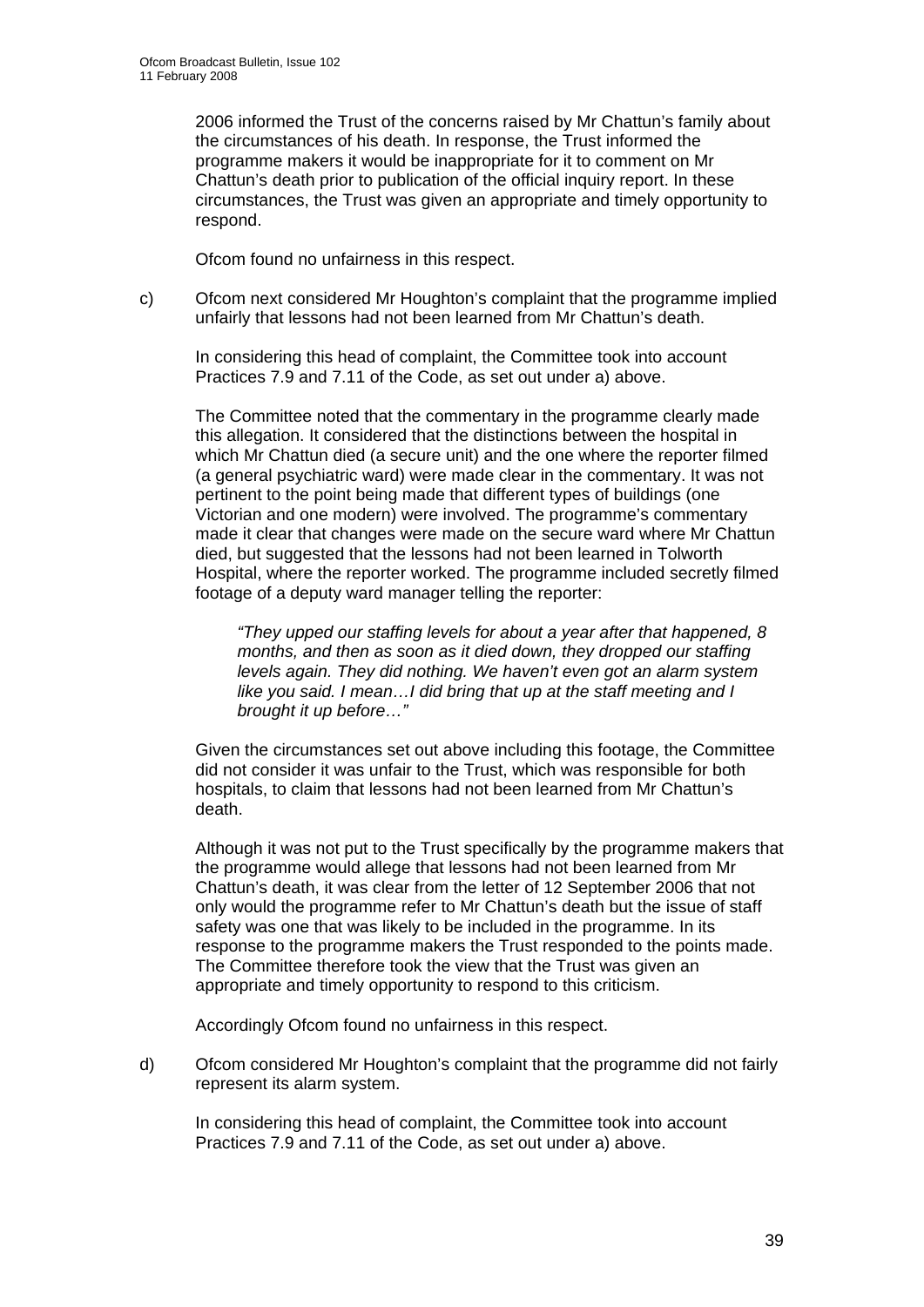The Committee considered that it was clear from the secretly filmed footage that the incident in which the reporter's hand held alarm went off was an accident and that she was not in any actual danger. The programme included the concerns expressed by the deputy ward manager who the reporter informed of this. The programme also included footage of the deputy ward manager telling the reporter *"I think everybody should have an alarm"*. In the context of concerns about staff safety (see decision head c) above), it was legitimate for the programme to include this incident and raise concerns about the lack or ineffectiveness of personal alarms. This issue was presented fairly in the programme.

The Committee noted that this issue was put to the Trust in the letter of 12 September 2006 and that the Trust responded by referring to "other alarm systems", including wall mounted alarms. However, it considered that this part of the programme was specifically about personal alarms that could be carried on the person and that it was not, therefore, incumbent on the programme makers to refer to other alarm systems.

With regard to the issue whether the reporter received induction training at the hospital, there was a conflict of evidence between the Trust and the programme makers. Ofcom's remit is to consider and adjudicate on complaints of unfair treatment and unwarranted infringement of privacy and as such is not required to resolve conflicts of evidence as to the nature or accuracy of particular accounts of events but to adjudicate on whether the complainant has been treated unfairly in the programme as broadcast and/or its privacy unwarrantably infringed in the making of the programme or the programme as broadcast. The Committee noted that the issue of the induction training was raised with the Trust in the letter of 12 September 2006 and the Trust responded that she did receive such training but did not provide any evidence in relation to this. In the circumstances, the Committee considered that it was legitimate to include the reporter's claim in the programme and that the Trust was given an appropriate and timely opportunity to respond to it.

Taking into account the letter of 12 September 2006 and the Trust's response, the Committee considered that the Trust was given an appropriate and timely opportunity to respond to this criticism.

Accordingly, Ofcom found no unfairness in this respect.

e) Ofcom went on to consider Mr Houghton's complaint that the programme unfairly suggested that the Trust put its staff at risk.

In considering this head of complaint, the Committee took into account Practices 7.9 and 7.11 of the Code, as set out under a) above.

The Committee considered that this was the impression given in the programme. However, given the matters disclosed in the programme, including the concerns expressed by a deputy ward manager to the reporter about staff safety (see decision heads c) and d) above) and the fact that the programme included part of the Trust's statement for broadcast, in which it said that it took the safety of patients, *staff* [Ofcom's italics] and the public very seriously, the Committee considered it reasonable for the programme to include this criticism.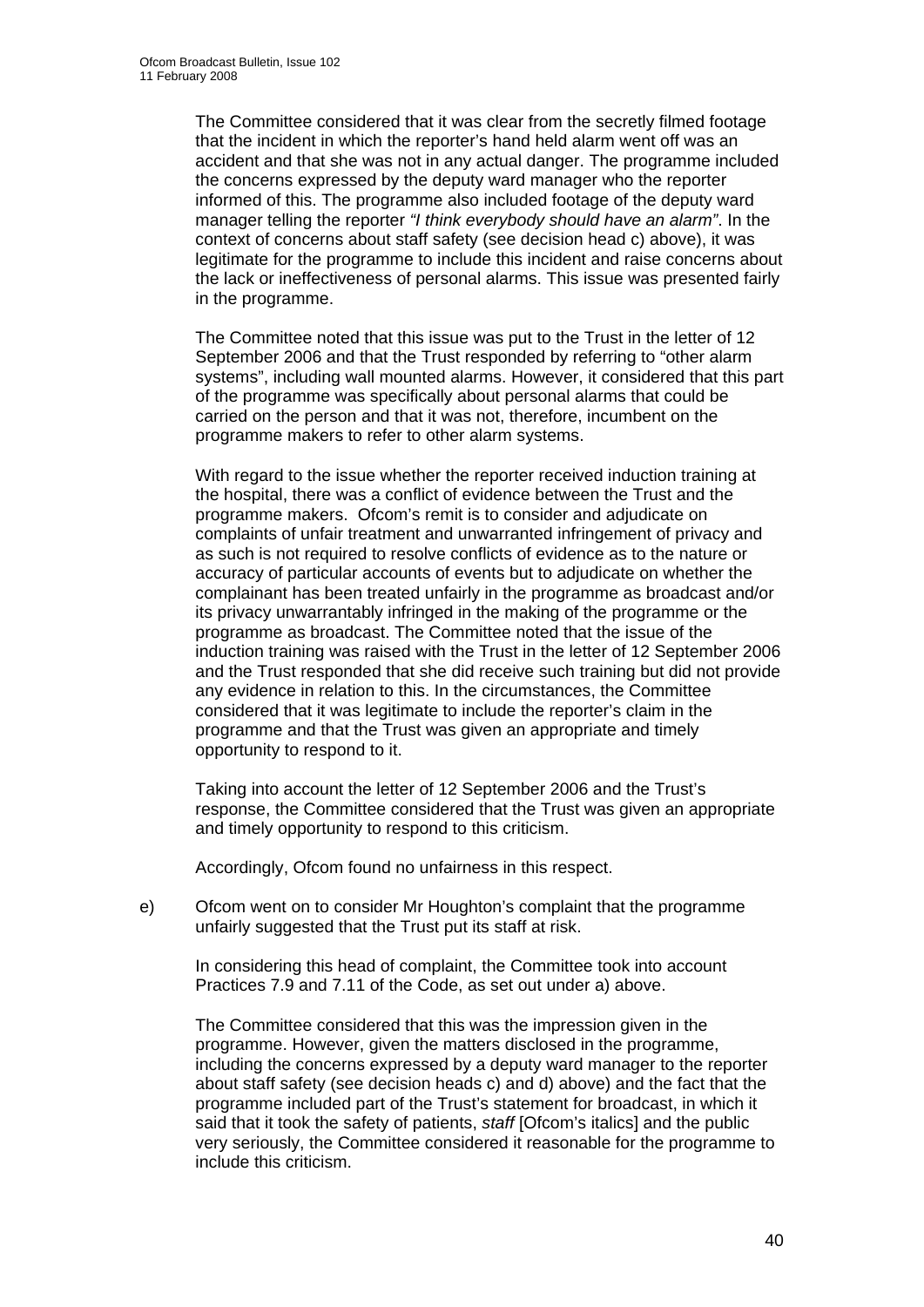As regards the conflict between the Trust and the programme makers as to whether the reporter received induction training at the hospital, see d) above.

f) The Committee considered Mr Houghton's complaint that the Trust's privacy was unwarrantably infringed in the making of the programme in that permission was not sought for the secret filming.

In considering this head of complaint, the Committee took into account Practices 8.5 and 8.9 of the Code. Practice 8.5 says that any infringement of privacy in the making of a programme should be with the person's and/or organisation's consent or be otherwise warranted. Practice 8.9 states that the means of obtaining material must be proportionate in all the circumstances and in particular to the subject matter of the programme.

The line to be drawn between the public's right to information and individual rights to privacy can sometimes be a fine one. In considering complaints about the unwarranted infringement of privacy, Ofcom will therefore, where necessary, address itself to two distinct questions: First, has there been an infringement of privacy? Second, if so, was it warranted?

#### Was there an infringement of privacy?

In reaching a decision about whether the privacy of the Trust was infringed in the making of the programme, the Committee first sought to establish whether the Trust had a reasonable expectation of privacy in these circumstances. The Committee noted that Channel 4 appeared to accept that there was an infringement of the Trust's privacy in this case. (In dealing with this complaint, Ofcom was not considering the question of infringement of the privacy of any individuals, whether patients or staff).

The Committee considered that, due to the sensitive nature of a hospital's function, both its patients and the activities of a hospital receive a degree of protection from the public eye. Whilst a hospital might provide a public service, it is not altogether a public place in the same way, for example, as a high street or a public park. Practice 8.8 of the Broadcasting Code recognises places such as a hospital as "potentially sensitive" and therefore attracting a higher expectation of privacy. Although there may be an implied licence to enter a ward for treatment or visits, this could not be said to extend to access for filming.

As regards the general hospital footage, as noted above, the Committee had regard to the fact that hospitals fall within the category of places to which the public may have access but which nevertheless attract a greater expectation of privacy. There was therefore no automatic right to film there without permission. Additionally, the filming had been carried out surreptitiously.

In the circumstances, the Committee found that the Trust's privacy was infringed in the making of the programme because appropriate consent had not been gained to film in the hospital.

#### Was the infringement of privacy warranted?

Surreptitious filming or recording should only be used where it is warranted. Normally it will only be warranted if there is prima facie evidence of a story in the public interest and there are reasonable grounds to suspect that further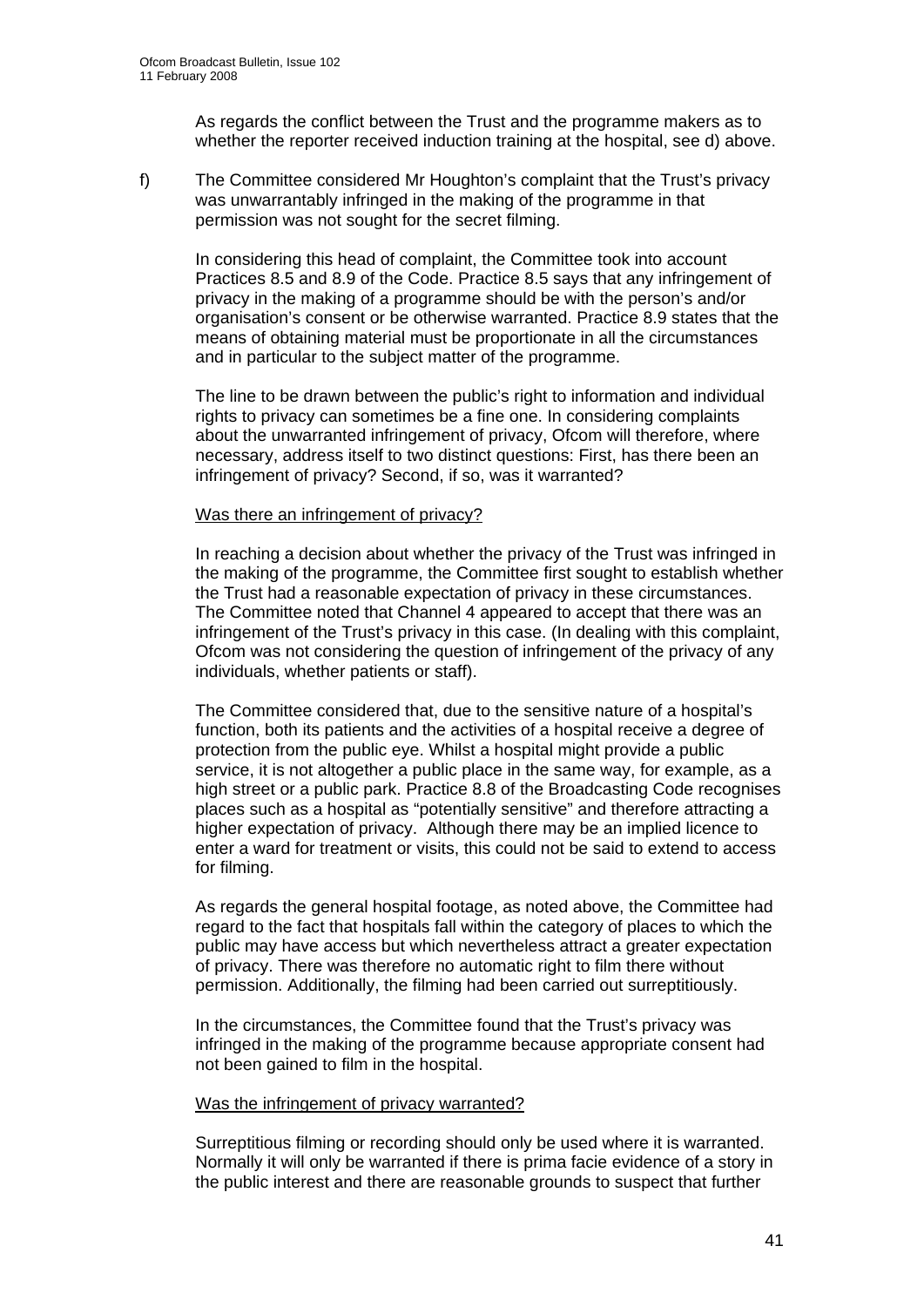material evidence could be obtained and such material is necessary to the credibility and authenticity of the programme.

The Committee considered that the issues raised in the programme, namely the level of care provided to patients on mental health wards and the safety of staff and patients, were of significant public interest. Taking into account the findings of the Commission for Health Improvement in 2003, in particular the concerns raised about staff and patient safety, the Committee considered it was legitimate for the programme makers to carry out filming at Tolworth Hospital.

Further, the Committee considered that consent was unlikely to be forthcoming to film openly in the hospital and that, even if such consent had been given and filming was carried out openly, the programme makers would have been unlikely to witness many of the incidents seen by the undercover reporter. In the circumstances, the use of secret filming was proportionate.

The Committee therefore found that the infringement of the Trust's privacy during the making of the programme was warranted.

**Accordingly the Fairness Committee has not upheld the complaints of unfair treatment and unwarranted infringement of privacy in the making of the programme.**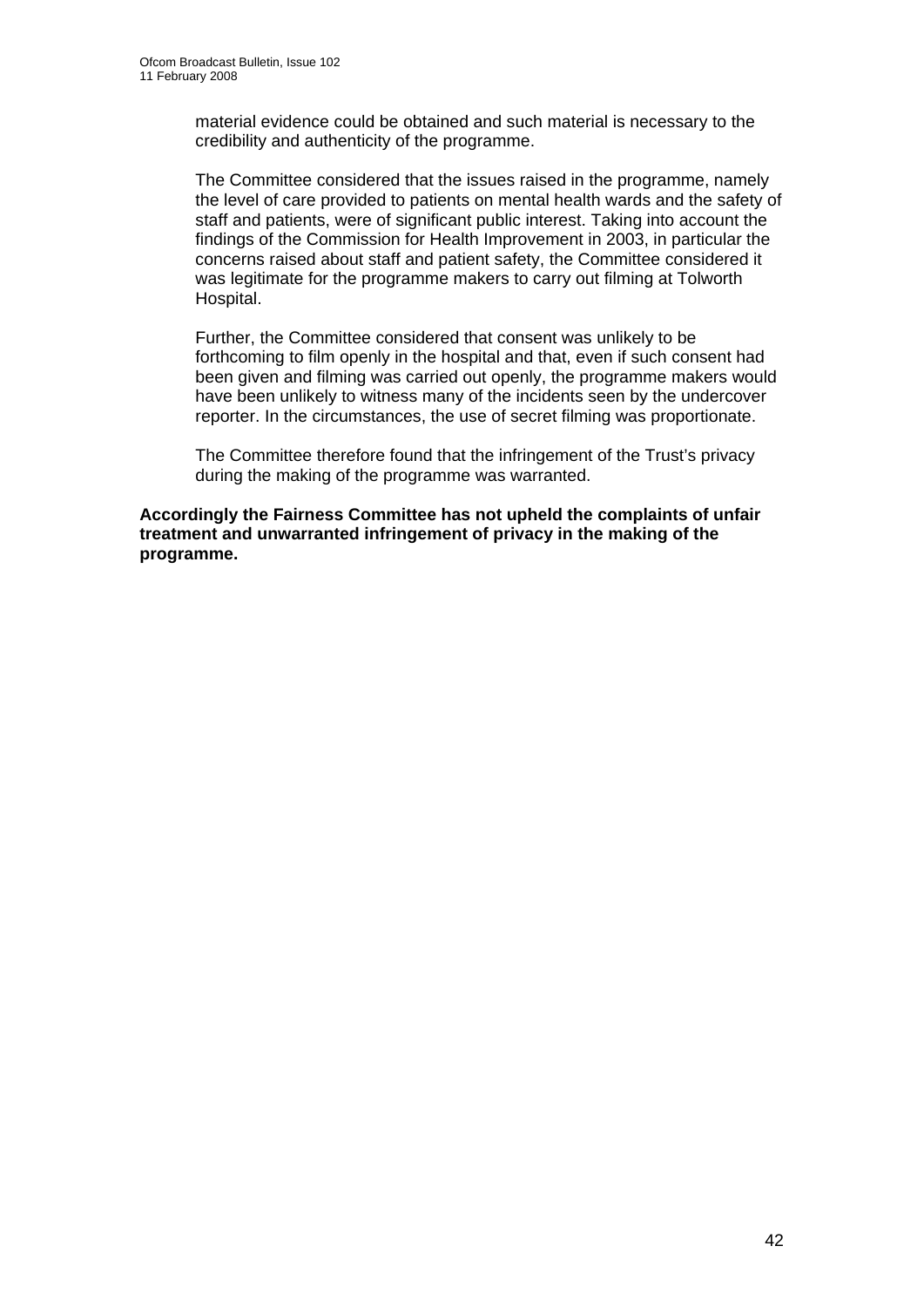# **Complaint by Mr Peter Martin**

*The Big Idea, Sky One, 25 November 2006* 

**Summary:** Ofcom has not upheld this complaint of unfair treatment by Mr Peter Martin.

On 25 November 2006, Sky One broadcast the final of a series called The Big Idea. The series invited inventors to compete for a prize of £100,000 towards pursuing their idea or invention. In the first stage of the competition, the inventors had to show their ideas to a panel of three judges. Thirty six of the inventors made it to the next round, having been put forward by one of the judges. Those 36 then competed for votes to secure a place in the final. Mr Martin took part in the series, but his idea did not make it to the final. The series, including the programme complained of, the final, included brief footage of Mr Martin showing his idea to the judges.

Mr Martin complained to Ofcom that he was treated unfairly in the programme as broadcast.

# Ofcom found as follows:

Ofcom noted the negative comments made by the judges in a clip which included footage of Mr Martin. It was clear from untransmitted footage that these comments were not made about Mr Martin. However, Ofcom considered that, taken together with the commentary, viewers would have considered these to be a general round-up of ideas and inventions that did not get through to the final, rather than being specifically about Mr Martin. The details of Mr Martin's progress through the contest and his elimination were not included in the programme and, in these circumstances, there was no unfairness in the portrayal of the judging process in relation to Mr Martin in the programme as broadcast.

#### **Introduction**

On 25 November 2006, Sky One broadcast the final of a series called The Big Idea. The series invited inventors to compete for a prize of £100,000 towards pursuing their idea or invention. In the first stage of the competition, the inventors had to show their ideas to a panel of three judges. Thirty six of the inventors made it to the next round, having been put forward by one of the judges. Those 36 then competed for votes to secure a place in the final. Mr Martin took part in the series, but his idea did not make it to the final. The series, including the programme complained of, the final, included brief footage of Mr Martin showing his idea to the judges.

Mr Martin complained to Ofcom that he was treated unfairly in the programme as broadcast.

# **The Complaint**

#### **Mr Martin's case**

In summary, Mr Martin complained that he was treated unfairly in that:

With his permission, footage of his presentation to the judges was used in the series, including the final, as "filler" material. However as the series progressed the way the footage was edited became less and less favourable to him and his brand. In the final, the programme complained of, the judges were shown reacting with disdain and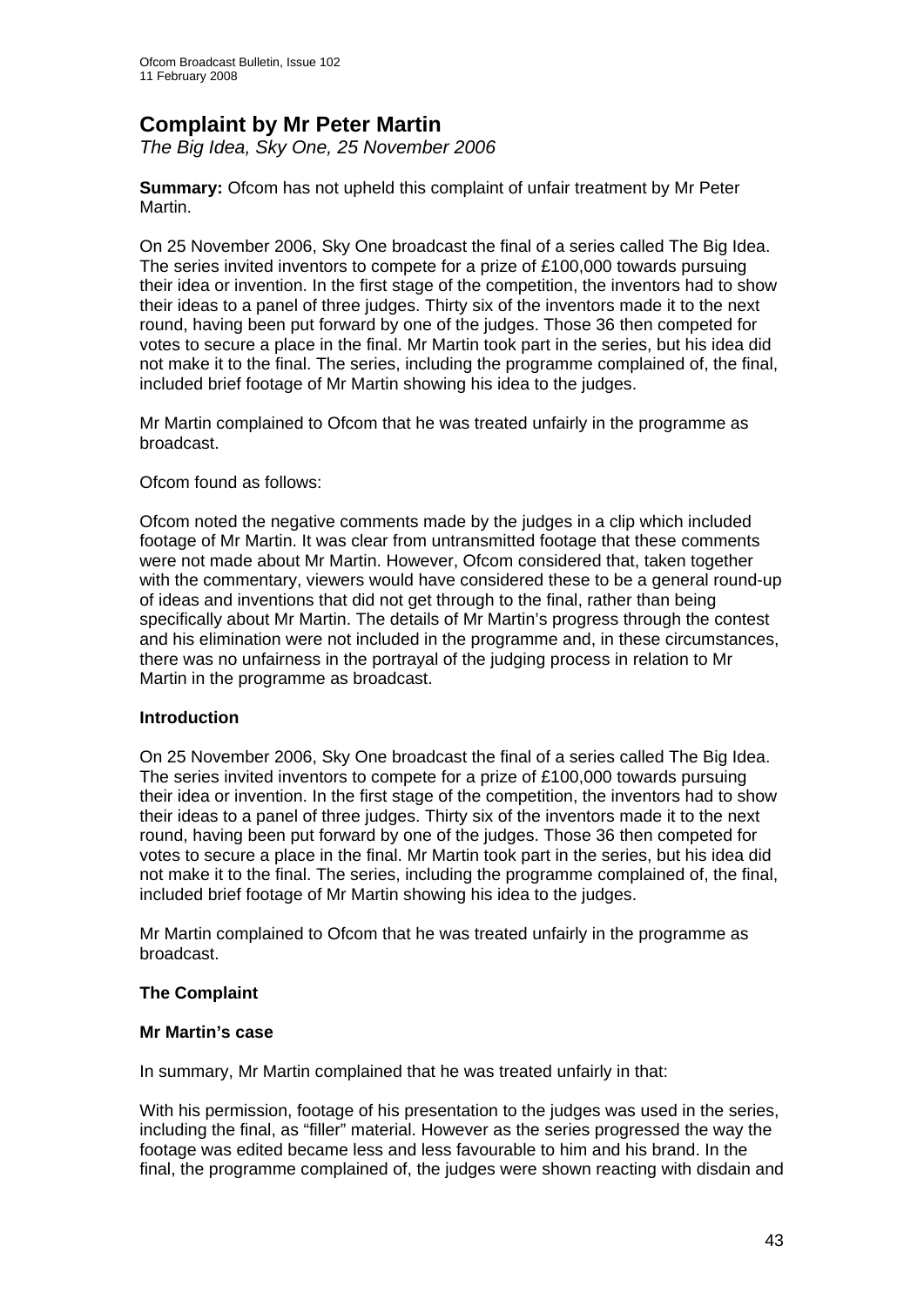footage of him was preceded by a voiceover saying *"It is safe to say some [ideas] were less than impressive"*. It was followed by one of the judges, Ruth Badger, saying *"It was one of the poorest ideas I've seen on the show"* and the other two judges saying *"No"* (i.e. the two judges considered that the idea should not go through to the next round). In fact, all three judges were highly complimentary about his idea. The final voiceover for this sequence referred to *"half-baked nonsense"*. The judging process was unfair in that, as all three judges put him through to the next round, he should not have been eliminated.

## **Sky's case**

In response to the complaint of unfair treatment, Sky said in summary:

The programme was a televised national competition to find innovative inventions. Mr Martin featured very briefly in three of the six programmes that led up to the final as part of introductory or scene-setting montage packages.

In programme two, Mr Martin was included in a scene demonstrating the really "big" global ideas of inventors who wanted to make a difference. An extract of Mr Martin's pitch to the panel of expert judges was included in a package lasting about eight seconds, during which he said that:

"*My idea is to help other people have ideas to save a bit of time and best of all save the planet*"

The magnitude of Mr Martin's idea was acknowledged by the presenter, who said "*Blimey, that is a big idea*", and his name and his invention were both captioned during his appearance.

Mr Martin featured very briefly in programme three, when he was shown for less than one second wheeling a trolley containing a dustbin. This footage was included as part of an introductory package demonstrating how many people had attended auditions for the series.

Mr Martin appeared in programme five in a package showing the varied presentation styles of the inventors during their pitches to the judges. Mr Martin and his invention were captioned, with the voiceover describing his pitch as *"enthusiastic"*. This footage of Mr Martin lasted approximately five seconds.

During the live final programme, the programme complained of, Mr Martin was featured for less than one second in part of an introductory package which summarised the contest leading up to the final, alongside a montage of several unsuccessful candidates (who didn't make it to the televised heats), of which Mr Martin was one. Mr Martin did not speak in this programme, nor was there any visual evidence of his name, invention or company brand in either voiceover or caption. It was not the intention of this montage to single out individual inventors by name or brand, but to give a broad impression of the quirky and eccentric nature of some of the ideas and characters that had featured in the series. The clip of Mr Martin used in this montage was not transmitted as part of any of the earlier programmes: it was taken from his initial pitch to the judges and was chosen because it was visually interesting and fun.

It was self evident that the comment in the voiceover that some ideas were *"less than impressive"* was not intended to refer to specific inventions or inventors shown during the montage. It was also clear from the footage of the final that there was a degree of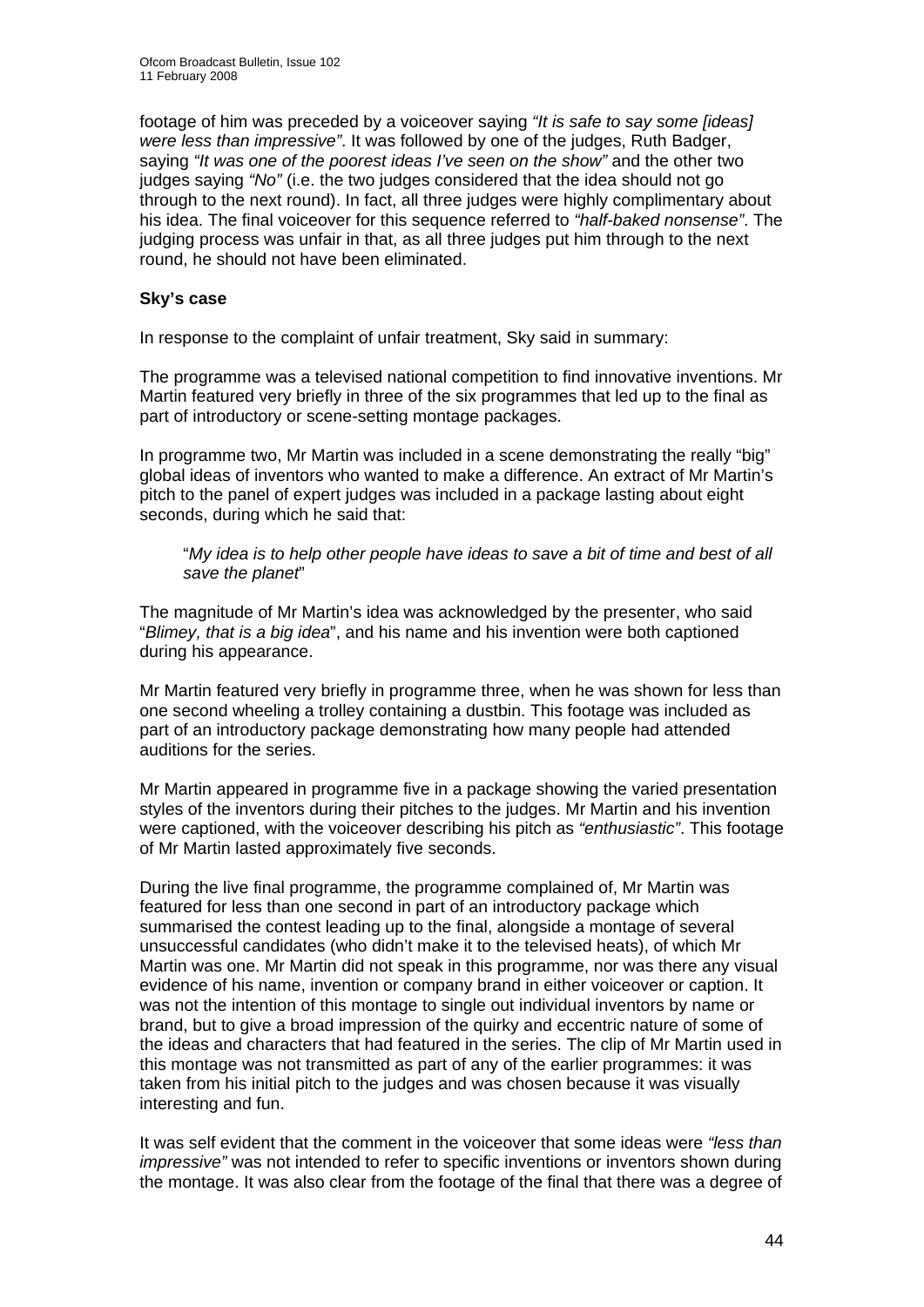overlapping in all the voiceover and clips footage and that the voiceover and clips were used as general scene setting.

Sky said that Mr Martin's momentary appearances throughout the series, amounting in total to approximately 15 seconds, could not be considered to be unfavourable due to their brevity and context, whether taken individually or as a collection of appearances over the course of the series. He was not singled out negatively by the editing for particular treatment.

The style of footage used was no different from that adopted by many popular reality television programmes. The television convention of judges and panellists having "*extreme*" reactions within impressionistic montages was edited in such a way not to be taken literally by either the audience or participants. The aim of the footage was to convey the scale and breadth of both the numbers and "*characters*" that entered *The Big Idea* and, in televisual shorthand, tell the story of the series up to the final programme. Sky said that no viewer would have taken the voiceover or the edited judges' shots to be statements about Mr Martin.

As regards the complaint that the judging process was unfair, Sky said that the process was split into four stages. At Stage 1, each inventor was given one minute to pitch their invention to the judges (and in fact Mr Martin was allowed three minutes). If none of the judges saw merit in the invention, the inventor left the competition. If any one of the judges saw merit in the idea, the inventor was invited to go to a waiting room until the judges had seen all the inventions to be featured in each programme. The judges did send Mr Martin through to Stage 2 and made positive and encouraging comments about his idea.

Stage 2 involved the judges selecting two inventors each to take through to stage 3. Mr Martin left the competition at this stage, prior to the studio heats, as he was not chosen by any of the judges to progress to the next stage. Stage 3 was the studio heats and this was followed by stage 4, the live final.

Stage 2 was not broadcast for reasons of time and editorial judgement. The programme makers felt that this section was slow and possibly confusing to viewers. The programmes therefore concentrated on those inventors who made it to stage 3 and beyond.

Sky said that the judging process was fair and that the final decision lay with the discretion of the judges.

# **Mr Martin's comments**

In summary Mr Martin said in response to Sky's statement:

In programme 3 the presenter's commentary was complimentary and in programme 5 he was described as "*enthusiastic*". However in the final there were 10 seconds of footage (rather than one second, as claimed by Sky) showing Mr Martin and his idea. This coverage was not positive, unlike the previous episodes, and did not reflect actuality. Mr Martin said that it appeared from the untransmitted footage that negative comments were "*cobbled together*" in a 10 second montage that exclusively surrounded footage of him and his product. The actuality of what the judges thought about his idea and its progress appeared to have been lost in selective editing.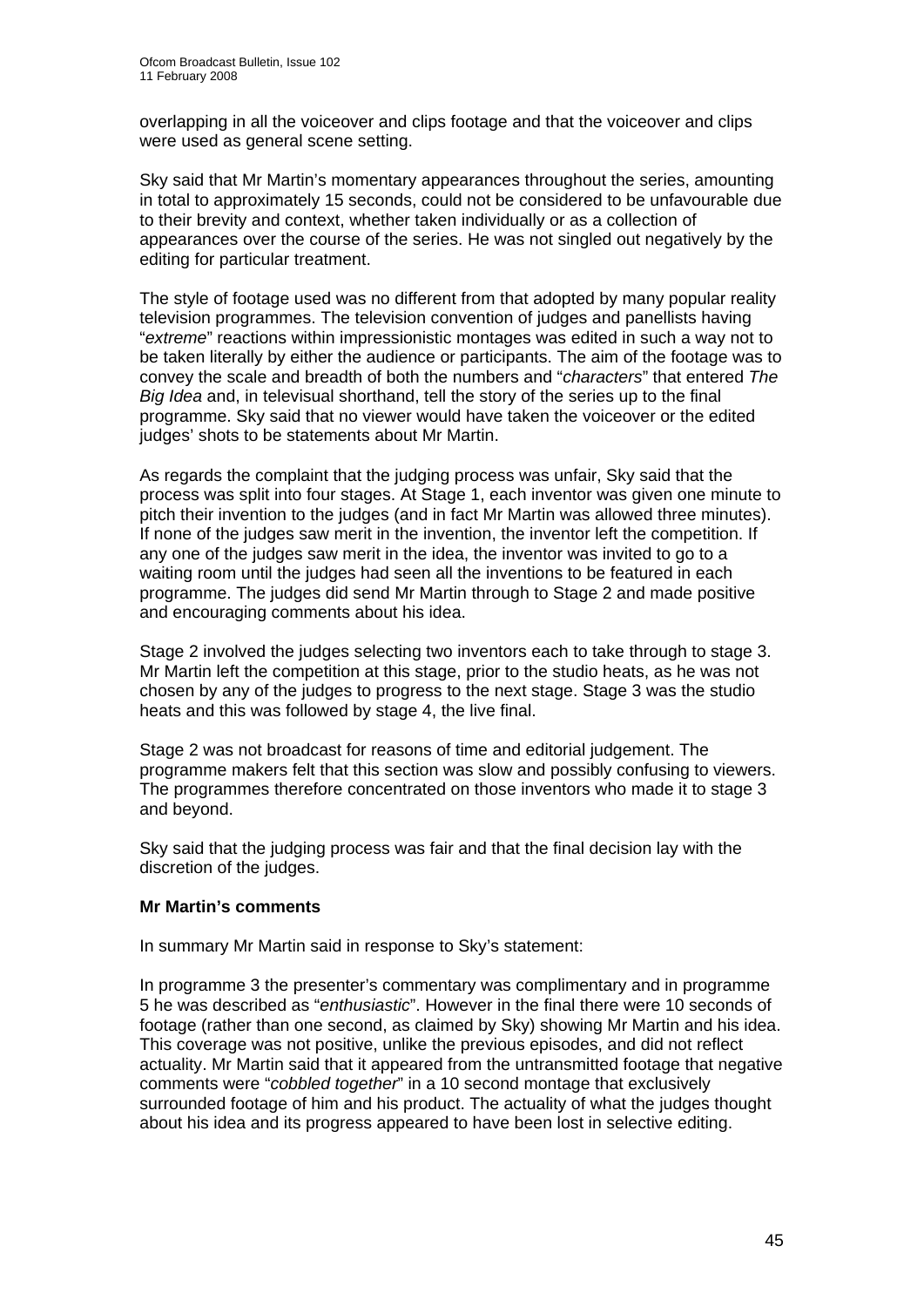### **Sky's comments**

Sky said in summary to Mr Martin's comments:

The presenter's remark "*Blimey, that really is a big idea*" was said in an entertaining manner. Mr Martin featured for less than one second in the footage complained of in the final. Neither he nor his website were credited or represented on screen. This section of the programme summarised that section of inventions that failed to make it to the broadcast stages of the competition and was intercut with the judges' reactions to those ideas that did not make it further in the competition. This was a common television editing convention that did not set out to mislead the audience but to provide them with a snapshot of "the story so far".

# **Decision**

Ofcom's statutory duties include the application, in the case of all television and radio services, of standards which provide adequate protection to members of the public and all other persons from unfair treatment in programmes included in such services. Where there appears to have been unfairness in the making of the programme, this will only result in a finding of unfairness, if Ofcom finds that it has resulted in unfairness to the complainant in the programme as broadcast.

In carrying out its duties, Ofcom has regard to the need to secure that the application of these standards is in the manner that best guarantees an appropriate level of freedom of expression. Ofcom is also obliged to have regard, in all cases, to the principles under which regulatory activities should be transparent, accountable, proportionate and consistent and targeted only at cases in which action is needed.

The complaint was considered by Ofcom's Executive Fairness Group. In reaching a decision about this complaint Ofcom considered the written submissions of both parties, a recording and transcript of the programme, recordings and transcripts of other episodes in the series featuring Mr Martin and footage of untransmitted material.

Ofcom's finding in relation to Mr Martin's complaint is outlined below:

Ofcom considered Mr Martin's complaint that the suggestion in the programme that the judges reacted negatively to his idea was inaccurate and unfair and that the judging process resulted in unfairness to him.

In considering this complaint, Ofcom took into account Practice 7.9 of the Ofcom Broadcasting Code ("the Code"). Practice 7.9 states that broadcasters must take reasonable care to satisfy themselves that material facts have not been presented, disregarded or omitted in a way that is unfair to an individual or organisation.

Ofcom noted that the untransmitted material submitted by the broadcaster showed that Mr Martin did receive positive comments from the three judges when he was put through from Stage 1 to Stage 2. Ruth Badger said:

*"…I think what you've got is very unique…It's a definite yes from me."*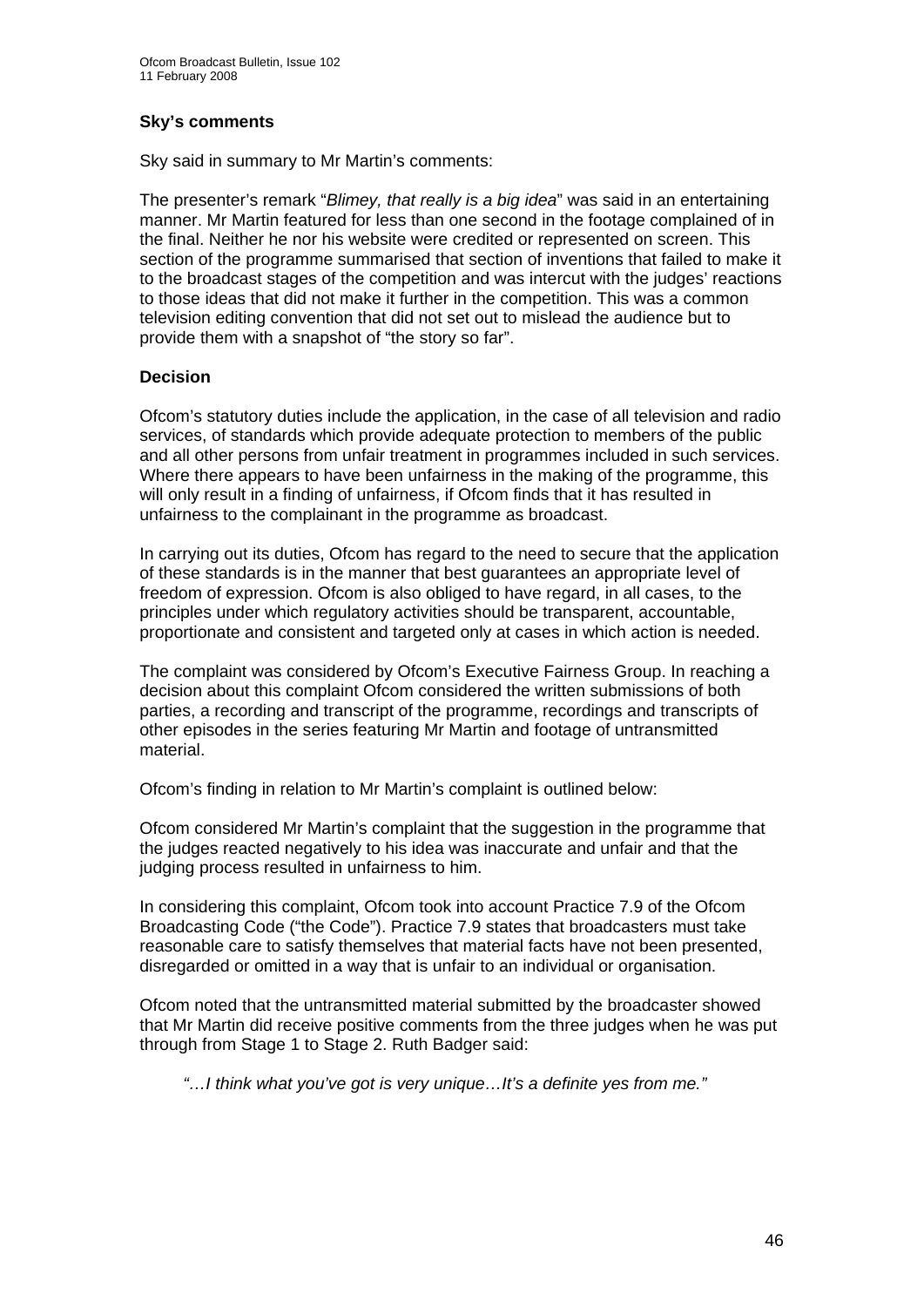Lord *Karan* Bilimoria said:

*"…just because I think it's such a good thing that you're doing and I think it needs to be shouted from the rooftops I'd recommend you go through to the waiting room."* 

 The third judge, Craig Johnston, having been unconvinced about Mr Martin's idea at first, then said:

*"What Peter's doing is actually encouraging people to invent. This is a portal…for creative people that wanna save the world. Can I rescind my decision and, and send him through as well?"* 

As a result of these decisions, Mr Martin was put through to the second stage of the contest. However, he did not make it to the third stage as none of the three judges selected him to go through to that stage, namely the studio heats.

Ofcom also noted that, although Mr Martin did not get beyond the second stage in the contest, footage of him did appear in the final programme. Mr Martin's invention was seen in the final during the following exchange:

**Commentary** "*Many of the ideas were, it's fair to say, less than impressive*".

Brief footage of Mr Martin pulling a pink vacuum cleaner from a metal dustbin.

Ruth Badger "*I'll be completely honest; for me it's one of the poorest ideas that I've seen*".

Lord Karan Bilimoria "*No*".

Craig Johnston "*Can't see it. I'm really sorry*".

**Commentary** "*Fortunately in amongst the half-baked nonsense were occasional glimpses of pure gold*".

Having viewed the untransmitted footage, Ofcom accepted that these negative comments by the judges were not made about Mr Martin and his idea. However, Ofcom noted that the clip of Mr Martin was very brief, around a second, and did not last for the full duration of the exchange set out above, which lasted approximately 10 seconds. Although Mr Martin's name and information about his company were included in captions in earlier programmes, there was no caption with the footage of Mr Martin in the programme complained of, so that only viewers who had seen earlier episodes of the series would have known who he was. Taking into account the nature of the footage of Mr Martin, i.e. a brief shot without a caption, Ofcom considered that viewers would have understood the comments by the judges, taken together with the voiceover, to have been a general round-up of ideas and inventions that did not get through to the final, rather than specifically about Mr Martin. In these circumstances, the portrayal of Mr Martin in the final was not unfair.

Ofcom then considered Mr Martin's complaint that the judging process resulted in unfairness to him. Ofcom was able to consider this aspect of Mr Martin's complaint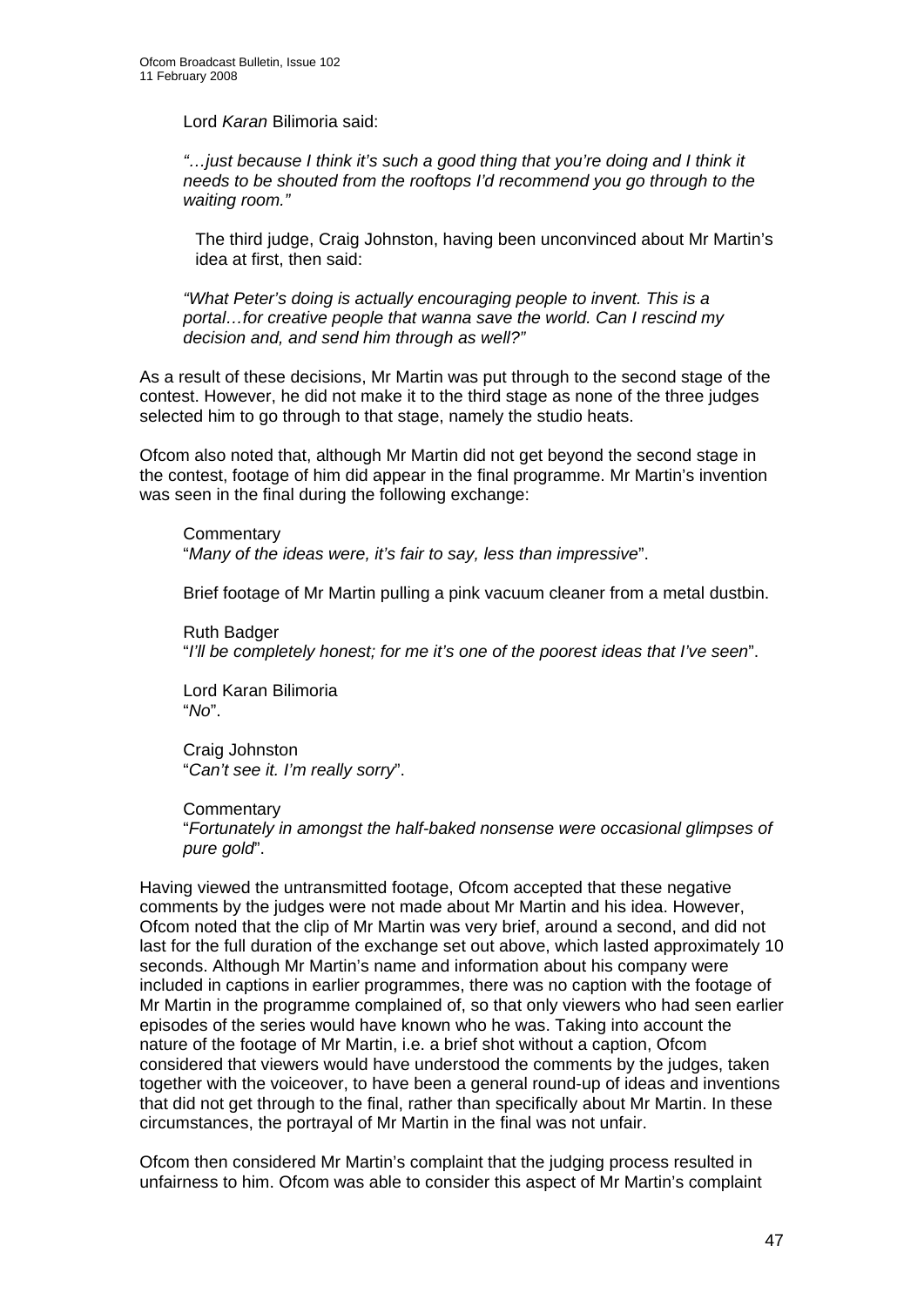only insofar as it related to any unfairness to him in the broadcast. The details of Mr Martin's progress through the contest and his elimination were not included in the final programme and, in these circumstances, there was no unfairness in the portrayal of the judging process in relation to Mr Martin.

Ofcom therefore found that there was no unfairness to Mr Martin in these respects.

**Accordingly the Executive Fairness Group has not upheld the complaint of unfair treatment in the broadcast of the programme.**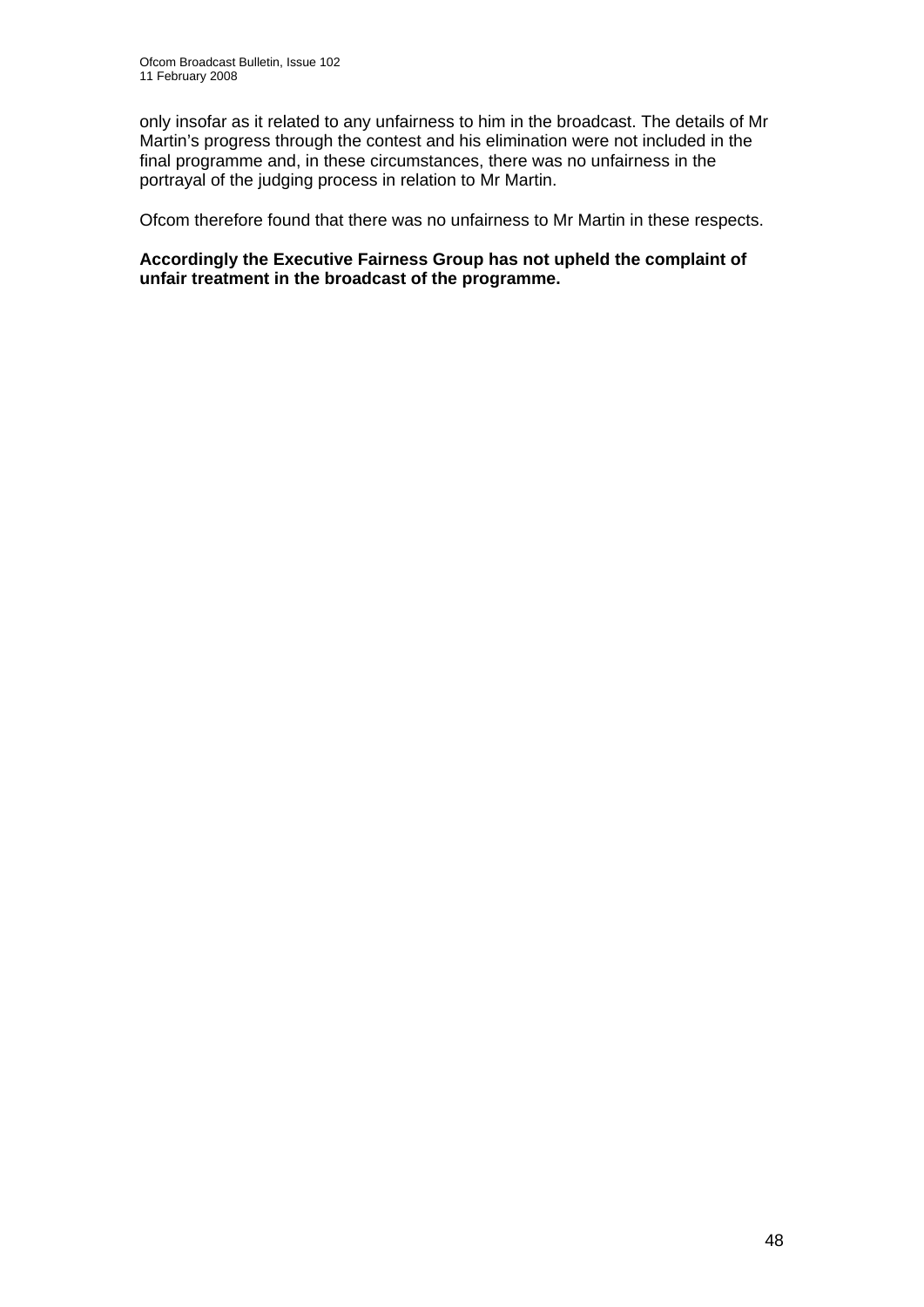# **Complaint by Opus Energy brought on its behalf by Bindman and Partners solicitors**

*Watchdog, BBC1, 24 October 2006* 

## **Summary:** Ofcom has not upheld Opus Energy's complaint of unfair treatment.

On 24 October 2006, BBC1 broadcast an edition of its current affairs programme, Watchdog. The programme included a report about an electricity supply company called Opus Energy ("Opus"). The programme featured three customers of Opus who felt that they had been misled at the time of entering into a new agreement with Opus and, that the cost of receiving their electricity from Opus was higher than expected. The programme also sent an undercover reporter to work in the sales team of a company that sold Opus electricity contracts. This company was not named in the programme. At the end of the report, a representative from the independent gas and electricity watchdog, Energywatch, took part in a two-way studio interview with the presenter. The representative provided a statistic relating to the proportion of complaints received by his organisation about Opus. During production of the programme, Opus provided the programme makers with a statement for broadcast. Opus withdrew this statement on the day of transmission.

In summary, Ofcom found as follows:

Ofcom found that the programme makers' decision not to name the company where the undercover reporter worked did not result in unfairness. Ofcom considered that the absence of this information did not leave viewers with an unfairly negative impression of Opus.

On the information before it, Ofcom found no evidence to show that the statistic provided by Energywatch had been calculated in an incorrect way. Ofcom also considered that the programme had made it sufficiently clear that the statistic related to complaints originating from the business sector and not the domestic sector. Ofcom found no unfairness to Opus in this respect.

Ofcom found that the programme makers' decision to include extracts from Opus' statement for broadcast (in circumstances where Opus had told the programme makers that it wished to withdraw its statement prior to transmission) did not result in unfairness. In addition Ofcom no unfairness to Opus in relation to the manner in which its statement had been presented in the programme as broadcast.

#### **Introduction**

On 24 October 2006, BBC1 broadcast an edition of *Watchdog*, the current affairs programme. The programme included a report about electricity supply company Opus Energy ("Opus").

Three customers, who were proprietors of small businesses, discussed their experience of switching to Opus for their electricity needs. The complaints by these three customers were that they felt that they had been misled at the time of entering into a new agreement with Opus, and that the cost of receiving their electricity from Opus was higher than expected.

The programme sent an undercover reporter to work in the sales team of a company described in the programme as *"one of the companies used by Opus"*. This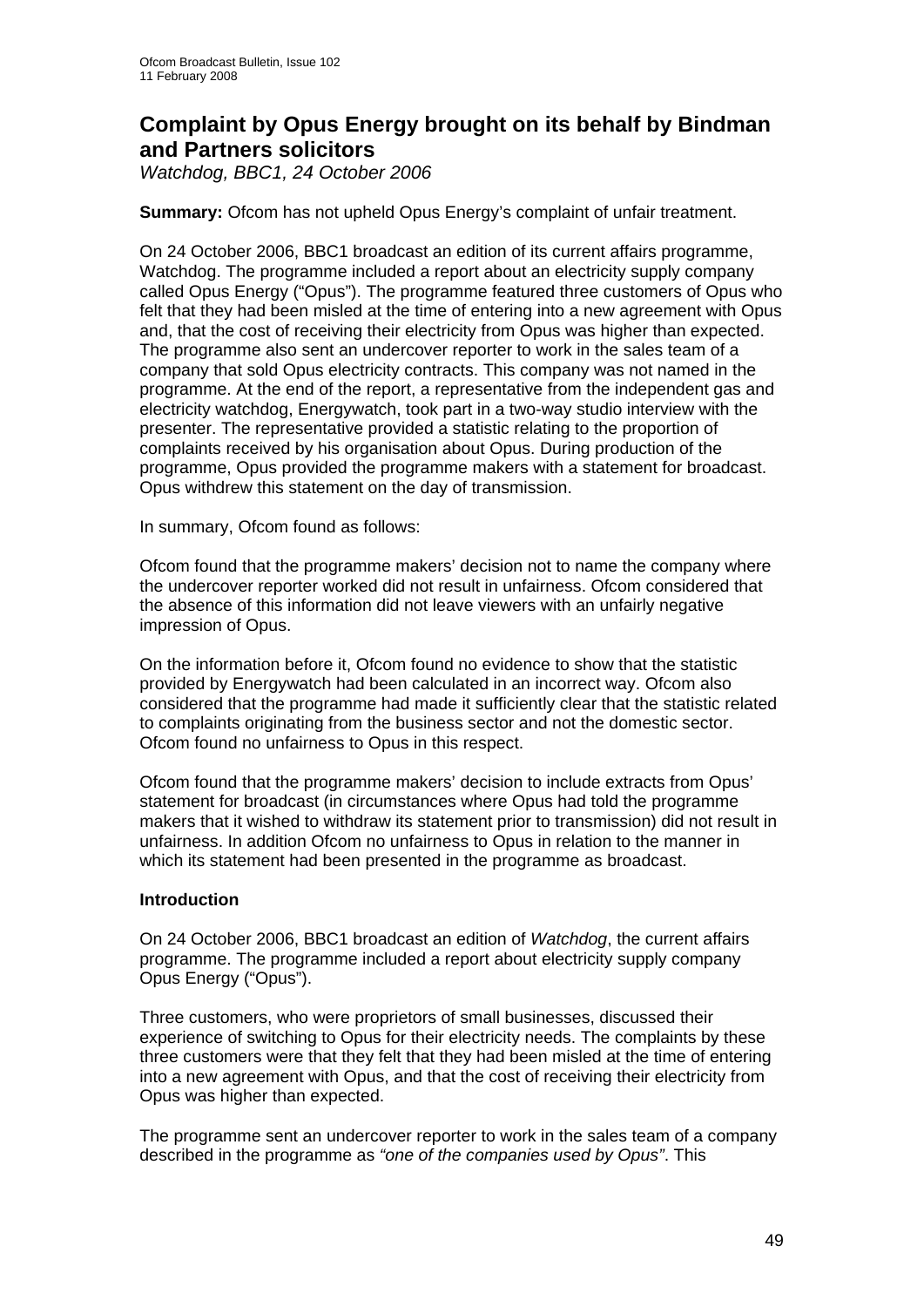company, Commercial Electricity Direct ("CED"), was not named in the programme. The report included covertly filmed footage of the sales tactics of CED employees.

During the production process, Opus had been asked by the programme makers to respond to allegations to be made in the programme. Opus provided a statement for broadcast which it later informed the programme makers that it wished to withdraw (because the programme makers would not give Opus a guarantee to broadcast the statement unedited). Opus informed the programme makers of its wish to withdraw the statement for broadcast on 24 October 2006, the day of transmission.

After the report, the presenter in the studio made the following statement:

*"…[Opus] agrees they haven't acted swiftly enough to sort them. Opus Energy say their unit prices are fixed and they've never increased them during a contract. If bills go up, they say it's because customers have used more electricity than anticipated. As for how people are signed up, that's done by sales agents who are independent of Opus Energy. Opus Energy say they won't work with any who mislead customers."* 

The programme then moved to a two-way studio interview with the presenter and a representative from Energywatch<sup>[2](#page-49-0)</sup>, Mr Paul Savage. During this interview, the following exchange took place:

| Presenter: | "Just before we leave you, 30-40% of your current complaints<br>at the moment coming into Energywatch are about Opus<br>Energy, that's true isn't it?" |
|------------|--------------------------------------------------------------------------------------------------------------------------------------------------------|
| Mr Savage: | "Related to mis-selling, yes. They, they relate to Opus Energy,<br>veah."                                                                              |

Ofcom received a complaint from Opus brought on its behalf by Bindman and Partners solicitors ("Bindmans"). Opus complained that it had been treated unfairly in the programme as broadcast.

# **The Complaint**

# **Opus' case**

1

In summary Opus complained that it had been treated unfairly in the programme as broadcast in that:

- a) The programme failed to distinguish between Opus and the independent company CED which recruits customers at its own discretion and by its own means. Opus complained that viewers of the programme would have unfairly concluded that Opus carried out, directed, or was otherwise responsible for acts which had been carried out by CED. Opus said it had made it clear that the actions of CED were not carried out, endorsed or otherwise sanctioned by it.
- b) The programme presented the following material facts in an inadequate and/or misleading manner so as to cause unfairness to Opus:

<span id="page-49-0"></span> $2$  Energywatch is an independent gas and electricity watchdog, which has a statutory duty to protect and promote the interests of existing and future gas and electricity consumers in England, Scotland and Wales.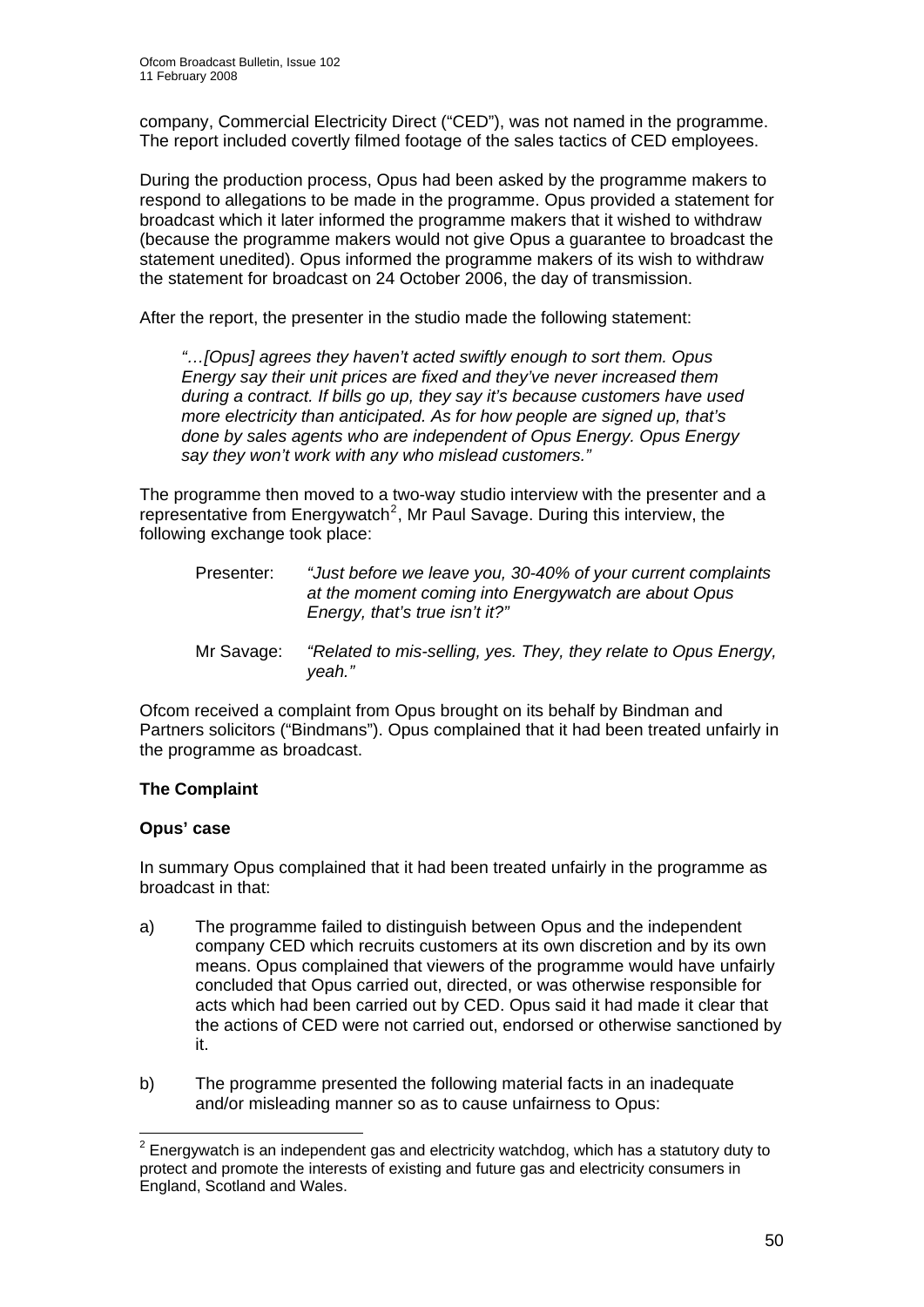- i) Opus said the statistic provided in the programme in relation to the proportion of complaints received by Energywatch about Opus *("30-40% of your current complaints…"*), was incorrect. Opus said the statistic suggested that Energywatch had received a "magnitude of complaints". Opus said viewers were likely to conclude from this that Opus had been aware of a very substantial problem caused by the actions of the independent sales agent, but had failed to take any action. Opus said that it had only received, on average, eight complaints each month from Energywatch, and this could not possibly have comprised 30-40% of misselling complaints from business customers; and
- ii) The programme did not present the fact that Opus was compelled by law to rely on customer estimates for electricity consumption, and had not as a matter of fact, increased prices.
- c) The programme unfairly attributed statements directly to Opus in circumstances where Opus had told the programme maker's of its wish to withdraw its statement for broadcast. Opus said the programme failed to reflect by other means, the material facts of its position.

### **The BBC's statement in response to the complaint**

The BBC provided a statement in response to Opus' complaint. In summary the BBC responded as follows:

a) In response to the complaint that the programme had failed to distinguish between Opus and its sales agent CED, the BBC stated that the programme stated clearly in commentary that Opus and CED were not the same. The BBC referred to the following commentary which had introduced the undercover filming:

*"We sent a researcher undercover to join a sales team at one of the companies used by Opus and he found people were being routinely misled".* 

In light of the above commentary the BBC said that viewers would not have attributed the action of CED to Opus. The BBC said that in the interests of greater clarity it might have been preferable if CED had been named in the programme. However, it did not believe that this omission caused unfairness to the complainant.

The BBC contended that Opus shared some responsibility for the actions of CED, given the relationship between the two companies. The BBC said that while Opus may not have "carried out" or "directed" the acts of CED, the relationship was such that Opus had plainly acquiesced in CED's questionable activities which were in the mutual interest of the two companies.

The BBC said that it was "inconceivable", given the scale of the complaints being received by Energywatch and conveyed to Opus on a monthly basis, that Opus was unaware that there were problems with some of its sales agents. The BBC said Opus allowed the mis-selling of its sales agents to persist with no effective measures being put in place to stop it.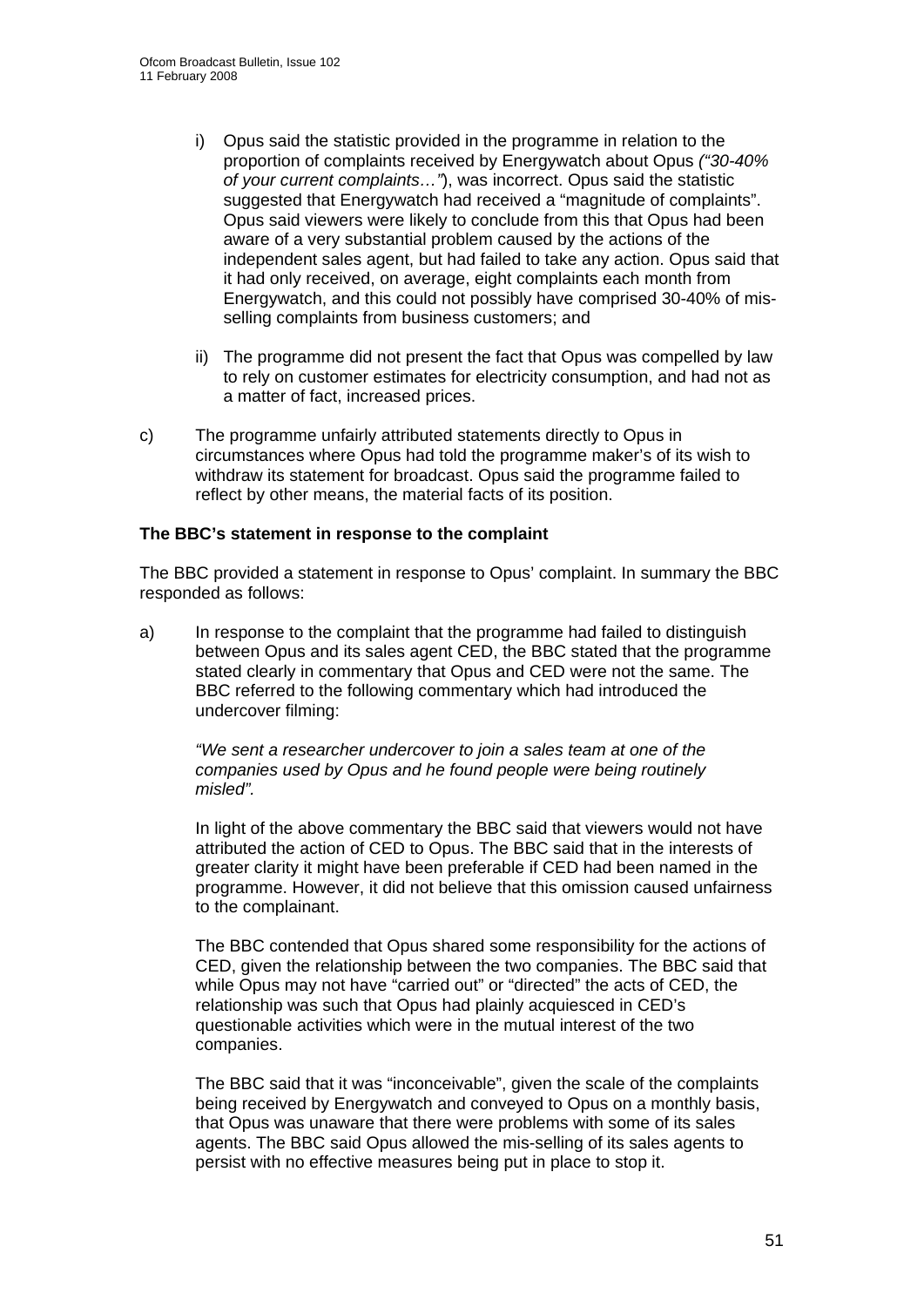The BBC said that *Watchdog*, like Energywatch had received complaints from Opus customers relating to the activities of a number of sales agents, and the cases of customers featured in the programme involved sales agents other than CED. It said the programme was not an investigation into a single rogue sales agent but rather into a supplier on whose behalf a number of sales agents worked. The BBC said it was the spread and persistence of the complaints against the sales agents acting on behalf of Opus that led to Opus, rather than the individual sales agent, being the focus of the investigation.

- b) In response to the complaint that the programme presented material facts in an inadequate and/or misleading manner, the BBC responded as follows:
	- i) As regards the complaint that the statistic in relation to the proportion of complaints received by Energywatch about Opus, was incorrect, the BBC said this was simply not the case.

 The BBC said the "eight complaints a month" figure provided by the complainant did not include both 'complaints' and 'inquiries'. The BBC said that when assessing the extent of business consumer disadvantage and the relative performance of suppliers, Energywatch gave equal weight to both complaints and inquiries. The BBC explained that those inquiries which had been included in the statistic provided by Energywatch had excluded simple requests for information. Therefore, the BBC said that the inquiries included in Energywatch's figures would therefore, in normal usage, be called complaints.

 The BBC provided a detailed breakdown of mis-selling complaints and inquiries from the business sector in the twelve months to September 2006. The BBC said this data supported the statistic which was given in the programme. It said it also showed that the figures for Opus accounted for 37% of the total complaints in this area, which was significant given that Opus' market share was estimated to be about 1%.

ii) The BBC next addressed the complaint that the programme had failed to present information provided by Opus which explained that the complainant was compelled by law to rely on customer estimates for electricity consumption, and had not increased its prices.

 The BBC said this complaint suggested the programme had been unfair because it had incorrectly attributed the cause of the higher-thanexpected Opus bills, of the customers featured in the programme, to Opus instead of the customers themselves. The BBC said that according to Opus, given that the company had not increased their prices, and by law must rely on customer estimates when agreeing a prospective customer's electricity consumption, the higher-than-expected-bill therefore was likely to have been caused by the prospective customer not providing accurate consumption figures in the first place. The BBC said that this complaint by Opus misunderstood how the three customers, featured in the programme, had come to agree the estimates for their electricity consumption with the sales agents of Opus. The BBC said that once this was looked at, it was apparent that no unfairness could have resulted to the complainant in this respect.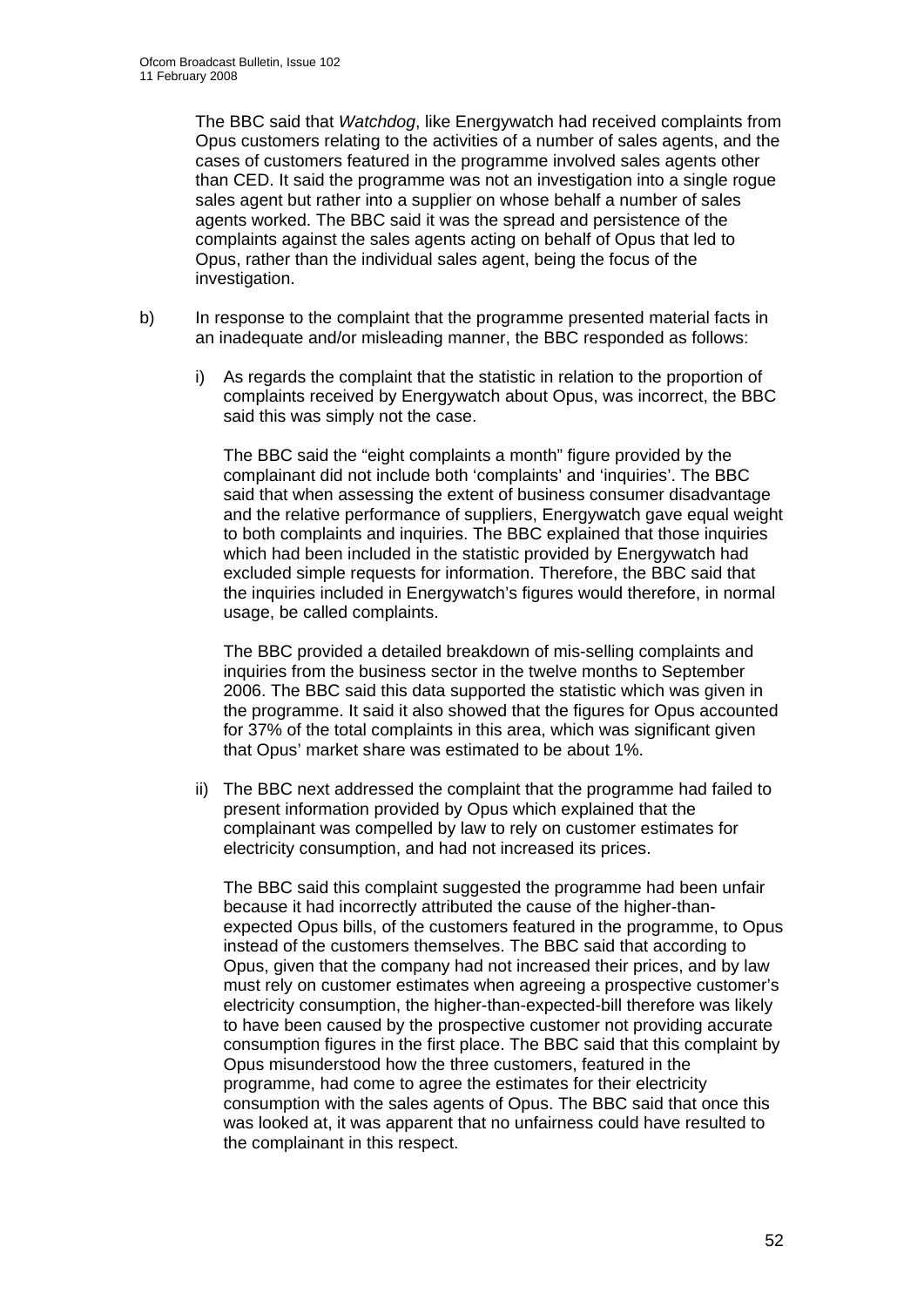The BBC said that two of the customers had only just taken over their properties and were therefore simply not in a position to provide any information about past electricity consumption rates at the premises. The BBC said that according to these customers it had been the sales agents of Opus who had estimated their monthly payment plan. The BBC said that in these circumstances, it followed that no unfairness could have resulted from the fact that the programme did not refer to Opus' claim that in estimating monthly payments it had to rely on figures provided by the customers.

 The BBC said that in the case of the third customer, initial estimates of electricity consumption had been provided by the customer which had been based on figures taken from the bills of her previous supplier. The BBC said that this figure would have been identical to any figures which Opus might have received if it had been allowed access to the customer's past billing records. Therefore, the BBC said the fact that Opus might have been constrained by having to rely on the customer's information was not relevant in this case.

c) In response to the complaint that the programme unfairly attributed statements directly to Opus when the company had told the programme maker's that it wished to withdraw its statement for broadcast, the BBC said that all background information provided by Opus which was necessary to understanding the programme and the issues raised by it had been properly reflected in the programme. The BBC said it did not accept that the programme was obliged to present as "material facts" statements made by Opus, which the programme makers contested, simply because Opus had attempted to withdraw its consent for these statements to be attributed to the company.

 The BBC said that it would have been "absurd" to present as facts, points made by the company such as "if a customer's bill goes up, it is simply because they are using more electricity than they had anticipated", given that the programme had presented evidence to the contrary. The BBC said the only way to present these claims by the company, was to attribute them to the company. The BBC said that whatever the position on consent (i.e. that Opus had not given consent for the programme makers to use its statement) it could hardly be unfair to attribute to a company a view which it, in fact, holds.

 The BBC said that it did not believe that any of the points omitted from Opus' statement were of such significance that unfairness resulted in the programme as broadcast.

# **Opus' comments in response to the BBC's statement**

Opus made comments in response to the BBC's statement, through its solicitors Bindmans. In summary Opus responded as follows:

a) Opus said that it welcomed the BBC's acceptance that "in the interests of greater clarity, it might have been preferable if CED had been named" in the programme as broadcast. However, Opus maintained that the omission of CED's name did result in unfairness to it. Opus said that the BBC had attempted to defend the omission of CED's name merely on the basis that apparently Opus deserved to be 'tarred with the same brush' as CED. Opus did not accept that this was a proper justification. Opus submitted that the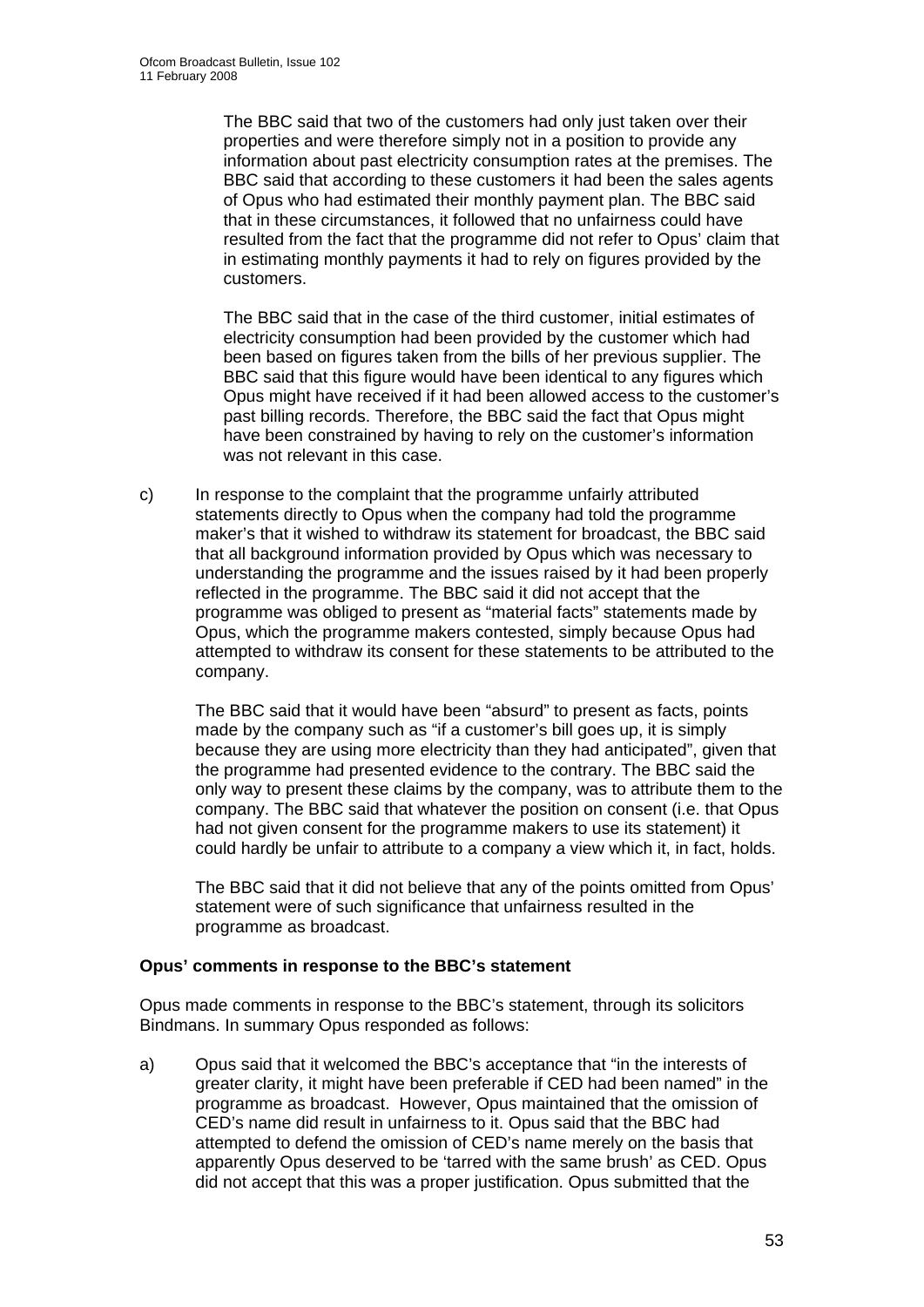BBC had no evidence that Opus knew of any shortcomings on the part of CED and so had not made out any proper basis on which to hold Opus so accountable.

 Opus said that following the introduction of measures by the company to improve the working practices of sales agents, the number of complaints it received had declined. Opus said that at its height, in November 2005, it had received 19 complaints about marketing for the month. This had decreased to 10 complaints per month immediately prior to the programme in August and Sept 2006. Prior to this in June 2006, complaints had fallen to their lowest level of just three for the month. Opus said it was therefore clearly entitled to conclude that the situation was improving.

- b) In relation to the programme's alleged misrepresentation of material facts, Opus made the following comments:
	- i) In relation to the statistic provided by Energywatch, Opus said it was regrettable that the BBC appeared to have adopted as fact, information that was provided to it by Energywatch without any process of verification with Opus or other bodies, such as the industry regulator Ofgem. Opus said that if it had been given an opportunity to respond to the Energywatch statistic, it would have made the following points:
		- The electricity industry is regulated by Ofgem;
		- Ofgem advised Opus in a letter dated 24 November 2006 that "misselling in the non-domestic market is not at a level that warrants direct regulation"; and
		- Energywatch, as a body representing consumer interests, of course had its own viewpoint which it promoted.

 Opus did not accept that 'complaints' and 'inquiries' ought to be treated as the same thing. Opus said that in approximately half of all 'enquiry' cases Energywatch did not even inform Opus of the enquiry and that such an enquiry may be as simple as asking for a telephone number. Opus noted that Energywatch wrote to it in every case of a 'complaint', and Energywatch has a formal procedure to reclassify complaints to mere inquiries if a consumer contact is wrongly classified. Opus said that given this, there was a clear and important difference between 'complaints' and 'inquiries'.

 Opus also said that the BBC statement did not address the issue that the programme failed to make it clear that the Energywatch statistic only related to *business* sector complaints (i.e. not the domestic sector).

ii) In relation to its complaint that the programme did not fairly present the fact that it was compelled by law to rely on customer estimates for electricity consumption and had not increased prices, Opus explained that it does not have any historical data about previous usage at a given site prior to it commencing its supply. Opus said that in a period of weeks following the start of supply, Opus receives the industry record from the previous supplier. At this stage and on the basis of actual consumption record, Opus then increases or decreases the payment plan accordingly.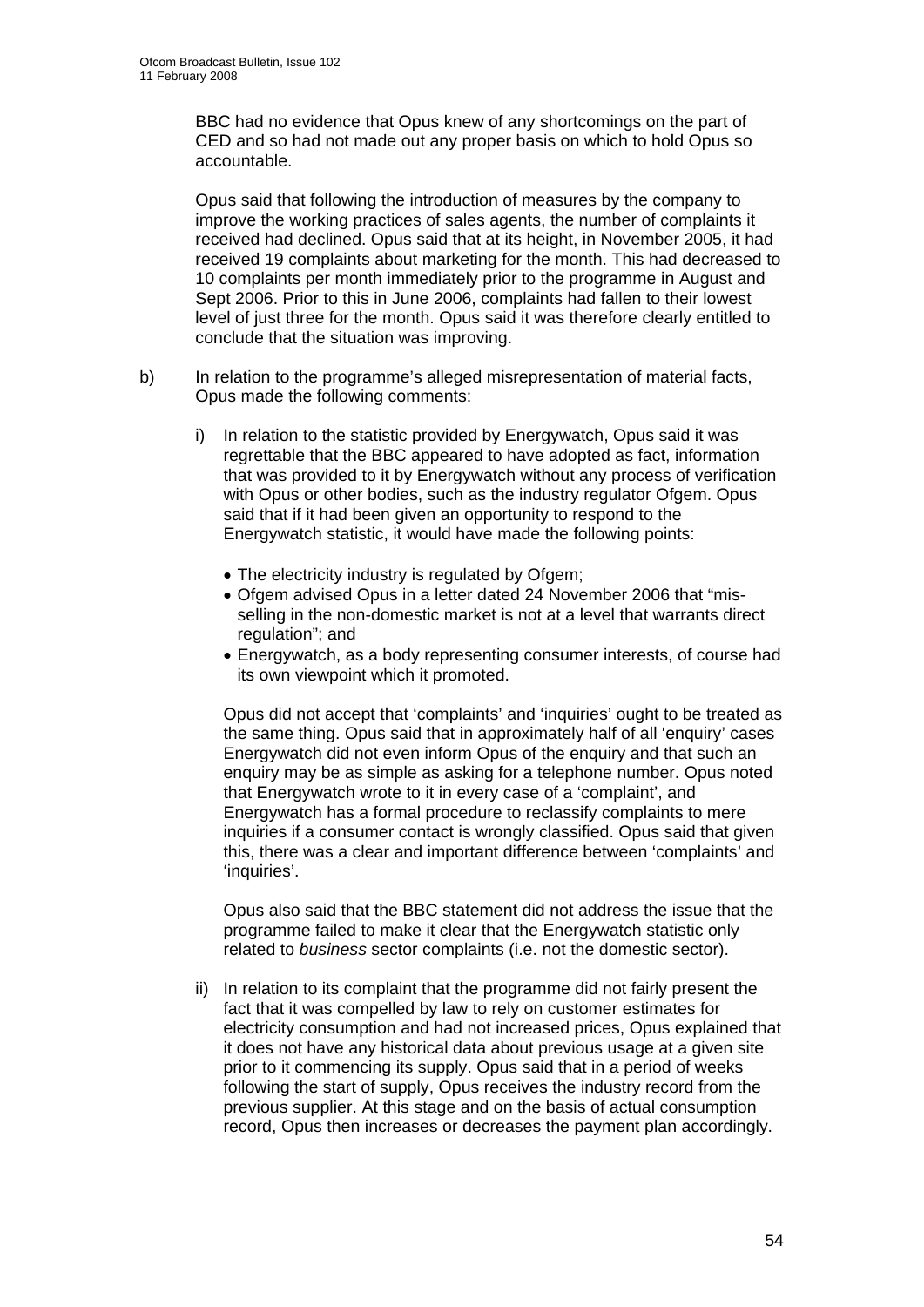Opus said the BBC's "evidence" in regards to price increases related solely to the conduct of sales agents. Opus said this conduct by sales agents was regrettable and condemned by it. Opus said the BBC had not provided any evidence that any action by Opus resulted in the price increases complained of.

c) Opus said the BBC used its withdrawn statement in such a way as to lead the viewer to conclude that the statement was false and not to be relied upon. Opus stated "the device of prefacing each fact with *'Opus say'* completely undermined the integrity of the statement". Opus stated that this was entirely different to broadcasting a statement from Opus in its own words. Opus said such a statement would have served as a summary of its position and the viewer could then have evaluated it for themselves and reached their own conclusions. Opus said the programme makers *"cherry-picked"* selected statements of fact, omitted important points and then presented them in such a sway as to completely undermine their veracity.

### **The BBC's second statement in response to the complaint**

The BBC provided a second statement in response to Opus' comments. In summary the BBC responded as follows:

a) The BBC said Opus had made far too much of the concession that it would have been clearer if CED had been named in the programme. The BBC said there was no lack of clarity in the programme when it spelled out that Opus and the sales agents were separate entities. In support of this, the BBC referred to the following statements in the programme:

 *"We sent a researcher undercover to join a sales team at one of the companies used by Opus and he found that people were being routinely misled".* 

*"As for how people are signed up that's done by sales agents who are independent of Opus Energy. Opus Energy say that they won't work with any who mislead customers".*

The BBC said that Opus should be judged on the basis of its own lack of action in policing its relationship with CED (and presumably with other sales agents as well); a lack of action which lead to the unavoidable inference that Opus was turning a blind eye to the activities of CED which were in the mutual interest of the two companies.

In relation to Opus' comment that there had been a decline in the number of complaints received, the BBC said that according to statistics provided by Energywatch in November 2005 there were 49 complaints (if counting 'inquiries' and 'complaints'). The BBC accepted that if the two six month periods were compared a small reduction was visible. Nevertheless, in the period prior to the programme, from June to August 2006, complaints were shown to be once again on a rising curve: 27, 31 and 46 for the respective months. The BBC said that the August figure of 46 was only just short of the figure for November 2005 which Opus used as a baseline. The BBC therefore contended that Opus' argument that a downward trend could be discerned and attributed to measures by the company, was at odds with the evidence.

b) The BBC responded as follows to the alleged misrepresentation of facts: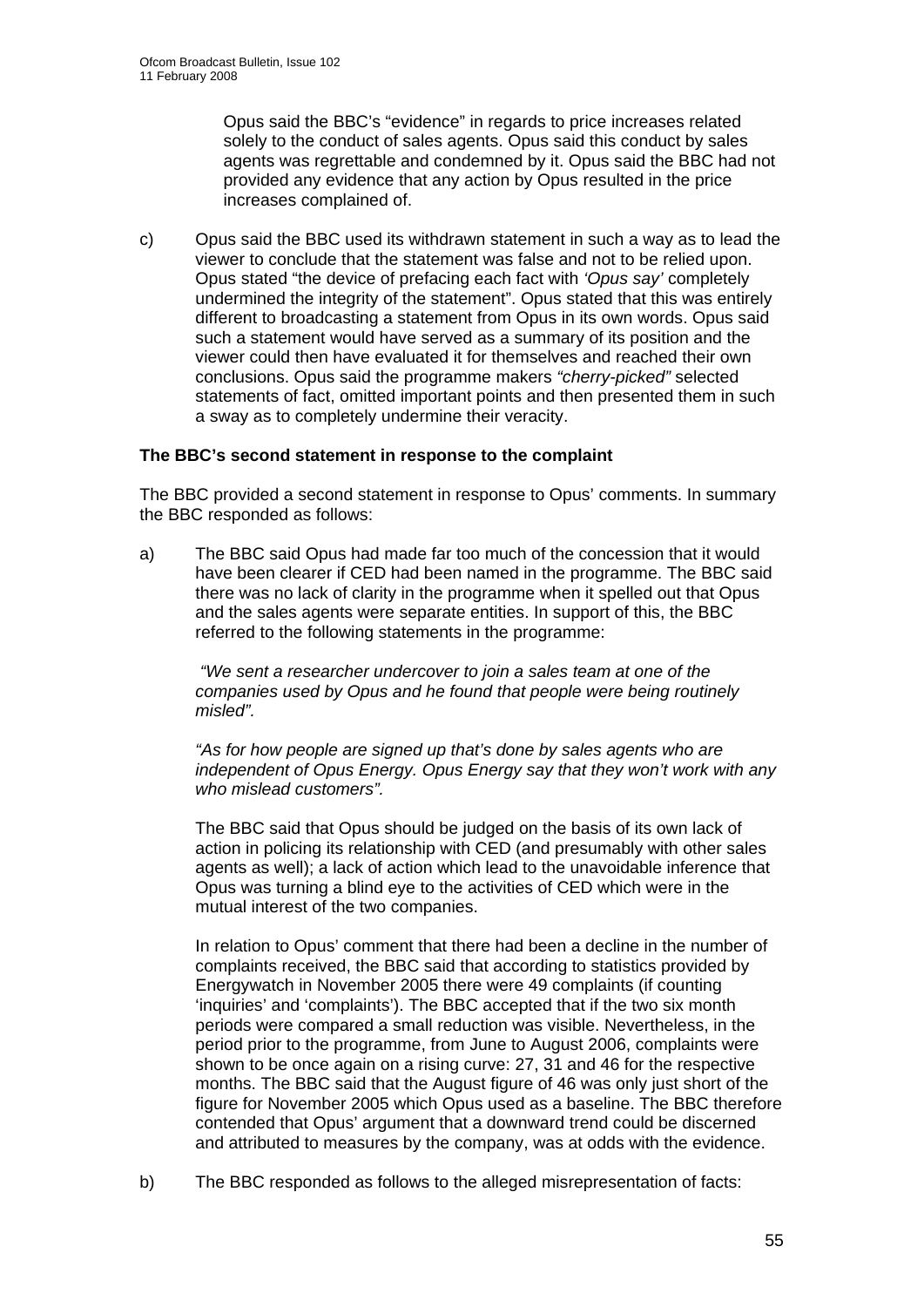i) In relation to the Energywatch statistic, the BBC said the programme makers were perfectly entitled to rely upon statistics provided by Energywatch, which is an independent body. The BBC said that if Opus was challenging any of those statistics it should be specific.

 The BBC said Opus could not rest the case for its inactivity upon the statement by Ofgem that "mis-selling in the non-domestic market is not at a level that warrants direct regulation". The BBC said this statement was made in a letter obtained after broadcast of the programme and could not therefore have been part of Opus' motivation for inaction prior to that.

 As regards the inclusion of 'inquiries' in the Energywatch statistic, the BBC said it made it clear in its first statement to Ofcom that Energywatch does *not* include simple requests for information. According to Energywatch, this is so that both the 'complaints' and 'inquiries' can be regarded properly as indicators of performance. The BBC also stated that Energywatch had told it that this fact was made clear to all business suppliers including Opus.

 The BBC said it was entirely unnecessary for the programme makers to distinguish between domestic and business complaints. The BBC said the programme itself made it perfectly clear that it was concerned with business customers and their complaints. In support of this the BBC referred to a number of statements from the programme which referred to the customer's featured in the programme as *"small business owners"* and discussion between the presenter and the Energywatch representative about how *"small businesses could protect themselves"*.

 ii) In relation to the complaint that the programme misrepresented the fact that Opus was compelled by law to rely on customer estimates for electricity consumption and had not increased its prices, the BBC said that Opus appeared to claim that a customer's payment plans are only revised on the basis of historic records of consumption by that customer. The BBC said this appeared to contradict the statement made by Opus to the programme makers prior to broadcast that "If a customer's bill goes up it is simply because they are using more electricity than they had anticipated".

 The BBC said the sales pitch used by sales agents of Opus is premised upon the claim that prospective customers can get their electricity cheaper from Opus. The BBC said this claim was based upon estimates of usage by the client. However, the BBC said that some of the complaints to *Watchdog* involved prospective customers being misled because they are not familiar with the relevant tariffs or rates. The BBC said Opus' failure was that it did not police its contractual agreements with its sales agents, in so far as they concerned possible mis-selling, despite being aware of the high level of complaints being made against those sales agents acting on its behalf.

c) In relation to the complaint that the programme unfairly attributed statements to Opus when it had told the programme maker's that it wished to withdraw its statement for broadcast, the BBC said it failed to see how prefacing the points made by the complainant, with *"Opus say"*, could result in unfairness if those points were accurately reflected.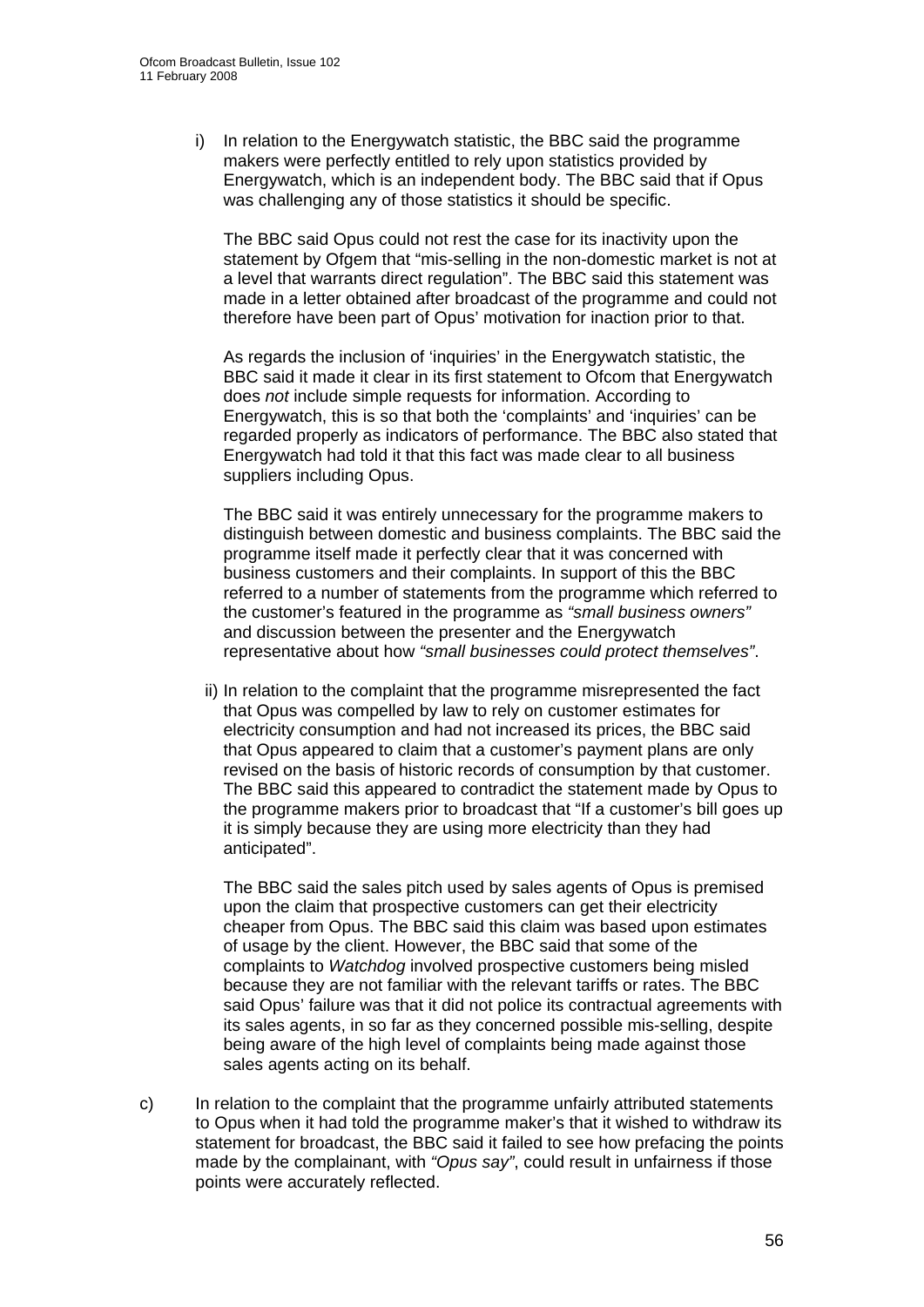# **Decision**

Ofcom's statutory duties include the application, in the case of all television and radio services, of standards which provide adequate protection to members of the public and all other persons from unfair treatment in programmes included in such services.

In carrying out its duties, Ofcom has regard to the need to secure that the application of these standards is in the manner that best guarantees an appropriate level of freedom of expression. Ofcom is also obliged to have regard, in all cases, to the principles under which regulatory activities should be transparent, accountable, proportionate and consistent and targeted only at cases in which action is needed.

This complaint was considered by Ofcom's Executive Fairness Group. In reaching a decision Ofcom considered a recording and transcript of the programme and the submissions of both parties.

a) Ofcom first considered the complaint that the programme failed to distinguish between Opus and the independent company CED, and that viewers would have unfairly concluded that Opus carried out, directed, or was otherwise responsible for actions of CED.

 In making its decision Ofcom took account of practice 7.9 of Ofcom's Broadcasting Code which states that:

*"Before broadcasting a factual programme, broadcasters should take reasonable care to satisfy themselves that material facts have not been presented, disregarded or omitted in a way that is unfair to an individual or organisation."* 

 Having viewed a recording of the programme, Ofcom considered that viewers were likely to have understood from the information provided, that there had been an intermediary involved in the selling of Opus electricity contracts. In particular, Ofcom noted that the following extracts from the programme's commentary explained that Opus had used separate sales agents:

- Reporter: *"But we've heard of one company that is so desperate for your business their sales agents will say anything or pretend to be anyone to sign you up."*
- Reporter: *"[All the individuals featured in the programme have] been targeted by agents of Opus Energy Limited."*
- Reporter: *"We sent a researcher undercover to join a sales team at one of the companies used by Opus, and he found people were being routinely misled."*

(Emphasis added by Ofcom)

 In addition, Ofcom noted the following statement, which had been attributed to Opus:

Presenter: *"As for how people are signed up, that's done by sales agents who are independent of Opus Energy. Opus Energy say they won't work with any who misleads customers."*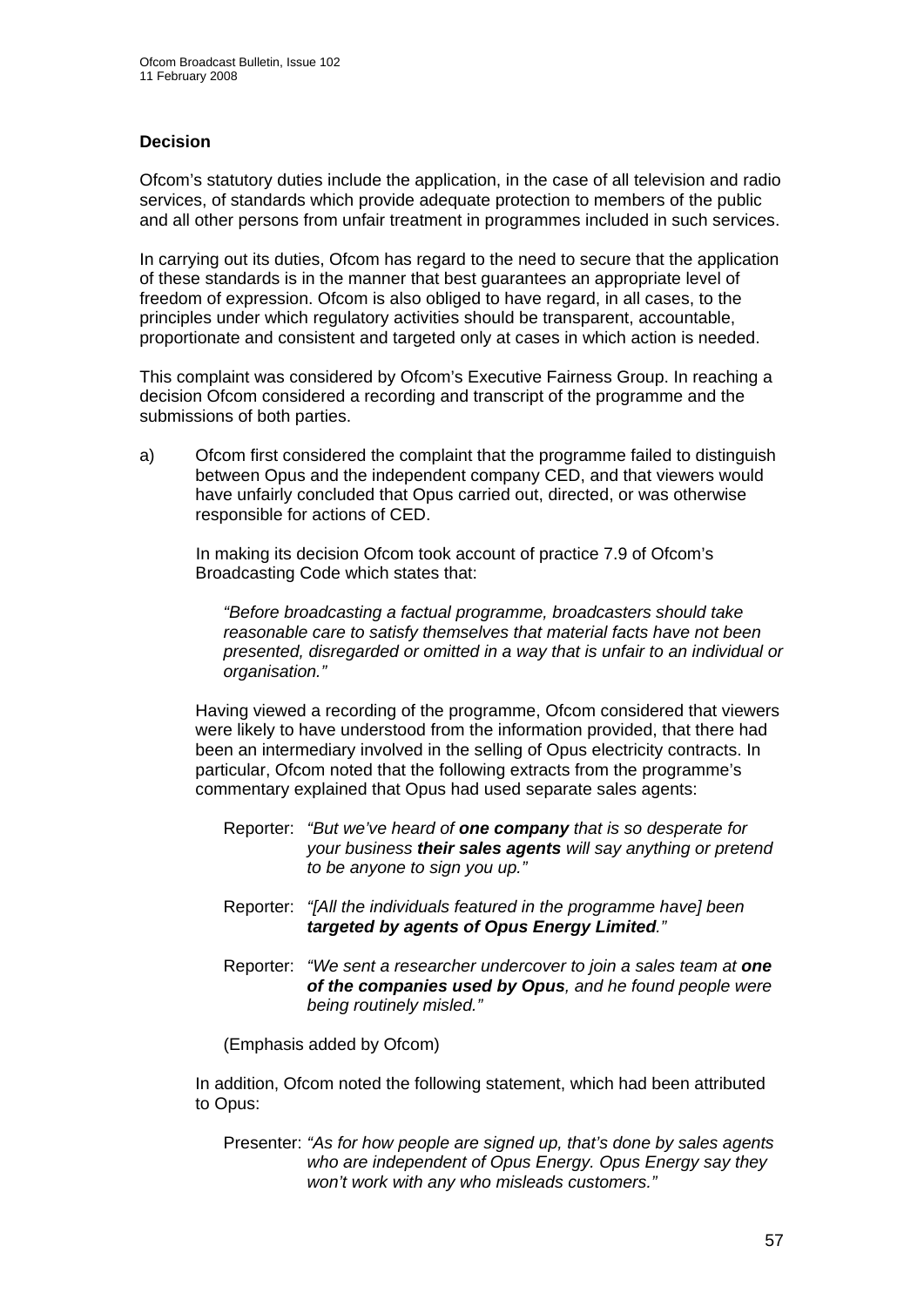In Ofcom's view, the above commentary would have further clarified that an intermediary had been involved in the sales process, and also made it clear to viewers that Opus did not condone mis-selling by independent sales agents.

 Ofcom next considered whether it was incumbent, in the interest of fairness to Opus, for the programme to state CED's role in the mis-selling of Opus contracts.

 Ofcom noted that CED was just one of many sales agents who worked on behalf of Opus. Ofcom also noted that the programme had not just featured the sales activities of CED: the three customers interviewed in the programme had been persuaded to switch to Opus by sales agents from different companies. Ofcom also noted from the information provided that the complaints to Energywatch about Opus had been in relation to a number of different sales agents, not only CED.

 Taking these factors into account, it is Ofcom's view that the focus of the programme was not CED's mis-selling of Opus contracts. The focus was rather how a number of Opus customers believed they had been misled into switching to Opus for their electricity needs. In Ofcom's view, the name of one of the sales agents found to be misleading potential Opus customers (e.g. CED), would not have materially affected viewers' understanding that Opus was alleged to have profited from the mis-selling of their electricity contracts by its sales agents.

 In these circumstances, Ofcom found the programme makers' decision not to refer to CED when reporting the dissatisfaction of a number of Opus customers did not result in unfairness to Opus. In Ofcom's view, the absence of CED's name did not leave viewers' with an unfairly negative impression of Opus or materially affect viewers' understanding of the allegations made against Opus.

Accordingly Ofcom has not upheld this part of Opus' complaint.

- b) Ofcom next considered the complaint that the programme presented material facts in an inadequate or misleading manner which caused unfairness to Opus. The two elements of this complaint have been set out below:
	- i) Ofcom first considered Opus' complaint that the statistic relating to the proportion of complaints received by Energywatch about Opus, was incorrect and unfairly suggested that Energywatch had received a "magnitude of complaints".

 In reaching its decision in relation to this complaint, Ofcom took account of Practice 7.9 which relates to the proper consideration of material facts (as detailed above).

 Ofcom noted that the complaint related to the following exchange between the programme presenter and a representative from Energywatch, Mr Paul Savage:

Presenter: *"Just before we leave you, 30-40% of your current complaints at the moment coming into Energywatch are about Opus Energy, that's true isn't it?"*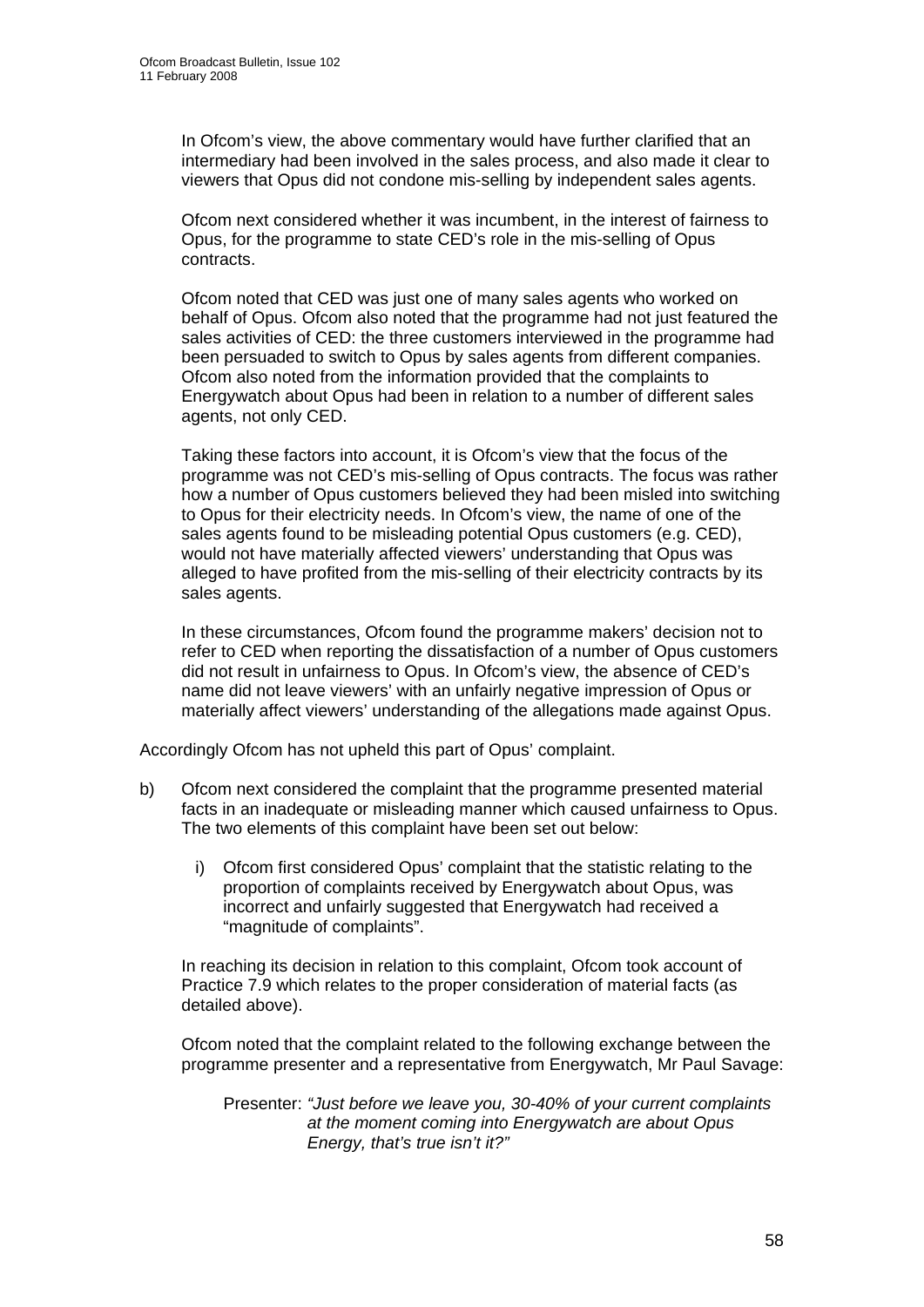### Mr Savage: *"Related to mis-selling, yes. They, they relate to Opus energy, yeah."*

In determining whether unfairness resulted from this exchange, Ofcom had regard to Opus' comments in both its complaint and its second round submission that: the Energywatch statistic had been calculated using both 'complaints' and 'inquiries' about Opus; and, that the programme had failed to make it clear that the statistic only related to the business sector (i.e. did not include the domestic sector).

Ofcom considered each of these elements of the complaint, below:

### Inclusion of 'inquiries'

As regards the complaint that the statistic included 'inquiries' Ofcom noted that the BBC had explained in its first statement to Ofcom, that:

*"Energywatch does not include simple requests for information in these figures, so that both the 'complaints' and 'inquiries' recorded can, in Energywatch's view, properly be regarded as indicators of performance. [Therefore] the inquiries included in these figures would, in normal usage, be called complaints. This Energywatch has told us, has been made clear to all business suppliers including Opus".* 

[Emphasis added by Ofcom]

From this information, it was clear to Ofcom that the statistic given in the programme did not include those 'inquiries' which were "simple requests for information" as suggested by Opus. Furthermore, Ofcom considered that Energywatch was best placed to determine which of its own 'inquiries' should be included into the statistic that had been provided in the programme. On the information before, it is Ofcom's view that it was not presented with any evidence to show that Energywatch's statistical analysis when calculating the figure of *"30-40%"* was incorrect.

In the circumstances, Ofcom found no unfairness to Opus in this respect.

# Business sector

Ofcom next turned to Opus' statement that the programme did not make it clear to viewers that the Energywatch statistic of "30-40%" was a percentage of the business sector only.

In relation to this complaint, Ofcom noted that the programme included a number of statements about the impact that the tactics of sales agents of Opus were having on *"small businesses"*:

- Reporter: *"Running a small business can be tough, but you want to succeed. So if someone offers you a good deal on electricity you're going to think seriously about it. It's what any switched on business would do."*
- Reporter: *"If these had been domestic customers then, by law, they'd have a 7 day cooling off period to cancel their contract. Businesses don't have that protection, so even*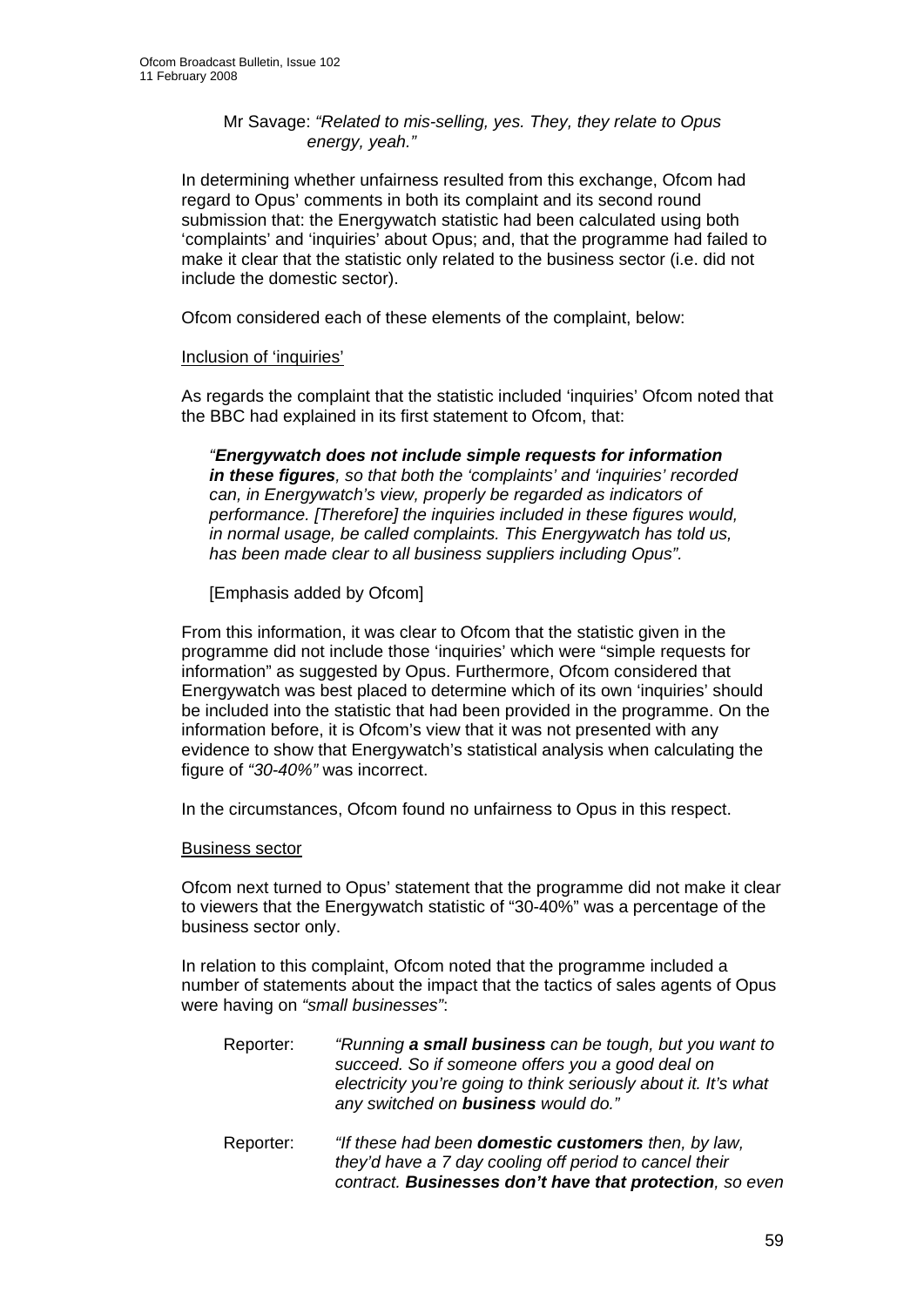*if you think you were misled into signing up, there is no pulling the plug on Opus Energy."* 

Paul Savage (Energywatch):

*"It's really shocking to see that evidence of how cynical the sales pitches are and how devastating the impact of that activity can be on small businesses."* 

- Presenter: *"This kind of story has become less prevalent with domestic customers, which are increasingly protected by the regulators, thank goodness, but they're popping up more and more with small business. How can these small businesses protect themselves?"*
- Paul Savage (Energywatch):

*"The most important message we want to get out is that the choice of energy supplier is yours as a business consumer…"* 

(Emphasis added by Ofcom)

Taking these comments into account, it is Ofcom's view that the programme makers took reasonable care to ensure that material facts relating to which sector Opus operated within (i.e. the business sector), were represented in the programme. In Ofcom's opinion, the programme indicated that its allegations were in relation to small businesses (such as the small businesses featured in the programme) and was not related to the domestic market.

In considering this complaint, Ofcom noted Opus' statement that if it had been given an appropriate opportunity to respond to the Energywatch statistic, it would have been able to point out that the electricity industry is regulated by Ofgem; that Ofgem had advised Opus in a letter dated 24 November 2006 that "mis-selling in the non-domestic market is not at a level that warrants direct regulation"; and that Energywatch, as a body representing consumer interests, had its own viewpoint which it promoted.

In considering this part of Opus' complaint Ofcom took account of Practice 7.11 which states that:

*"If a programme alleges wrongdoing or incompetence or makes other significant allegations, those concerned should normally be given an appropriate and timely opportunity to respond."* 

 Ofcom noted that on 18 October 2006, the programme makers wrote to Opus and asked what steps it had taken in light of the fact that Energywatch had:

 *"…received a significant number of complaints about Opus Energy from customers who felt they were misled into agreeing a verbal contract. As a result, they have contacted your company on behalf of numerous customers".* 

 In Ofcom's view the information provided by the programme makers (above) was sufficient to enable Opus to respond to the point that the programme makers were aware of significant complaints to Energywatch about Opus, and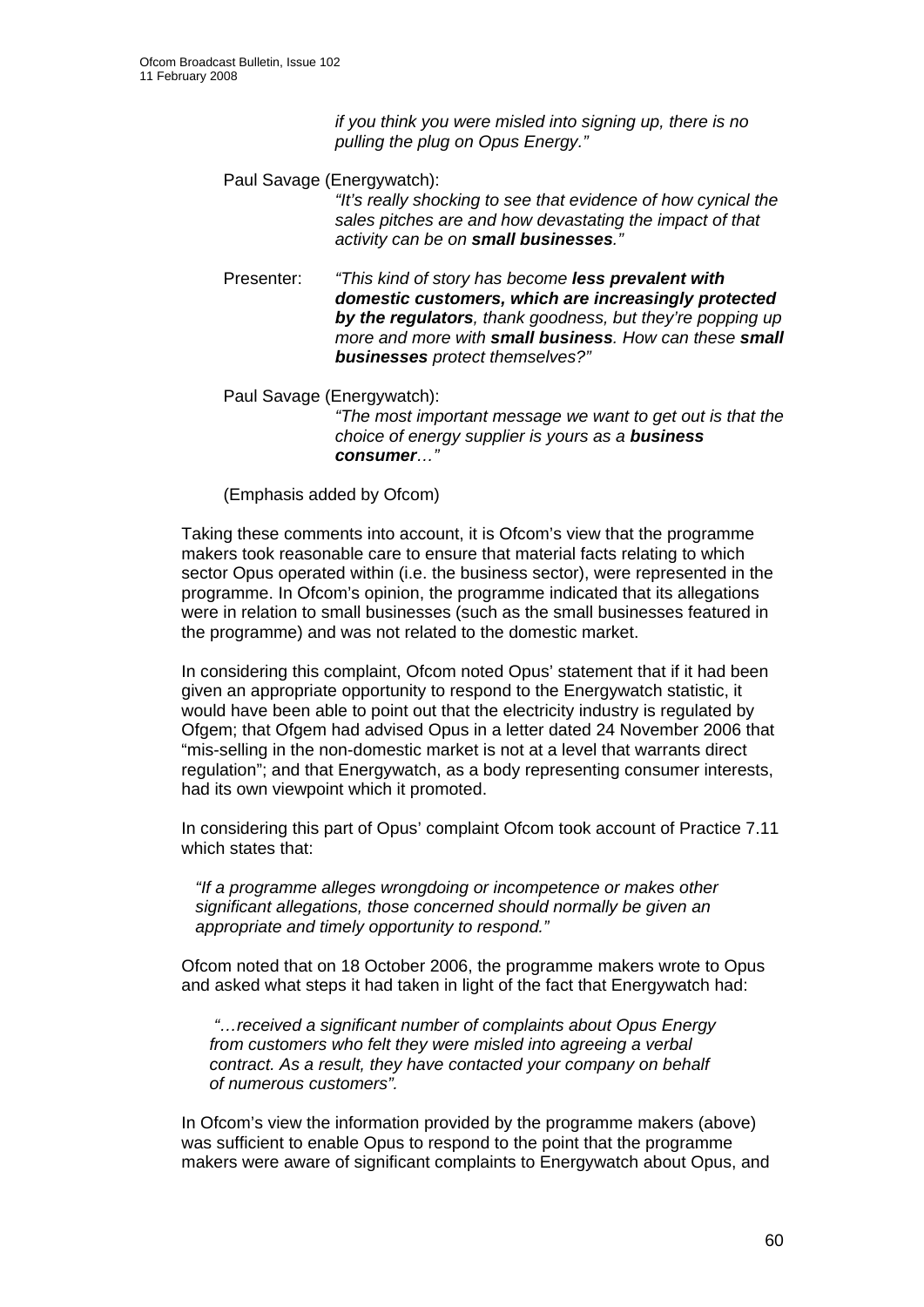that the programme makers were making inquiries to find out what steps Opus had taken in light its customers' concerns.

Ofcom also took the view that based on the information provided by the programme makers on 18 October 2006, Opus would have been capable of making the points in relation to Ofgem's responsibilities and Opus' viewpoint; Ofcom was not persuaded that Opus had been prevented from making these points because the programme makers had not provided Opus with the precise Energywatch statistic. Furthermore, in relation to the statement by Ofgem to Opus, that direct regulation was not warranted, Ofcom noted that this point could not have been made prior to broadcast, as Ofgem's letter was dated 24 November 2006 (one month after the programme had been broadcast).

In the circumstances, Ofcom considered that Opus had been provided with an appropriate opportunity to respond to this part of the programme and no unfairness resulted to Opus in the programme as broadcast.

Therefore in relation to Head (b)(i) Ofcom found that the inclusion of the Energywatch statistic about the proportion of complaints it had received about Opus, did not result in unfairness to the complainant.

Accordingly Ofcom had not upheld this part of Opus' complaint of unfair treatment.

ii) Ofcom next considered Opus' complaint that the programme did not present the fact that it was compelled by law to rely on customer estimates for electricity consumption and had not increased its prices.

 In reaching its decision Ofcom took account of Practice 7.9 which relates to the proper consideration of material facts (detailed above).

 Ofcom first sought to decide whether, in the interest of fairness, the programme makers had a responsibility to include in the programme, information in relation to whether Opus had increased its prices or the law concerning customer estimates. Ofcom considered this question in light of: the allegations made against Opus in the programme as broadcast; and the fact that Opus had told the programme maker's that it wished to withdraw consent for the programme makers to use its statement for broadcast in the programme.

Ofcom noted that the programme had alleged that business owners, who had switched to Opus, found that their bills were much more expensive than the estimated cost quoted to them, by a sales agent working on behalf of Opus; and after becoming aware of the true cost of switching electricity suppliers, the customers found it very difficult or expensive to cancel their contract with Opus.

Presenter: *"Running a small business can be tough, but you want to succeed. So if someone offers you a good deal on electricity you're going to think seriously about it. It's what any switched on business would do. But we've heard of one company that is so desperate for your business their sales agents will say anything or pretend to be anyone to sign you up..."*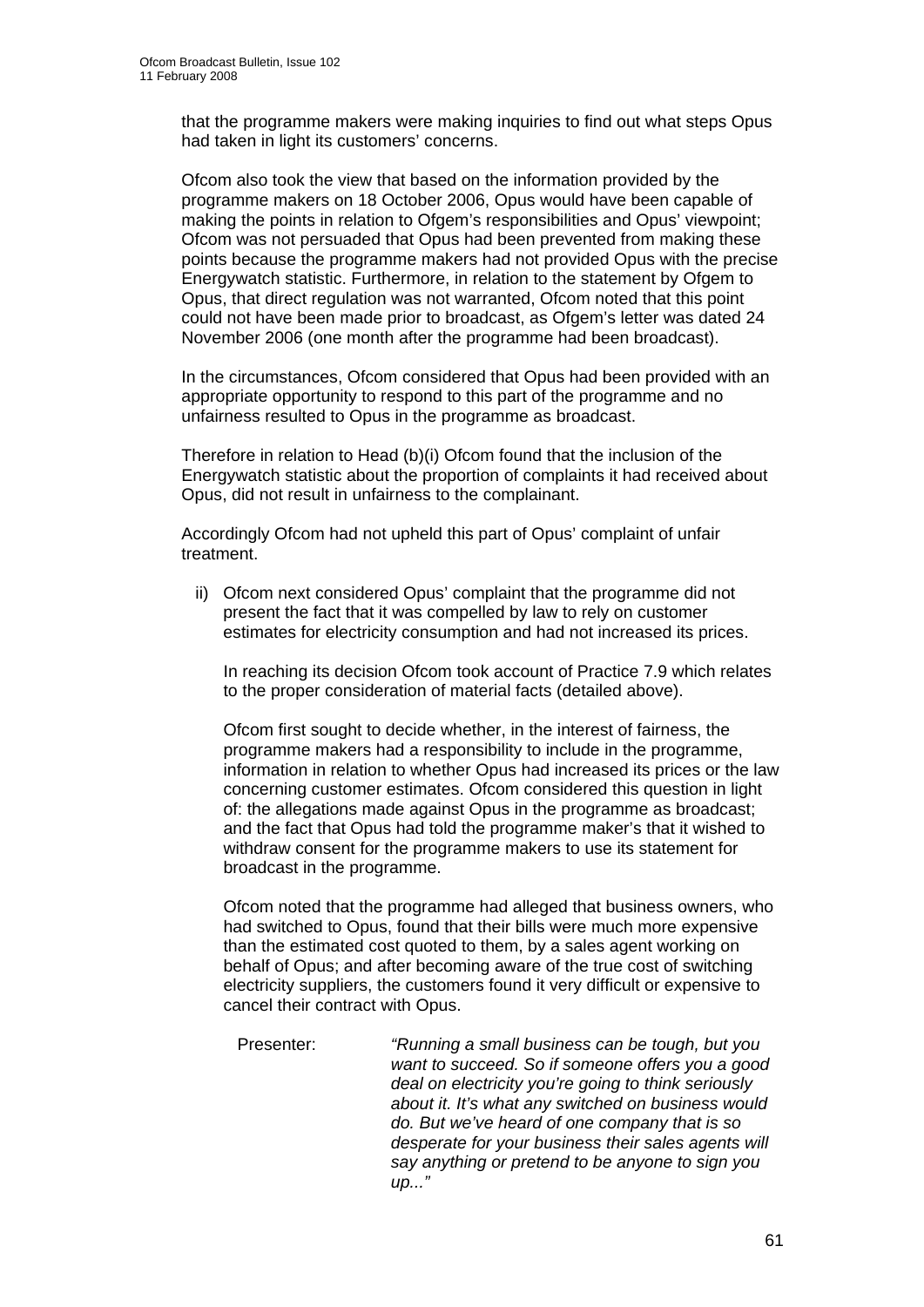| Presenter:        | "But after the first month, [business owner 1]'s<br>bills were nothing like £254 plus VAT, they'd<br>jumped to a total of over £1200."                                                               |
|-------------------|------------------------------------------------------------------------------------------------------------------------------------------------------------------------------------------------------|
| Business owner 1: | "When we got the bill we thought that there'd<br>been a mistake and after we spoke to Opus<br>Energy and they said 'no, that's what the new<br>bill was', we just felt like we'd been<br>hoodwinked" |
| Presenter:        | "And for just seven months electricity [business<br>owner 2] ended up with a whopping bill of<br>£10,000."                                                                                           |
| Business owner 2: | "I really hated having to write the cheque. But I<br>felt it was the only, I felt pressurised into doing<br>$it$ "                                                                                   |
| Business owner 3: | "If I want to get out of this contract, I would now<br>have to pay 10% of the remainder of the three<br>year contract.                                                                               |
| Business owner 2: | "The attitude [of Opus] seemed to be that 'we<br>have got you and you're not getting rid of your<br>contract'. That seemed to be the parting line, so<br>to speak."                                  |

According to two of the customers featured in the programme, the quote provided by the Opus sales agent (at the time of switching) had not been based on any usage figures provided by them, the customers. And the third customer featured in the programme had provided her own usage figures based on her bills from her previous provider.

In the context of these allegations, Ofcom noted that the statement by Opus, that it must rely on the prospective customers' own estimates and that its prices had not increased, did not address the programme's allegations (i.e. that sales agents of Opus led prospective customers to believe they would save money by switching energy suppliers, only to find that their bills were not cheaper than before; and, Opus appeared to benefit from the misleading actions of the sales agents despite it being aware of its customer's concerns). In the circumstances, Ofcom considered that the information provided by Opus would not have significantly affecting viewer's understanding of Opus or the allegations which were made against the company and therefore did not amount to material facts. Accordingly Ofcom concluded that the omission of this information from the programme as broadcast did not result in unfairness to Opus.

Ofcom has not upheld this part of Opus' complaint.

c) Ofcom next considered the complaint that the programme makers unfairly attributed statements directly to Opus when the company had told the programme makers that it wished to withdraw its statement for broadcast. Opus said that the programme could have reflected its statement in the programme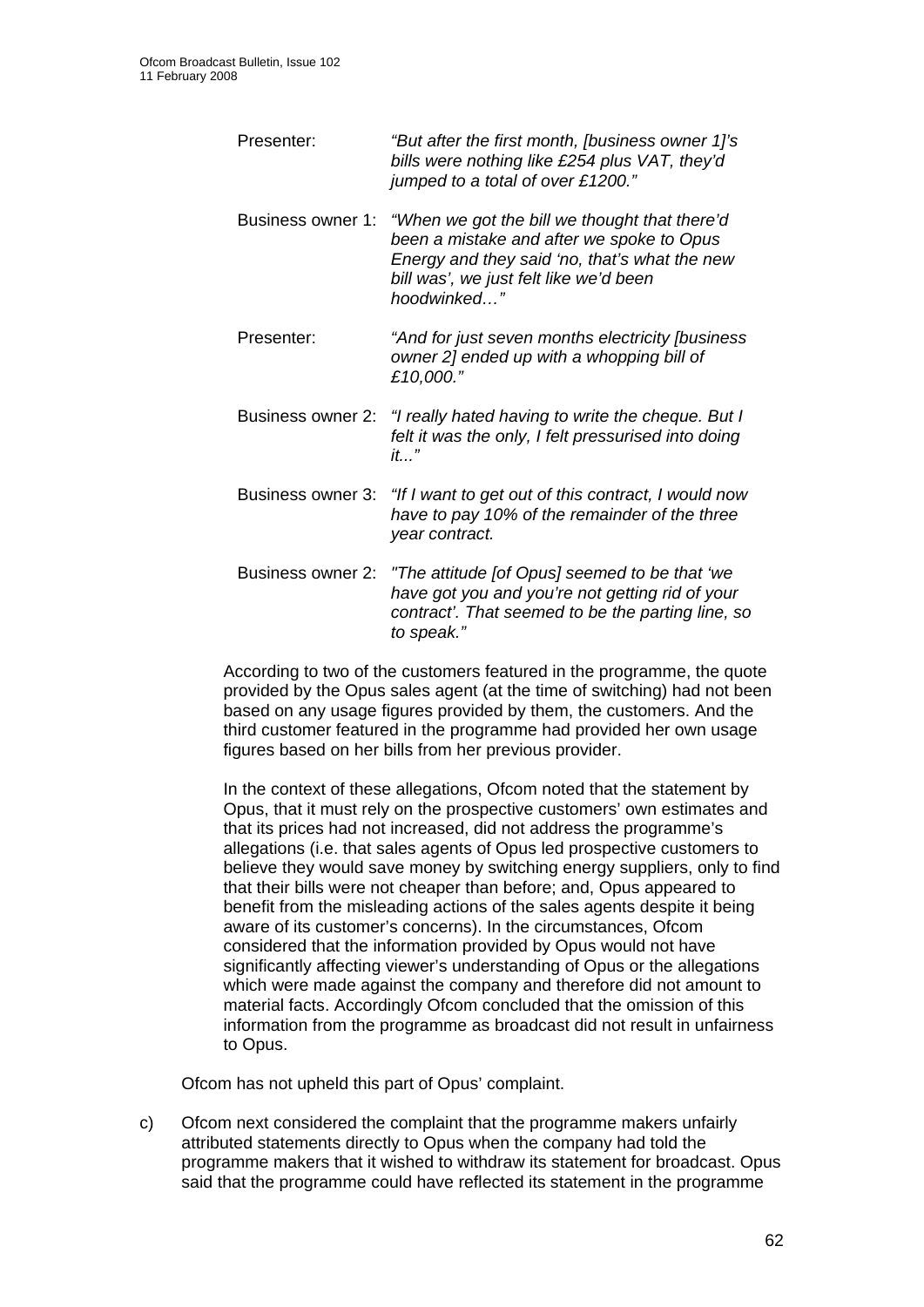by other means. Ofcom also considered Opus' complaint that the addition of *"Opus say"* to their statement undermined the veracity of the information provided by it.

Ofcom noted that on 23 October 2006 Opus wrote to the programme makers with its response to the programme. According to Opus its response consisted of: a general response to the allegations; replies to the programme makers' specific questions; and a statement for broadcast.

The statement for broadcast read as follows:

*"Clearly in the three cases you have brought to our attention, we have not acted swiftly enough to resolve matters. Our business fixes the cost per unit of energy. We are proud of the fact that we have saved our customers over £20 million by fixing their energy prices. We have never increased this cost per unit during a contract so if a customer's bill goes up it is simply because they are using more electricity than they had anticipated. We use over 100 brokers, who are independent businesses representing a number of energy suppliers. Whilst we are not aware of their training processes, we will not work with brokers who mislead customers. We would welcome a requirement by Energwatch for brokers to record all of their sales calls. If applied across the industry, this would stamp out the small number of brokers who may be tempted to bend the rules. We like all other energy suppliers, do not want customers to be misled in any way. Similarly we would welcome the free exchange of energy consumption information across the industry before registering a customer. At present our plans have been based on the customers' estimate of his or her use simply because incumbent suppliers cannot supply details for data protection reasons. A free exchange would be in the customer's best interests as they could be confident that the contract reflects their actual energy use."* 

On 24 October 2006 (the day of broadcast) Opus wrote to the programme makers and told them that it intended to withdraw its consent for the use of its statement for broadcast.

In an email sent at 10:59 am it stated:

*"[Opus] has provided a statement which it wishes to be broadcast in full. It sought your agreement to its unedited broadcast and provided a copy of the statement for your consideration. If you are not willing to broadcast its statement unedited, our client may withdraw its statement and reserves it right to do so…"* 

In an email sent on after 11:37am it stated:

*"Further to our first letter of today…our client has withdrawn its permission for you to include a statement attributed to it and purporting to be issued on its behalf in your programme…we note your acknowledgement of your duty to present our client's position fairly and trust you will be mindful of all the material facts."* 

In circumstances where a contributor attempts to withdraw consent for the use of their contribution the broadcaster must make decisions about how to achieve fairness in the programme. If the broadcaster decides to allow the individual or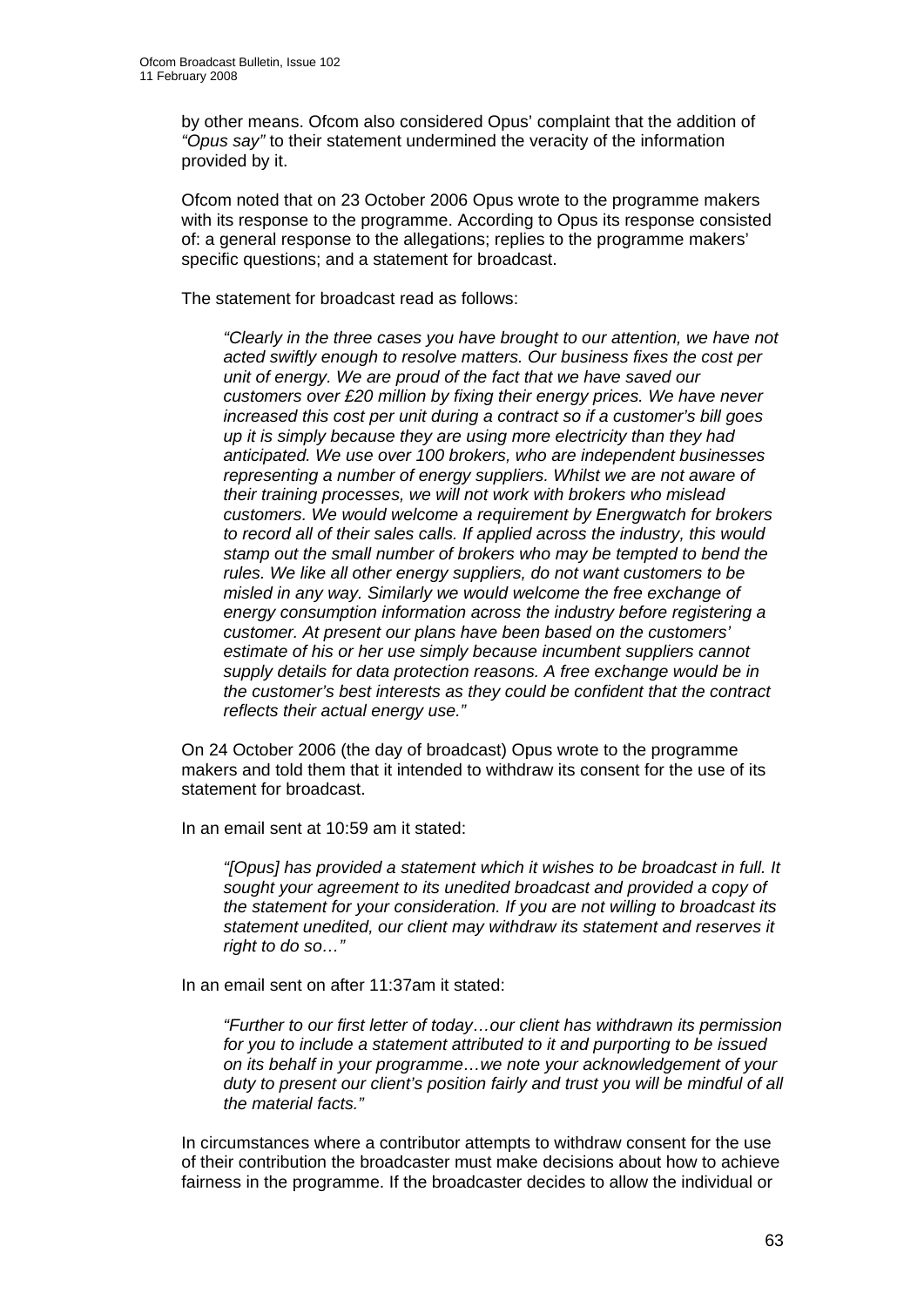organisation to withdraw its contribution, Ofcom's guidance suggests that in circumstances where allegations have been made, the programme should explain the absence of the contribution and reflect any material facts in relation to the position of the individual or organisation, if it would be unfair not to do so. If, on the other hand, the broadcaster decides to refuse the individual or organisation's request to withdraw their contribution (thereby relying on the original consent of the individual or organisation who provided its contribution to the broadcaster for use in the first place) then the broadcaster must ensure that taking this decision to broadcast some or all of the contribution does not result in unfairness.

In this case, Ofcom noted that after receiving notice from Opus that it wished to withdraw its statement for broadcast the programme makers took the decision to include the following parts of Opus' statement for broadcast:

Reporter: *"…The other cases aren't resolved, and [Opus] agrees they haven't acted swiftly enough to sort them. Opus Energy say their unit prices are fixed and they've never increased them during a contract. If bills go up, they say it's because customers have used more electricity than anticipated. As for how people are signed up, that's done by sales agents who are independent of Opus Energy. Opus Energy say they won't work with any who mislead customers."*

Ofcom first assessed whether the inclusion of extracts of Opus' statement, in circumstances where Opus had given notice of its wish to withdraw consent for its use, resulted in unfairness to Opus.

Ofcom noted that Opus had told the programme makers that it intended to withdraw its contribution because the programme makers would not agree to broadcast its statement in full. Ofcom considered the relevant correspondence between the parties and noted that the programme makers had informed Opus prior to broadcast that it had no intention of ceding editorial control in relation to the presentation of Opus' statement for broadcast, and was aware of its responsibility to present the company's response to the allegations in a fair manner. Ofcom also noted that no guarantee had ever been given to Opus that its statement for broadcast would be included in full.

Ofcom also noted that the nature and likely content of the programme (as described to Opus) had not changed between the time of Opus providing its statement for broadcast, and it informing the programme makers of its intention to withdraw the statement. Opus had remained the subject of the programme's investigation throughout this period.

Given the above circumstances Ofcom found that the programme makers' decision not to agree to the withdrawal of the statement (as evidenced by parts of Opus' statement for broadcast appearing in the programme) did not in itself result in unfairness to Opus. In Ofcom's view, the nature and likely content of the programme had not changed in such a way as to alter the basis upon which Opus had originally provided the statement; and, the reasons cited by Opus for wishing to withdraw the statement for broadcast were not of such a nature as to make the programme makers' refusal unfair.

Ofcom next considered whether the presentation of particular extracts from Opus' statement for broadcast resulted in unfairness to the company. Ofcom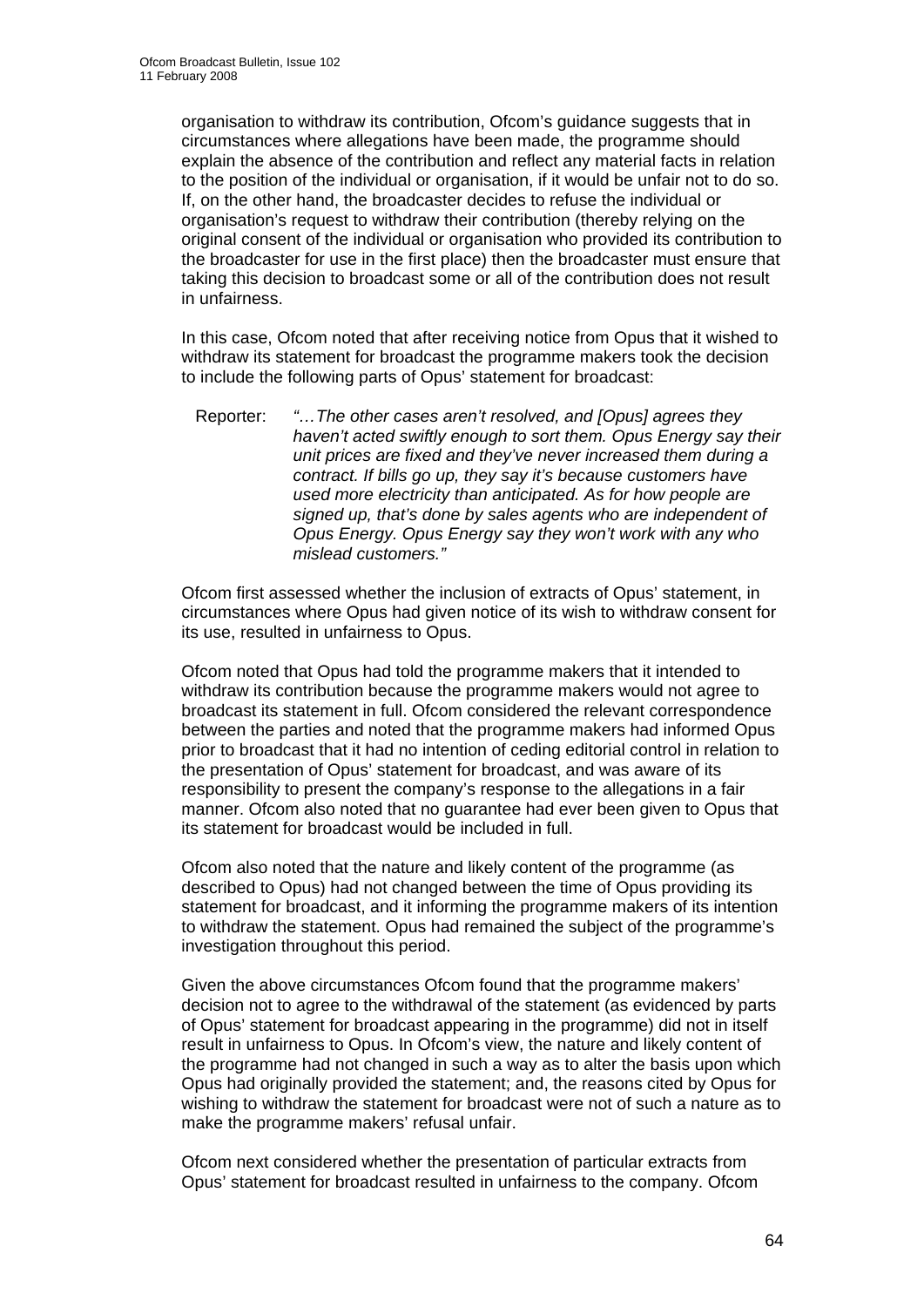compared Opus' full statement for broadcast with the edited version that appeared in the programme. Ofcom also took account of the presenter's use of *"Opus say"* when referring to information provided by Opus.

In Ofcom's opinion, the edited version of Opus' statement for broadcast reflected those parts which were most relevant to the programme's allegations. Ofcom considered that those extracts which had been used in the programme had been presented in a way which reflected their original meaning (as provided by Opus). In Ofcom's view, the editing of the original statement did not remove any information that was material to the allegations being made against Opus in the programme as broadcast (also see Head (b)(ii)).

As regards the use of the phrase *"Opus say"*, in Ofcom's opinion, viewers would have simply understood from this that the presenter was relaying information that had been provided by Opus. Ofcom considered that such an impression was fair. Ofcom considered that the use of *"Opus say"* would not have left viewers with a negative impression of the company or in any other way result in unfairness to it.

Taking the above factors into account Ofcom found that the editing of Opus' statement for broadcast and the programme maker's decision to attribute the statement to Opus, did not result in unfairness to the complainant.

Ofcom had not upheld this part of Opus' complaint.

**Accordingly Ofcom has not upheld Opus' complaint of unfair treatment in the programme as broadcast.**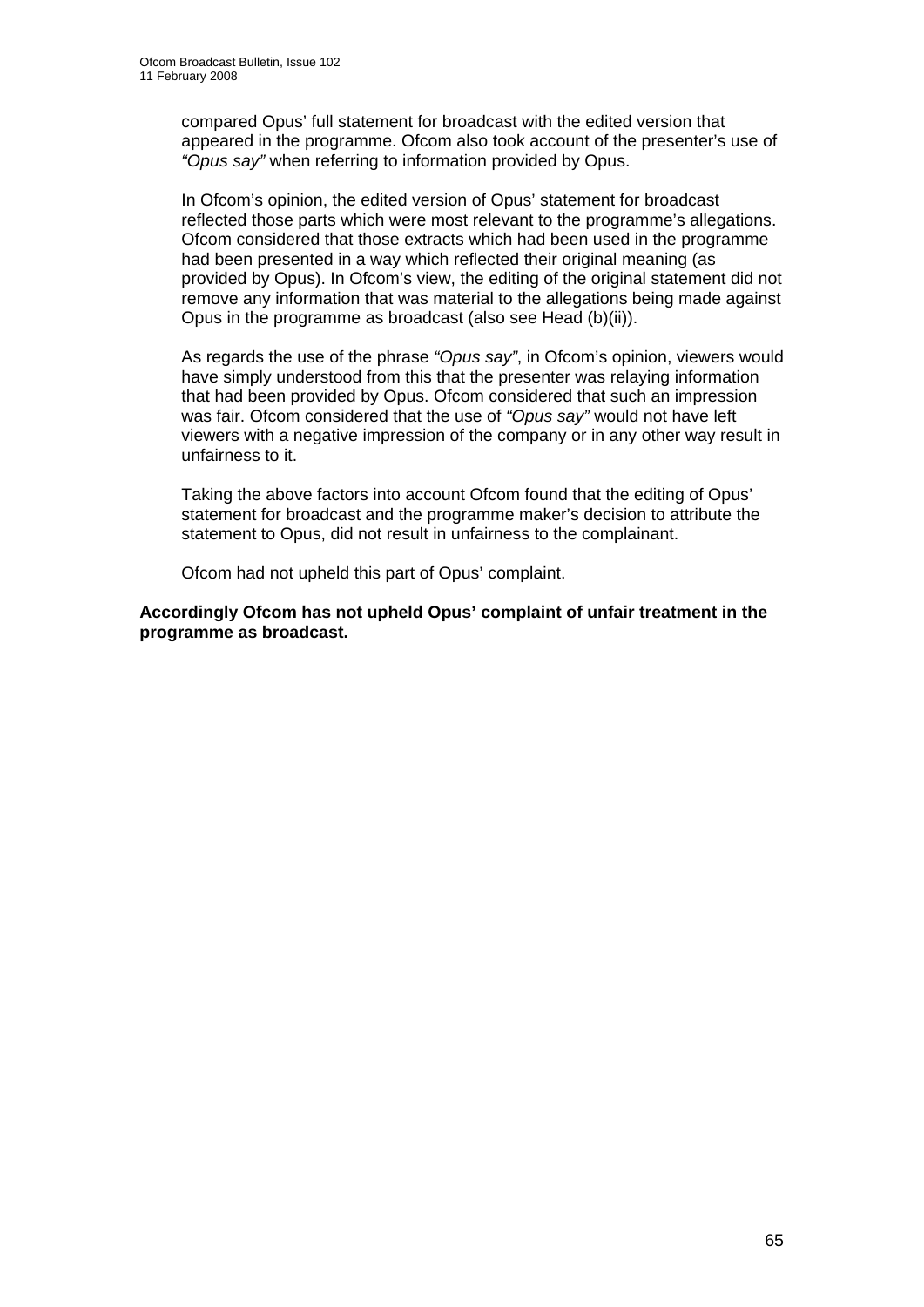# **Complaint by Ribble Valley Borough Council**

*Various News Reports, BBC1 (North West), 21 & 22 December 2006 Various News Reports, BBC Radio Lancashire, 22 December 2006* 

**Summary:** Ofcom has not upheld this complaint of unfair treatment by the Ribble Valley Borough Council.

On 21 and 22 December 2006, the BBC broadcast news reports on BBC1 North West and BBC Radio Lancashire, about a decision by the Ribble Valley Borough Council ("the Council") to grant permission to allow plans for a new mosque to go ahead. The decision itself was taken by a Committee of the Council called the Planning and Development Committee ("the Committee").

The Council complained that it had been treated unfairly in that: its Committee had not been given an opportunity to give its view prior to making its planning decision; the programmes incorrectly reported the number of planning applications that had been received for a mosque in the last 30 years; the reports gave a misleading impression about the Local Government Ombudsman's finding into the handling of a different application for a mosque in Clitheroe; and, the reports unfairly edited the Committee chairman's opening remarks, made during the Committee's planning meeting.

In summary, Ofcom found as follows:

- Ofcom found it was not incumbent on the programme makers to offer the Committee (or the Council) an opportunity to give its view, prior to the announcement of its decision, and the programme maker's decision not to seek the Committee (or the Council's) views therefore did not result in unfairness to the Committee or the Council.
- Ofcom found that it was not unfair for the reports to state that there had been seven applications or attempts to create a mosque in Clitheroe, as this figure was supported by the information provided to Ofcom. In relation to a single news broadcast which had referred to "eight planning applications", Ofcom found the broadcast did not result in unfairness to the Council as during the same broadcast, the chairman of the Committee was able to respond to the incorrect statement and provide clarification. Ofcom found no unfairness to the Committee or the Council.
- Ofcom found it was not unfair for the programme makers to report on the Local Ombudsman's findings as it was timely and relevant to the issues surrounding the Clitheroe Muslim community's most recent application for a mosque. Ofcom found no unfairness to the Committee or the Council in this respect.
- In Ofcom's view the reports accurately represented the essence of the Committee Chairman Cllr Sherras' remarks and indicated that the Committee had had to deal with lobbying from both sides which had included elements of racism and abuse. Ofcom found no unfairness to the Committee or the Council in this respect.

#### **Introduction**

On 21 December 2006 the Planning and Development Committee ("the Committee") of the Ribble Valley Borough Council ("the Council") granted planning permission to allow a former Methodist chapel and factory, to be converted into a mosque. The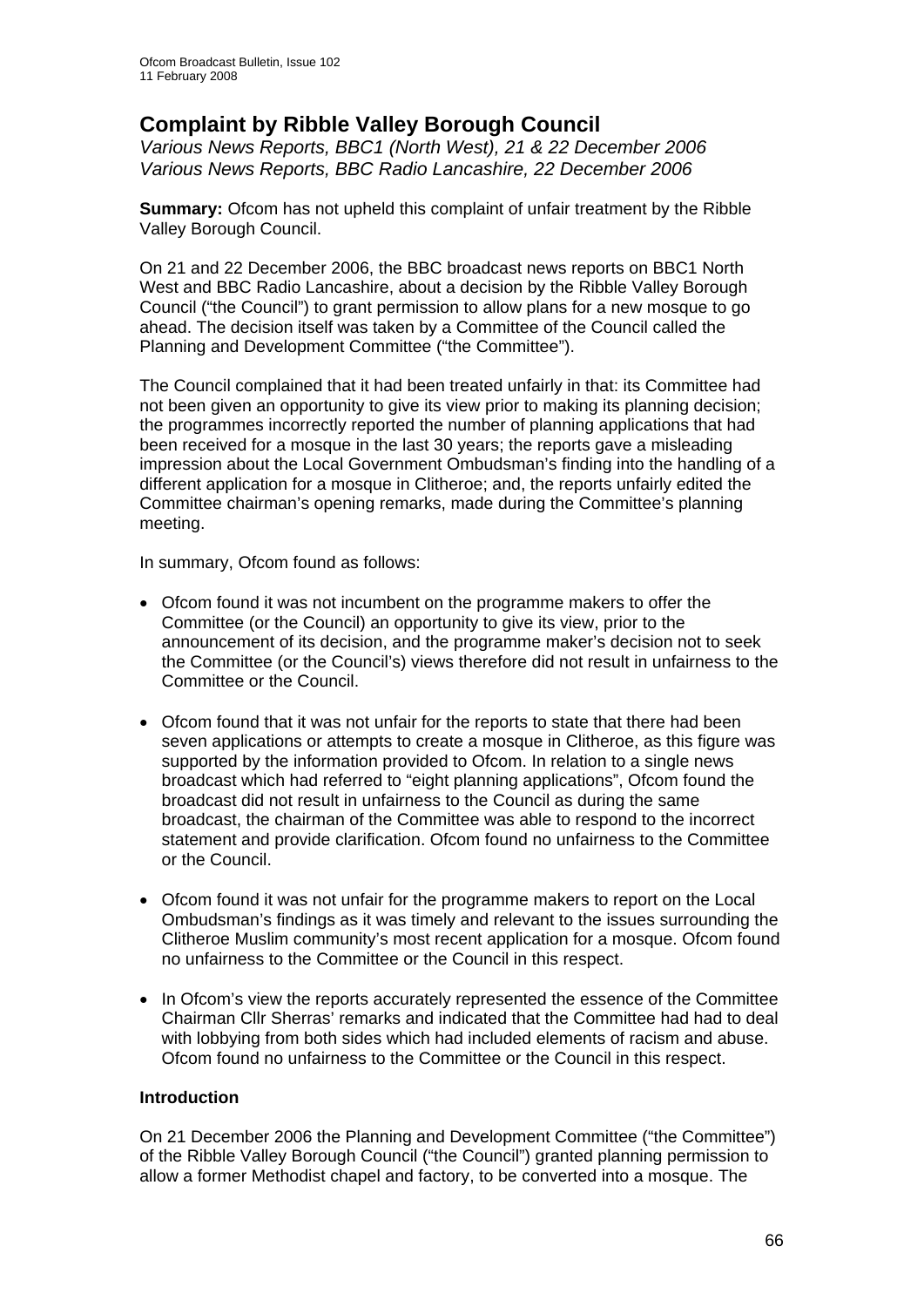planning permission had been sought by the Medina Islamic Education Centre ("the MIEC"). BBC1 (North West) broadcast news reports throughout the day about the Committee's decision, both before and directly after the decision was announced.

On 22 December 2006, the day after the decision, both BBC1 (North West) and BBC Radio Lancashire broadcast news reports about the Committee's decision.

The reports by both BBC1 (North West) and BBC Radio Lancashire both included references to the following:

- The successful MIEC application had been the eighth attempt for a mosque in the last 30 years;
- The Committee's chairman had commented that some of the lobbying in the lead up to its decision had been racist and abusive; and,
- The Council had been criticised by the Local Government Ombudsman over the handling of a previous application for a mosque.

The Council complained to Ofcom that it, through its Committee, had been treated unfairly in the programme as broadcast.

# **The Complaint**

In summary, the Council complained that it had been treated unfairly in the programme as broadcast in that:

- a) The Committee was not given an opportunity to give its view prior to its 21 December 2006 Committee planning meeting (during which the planning decision was announced), despite there being extensive coverage of the impending decision on BBC1 (North West);
- b) It was reported that the successful planning application had been the eighth one to be made over a 30 year period. The Council said this statement was inaccurate and gave a misleading impression about the handling of the applications;
- c) The reports gave a misleading impression about the Local Government Ombudsman's finding into the handling of an unrelated application for a mosque. The Council said the complaint that was considered by the Ombudsman related to a decision by another Council Committee called the Policy and Finance Committee. Further the chairman of the Committee had explained to the BBC (during an interview given at its planning meeting) that previous Committee decisions had been taken on planning grounds, and had subsequently been upheld as correct by an Independent Planning Inspector. The Council said these comments were not included in the reports; and
- d) The BBC unfairly edited the Committee chairman, Cllr Sherras' opening remarks, made during the Committee's planning meeting, to distort the point that the chairman was making. The Committee's chairman suspected that this was done deliberately to emphasise the 'race relations' angle. The Council complained that this had the effect of showing the Committee in a bad light and possibly as racist.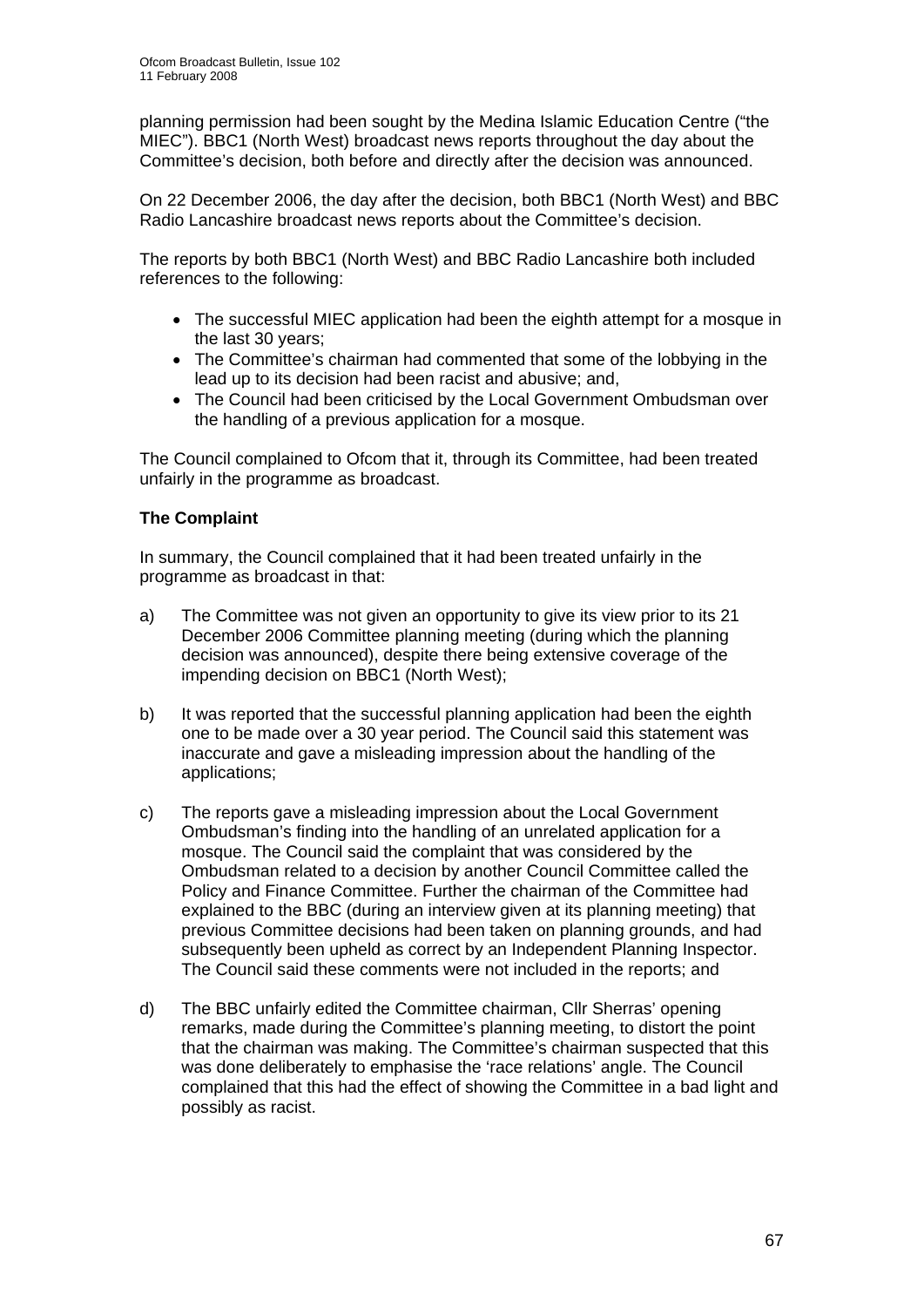The BBC provided a written statement in response to the complaint. In summary the BBC responded as follows:

- a) In relation to the Council's complaint that it had not been given an opportunity to give its view prior to its planning meeting, the BBC said its coverage of the Council's decision was accurate and balanced. It maintained that there was nothing in the reports which called for a response from the Council, and therefore there was no reason to ask the Council to contribute. The coverage explained the facts of the application, the history of the mosque campaign and the controversy surrounding it. The BBC said none of the reports suggested that the Council had acted improperly in reaching previous planning decisions and the Council's position had been clearly set out.
- b) The BBC said that it had been accurate for the reports to refer to "seven previous applications" (or words to that effect) as there had been a number of separate applications to the Council for a mosque or Muslim place of worship in Clitheroe over the past thirty years. The BBC said it based its reporting on the number of applications that had been submitted by the MIEC (and not just those submitted to the Committee, which the BBC said the complainant appeared to have believed). The BBC listed these seven applications for Ofcom and noted that four of the seven applications were not planning applications (rather they were applications to the Council's Policy and Finance Committee to purchase land which would be used for the purpose of building a mosque). The BBC said that the reports deliberately referred to applications in general rather than specifically describing them as planning applications.

 In response to the complaint that the reports unfairly referred to the eight applications as being 'planning applications' the BBC acknowledged that on one occasion on Radio Lancashire the presenter incorrectly referred to "*eight planning applications*". The BBC said this was an isolated error in the context of a live phone-in show. The BBC did not believe that this single inaccuracy was likely to have had a material effect on the understanding of listeners and noted that shortly after the presenter's mistake, the chairman of the Committee appeared on the programme and was able to explain the Council's view.

 The BBC said that it did not believe there was any evidence to support the complainant's view that the BBC's reporting gave a misleading impression about the reasons why it rejected previous applications.

c) In response to the complaint that the news reports gave a misleading impression about the Local Government Ombudsman's decision, the BBC said that a Clitheroe resident had complained to the Local Government Ombudsman after the Council's Policy and Finance Committee had blocked the sale of a piece of land off Kirkmoor Road on which the MIEC wanted to build a mosque. The Ombudsman's finding in November 2006 identified a number of serious failings by the Council, through its Policy and Finance Committee. The BBC said the complainant to the Ombudsman had received compensation because it was concluded that there had been "reasonable grounds to suspect that the decision was unduly influenced by political sensitivity to racially prejudiced or motivated opposition to the proposal to develop a mosque". The BBC said its decision to report this public criticism of the Council's handling of an application for a mosque was entirely justified in the context of the story. The BBC said that this was not an "unrelated application" (as complained of by the Council) but the most recent attempt by the MIEC to find a site for a mosque in Clitheroe.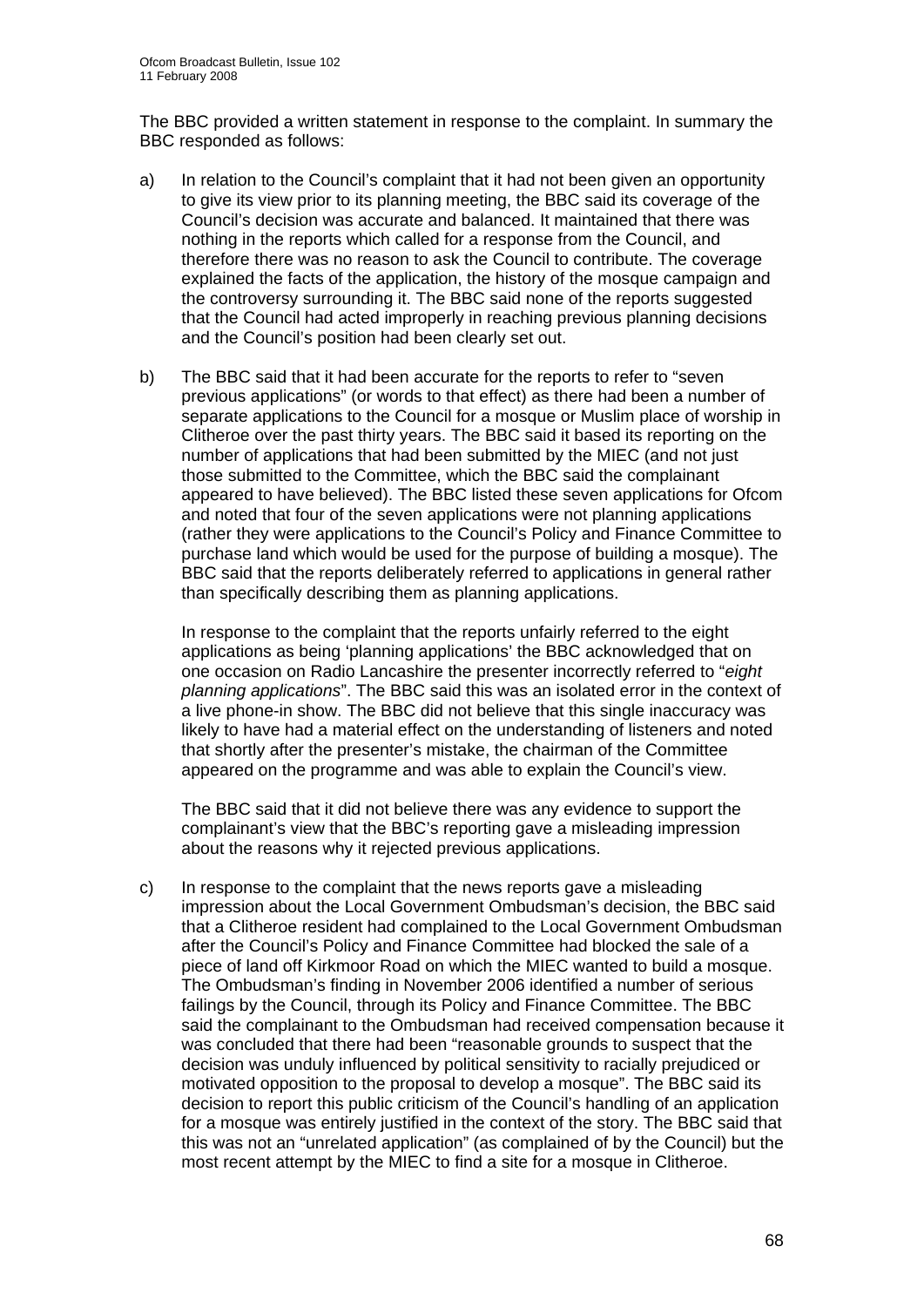The BBC maintained that no report on radio or on television made any suggestion that previous planning decisions by the Committee had been taken on anything other than planning grounds.

 The BBC said the programme maker's decision not to include the Committee chairman's comments (which had been given during an interview at its planning meeting), fell well within the parameters of the Ofcom Broadcasting Code, and did not result in unfairness to the Council. In this context, the BBC said that once the planning application had been approved, the primary story was the reaction from supporters and opponents, the ordinary members of the public most affected by the Committee's decision.

d) In response to the complaint that Committee chairman's opening remarks had been unfairly edited, the BBC provided a transcript of the Committee chairman's unedited opening remarks. The BBC said that the recording of the opening remarks had been used once on Radio Lancashire on 22 December 2006. Elsewhere, the opening remarks were carried as reported speech or had been accurately paraphrased. The BBC said the reporting of the chairman's remarks had been full and fair and no editing took place which might have distorted the chairman's meaning. The BBC said there was a race relation angle to the story but it had been clearly explained using the chairman's own words.

### **The complainant's comments in response to the BBC's statement**

The Council provided written comments in response to the BBC's statement. In summary the Council responded as follows:

- a) In relation to its complaint that the Committee had not been given an opportunity to give its view prior to the planning meeting the Council said the BBC reports omitted inconvenient historical facts. In particular the reports failed to explain that virtually all of the past applications to the Committee were repeats of the same application for the same property at 26 Holden Street. The Council said that by quoting just the number of applications, listeners and viewers were given the impression that they were different sites or 'changed' applications. Further the programme did not include the fact that the Committee's planning decisions in relation to the 26 Holden St site had been upheld by an Independent Planning Inspector.
- b) As regards the programmes reference to eight applications the Council said the main issue of unfairness was not related to the actual number of applications – planning or otherwise – but the fact that "almost all" of the applications had been virtually identical ones for the 26 Holden Street site. Furthermore, the programme did not explain that the Committee's decisions in respect of this property had been upheld by an Independent Planning Inspector. The Council maintained that the BBC's reporting of the story had been one-sided.
- c) In relation to its complaint that the news reports gave a misleading impression about the Local Government Ombudsman's decision, the Council said the BBC had incorrectly quoted the Ombudsman's report in its statement to Ofcom. The Council said the actual report said "The lack of clarity and transparency in the process caused injustice…until the members of the Committee were interviewed as part of this investigation there were reasonable grounds to suspect that the decision was unduly influenced by political sensitivity…". The report also stated that "The deficiencies [in clarity and transparency] are not so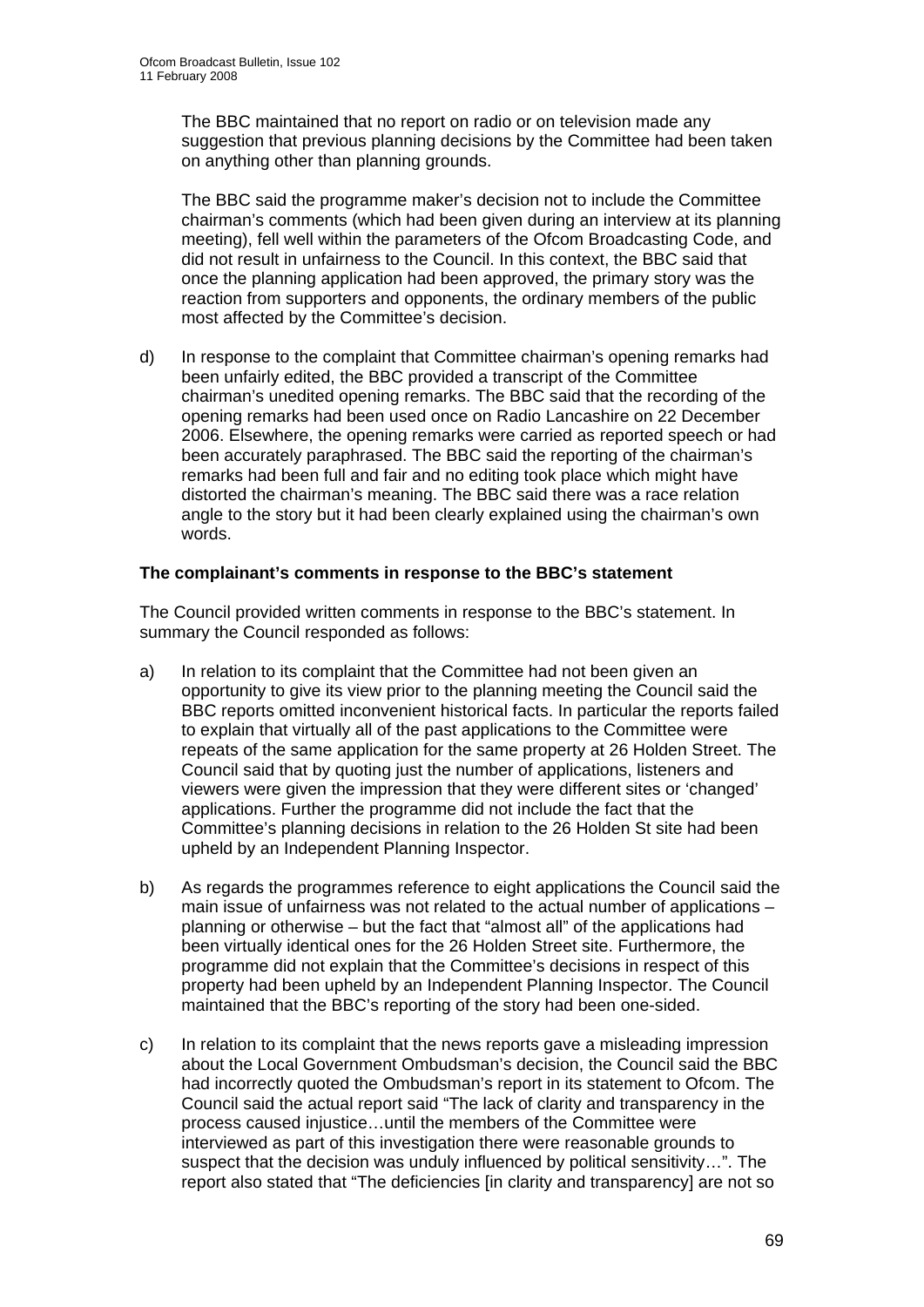severe as to render the decision taken by the Committee unreasonable". The Council said that in other words the conclusion by the Ombudsman was that the Council's decision was not unduly influenced by political sensitivity.

 The Council said that the Committee chairman's comments (given at the planning meeting) about how past planning decision had been made on planning grounds, should have at least been referred to in the BBC reports.

d) No additional comments

## **The BBC's second statement in response to the complaint**

The BBC provided a second statement in response to the complaint.

As a general comment the BBC said it was unfair and misleading for the Council to accuse the BBC of distorting the facts in order to create a "racism story". The BBC said that there was a racial element to the story, whether the Council liked it or not. The racial aspect of the mosque proposal was evident from: the letters pages of the local newspapers; the Press Association report of the day; the Local Government Ombudsman investigation; and, even by the chairman of the Committee's opening remarks at the beginning of the planning meeting. The BBC said that it did not promote or sensationalise any racism but accurately reflected one aspect of a long running story.

In response to the Council's specific complaints, the BBC made the following comments:

- a) The BBC said the story of the mosque was essentially the battle for a place of worship for Clitheroe's Muslims. It was not a case of pro-mosque campaigners versus the Council.
- b) As regards the number of planning applications referred to in the reports, the BBC said it was surprised that the Council said the reports misled audiences because they did not make clear that some of the applications were for the same site. The BBC contended that this could only be misleading if there was a presumption on the part of the audience that different applications necessarily related to different sites. The BBC said the complainant had given no reasons for supposing that the audiences would infer that there were applications relating to four different sites rather than four applications referring to the same site.

 The BBC said the reporting of the number of applications showed that the applicants had tried repeatedly to get a mosque in the town, which was an important element of the story. The BBC maintained that the reports never suggested that the Council had acted inappropriately or based its decisions on anything other than legitimate planning grounds.

c) In BBC denied that it had misquoted the Ombudsman's report, as suggested by the complainant. The BBC referred to extracts from the Ombudsman's report in support of its position.

 In response to the Council's belief that the reports were unfair because they did not state that two of the Committee's decisions, to reject previous applications, had been upheld by an Independent Planning Inspector, the BBC said it did not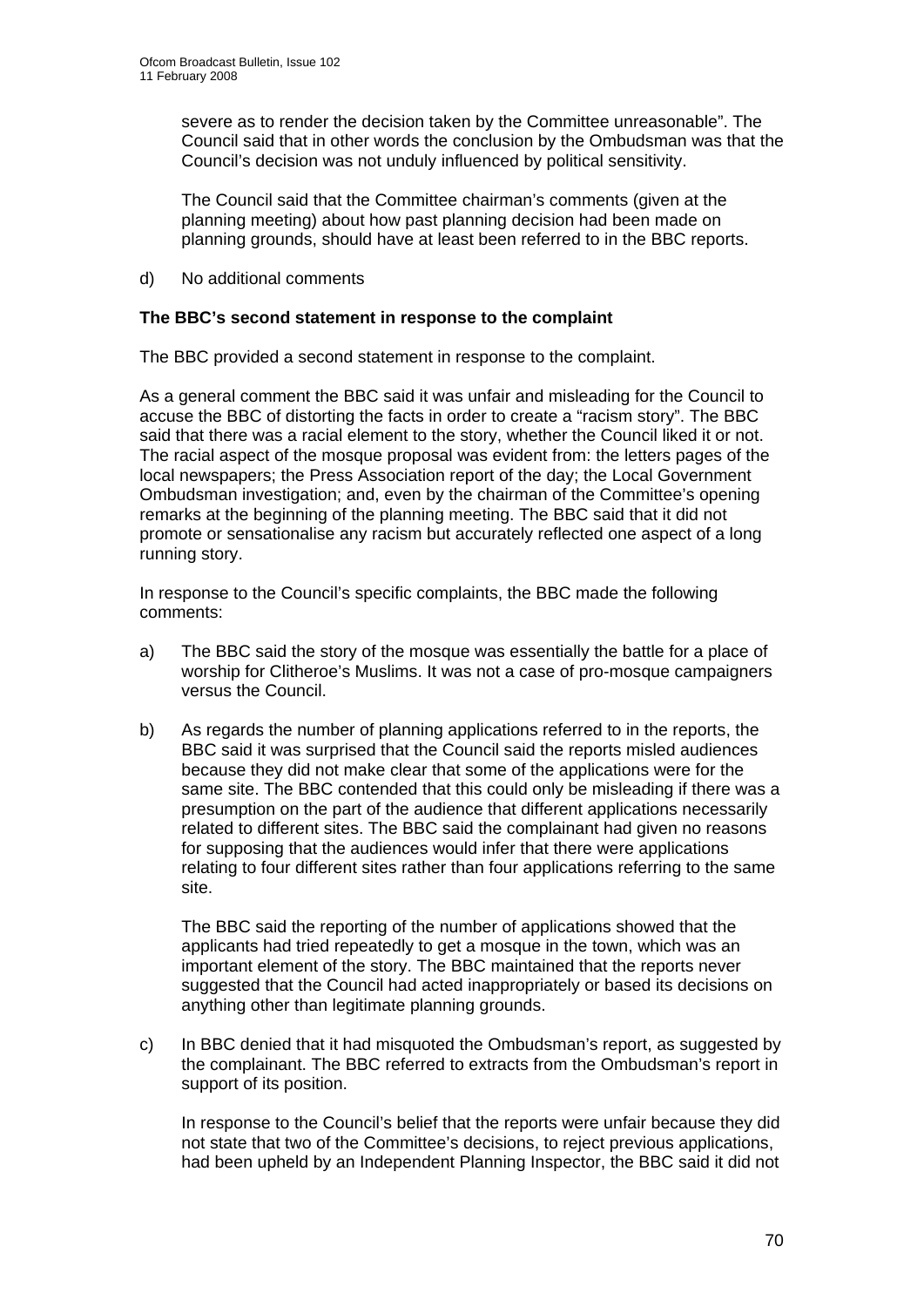believe that this was an omission which had any impact on the understanding of the audience.

d) No additional comments.

### **Decision**

Ofcom's statutory duties include the application, in the case of all television and radio services, of standards which provide adequate protection to members of the public and all other persons from unfair treatment in programmes included in such services.

In carrying out its duties, Ofcom has regard to the need to secure that the application of these standards is in the manner that best guarantees an appropriate level of freedom of expression. Ofcom is also obliged to have regard, in all cases, to the principles under which regulatory activities should be transparent, accountable, proportionate and consistent and targeted only at cases in which action is needed.

The Council's complaint was considered by Ofcom's Executive Fairness Group. In reaching its decision, the Group had regard for recordings and transcripts of all of the relevant news reports and both parties' written submissions (including supporting documents).

a) Ofcom first considered the Council's complaint that it had been treated unfairly in that its Committee had not been given an opportunity to give its view prior to its 21 December 2006 Committee planning meeting (during which the planning decision was announced), despite there being extensive coverage of the impending decision on BBC1 (North West);

 In reaching its decision Ofcom took account of Practice 7.9 of the Code which states that before broadcasting a factual programme, including programmes examining past events, broadcasters should take reasonable care to satisfy themselves that material facts have not been presented, disregarded or omitted in a way that is unfair to an individual or organisation. Ofcom also took account of Practice 7.11 which states that, if a programme alleges wrongdoing or incompetence or makes other significant allegations, those concerned should normally be given an appropriate and timely opportunity to respond.

 Ofcom listened to, and watched, recordings of all the news reports transmitted prior to the 21 December 2006 Committee Planning meeting. In Ofcom's view, the reports contained relevant background information relating to the ongoing efforts by the Muslim community in Clitheroe to try to find a place to worship. Ofcom considered that the views of both the campaigners and those opposed to the most recent application were reported in a fair way. Ofcom also noted that one report featured a detailed two-way discussion between a presenter and a reporter which stated that the Council had rejected any claims within the Clitheroe community that its decision to reject other applications for a mosque may have been racially motivated:

Reporter: *"There is a community of some three hundred strong in Clitheroe. They've been there for forty years and they've had seven applications to buy land, or convert premises or build their own mosque turned down by the Council. Some of the people in the community say that's racism, the Council say it's 'nothing of the sort', they've turned down all of the applications on legitimate grounds of planning or highway grounds."*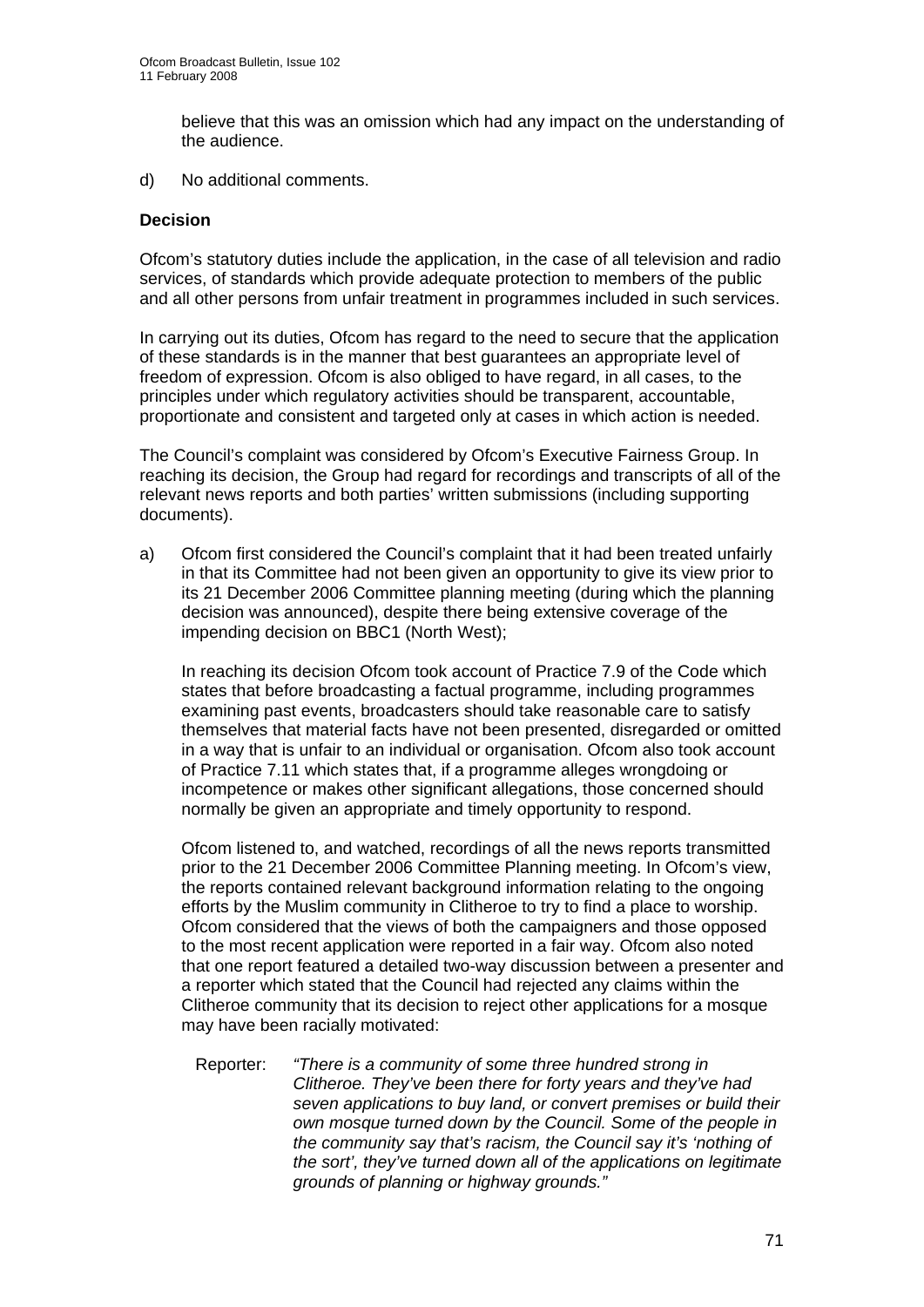Ofcom noted that the reports had also highlighted the fact that the Council had been criticised by the Local Government Ombudsman for the way it had handled a previous application for the mosque. After taking account of the relevant information before it, Ofcom found that the programme's reported criticism of the Council had been substantiated by the findings of the Ombudsman's report (see finding (c) below).

 Taking these factors into account, Ofcom considered that the BBC took reasonable care to satisfy itself that material facts had not been presented, disregarded or omitted in a way that is unfair to either the Council or the Committee.

 Ofcom next considered that Council's specific complaint that the Committee had been entitled to respond to the news reports prior to the 21 December 2006 meeting. In considering this element of the complaint, Ofcom also looked at any possible unfairness which may have resulted to the Council not being offered an opportunity to respond to the programme prior to the 21 December 2006 meeting.

 In relation to the Committee, it is Ofcom's view that the reports did not contain any allegations of wrongdoing against it, to which the Committee was entitled to respond. In reaching this consideration, Ofcom noted that prior to the planning meeting the Committee was only referred to directly on two occasions (all of the other reports used the more general term of "*Ribble Valley Borough Council*" when describing who would be making "*a decision*" or "*giving its seal of approval*" to the latest application for a mosque). When the Committee was referred to in the relevant reports, it was not in a pejorative way:

 *"The Council Ombudsman has already rebuked the Council for its procedure in turning down an application, and tonight the Planning Committee with have the final say".* 

And

*"But I've been speaking to one of the residents who'll actually be talking at the Planning Committee Meeting this evening and he's keen to stress that his concerns and the concerns of many residents are strictly about planning matters".* 

 As regards the Council, Ofcom noted that the only 'criticism' made in relation to it, had been in reference to the fact that the Council had been "rebuked" or "criticised" by a Local Government Ombudsman over the way it had dealt with an earlier application for a mosque in Clitheroe. As noted above (and in more detail at finding (c) below) Ofcom considered that these comments in the programmes had been substantiated by the findings of the Ombudsman's report and in Ofcom's view, were not warranting of an opportunity to respond from the Council.

 In the circumstances, Ofcom considered that it was not incumbent on the programme makers to offer the Committee (or the Council) an opportunity to respond to the reports, as the reports did not contain significant allegations against them which warranted their response. Ofcom concluded that the programme makers decision not to ask for the Committee or the Council's views prior to its planning meeting on 21 December 2006, did not result in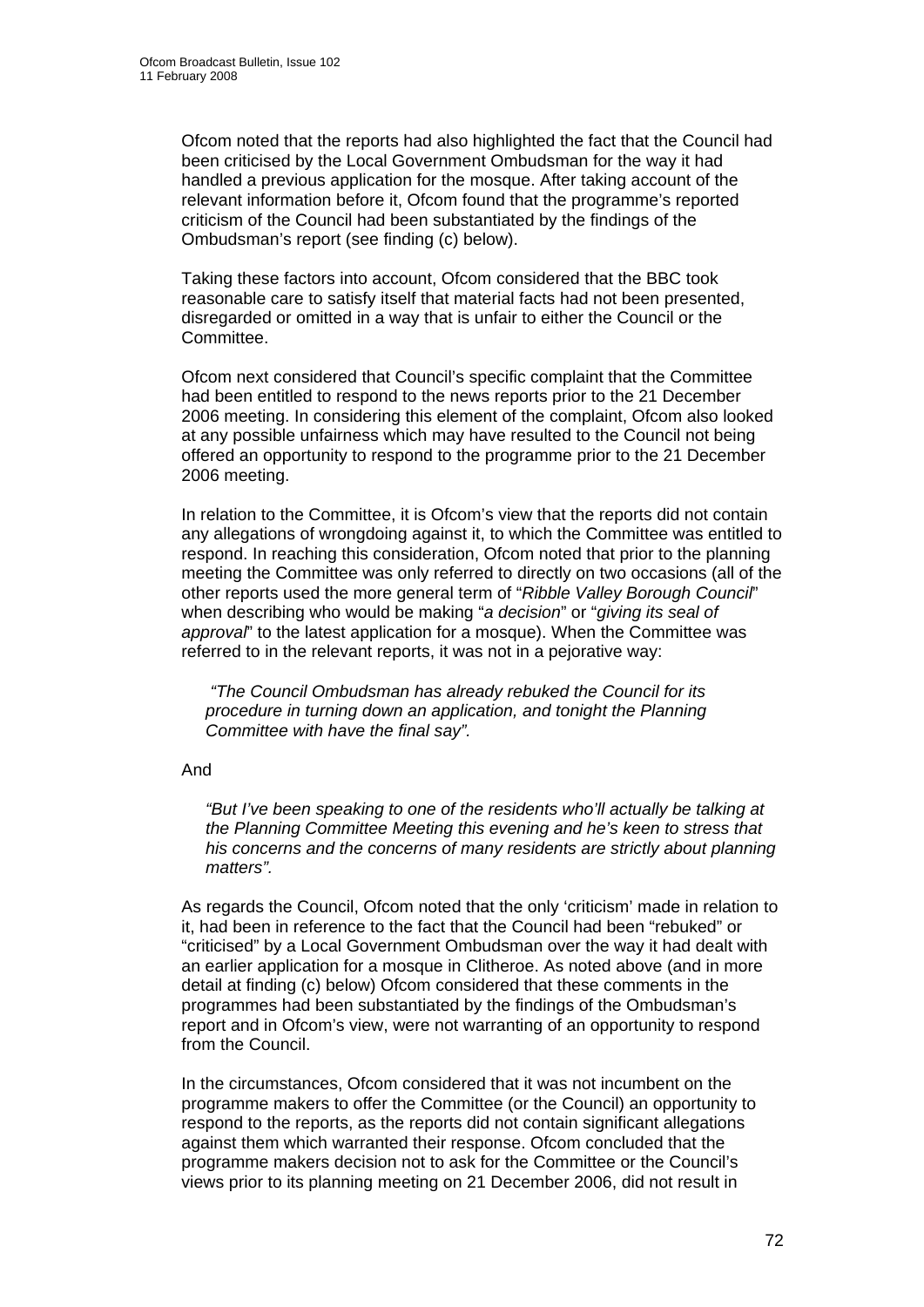unfairness to the Committee or the Council. Ofcom has not upheld this part of the Council's complaint.

b) Ofcom next considered the Council's complaint that the BBC had incorrectly reported that the successful planning application had been the eighth one to be made over a 30 year period.

 In reaching its decision Ofcom took account of Practice 7.9 of the Code which states that before broadcasting a factual programme, including programmes examining past events, broadcasters should take reasonable care to satisfy themselves that material facts have not been presented, disregarded or omitted in a way that is unfair to an individual or organisation.

 Ofcom viewed and listened to the 27 BBC news reports relating to the mosque story, which had been broadcast on 21 and 22 December 2006 (11 of these reports were repeated broadcasts). These reports referred to the number of previous applications for a mosque in Clitheroe, in six different ways:

- 1) [*The Muslim community] have been [in Clitheroe] for forty years and they've had seven applications to buy land or convert premises or build their own Mosque turned down by the Council.*
- 2) *Clitheroe's Muslim community will find out tonight if after several attempts they'll get a mosque in the town.*
- 3) *Seven times there have been applications for a mosque here in Clitheroe, seven times those applications have been rejected. Will it be eighth time lucky?*
- 4) *Seven previous applications had been refused.*
- 5) *Its taken forty years and umpteen attempts but today Muslims in Clitheroe are celebrating the news that the town is to have its first mosque.*
- 6) *Clitheroe's Muslims have got a place to pray after thirty years and eight planning applications. Ribble Valley Council last night gave the goahead to convert an old factory and former chapel in Lowergate into a mosque.*

[Emphasis added by Ofcom]

 Ofcom sought to determine whether these descriptions given above resulted in unfairness to the Council.

 According to the information provided by both parties, since 1977 there have been up to ten applications to the Council for a site to be built, or redeveloped to accommodate a place of Islamic worship, education or religious instruction. These applications had been made to two different Council bodies: the Committee; and the Policy and Finance Committee. Ofcom noted that some of the applications were for the same address (26 Holden Street) and not all of these applications specifically stated that permission was being sought for the development of "a mosque". However, taking all these factors into consideration, it was clear to Ofcom, from the information provided, that there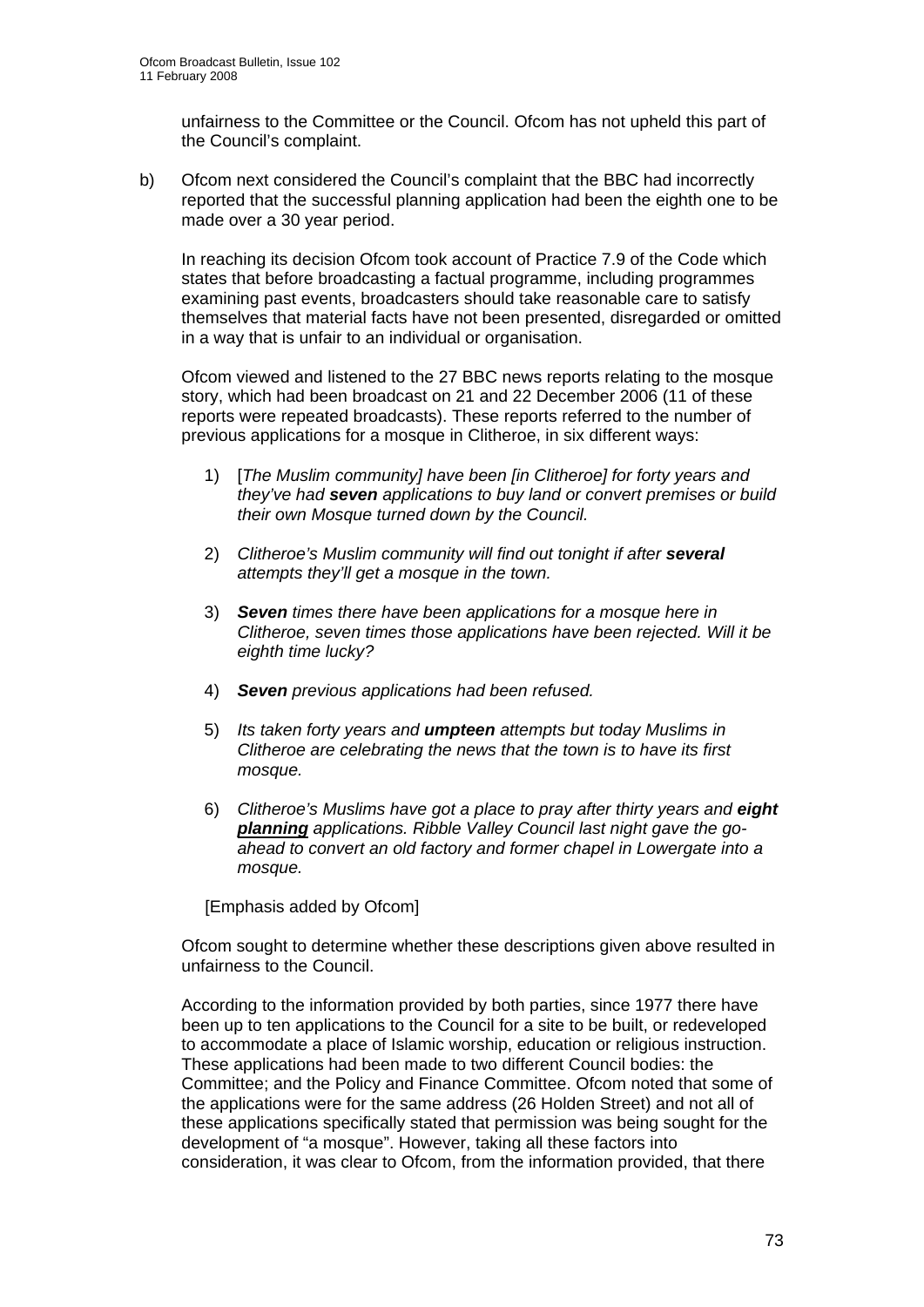had been a significant number of applications to create a place in Clitheroe which would primarily serve the religious needs of the Muslim community.

 Ofcom noted that the news reports broadcast by the BBC had referred to seven of these applications (the one instance where a BBC report referred to "*eight planning applications*" will be dealt with separately below). The BBC explained in its statements to Ofcom that these particular seven applications had been selected because they had been lodged by the MIEC.

Ofcom noted that when referring to the seven previous applications, the reports did not specify which Council body the applications had been lodged with, but rather referred to the applications as being made to the Council generally or as attempts to establish a mosque in the town.

Taking all these factors into consideration, in Ofcom's view, it was not unfair to the Council (either directly or indirectly via its Committee) for the news reports to state that there had been seven previous applications for a mosque in Clitheroe. In Ofcom's view, this figure was supported by the information before Ofcom about the number of applications which had been made to the Council since 1977. Furthermore Ofcom did not believe that this understanding about the efforts made by the Muslim community to find a place to receive religious instruction was materially affected by the fact that a number of the applications were for the same location. In the circumstances, Ofcom found no unfairness to the Council in relation to this part of the complaint.

Ofcom next turned to the one instance when a news report stated that: "*Clitheroe's Muslims have got a place to pray after thirty years and eight planning applications. Ribble Valley Council last night gave the go-ahead to convert an old factory and former chapel in Lowergate into a mosque."*  [Emphasis added by Ofcom]

Ofcom noted that this statement was made by a presenter during a phone in radio programme the day after the Committee had made its planning decision to allow the development of a mosque to go ahead. Ofcom also noted that during the same programme, the Chairman of the Committee Cllr Sherras joined the discussion and was given an opportunity to comment:

Cllr Sherras: *"The one thing that I am a bit disturbed about is the number of references that I've heard on your programme to the number of applications that we allegedly have turned down. And I'd just like to clarify that.* 

Presenter: *"Feel free".* 

Cllr Sherras: *"Yes, it keeps getting quoted that there were eight previous applications, the eight being the one last night, that were turned down. But what I need to explain is that there have actually only been four previous applications and these were all for the same property in Holden Street in Clitheroe and two of the alleged applicants were actually appeals against the refusals.*

Ofcom noted that Cllr Sherras' comments above appeared to be based on his belief that the news reports had been specifically referring to the number of planning applications considered by his Committee (i.e. four). As outlined above, however, Ofcom found all but one of the reports had referred to the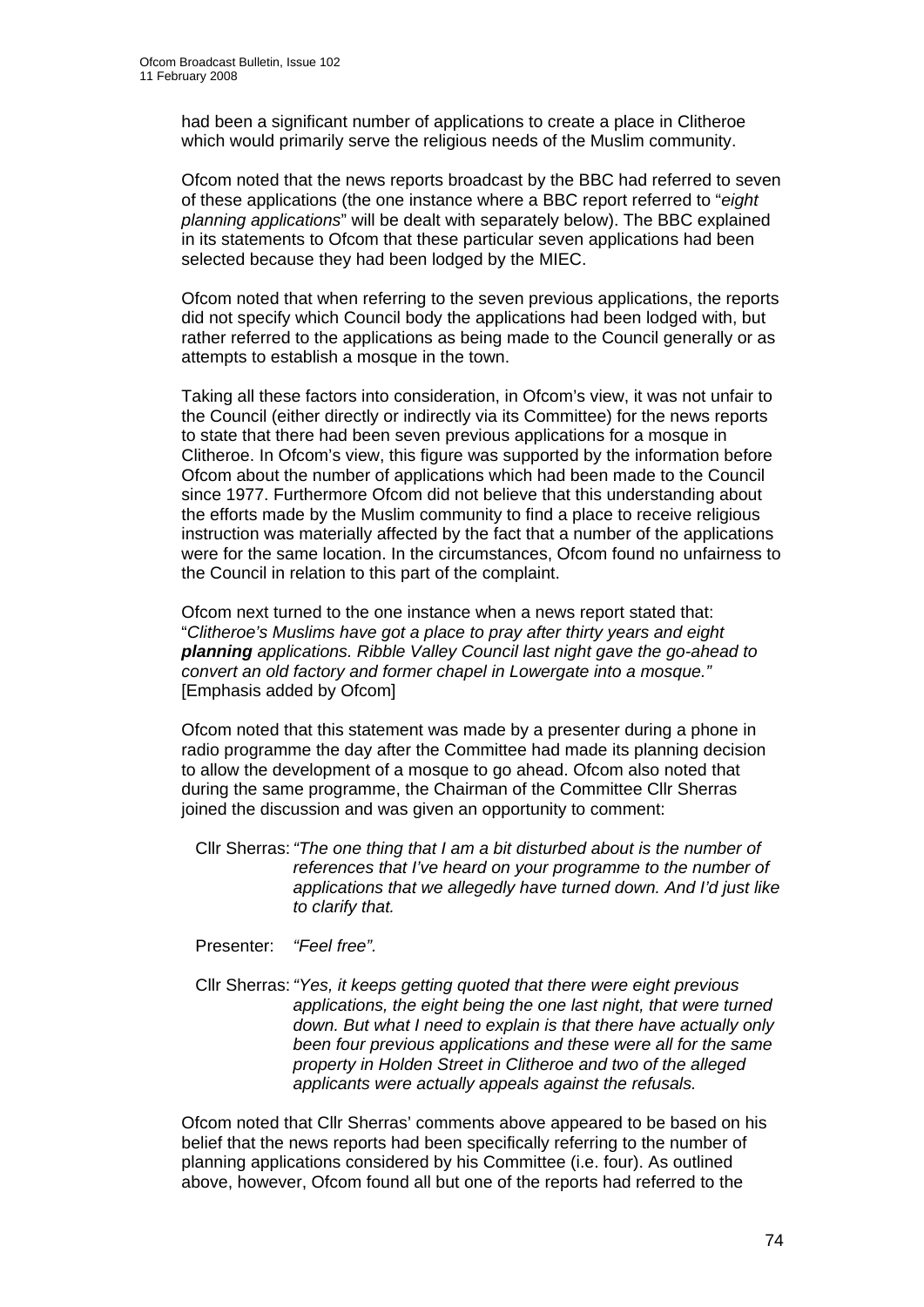number of applications made to the Council as a whole, planning or otherwise). Notwithstanding this, Ofcom was satisfied that Cllr Sherras' comments appropriately addressed the incorrect statement by the presenter in the programme that there had been "*eight planning applications*". Given that Cllr Sherras was able to respond to the incorrect statement, it is Ofcom's view that viewers were unlikely to have been left with an unfair impression of the Council (as might have resulted from any unfairness to its Committee) in the programme as broadcast.

In conclusion, Ofcom found that it was not unfair for the programme to state that there had been seven previous applications for a mosque in Clitheroe as the information before Ofcom supported that there had been at least this many applications to the Council for a place of Islamic worship, education or religious instruction since 1977. In relation to the one programme which stated that there had been "*eight planning applications*". Ofcom found that although all eight were not planning applications, this statement did not result in unfairness to the Council or the Committee as the Committee chairman was able to respond during the programme and clarify his Committee's position. Accordingly, Ofcom has found no unfairness to the Council in this respect.

c) Ofcom next turned to the Council's complaint that the BBC reports gave a misleading impression about the Local Government Ombudsman's decision. Specifically that the reports did not make it clear that the Ombudsman decision had been in relation to a decision by the Policy and Finance Committee (i.e. not the Committee), and that the Committee's own planning decisions had been upheld as correct by an independent planning inspector.

 In reaching its decision Ofcom took account of Practice 7.9 of the Code which relates to the proper consideration of facts (detailed above).

Ofcom first compared the finding of the Ombudsman's full report with the reported finding as they appeared in the programmes as broadcast.

 Ofcom noted that the Ombudsman's full report was in response to a complaint by a member of the public who believed a decision by the Council's Policy and Finance Committee, not to sell him land for use as a mosque, was unreasonable.

 The Ombudsman's report found that the decision taken by the Policy and Finance Committee was not "unreasonable". However, in making this decision the report also included what Ofcom considered to be, substantial criticisms of the Council:

"As a result of the Council not adopting good practice in its asset *management* and of taking the decision on the basis of [a particular report], the decision making lacked clarity and transparency. **The deficiencies are not so severe as to render the decision taken by the [Policy and Finance] Committee "unreasonable**". Albeit by a process that did not accord with the principles of good administrative practice, the [Policy and Finance] Committee arrived at a decision that it was entitled to make…**The lack of clarity and transparency in the process caused injustice to [the complainant] in that until the Members of the [Policy and Finance] Committee were interviewed as part of this investigation there were reasonable grounds to suspect that the decision was unduly**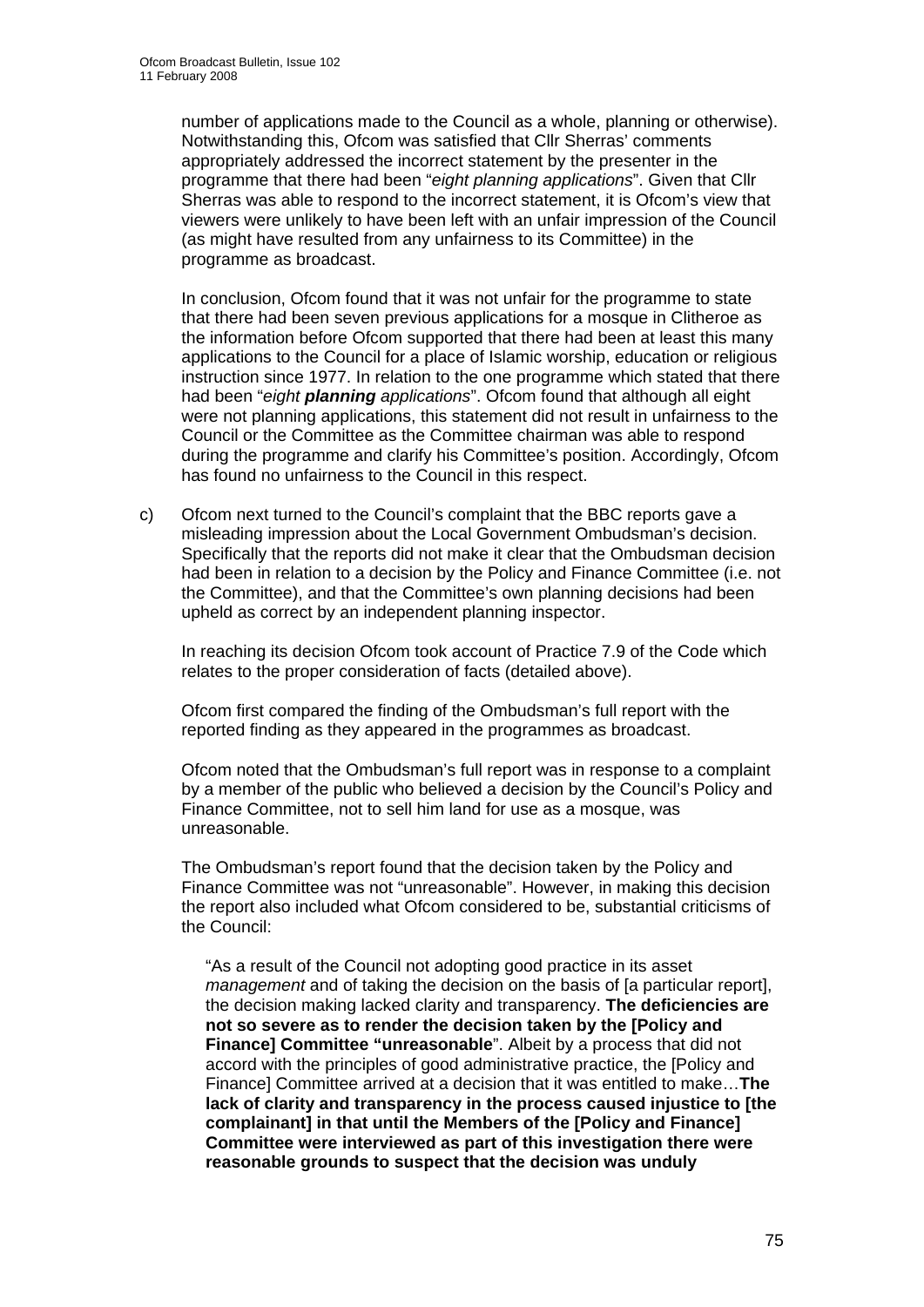**influenced by political sensitivity to racially prejudiced or motivated opposition to the proposal to develop a mosque**…

I **consider**, therefore, that **the way the Council dealt with the sale of the land was maladministration causing injustice to [the complainant] by giving him grounds to believe the Council had not dealt with him fairly.**

Recommendation: The Council should pay compensation of £250 to [the complainant] for his time and trouble in making the complaint. The Council should also ensure that its Asset Management Plan is up to date and reviewed regularly and that future decisions about the use of sale of assets are supported by the information before the decision-makers when they reach a decision".

[Emphasis added by Ofcom]

In Ofcom's view, the Ombudsman's finding in relation to the above complaint was very relevant to the wider issues surrounding the decision by the Committee (on 21 December 2006) about whether or not to grant permission for a mosque in Clitheroe, in that: the Obmudsman's report was directly related to the Muslim community's efforts to find a place to worship; and although the report found the decision by the Policy and Finance not to be unreasonable, it nonetheless contained criticisms of the Council about the way they had dealt with the application. In the circumstances, Ofcom considered that it was reasonable for the programme makers to report the finding of the Local Ombudsman as at the time of the broadcast, it was a recent judgement which was relevant to the issues at hand.

In relation to whether or not the reporting of the Ombudsman's findings resulted in unfairness to the Council, Ofcom noted that the news reports statements that the Council had been *"criticised"* or *"rebuked"* for *"the way it had dealt with a previous application"/ "the way it rejected a previous application"/ "its procedure in turning down an application"* for a Mosque, had been supported by the full report (as discussed above).

Ofcom also considered the Council's complaint that the reports about the Local Ombudsman's finding had not made it clear that the Ombudsman decision had been in relation to a decision by the Policy and Finance Committee (i.e. not the Committee) and that the Committee's own planning decisions had been upheld as correct by an independent planning inspector. Having listened to and watched all of the reports, Ofcom considered that it was unlikely that viewers and listeners would have taken from the reports that the Committee had been the subject of the Ombudsman's criticisms. This is because when the reports referred to the Ombudsman's findings it was clearly stated that it was the Council who had been the subject of the Ombudsman's criticisms, not the Committee.

Taking these factors into account, Ofcom considered that it was highly unlikely that listeners would have attributed the criticism of the Ombudsman's report to the Committee itself. Rather, viewers and listeners were likely to believe that it was the Council who had been the subject of the criticism, which in Ofcom's view was not unfair as the decisions made by the Policy and Finance Committee were made for and on behalf of the Council. Given this view, Ofcom considered (in relation to the final element of this complaint) there was therefore no requirement on the programme makers to provide information in relation to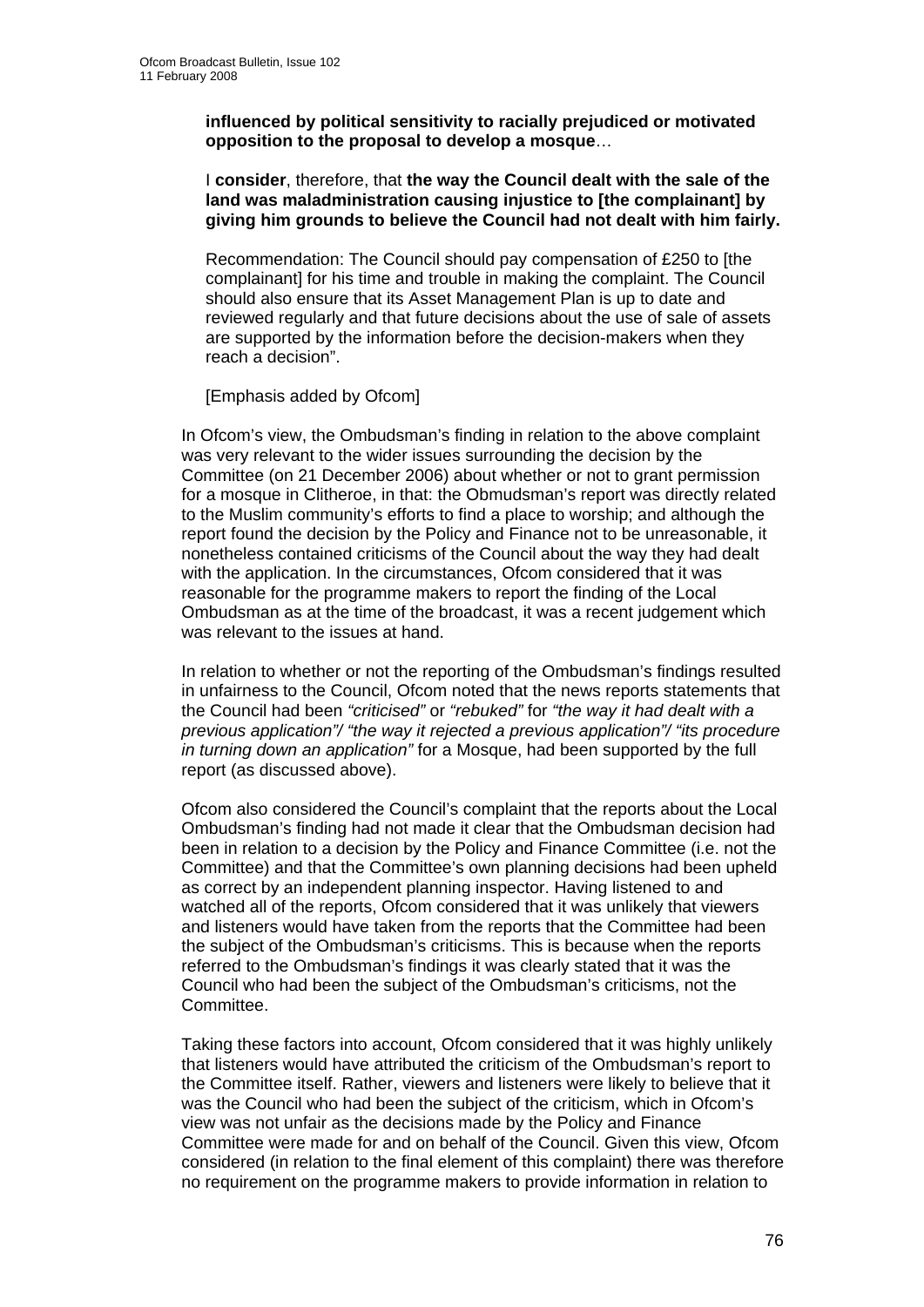any conclusions made by independent planning inspectors about the Committee's past planning decisions.

In conclusion, Ofcom found to was not unfair for the programme makers to report the Local Ombudsman's finding as it was timely and relevant to the issues surrounding the Muslim community's most recent application for a mosque in Clitheroe. In addition, Ofcom found the programmes as broadcast reported the findings of the Ombudsman in a way which did not result in unfairness to the Committee or the Council. In all the circumstances Ofcom found no unfairness to the complainant in this respect.

d) Ofcom lastly considered the complaint that the BBC had unfairly edited the Committee chairman's opening remarks, made during the Committee's Planning meeting, to distort the point that the chairman was making.

 In reaching its decision Ofcom took account of Practice 7.6 which states that when a programme is edited, contributions should be represented fairly.

Ofcom considered a transcript of the opening remarks of the Committee's chairman, Cllr Sherras, which stated:

*"…The Code of Practice for councillors in planning matters states that committee members should make oral declarations of substantial or oppressive lobbying on a particular application, and I'd like to declare that this has arisen in this case and has come both from objectors to and supporters of this application."* 

*"It has ranged from objectors' letters at one extreme being abusive and frankly racist through all grades of opinion, to supporter at the other extreme attempting to discredit the Council by feeding the media with negative spin regarding previous Council decisions, and questioning the integrity of committee members, to the extent of accusing them of institutional racism."* 

*"And as a result of this, members are in a Catch 22 situation; they can approve the application and be accused of ignoring the wishes f the majority of the public, or they can refuse the application and be branded a racist. So there's no pressure there then."* 

 Ofcom also reviewed each of the news reports and paid particular attention to any reference made about the chairman's opening remarks. In Ofcom's view the reports accurately represented the essence of Cllr Sherras' remarks and indicated that the Committee had had to deal with lobbying from both those in favour, and those against the establishing of a mosque. And that lobbying from both sides had included elements of racism and abuse. In the circumstances, Ofcom found the reporting of the Committee chairman's opening remarks did not result in unfairness to the Committee or the Council.

#### **Accordingly, Ofcom has not upheld this complaint of unfair treatment by the Ribble Valley Borough Council.**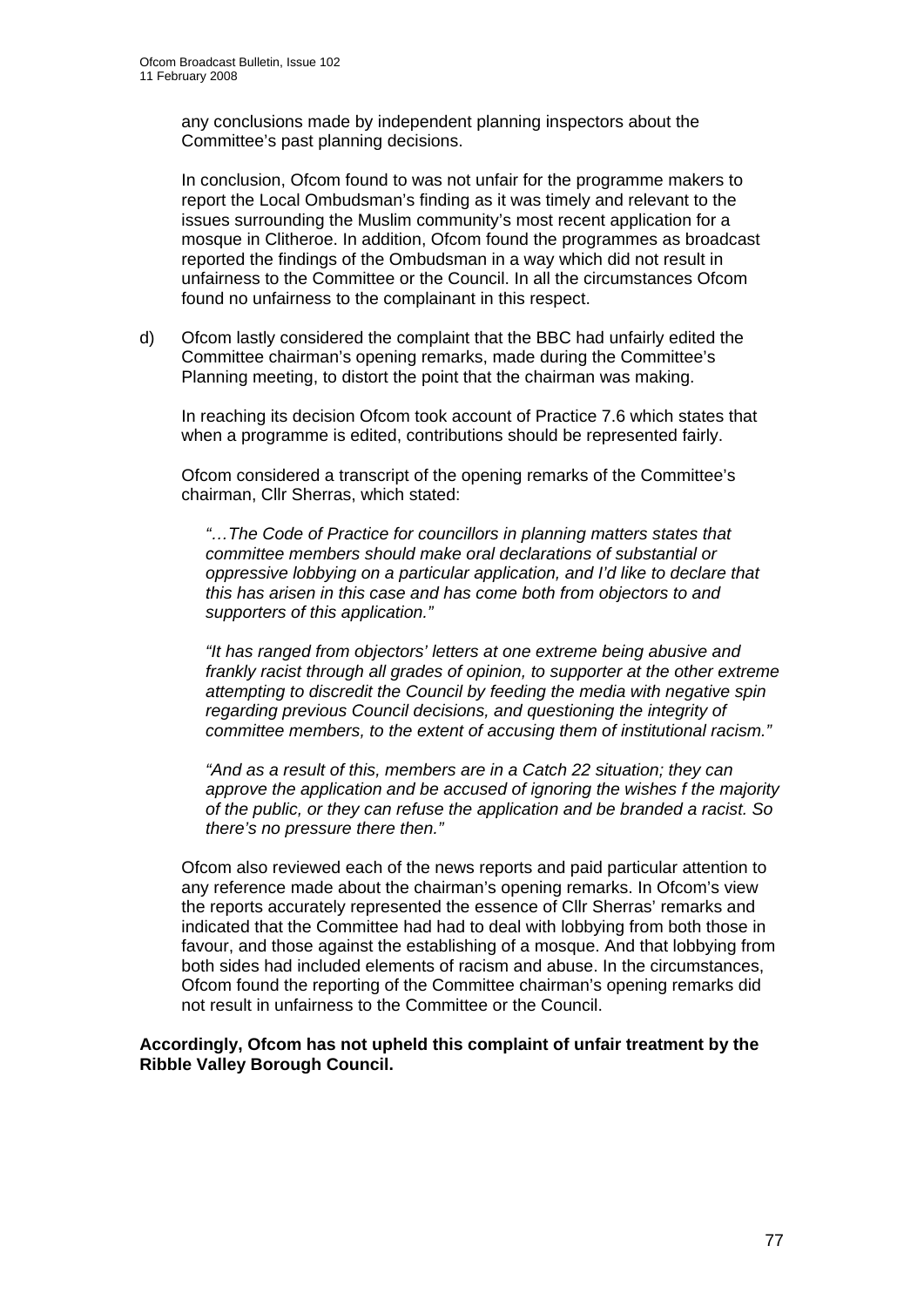## **Complaint by Traditional Norfolk Poultry Limited**

*Tonight: Fowl Play, ITV1, 11 June 2007* 

**Summary:** Ofcom has not upheld this complaint of unfair treatment by Traditional Norfolk Poultry Limited.

This programme looked at the animal welfare standards at two farm-reared organic chicken businesses. One of the farms featured was licensed to rear organic chickens by Traditional Norfolk Poultry Limited ("TNP") who supply organic chickens to supermarkets and other retailers. The programme included secretly filmed footage of the inside of one of TNP's chicken-rearing facilities recorded by Hillside Animal Sanctuary ("the HAS"), a campaign organisation for animal welfare, and it alleged that the chickens were kept in poor conditions.

TNP complained that it was treated unfairly in the programme as broadcast in that it named TNP and unfairly made allegations about it and that although it was given an opportunity to comment on the allegations made in the programme, it did so without seeing the footage beforehand. This resulted in TNP having to comment "blindly", which was unfair.

In summary, Ofcom was satisfied that: it was reasonable for the programme to identify TNP as the company operating the farm and that the programme makers had taken reasonable care in presenting the material used in the programme fairly.

Ofcom also was satisfied that the programme makers had acted fairly towards TNP in giving it an opportunity to respond to the allegations made in the programme and by including extracts of its statement in it. The fact that TNP was not given the opportunity to view the footage before the broadcast of the programme did not result in unfairness to it.

#### **Introduction**

On 11 June 2007, ITV1 broadcast an edition of the current affairs programme T*onight* (formerly called *Tonight with Trevor McDonald*)*,* which was entitled *Fowl Play*. This edition of the programme examined how animal welfare standards differed between factory-reared organic chickens and farm-reared organic chickens and the potential health implications associated with the way the birds are reared.

The programme looked at the animal welfare standards at two farm-reared organic chicken businesses. One of the farms featured was licensed to rear organic chickens by Traditional Norfolk Poultry Limited ("TNP") who supply organic chickens to supermarkets and other retailers. The programme included secretly filmed footage of the inside of one of TNP's chicken-rearing facilities recorded by Hillside Animal Sanctuary ("the HAS"), a campaign organisation for animal welfare, and it alleged that the chickens were kept in poor conditions.

Before the programme was broadcast, the programme makers informed TNP that the programme was being made and invited the company to respond to the allegations that would made in it. The programme's reporter, Jonathan Maitland, read out extracts from TNP's response in the broadcast in answer to the allegations made in the programme.

TNP complained to Ofcom that it was treated unfairly in the programme as broadcast.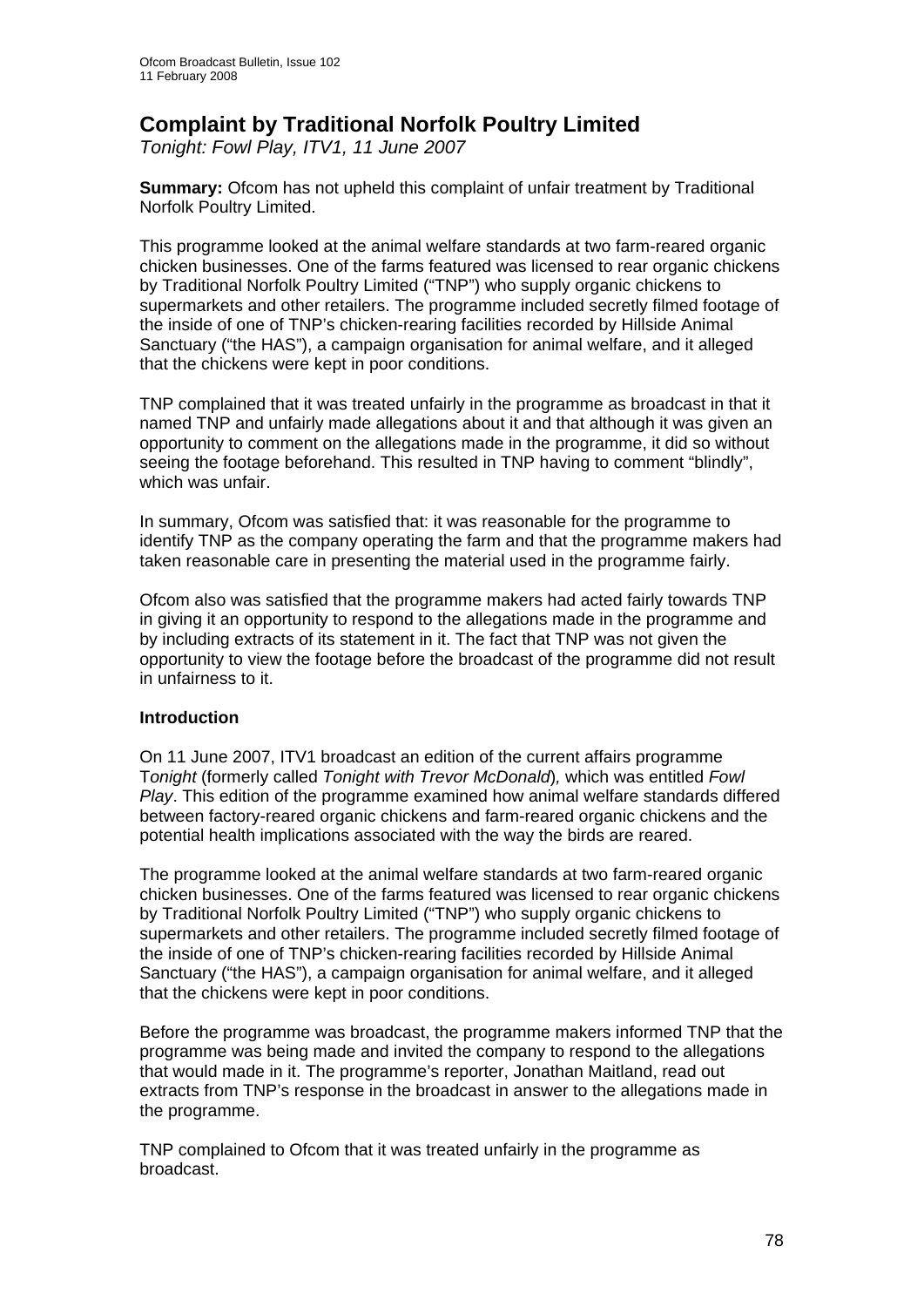## **The Complaint**

#### **TNP's case**

In summary, TNP complained that it was treated unfairly in the programme in that:

- a) The programme named TNP and unfairly made allegations about it. In particular, TNP said that:
	- i) The allegation made in the programme that rat droppings were found in one of TNP's chicken sheds was not true and unfairly included. The footage of the rat droppings used in the programme, and allegedly taken by "animal extremists" who had trespassed on TNP's property to film the chicken sheds, was not filmed on TNP property. The "rat droppings" were, in fact, sunflower husks.
	- ii) The allegation made in the programme that TNP did not allow its chickens to go outside their sheds was false. To illustrate this point, the programme unfairly showed footage of mobile bird houses which were, at the time of filming, empty.
- b) Although TNP were given an opportunity to comment on the allegations made in the programme, it did so without seeing the footage beforehand. This resulted in TNP having to comment "blindly", which was unfair.

### **ITV's case**

In summary, and in response to TNP's complaint, ITV said that:

- a) The unedited footage taken by the HAS, along with two letters from the HAS (both dated 26 June 2007), confirmed the dates when the footage was recorded. From the unedited footage, ITV said that the camera operator, Mr R Holland, who recorded the footage for the HAS, could be seen periodically focusing on signage at the farm to confirm its location and on a Global Positioning System ("GPS") handset which confirmed the date, time and position of the filming. ITV said it was satisfied that all the footage included in the programme was recorded at the farm.
	- i) ITV said that an independent veterinary expert, Mr Bill Swan, reviewed the unedited footage. Both he and Mr Holland (who has lengthy experience in agriculture, gamekeeping and chicken husbandry), were satisfied that the material filmed at the farm was, in fact, rat droppings and not sunflower husks contained in the poultry bedding as suggested by TNP in its response to the allegations. ITV said that this was supported by the evidence of predation on some chicks by vermin elsewhere in the footage. ITV said that the programme reflected TNP's position on the rat droppings issue fairly, but given the evidence supporting the allegation, ITV said that it was not unfair for the programme to suggest that rat droppings were found in one of TNP's chicken sheds.
	- ii) ITV said that the programme did not allege that TNP did not allow its chickens to go outside their sheds. Rather, the programme stated that the HAS had visited the farm several times over a period of months and had not seen any chickens outside. ITV said that this was supported by a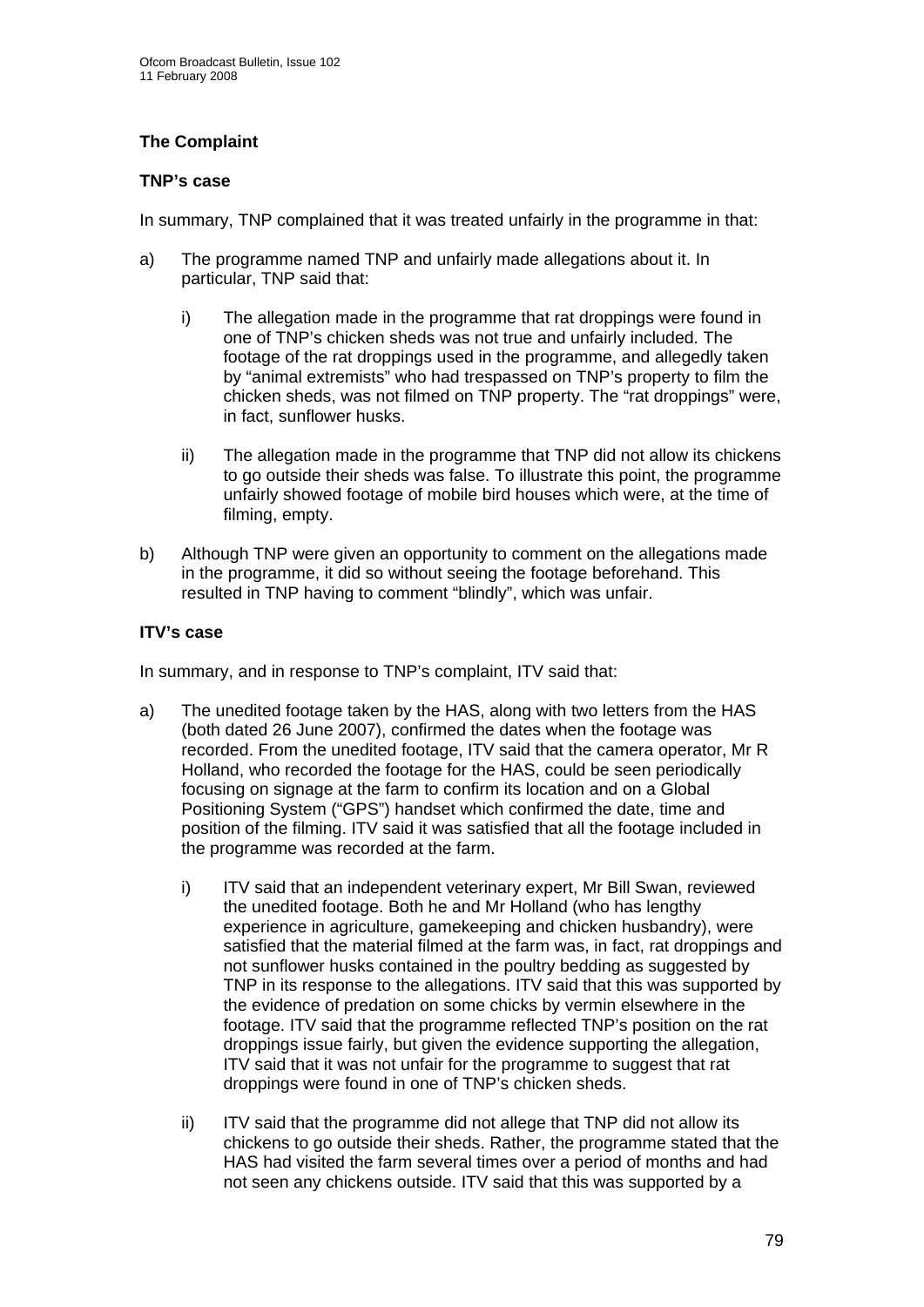statement made by Mr Holland, the camera operator; the footage recorded just after dawn on 15 February 2007; and, the testimony of the programme's producer who also visited the farm and did not see any chickens.

ITV said that, in an email dated 16 May 2007 to TNP, the programme's producer had referred specifically to the fact that the HAS had observed and filmed the "*lack of free ranging by the birds*". ITV said that TNP did not seek to notify the programme makers that the sheds had been empty on this date and only raised this point in their complaint to Ofcom.

ITV said that, given that the HAS had filmed chickens in the sheds both before and after 15 February 2007 and that they were clearly not ranging outside at the time of filming, it begged the question where else the chickens could have been if they were not, in fact, in the sheds on 15 February 2007. The programme referred fairly to TNP's stated position that its chickens did range during the day and that the sheds were always open. Given the information in the programme makers' possession, and having put TNP on notice of the allegations about lack of ranging, ITV argued that the inclusion in the programme of this footage of the exterior of the sheds was not unfair to TNP.

b) ITV said that it was an established television practice that broadcasters were not obliged to provide copies of evidential footage to the subjects of programmes when inviting them to respond prior to broadcast. ITV maintained that TNP were given a very full description of what the footage was alleged to disclose and the conclusions to be drawn from it. ITV said that the programme reflected fairly TNP's response to the allegations and that the responses of its organic certifier and one of its significant customers. ITV said that it rejected the suggestion that the non disclosure of the actual footage itself prior to the broadcast of the programme led to any unfairness in it.

#### **Decision**

Ofcom's statutory duties include the application, in the case of all television and radio services, of standards which provide adequate protection to members of the public and all other persons from unfair treatment in programmes included in such services.

In carrying out its duties, Ofcom has regard to the need to secure that the application of these standards is in the manner that best guarantees an appropriate level of freedom of expression. Ofcom is also obliged to have regard, in all cases, to the principles under which regulatory activities should be transparent, accountable, proportionate and consistent and targeted only at cases in which action is needed.

This complaint was considered by Ofcom's Executive Fairness Group. In reaching a decision it considered a recording and transcript of the programme and the submissions from both parties.

Ofcom found the following:

a) Ofcom first considered TNP's complaint that the programme named the company and unfairly made false allegations that rat droppings were found in its chicken sheds and that it did not allow its chickens to roam outside their sheds.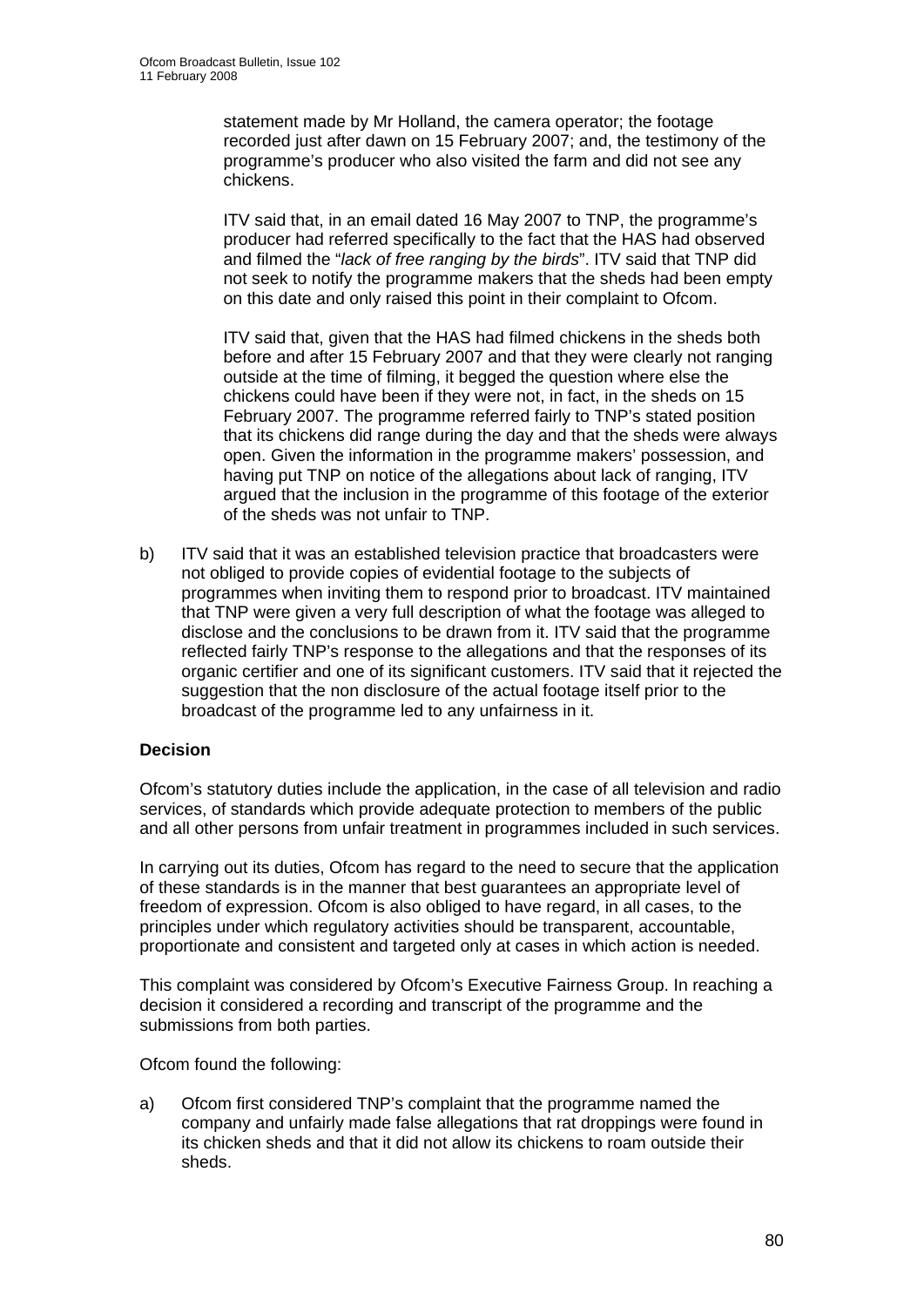In considering TNP's complaint, Ofcom took account of Practice 7.9 of Ofcom's Broadcasting Code ("the Code") which states that before broadcasting a factual programme, broadcasters should take reasonable care to satisfy themselves that material facts have not been presented, disregarded or omitted in a way that is unfair to an individual or organisation. Ofcom also considered that it was open to programme makers and broadcasters to take a particular viewpoint when commenting on a particular subject. However, any such statements included in a programme should not be presented in a way that could lead to unfairness to others.

 Ofcom considered whether or not it was reasonable for the programme makers to present the footage of the "rat droppings" included in the programme as being found in the chicken sheds belonged to TNP. In considering this element of the complaint, Ofcom watched the programme and the unedited footage taken by Mr Holland of the HAS. It noted that the unedited footage on a number of occasions focused on signs at the farm which confirmed the location of the filming and on a GPS handset which also confirmed not only the location but also the date and time the footage was taken. Ofcom also noted a letter (also dated 26 June 2007) from the founder and director of the HAS, Ms Wendy Valentine, in which she confirmed that Mr Holland had filmed at TNP's premise and the dates that he had done so. Given these factors, Ofcom was satisfied that, in the circumstances, it was reasonable for the programme to identify TNP as the company operating the farm.

- i) Ofcom considered whether or not it was unfair and untrue for the programme to allege that rat droppings were found in TNP's chicken sheds. Ofcom noted that Mr Holland, in a letter from the HAS dated 26 June 2007, stated that he had worked and handled poultry for nine years and had been a gamekeeper for 12 years and that he had knowledge of poultry and vermin attacks and was competent in identifying vermin from either their droppings or from the carcasses that they killed. Ofcom also noted that the unedited footage taken by Mr Holland was also shown to an independent veterinary expert, Mr Bill Swann. Mr Swann was satisfied from what he was shown that the material filmed in the chicken sheds was rat droppings and that his opinion was supported by further evidence of presence of body parts in the vicinity. Given the experience of Mr Holland and the expert opinion of Mr Swann, Ofcom was satisfied that the programme makers took reasonable care to ascertain that the material that had been filmed in the chicken sheds was, in fact, rat droppings (rather than sunflower husks used as bedding as suggested by TNP in its complaint) and that this was presented fairly in the programme as broadcast.
- ii) Ofcom then considered whether or not the programme as broadcast unfairly and incorrectly stated that TNP did not allow its chickens to go outside their sheds. In considering this element of the complaint, Ofcom considered the relevant part of the programme's commentary which stated that:

"*Hillside Animal Sanctuary returned several times over a period of months but during that time saw no chickens outside*".

 Ofcom noted that Mr Holland stated in his letter of 26 June 2007 that he had filmed at TNP's premises on a number of occasions during January, February (including 15 February, the date that the footage included in the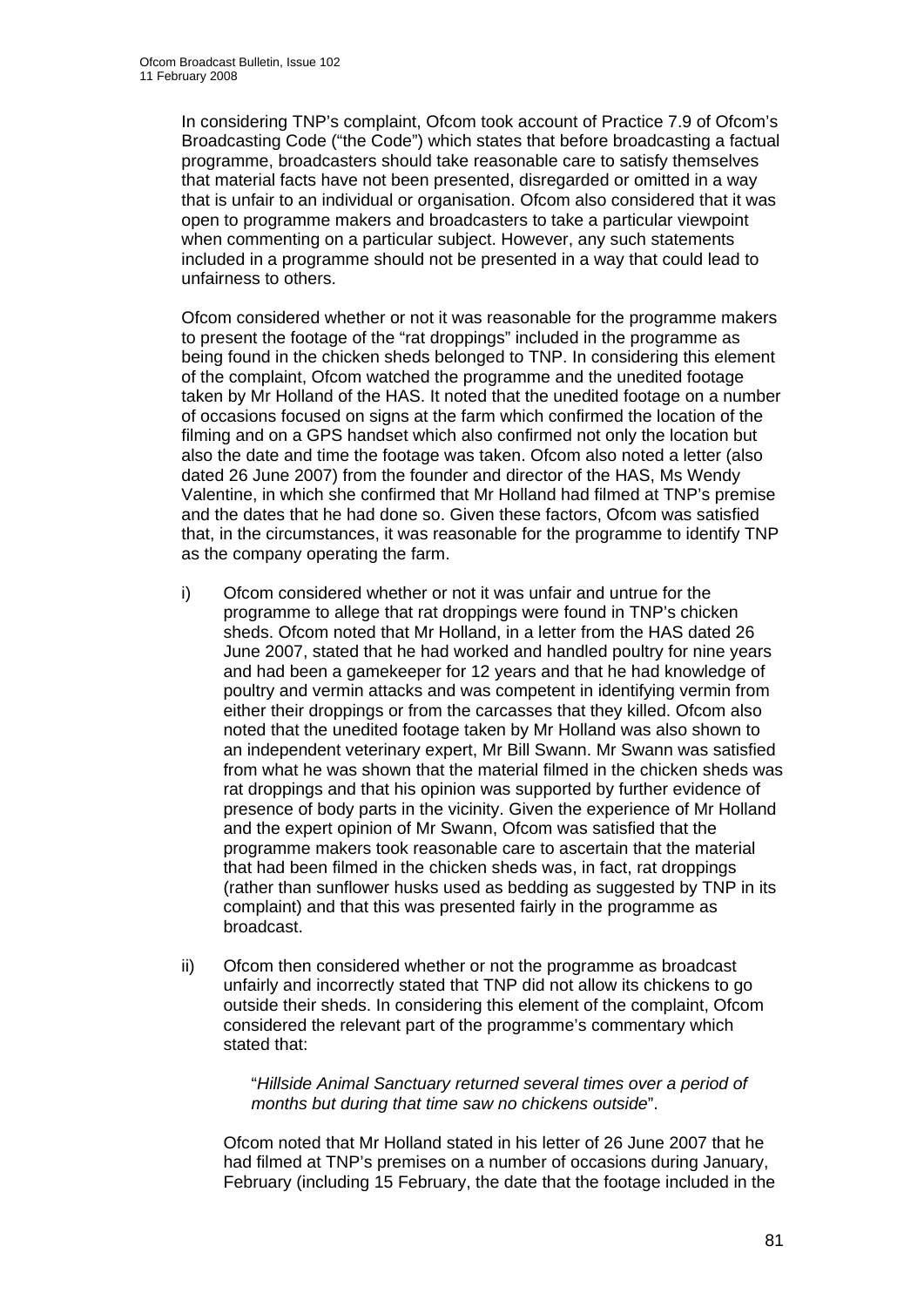programme was taken), March and April 2007 and that he did not see any chickens outside the sheds. It also noted that the programme's producer had also visited the farm on 10 April 2007 and had also noticed that there were no chickens ranging outside the sheds.

Ofcom also took note of TNP's assertion that at the time of filming the footage that appeared in the programme, namely 15 February 2007, the chicken sheds had been, in fact, empty. However, Ofcom considered the emails sent on 16 and 25 May 2007 from the programme's producer to TNP which specifically referred to the lack of free ranging by the chickens as observed and filmed by the HAS on a number of occasions. Ofcom noted TNP's apparent lack of response in correcting the programme makers by informing them that the sheds were, in fact, empty on the relevant day of filming.

Ofcom considered that: given that the HAS had filmed the chicken sheds on a number of occasions over a period of four months and had not observed chickens roaming outside; that TNP, although presented with an opportunity to correct the allegation made by the programme makers in the two emails referred to above, had chosen not to; and that the actual commentary did not suggest that TNP did not allow its fowl to go outside their sheds, but instead stated that no chickens had been seen during the period of filming, Ofcom was again satisfied that the programme makers had taken reasonable care in presenting this material fairly.

Taking all the above factors into account, Ofcom therefore found no unfairness to TNP in these respects.

b) Ofcom went on to consider TNP's complaint that it was treated unfairly in that although it was given an opportunity to respond to the allegations made in the programme, it did so "blindly", without seeing to footage to be included in the programme beforehand.

 In considering this element of TNP's complaint, Ofcom took account of Practice 7.11 of the Code which states that if a programme alleges wrongdoing, or incompetence or makes other significant allegations, those concerned should normally be given an appropriate and timely opportunity to respond.

 Ofcom noted that the programme makers were not obliged to provide TNP with a copy of the secretly recorded footage taken of the chicken sheds before the broadcast of the programme but rather to provide sufficient information for the company to be able to appropriately respond to the allegations. Ofcom was satisfied that TNP had been given a sufficiently full and detailed description of the allegations, including the content of footage to be broadcast, in the emails from the programme's producer dated 16 and 25 May 2007.

 Indeed, TNP's emailed response to the programme makers dated 18 May 2007 specifically addressed the allegations that there was evidence of rat droppings in the sheds and that there appeared to be a lack of ranging by the chickens. It was also clear from the programme's commentary that TNP's response to the allegations was considered and extracts from it were referred to in the programme:

> "*Now Traditional Norfolk Poultry, TNP, contest the conclusion we draw from the covert footage...They say their chickens do range during*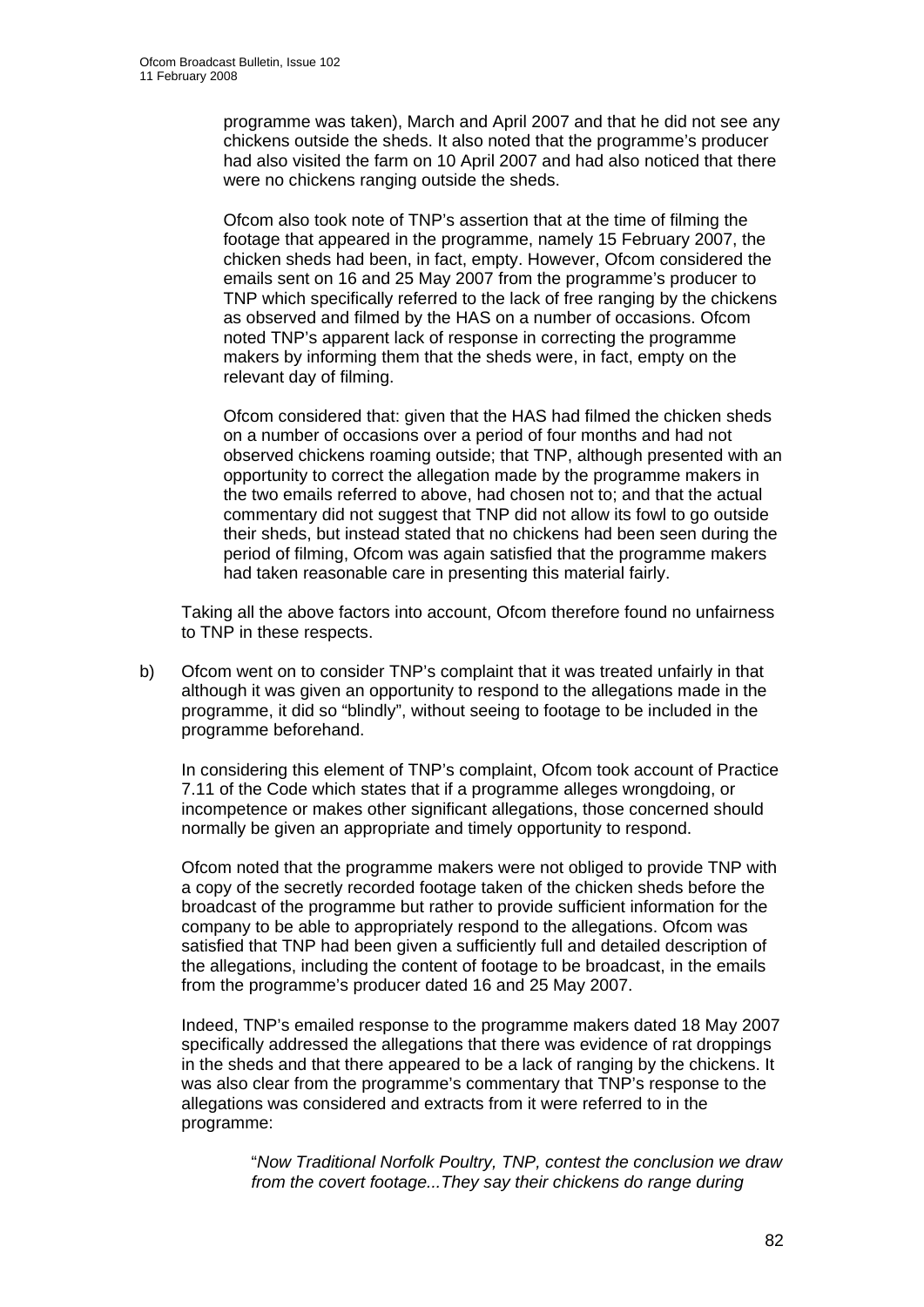*daylight and the sheds are always open…TNP insist that they have no "rat problem", employ proper pest control and what we believed where rat droppings were sunflower husks in the litter*."

 Ofcom considered that: TNP were approached by the programme makers with a full and detailed description of the allegations made against it; TNP were afforded an appropriate and timely opportunity to respond to the allegations; it responded by means of a full statement contesting the allegations; and, extracts from its response were included fairly in the programme. Ofcom was satisfied that the programme makers had acted fairly towards TNP in this respect and that the fact the TNP had not been given the opportunity to view the footage before the programme was broadcast did not result in unfairness to it.

 Taking all the above factors into account, Ofcom found no unfairness to TNP in this respect.

**Accordingly, Ofcom has not upheld TNP's complaint of unfair treatment in the programme as broadcast.**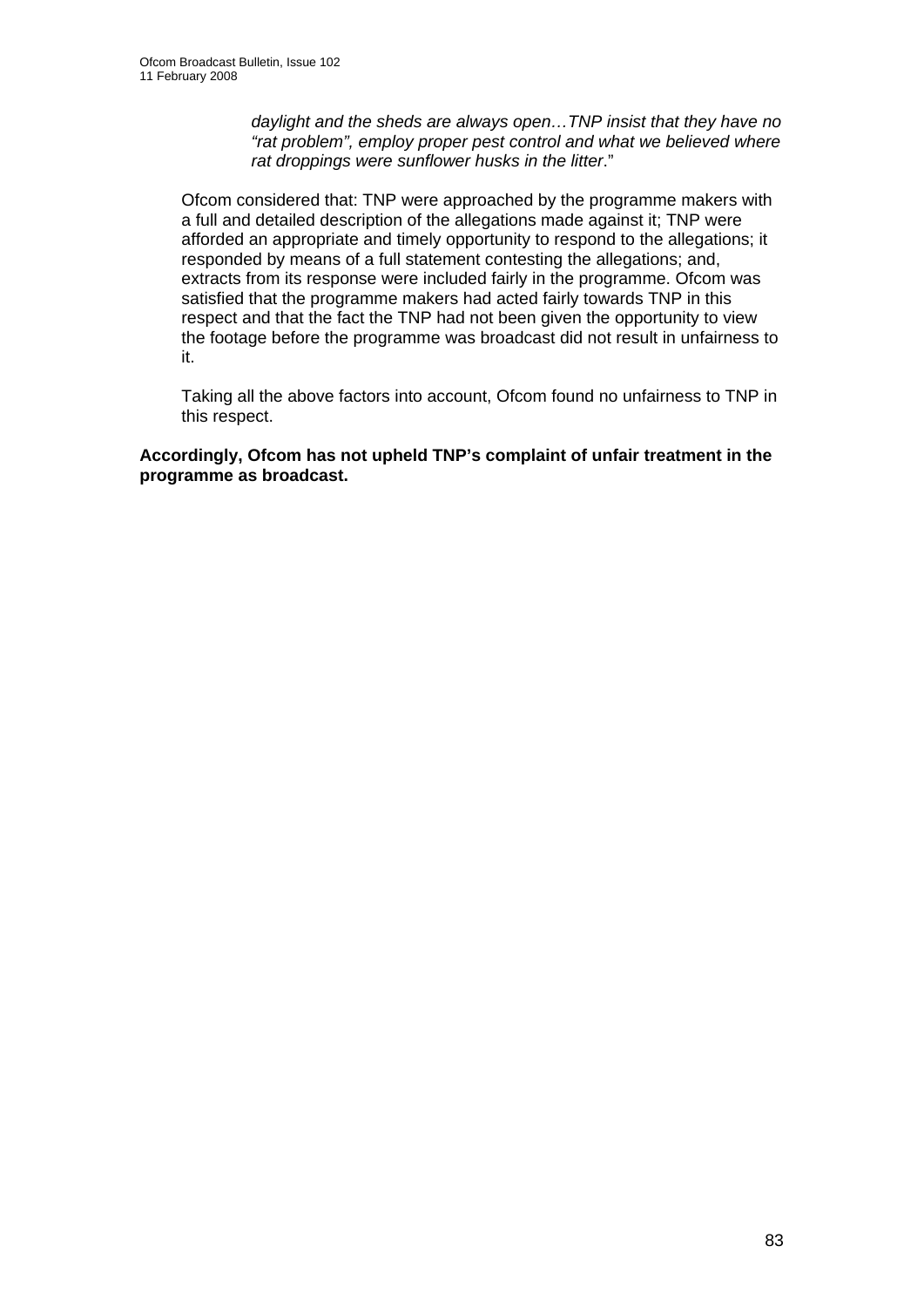# **Other Programmes Not in Breach/Out of Remit**

# **22 January to 4 February 2008**

| Programme                                | <b>Channel</b>         | <b>Trans Date</b> | Category                                      | No of<br>complaints |
|------------------------------------------|------------------------|-------------------|-----------------------------------------------|---------------------|
| A Girl's Guide to<br>21st Century Sex    | <b>Five Life</b>       | 29/01/2008        | Sex/Nudity                                    | 2                   |
| Alan Brazil's Sports<br><b>Breakfast</b> | talkSPORT              |                   | Inaccuracy/Misleading                         | 1                   |
| Alex Dyke                                | Isle of Wight<br>Radio | 24/01/2008        | <b>Generally Accepted</b><br>Standards        | 1                   |
| <b>Ballet Shoes</b>                      | BBC1                   | 26/12/2007        | <b>Substance Abuse</b>                        | 1                   |
| <b>BBC Radio promo</b>                   | BBC1                   | 24/01/2008        | Offensive Language                            | 1                   |
| Big Fat Quiz of the<br>Year              | C <sub>4</sub>         | 30/12/2007        | <b>Generally Accepted</b><br><b>Standards</b> | 1                   |
| <b>Brainiac: Science</b><br>Abuse        | Sky Two                | 27/01/2008        | <b>Generally Accepted</b><br><b>Standards</b> | 1                   |
| <b>Celebrity Wife Swap</b>               | C <sub>4</sub>         | 27/01/2008        | Inaccuracy/Misleading                         | 1                   |
| Chris Moyles Show                        | <b>BBC Radio 1</b>     | 30/01/2008        | Offensive Language                            | 1                   |
| City of Vice                             | C <sub>4</sub>         | 21/01/2008        | <b>Generally Accepted</b><br>Standards        | 1                   |
| Derren Brown: The<br>System              | C <sub>4</sub>         | 01/02/2008        | Inaccuracy/Misleading                         | 1                   |
| Eastenders                               | BBC1                   | 22/01/2008        | <b>Generally Accepted</b><br><b>Standards</b> | 1                   |
| Eastenders                               | BBC1                   | 31/01/2008        | <b>Generally Accepted</b><br><b>Standards</b> | 1                   |
| Echo Beach                               | ITV1                   | 18/01/2008        | Other                                         | 1                   |
| <b>Extreme Dreams</b><br>with Ben Fogle  | BBC <sub>2</sub>       | 01/02/2008        | Dangerous Behaviour                           | 1                   |
| <b>Fifth Gear</b>                        | Five                   | 21/01/2008        | Dangerous Behaviour                           | 3                   |
| Foyle's War                              | ITV1                   | 06/01/2008        | Advertising                                   | 1                   |
| George Galloway                          | talkSPORT              | 19/01/2008        | <b>Religious Offence</b>                      | 1                   |
| <b>GMTV</b>                              | <b>ITV</b>             | 15/01/2008        | Inaccuracy/Misleading                         | 1                   |
| Gordon Ramsay:<br><b>Cooking Live</b>    | C <sub>4</sub>         | 18/01/2008        | Offensive Language                            | 1                   |
| Gordon Ramsay:<br>Cooking Live           | C <sub>4</sub>         | 20/01/2008        | Sex/Nudity                                    | 1                   |
| Honest                                   | ITV1                   | 09/01/2008        | Offensive Language                            | 1                   |
| Horizon: How To Kill<br>A Human Being    | BBC <sub>2</sub>       | 15/01/2008        | <b>Generally Accepted</b><br><b>Standards</b> | 1                   |
| I Didn't Know That                       | National<br>Geographic | 22/01/2008        | Dangerous Behaviour                           | 1                   |
| Kill It, Cook It, Eat It                 | BBC3                   | 24/01/2008        | <b>Animal Welfare</b>                         | $\overline{c}$      |
| Kill It, Cook It, Eat It                 | BBC <sub>3</sub>       | 29/01/2008        | <b>Animal Welfare</b>                         | $\overline{2}$      |
| Little Miss Jocelyn                      | BBC <sub>2</sub>       | 10/01/2008        | <b>Generally Accepted</b><br><b>Standards</b> | $\overline{1}$      |
| Make Me A Muslim                         | C <sub>4</sub>         | 16/12/2007        | Due Impartiality/Bias                         | 1                   |
| Music video                              | The Box                | 31/01/2008        | Dangerous Behaviour                           | 1                   |
| My Crazy Media Life                      | C <sub>4</sub>         | 24/01/2008        | Sex/Nudity                                    | 1                   |